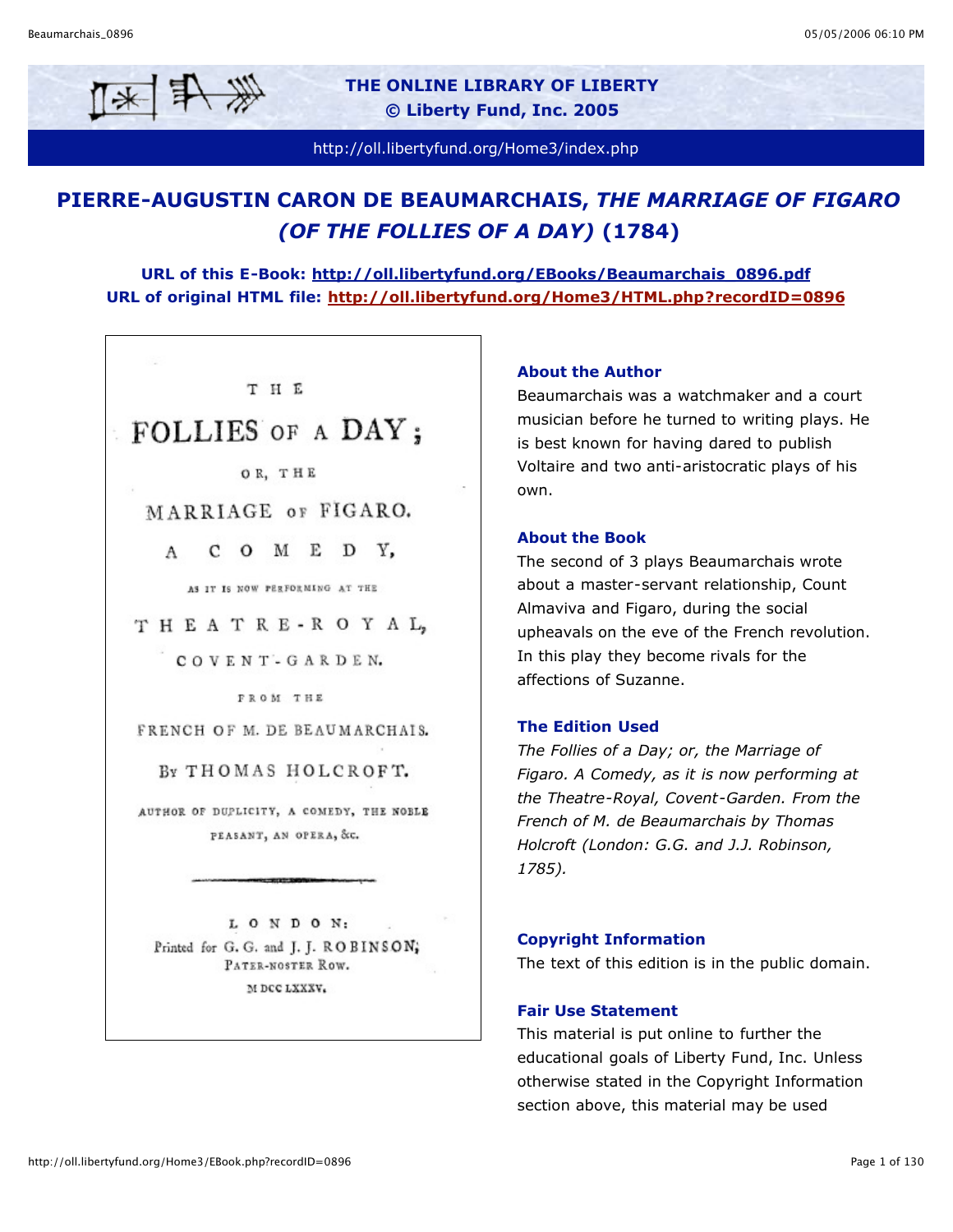freely for educational and academic purposes. It may not be used in any way for profit.

## **TABLE OF CONTENTS**

**\_\_\_\_\_\_\_\_\_\_\_\_\_\_\_\_\_\_\_\_\_\_\_\_\_\_\_\_\_\_\_\_\_\_\_\_\_\_\_\_\_\_\_\_\_\_\_\_\_\_\_\_\_\_\_**

- PROLOGUE,
- DRAMATIS PERSONÆ.
- THE FOLLIES OF A DAY.
	- ACT I.
	- o **ACT II.**
	- o ACT III.
	- o **ACT IV.**
	- o <u>ACT V.</u>

# **PIERRE-AUGUSTIN CARON DE BEAUMARCHAIS,** *THE MARRIAGE OF FIGARO (OF THE FOLLIES OF A DAY)* **(1784)**

**\_\_\_\_\_\_\_\_\_\_\_\_\_\_\_\_\_\_\_\_\_\_\_\_\_\_\_\_\_\_\_\_\_\_\_\_\_\_\_\_\_\_\_\_\_\_\_\_\_\_\_\_\_\_\_**

## **PROLOGUE,**

Spoken by Mr. DAVIES.

TO-NIGHT, a Child of Chance is hither brought, Who could be neither *borrow'd, begg'd,* nor *bought;* Nay, so alert was said to be the Droll, 'Twas well affirm'd he was not to be *stole;* But hence dispatch'd, back'd by Apollo's warrant, A messenger has *kidnapp'd* this Wag-errant; Poetic Fugitive, has hither dragg'd him, And, safely here arriv'd, has now ungagg'd him, To plead before this Court, his whole amenance;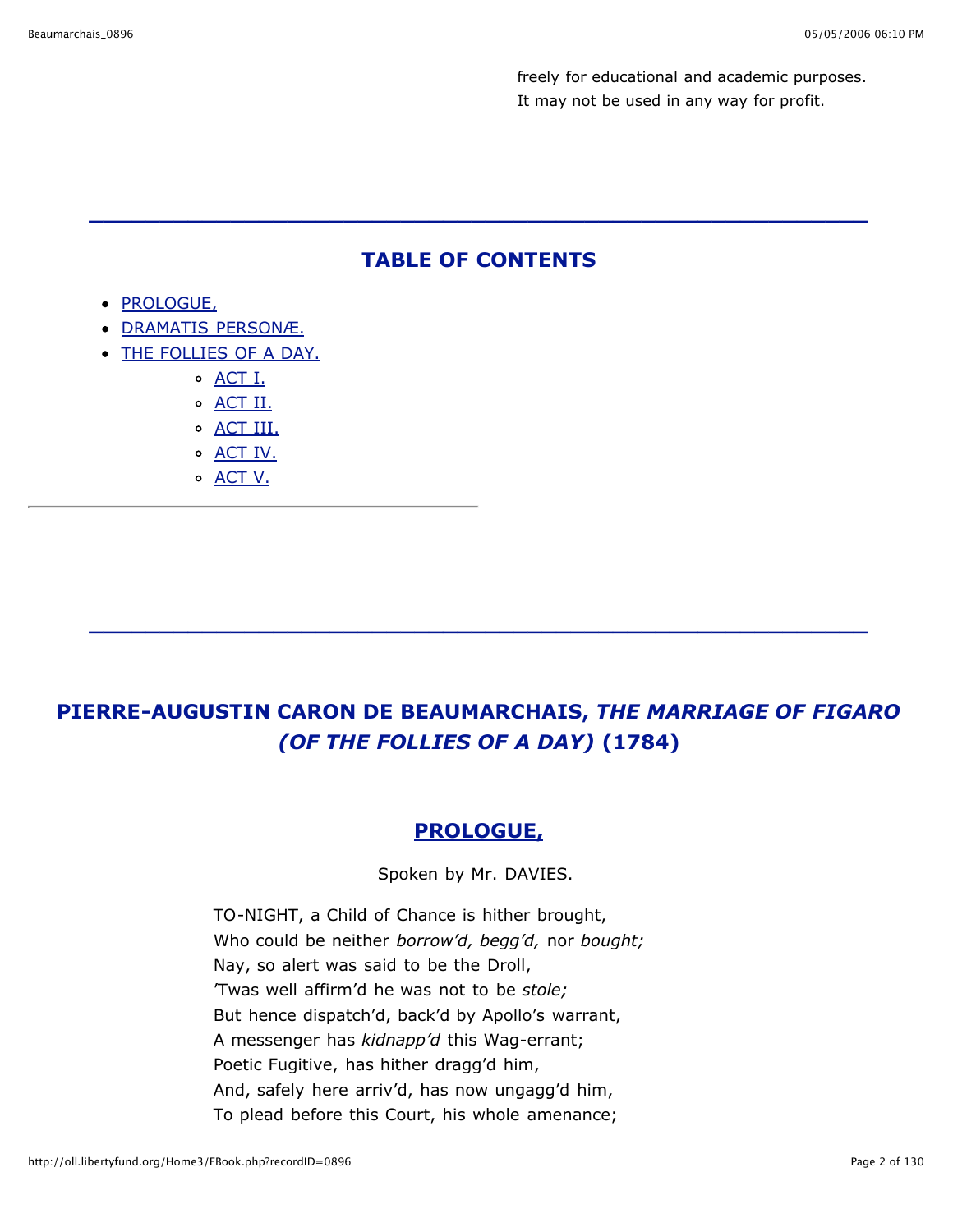Where, should you sentence him to public Penance, Oh, sad reverse! how would he foam and fret, And sigh for Paris and his sweet *Soubrette!* Where twice ten thousand tongues are proud to greet him, And wing'd Applause, on tip-toe, stands to meet him; Where the grim Guard, in nightly rapture, stands, And grounds his musquet to get at his hands; Where the retentive Pitt, all prone t' adore him, Repeat his *Bon mots* half a bar before him; While every *Bel-Esprit,* at every hit, Grows fifty-fold more conscious of his Wit.

If *far fetch'd and dear bought* give Trifles worth, Sure you'll applaud our FIGARO's second birth. Nought of his present merit must we say; Bear but in mind, our Day's a SPANISH Day. Cupid, in warmer Climes, urg'd by the Grape, Calls not each petty violence a Rape! But oft his Votaries leaves intoxicate, Hence FIGARO himself is illegitimate.

Sanction'd by you, howe'er, this little Blot, So much in fashion, will be soon forgot; That Signature which each kind hand bestows, Shall make him well receiv'd where'er he goes!

## **DRAMATIS PERSONÆ.**

Count Almaviva, Mr. LEWIS. Don Guzman, Mr. QUICK. Doctor Bartholo, Mr. WILSON. Figaro, Mr. BONNOR. Antonio, Mr. EDWIN. Basil, Mr. WEWITZER. Doublefee, Mr. THOMPSON. Bounce, Mr. STEVENS. Courier, Mr. JONES. Crier of the Court, Mr. BATES. Servant, Mr. NEWTON. Page, Mrs. MARTYR. Countess, Mrs. BATES. Marcelina, Mrs. WEBB.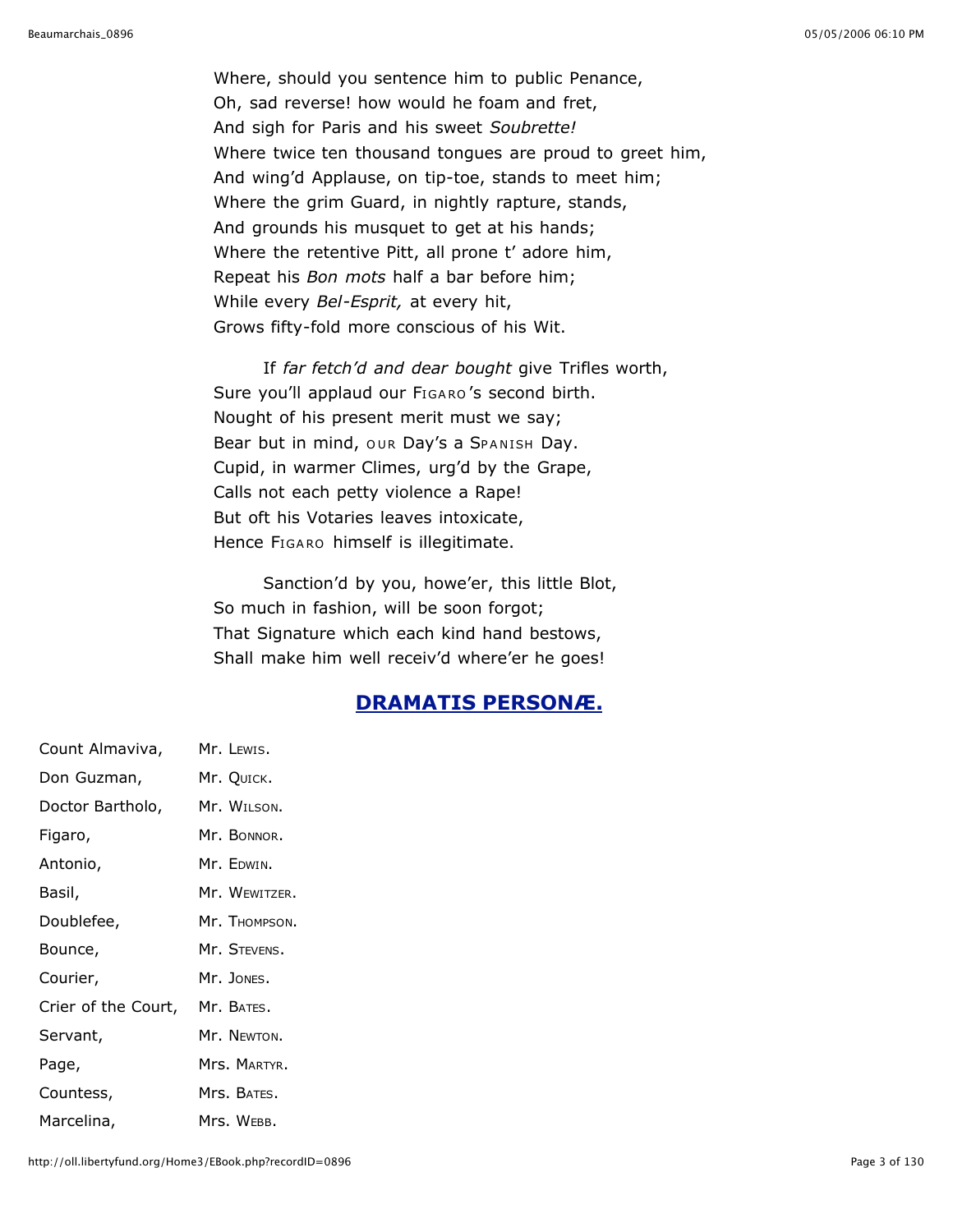Agnes, Miss WEWITZER.

Susan, Miss Younge.

Counsellors, Guards, Vassals.

*The Passages put between inverted Commas are omitted in the Representation.*

## **THE FOLLIES OF A DAY.**

## **ACT I.**

SCENE, the Castle of Count ALMAVIVA.

FIGARO *and* SUSAN.

(*Figaro measuring the chamber with a wand.*)

*Figaro.*

EIGHTEEN feet by twenty-six, good.

*Susan.*

What art thou so busy about?

*Figaro.*

Measuring, to try if the bed our noble Lord intends to give us will stand well here.

*Susan.*

In this chamber!

*Figaro.*

Yes.

*Susan.*

I won't lie in this chamber.

*Figaro.*

Why so?

*Susan.*

I tell you I won't lie in this chamber.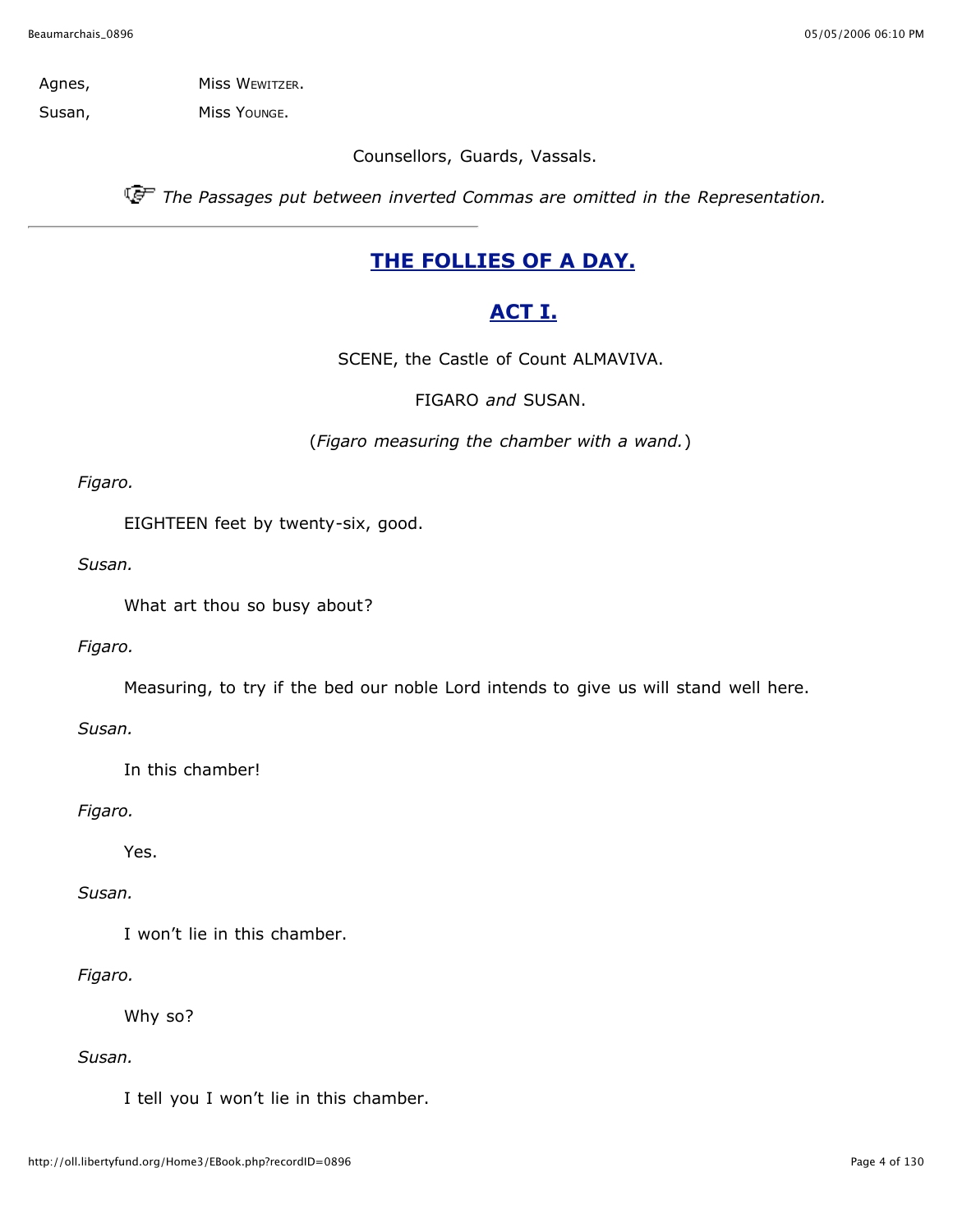*Figaro.*

Well but—

## *Susan.*

I don't like it.

## *Figaro.*

Your reason.

*Susan.*

What if I have no reason?—What if I don't chuse to give my reason?

*Figaro.*

"Ah, ah!—Thus it is when once they think they have us fast.

*Susan.*

"Are you, or are you not my most obedient very humble servant?

*Figaro.*

```
"Your slave—(Bows very low.)
```
#### *Susan.*

"Oh!

#### *Figaro.*

"But wherefore take exception to the most convenient room in the whole house?

*Susan.*

"Yes, yes!—The most convenient!—*(Satirically.)*

*Figaro.*

"If during the night my Lady should be taken ill, she rings her bell, and crack!—in two steps thou art standing at her side.—In the morning when my Lord wakes, he calls, I start, and pop—three skips and I am there.

#### *Susan.*

"Very true—And in the morning when my Lord has sent thee on some fine errand of an hour long, he starts from his bed as soon as Mr. Figaro's back is turn'd, and crack!—in three skips—he—*(significantly.)*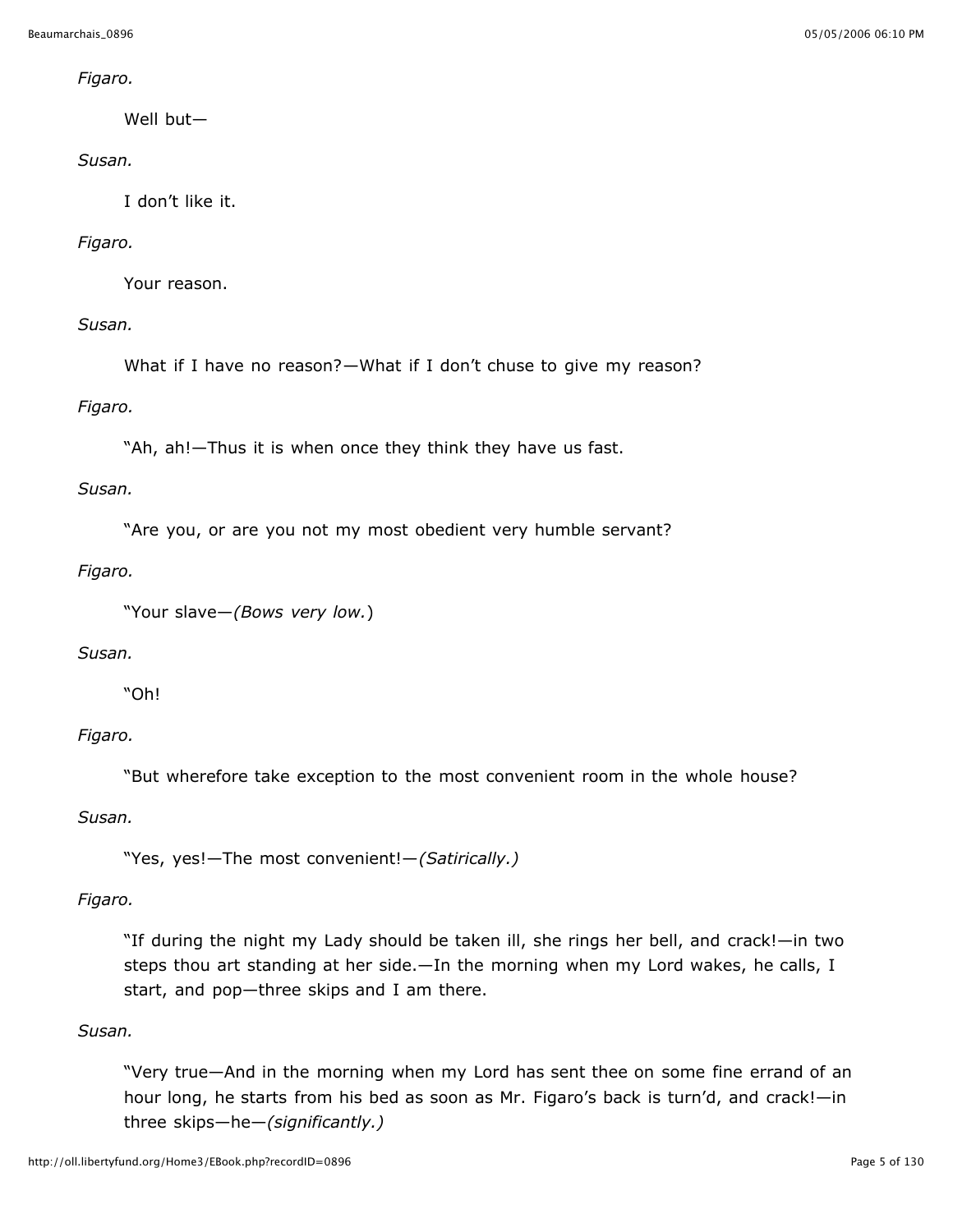#### *Figaro.*

"He?

## *Susan.*

"Yes—he—

## *Figaro.*

"*(Keeps rubbing his forehead and looking at Susan.)* He!

*Susan.*

"He!—Dost thou feel any thing?

## *Figaro.*

"*(Presses his finger and thumb against his forehead)* Buttons!—In pairs!—Mushrooms sprout not so suddenly—Yes, yes—it's a fruitful spot."

## *Susan.*

Thou knowest how our *generous* Count when he by thy help obtained Rosina's hand, and made her Countess of Almaviva, during the first transports of love abolished a certain gothic right—

#### *Figaro.*

Of sleeping the first night with every Bride.

## *Susan.*

Which as Lord of the Manor he could claim.

*Figaro.*

Know it!—To be sure I do, or I would not have married even my charming Susan in his Domain.

#### *Susan.*

Tired of prowling among the rustic beauties of the neighbourhood he returned to the Castle—

## *Figaro.*

And his wife.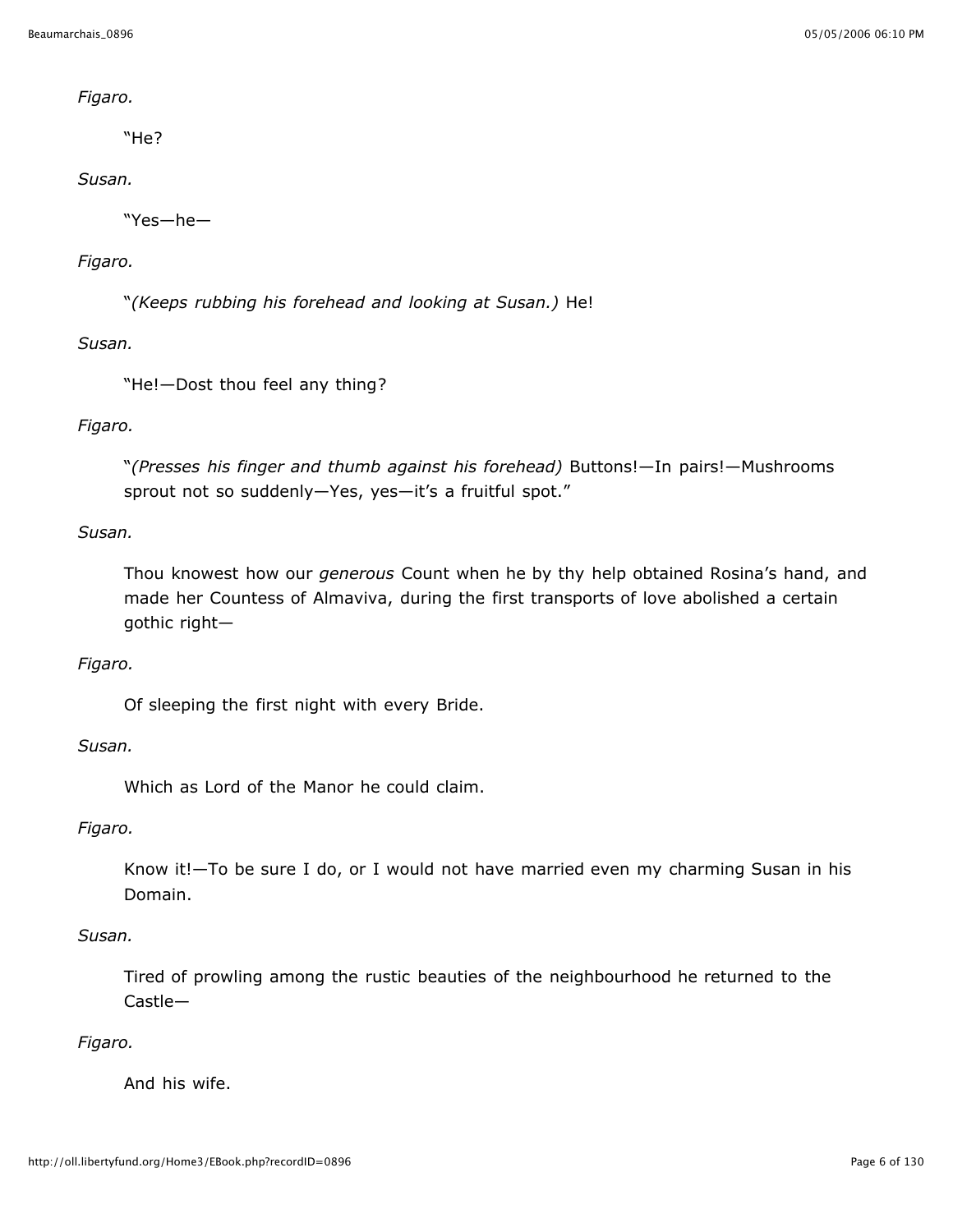#### *Susan.*

And *thy* wife—*(Figaro stares)*—Dost thou understand me?

## *Figaro.*

Perfectly!

## *Susan.*

And endeavours, once more, secretly to purchase from her, a right which he now most sincerely repents he ever parted with.

## *Figaro.*

Most gracious Penitent!

## *Susan.*

This is what he hints to me every instant, and this the faithful Basil, honest agent of his pleasures, and my most noble music master, every day repeats with my lesson.

## *Figaro.*

Basil!

## *Susan.*

Basil.

#### *Figaro.*

Indeed! But if tough ashen plant or supple-jack twine not round thy lazy sides, Rascal—

#### *Susan.*

Ha, ha, ha! Why wert thou ever wise enough to imagine the portion the Count intends to give us was meant as a reward for thy services?

#### *Figaro.*

I think I had some reason to hope as much.

#### *Susan.*

Lord, lord! What great fools are you men of wit!

#### *Figaro.*

I believe so.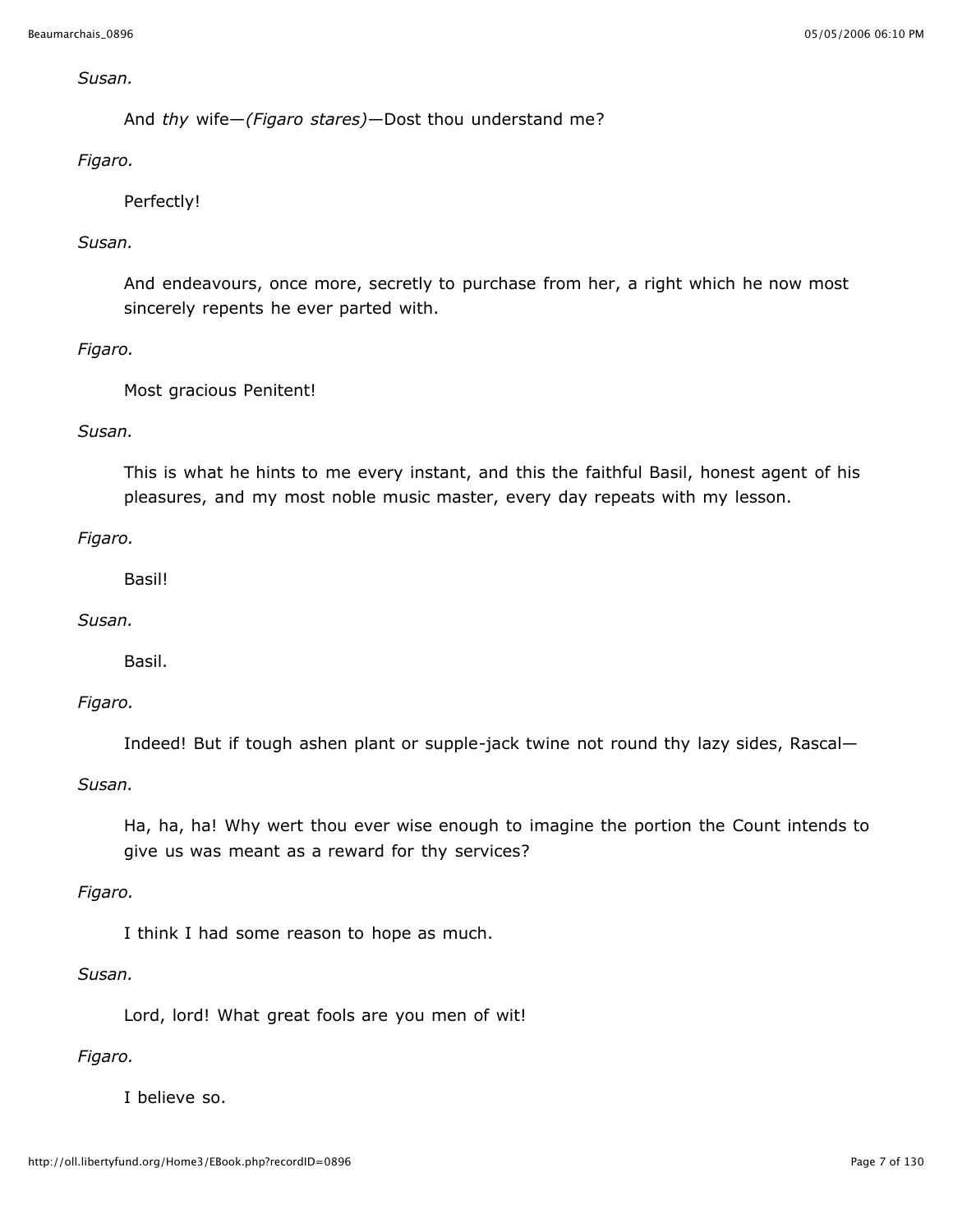#### *Susan.*

I am sure so.

## *Figaro.*

Oh that it were possible to deceive this arch Deceiver, this Lord of mine! To lead him into some excellent snare, pocket his gold and—

## *Susan.*

Hah! Now thou art in thy element—Gold and intrigue—Plots and purses—But let him that diggeth a pit beware he—

## *Figaro.*

I'll try—"The Lover's jealousy and the Husband's shame shall not deter me"—Your trick, most noble Count, is common place—A thousand blundering Boobies have had art enough to filch a Wife from the side of her sleeping, simple, unsuspecting Spouse, and if he complained, to redress his injuries with a cudgel—But to turn the tables on this Poacher, make him pay for a delicious morsel he shall never taste, infect him with fears for his own honor, to—

## *Susan.*

*(The bell rings)* Hark! My Lady is awake—I must run, for she has several times strictly charged me to be the first at her bedside the morning of my marriage.

## *Figaro.*

Why the first?

#### *Susan.*

The old saying tells us, that to meet a young Bride the first on the morning of her wedding-day is lucky to a neglected wife. *(Going.*)

#### *Figaro.*

Prithee, my Susan, give me a kiss before thou goest—It will quicken my wits, and lend imagination a new impulse.

## *Susan.*

To be sure!—But if I kiss my Lover to-day what will my Husband say to me to-morrow? *(seems to refuse, Figaro kisses her).* Pshaw Figaro! when wilt thou cease to trifle thus from morning till night *(playfully).*

## *Figaro.*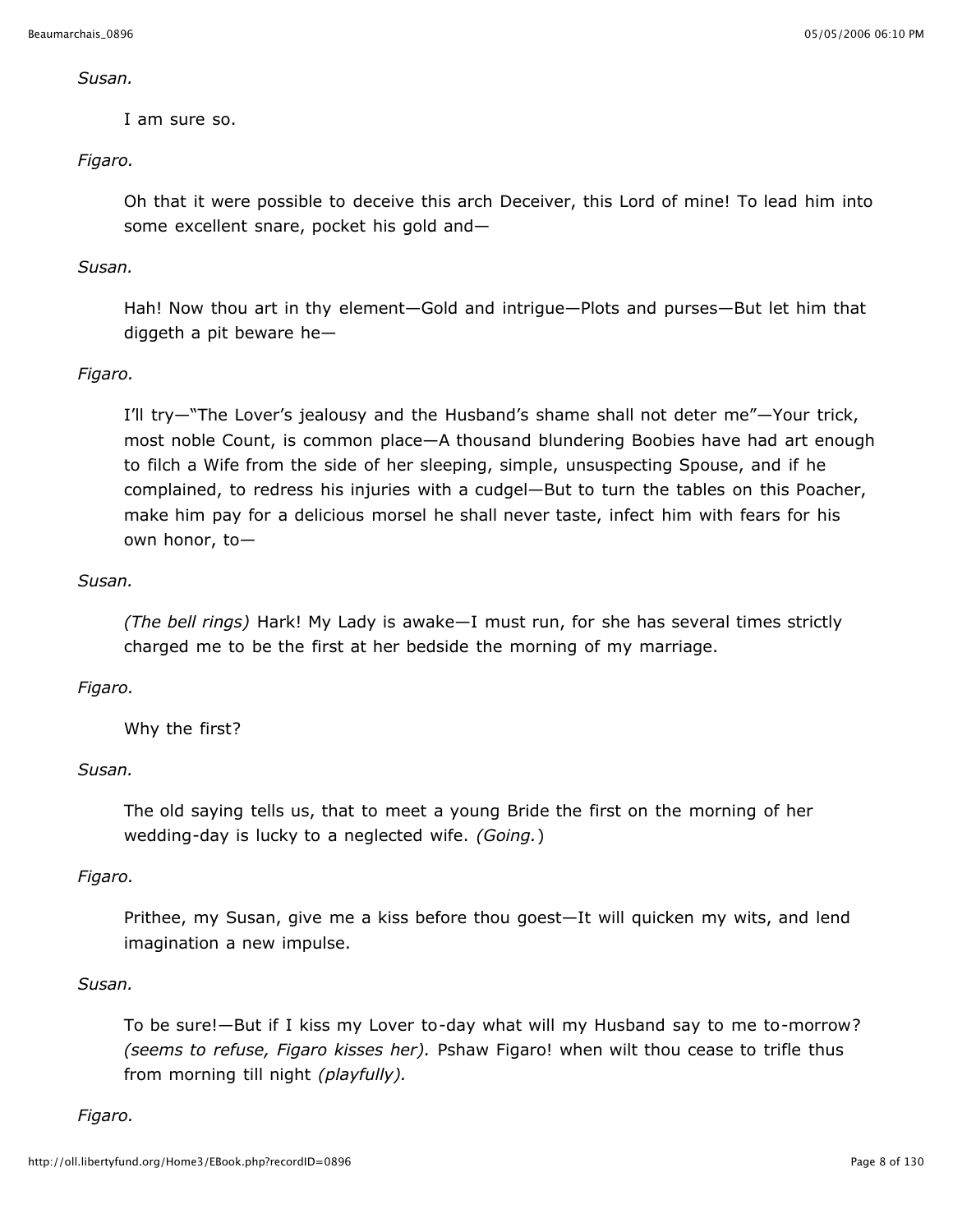When I may trifle from night to morning *(in the same tone).*

#### *Susan.*

There, there—There's all the kisses I shall give. *(Kisses her hand at him and runs, he pursues to the side.)*

## *Figaro.*

Stop, stop, you cheating little knave; that was not the way you received them. *(Returns)* A sweet Girl! An Angel! Such wit! Such grace! and so much prudence and modesty too!— I am a happy fellow!—So Mr. Basil! Is it me, Rascal, you mean to practice the tricks of your trade upon?—I'll teach you to put your spoon in my milk—But hold—Dissemble is the word—Feign we ignorance and endeavour to catch them in their own traps—I wondered why the Count, who had made me Steward and Inspector-general of the Castle, should change his mind so suddenly, and want to take me with him on his embassy to Paris, there to institute me his Messenger in ordinary—A cunning contrivance that—He, Plenipotentiary in chief, I, a break-neck Politician, and Susan, Lady of the backstairs, Ambassadress of the bed-chamber—I dashing through thick and thin and wearing myself to a skeleton, for the good of my most gracious Lord's family, and he labouring, night and day, for the increase of mine—Really, most honorable Count, you are too kind —What to represent his Majesty and me both at once—It's too much, too much by half—A moment's reflection friend Figaro on the events of the day—First, thou must promote the Sports and Feasting already projected, that appearances may not cool, but that thy Marriage may proceed with greater certainty; next, keep off one madam Marcelina, whose liquorish mouth waters at thee, and to whom thou hast given a Promise of Marriage, in default of the repayment of certain borrowed Sums which it would be very convenient to thy affairs never more to mention—Talk of the Devil and—

*Enter Doctor* BARTHOLO *and* MARCELINA.

#### *Marcelina.*

Good-morrow to Mr. Bridegroom.

#### *Figaro.*

Good-morrow to madam Marcelina—What! My old fat friend the Doctor! Are you there? *Doctor.*

Yes, Knave's face.

## *Figaro.*

As witty, I perceive, and no doubt as wise as ever—And have you been complaisant enough to come thus far to see me married?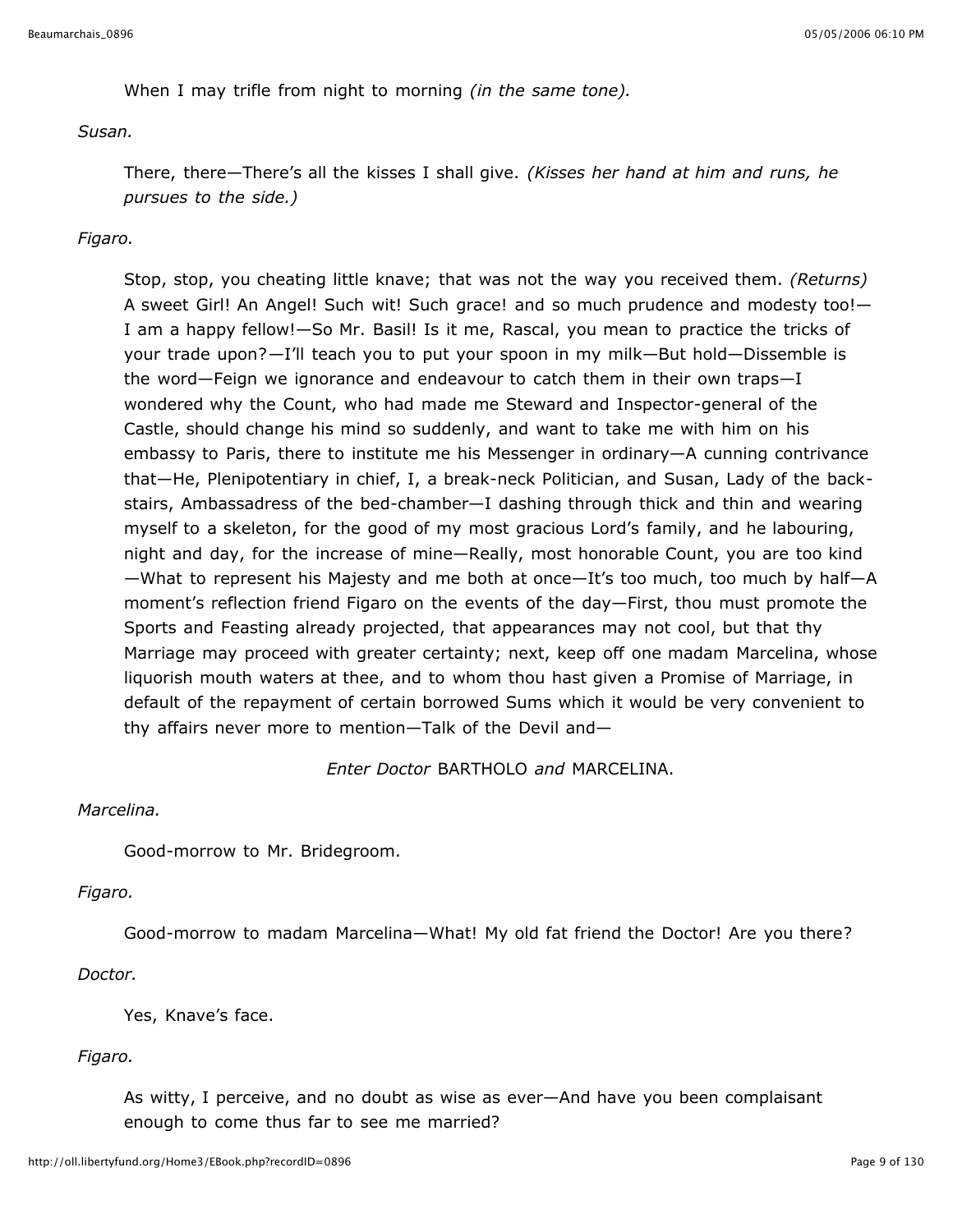#### *Doctor.*

To see thee hang'd.

## *Figaro.*

Most kind Doctor—But who takes care of your Mule? I know you have as much mercy on your Beast as you have on your Patient.

## *Doctor.*

Do you hear him?

## *Figaro.*

And you, gentle Marcelina, do you still wish to marry me—What, because I cannot fall in love with you, would you drive me to hate you?

[*Exit Figaro.*

## *Doctor.*

The Rascal will never mend.

## *Marcelina.*

'Tis you, Doctor, will never mend—"You are so eternally wise, dull and slow, that when a Patient has need of your assistance he may die before you get to him, like as formerly your Mistress got married in spite of your precautions."

#### *Doctor.*

Was it to entertain me thus agreeably that you sent for me in such haste from Seville?

#### *Marcelina.*

Not entirely for that.

#### *Doctor.*

What then—Is any body ill? Is the Count indisposed?

## *Marcelina.*

No, it is the Countess who is indisposed.

## *Doctor.*

What the artful, the deceitful Rosina? What's her disorder?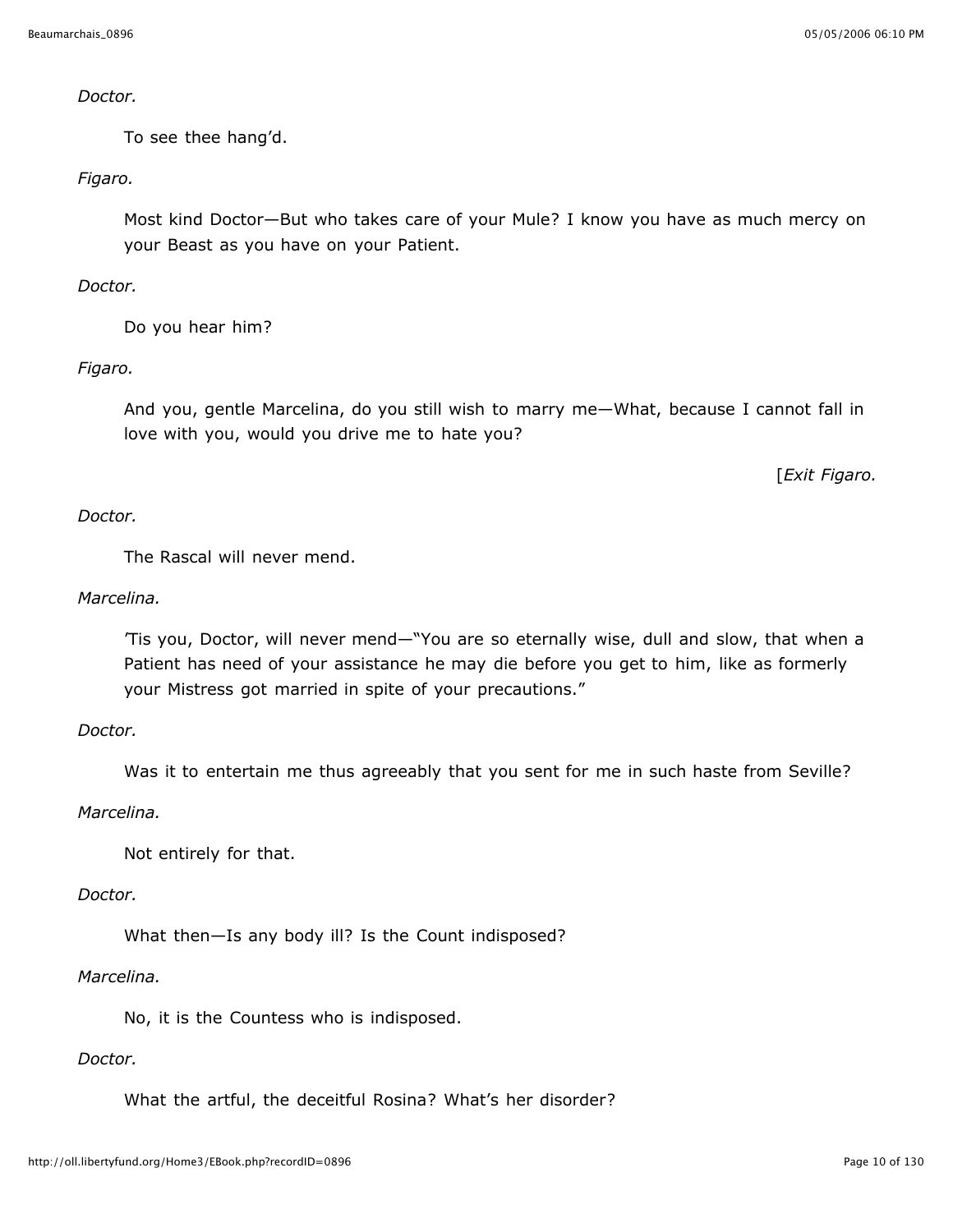#### *Marcelina.*

A faithless Husband.

## *Doctor.*

A very common complaint indeed.

## *Marcelina.*

The Count forsakes her, and falls in love with every fresh face.

## *Doctor.*

I am glad of it—I am glad of it—I foresaw it—I thought Count Almaviva would revenge the wrongs of Doctor Bartholo.

## *Marcelina.*

After toying with a thousand neighbouring Beauties, he now returns to the castle to terminate the marriage of Susan and Figaro.

#### *Doctor.*

Which he himself has made necessary.

#### *Marcelina.*

Oh no—But at which he wishes to act rather as a Principal than an Agent.

#### *Doctor.*

In private with the Bride.

#### *Marcelina.*

Even so.

#### *Doctor.*

She I suppose has no great objection.

## *Marcelina.*

Charitable Doctor—Basil, however, her music master, who takes great pains to instruct her, says to the contrary.

#### *Doctor.*

Basil! What is that other Rascal here too?—Why the house is a den of Thieves—What does he do here?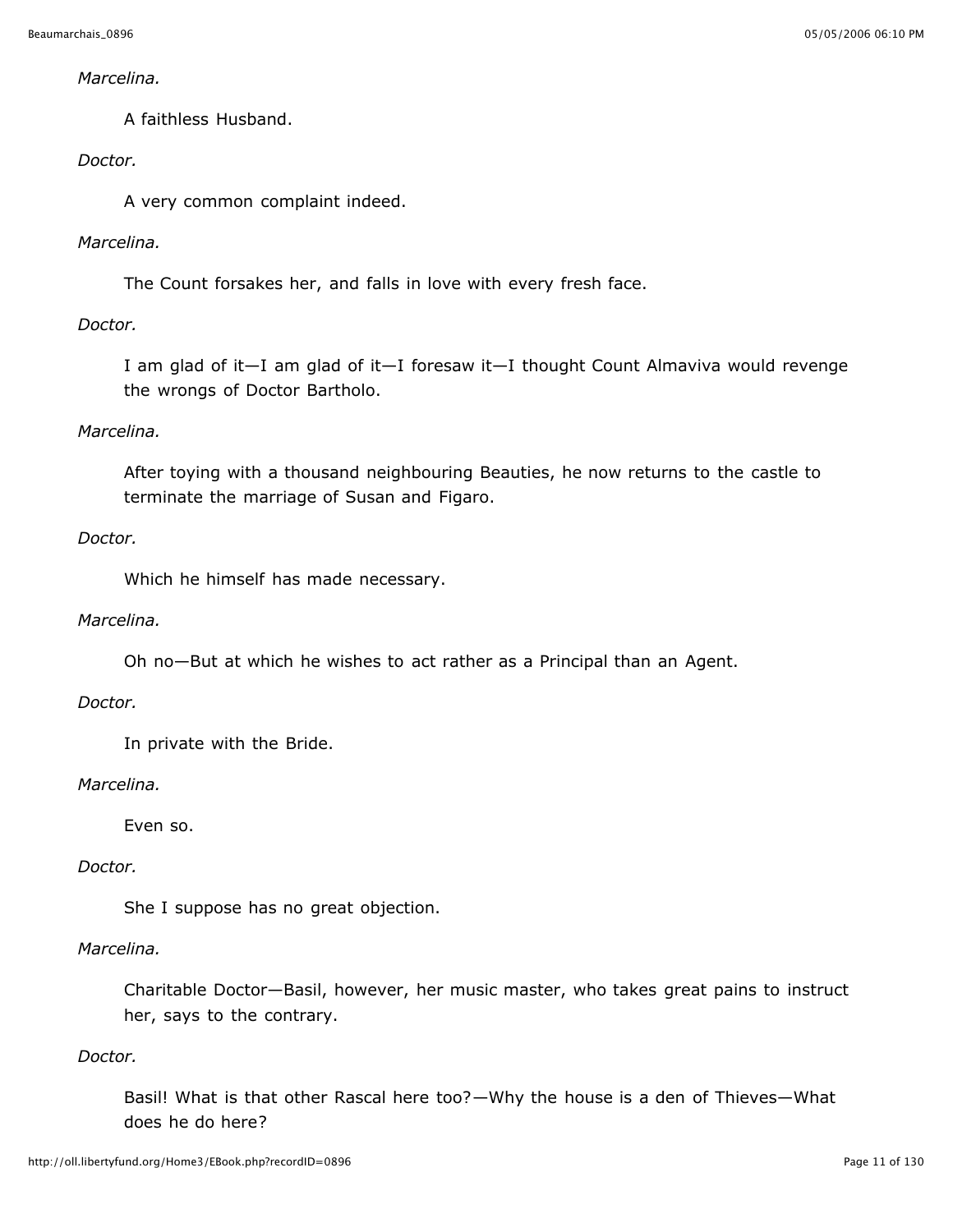#### *Marcelina.*

All the mischief he can—He persecutes me with his odious love unceasingly; I cannot get rid of him.

*Doctor.*

Marry him—I'll answer for his cure.

## *Marcelina.*

That's what he wants—But pray Doctor, why will not you get rid of me by the same means? The claims of Justice and oaths out of number should—

#### *Doctor.*

So so so so—What is the matrimonial furor come upon you again?

## *Marcelina.*

Our long lost son, Fernando! the dear pledge of my virgin love! were he but found, perhaps—

#### *Doctor.*

And so you sent for me to hear this stale rhodomontade?

#### *Marcelina.*

"And are you, now you have lost your Rosina, as inflexible and unjust as ever?"

#### *Doctor.*

## Pshaw!

#### *Marcelina.*

Well—Since you are determined never to marry me yourself, will you have the complaisance to aid me in marrying another?

#### *Doctor.*

With all my heart!—With all my heart!—

#### *Marcelina.*

Ah! *(curtsies)*.

#### *Doctor.*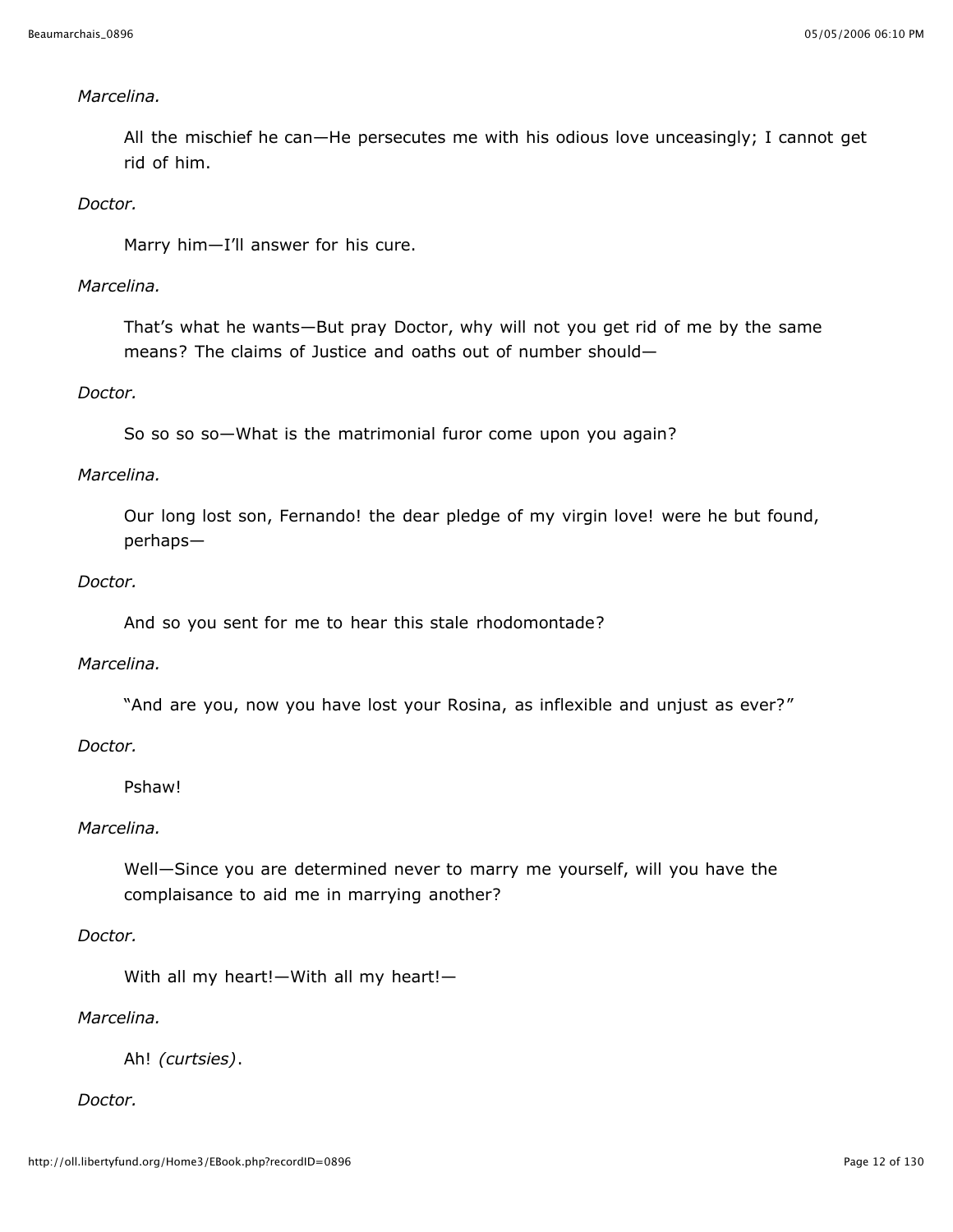But who?—What miserable Mortal, abandoned of Heaven and Women—

## *Marcelina.*

Who but the amiable, the gay, the ever sprightly Figaro?

#### *Doctor.*

Figaro! That Rascal!

#### *Marcelina.*

Youthful and generous!

#### *Doctor.*

As a Highwayman.

#### *Marcelina.*

As a Nobleman—

#### *Doctor.*

Pshaw, impossible! what on the very day he is going to marry another?

#### *Marcelina.*

"Things more improbable have come to pass.

#### *Doctor.*

"But your motive?

#### *Marcelina.*

"For you, Doctor, I have no secrets.

#### *Doctor.*

"Women seldom have for Doctors.

#### *Marcelina.*

"I own our sex, though timid, is ardent in the pursuit of pleasure. There is, in all our bosoms, a small still voice which unceasing cries—Woman, be as beautiful as thou canst, as virtuous as thou wilt, but, at all events, be conspicuous, be talk'd about; for thy Wisdom, if thou hast it—if not for thy Folly.

#### *Doctor.*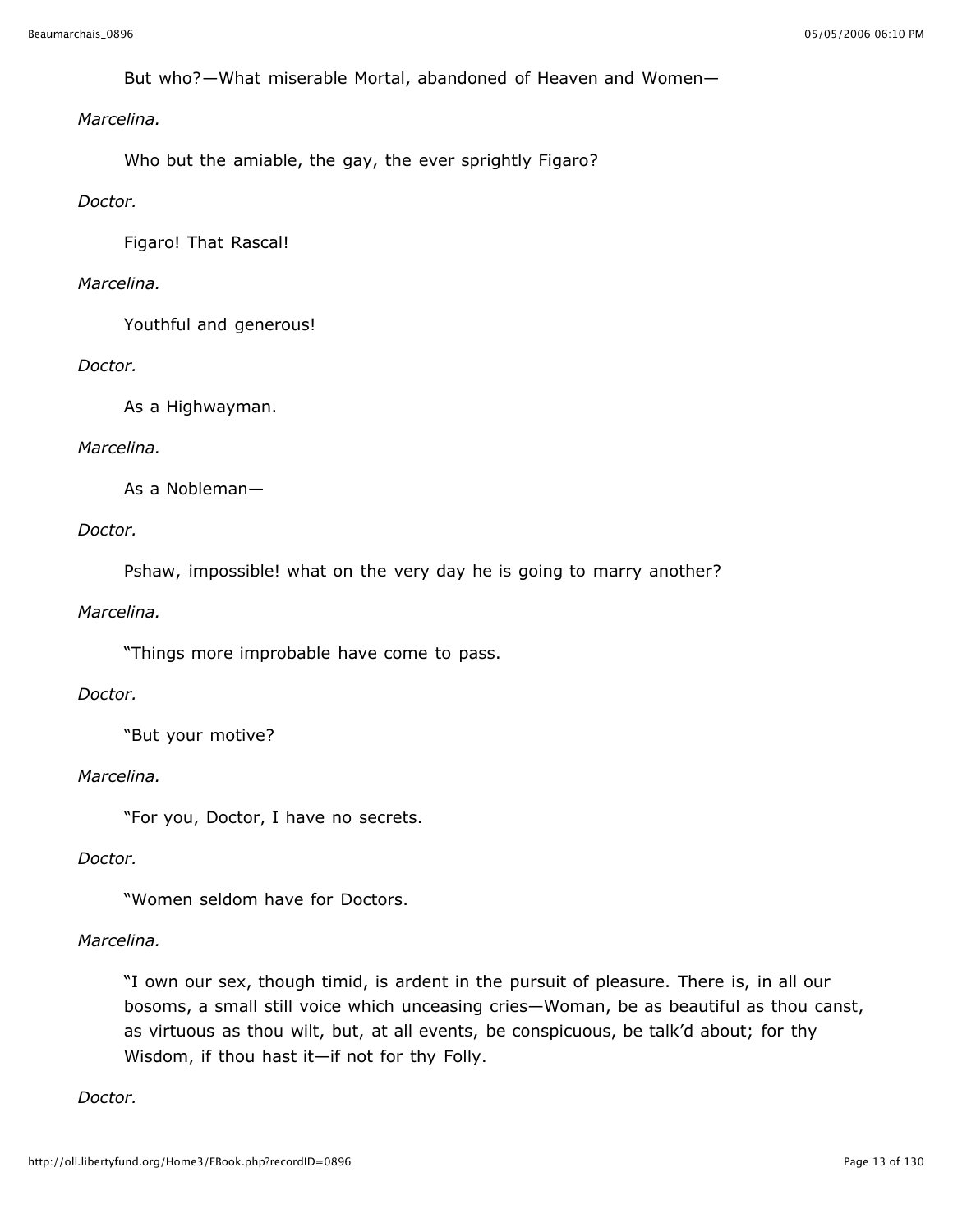"She utters Oracles—Well, well, accomplish this, and I will engage you shall be talk'd about."

### *Marcelina.*

We must endeavour to work upon Susan by fear and shame, for the more obstinately she refuses the amorous offers of the Count, the more effectually she will serve our purpose; disappointment and revenge will lead him to support my cause, and as he is sovereign Judge in his own Lordship, his power may make Figaro's promise of marriage to me valid.

#### *Doctor.*

Promise—Has he given you any such promise?

## *Marcelina.*

A written one—You shall see it.

#### *Doctor.*

By Galen, this is excellent! The rascal shall marry my old House-keeper, and I shall be revenged for the tricks he lately played me, and the hundred pistoles he contrived to cheat me of.

#### *Marcelina.*

(*transported*) Yes, yes, Doctor! I shall have him! He shall marry me! He shall marry me!

*Enter* SUSAN, *with a gown on her arm, and a cap and riband of the Countess, in her hand.*

## *Susan.*

Marry you! Who is to marry you? Not my Figaro, I assure you, madam.

#### *Marcelina.*

Why not me, as soon as you, madam?

#### *Susan.*

Indeed! your most obedient, madam.

#### *Doctor.*

(*aside)* So now for a merry scolding match.—We were saying, handsome Susan, how happy Figaro must be in such a Bride—

*(Susan curtsies to the Doctor.)*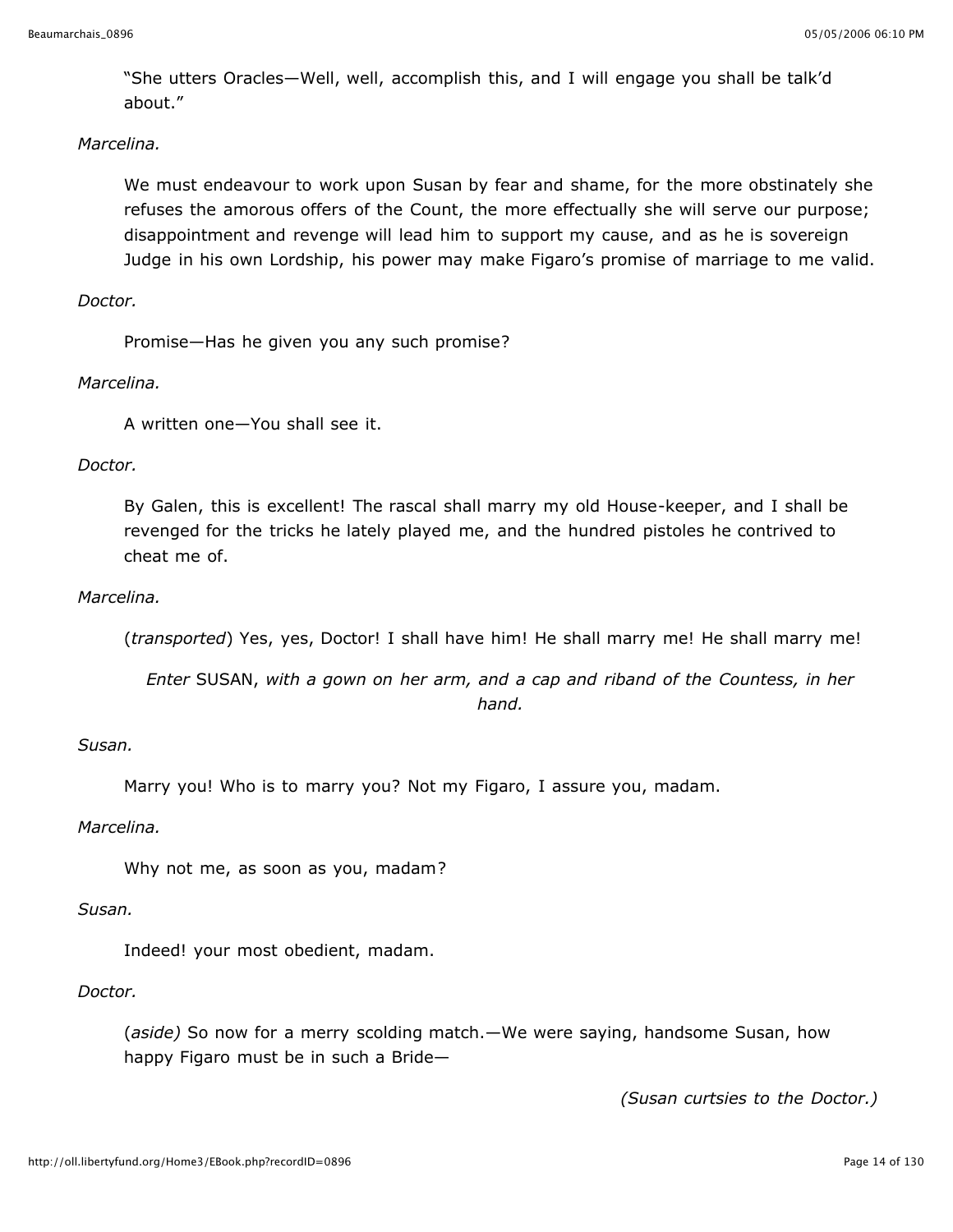#### *Marcelina.*

Not to mention the secret satisfaction of my Lord the Count.

#### *Susan.*

Dear madam, you are so abundantly kind.

#### *Marcelina.*

Not so abundant in kindness, as a liberal young Lord—But I own it is very natural, he should partake the pleasures he so freely bestows upon his Vassals.

#### *Susan.*

*(half angry)* Partake—Happily madam, your Envy is as obvious, and your Slander as false, as your Claims on Figaro are weak and ill founded.

#### *Marcelino.*

"If they are weak, it is because I wanted the art to strengthen them, after the manner of madam.

### *Susan.*

"Yet madam has ever been reckoned a mistress of her art.

#### *Marcelina.*

"I hope, madam, I shall always have your good word, *madam. (Curtsies.*)

#### *Susan.*

"Oh, I can assure you, madam, you have nothing to regret on that score, *madam.*"

(*Curtsies mockingly.*)

#### *Marcelina.*

The young Lady is really a very pretty kind of Person—

(*with a contemptuous side glance.*)

#### *Susan.*

Oh yes *(mimicking)* The young Lady is at least as pretty as the old Lady.

#### *Marcelina.*

"And very respectable.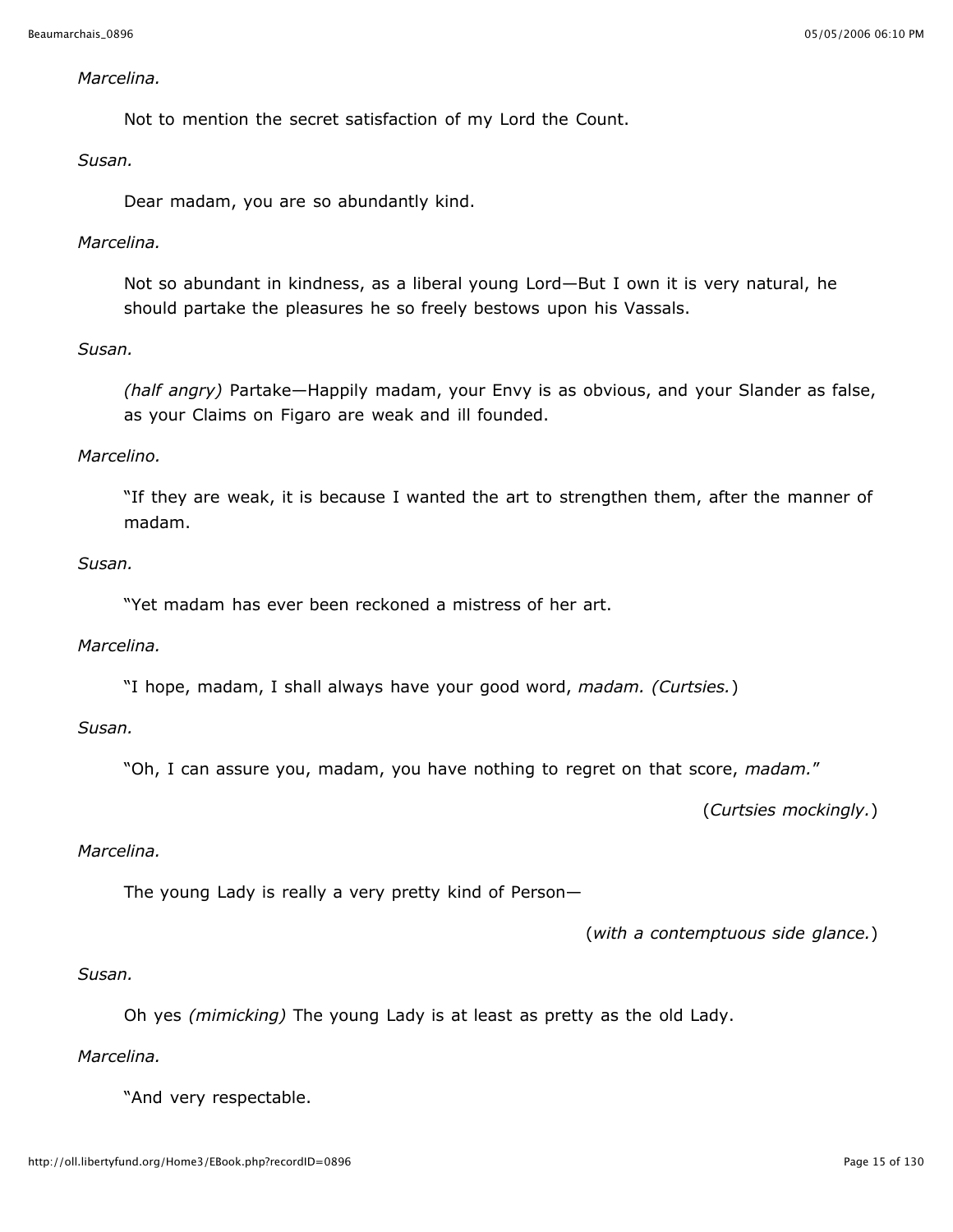#### *Susan.*

"Respectable! Oh no, that is the characteristic of a Duenna.

#### *Marcelina.*

"A Duenna! A Duenna!

## *Doctor.*

*(coming between them*) "Come, come—

## *Marcelina.*

"I—I—You—your very humble servant, *madam.*

#### *Susan.*

"Your most devoted, *madam.*"

## *Marcelina.*

Farewell, *madam.*

*(Exeunt Doctor and Marcelina.*)

## *Susan.*

Adieu, *madam*—this old Sibyl, because she formerly tormented the infancy of my Lady, thinks she has a right to domineer over every person in the Castle—I declare I have forgot what I came for. (*Susan hangs the gown on a great arm chair that stands in the room, and keeps the cap and riband of the Countess in her hand.)*

*Enter* HANNIBAL *the Page, running.*

#### *Susan.*

So, Youth! What do you do here?

#### *Page.*

Good morrow, Susan—I have been watching these two hours to find you alone.

#### *Susan.*

Well, what have you to say, now you have found me?

#### *Page.*

*(Childishly amorous)* How does your beauteous Lady do, Susan?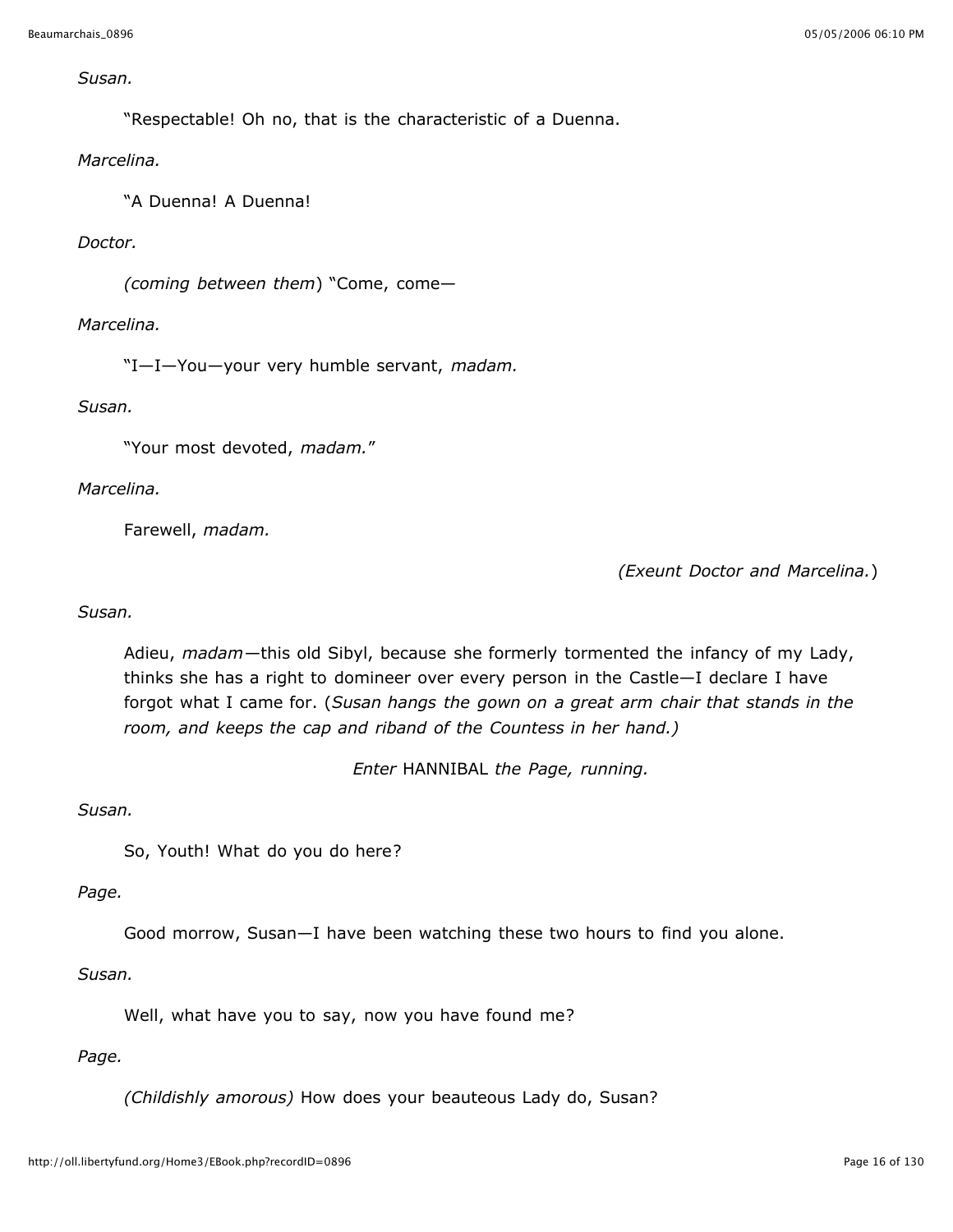#### *Susan.*

Very well.

## *Page.*

*(Poutingly)* Do you know, Susan, my Lord is going to send me back to my Pappa and Mamma?

## *Susan.*

Poor Child!

## *Page.*

Child indeed!—Umph!—And if my charming God-mother, your dear Lady, cannot obtain my pardon, I shall soon be deprived of the pleasure of your company, Susan.

## *Susan.*

Upon my word!—He is toying all day long with Agnes, and is, moreover, in love with my Lady, and then comes to tell me he shall be deprived of my company. (*Aside.*)

## *Page.*

Agnes is good natured enough to listen to me, and that is more than you are, Susan, for all I love you so.

#### *Susan.*

Love me!—Why you amorous little villain, you are in love with every Woman you meet.

## *Page.*

So I am, Susan, and I can't help it—If no-body is by, I swear it to the trees, the waters, and the winds, nay, to myself—Yesterday I happened to meet Marcelina—

#### *Susan.*

Marcelina! Ha! ha! ha! ha! ha!

## *Page.*

Why, she is a Woman, Susan.

## *Susan.*

Ha! ha! ha! ha! ha!

#### *Page.*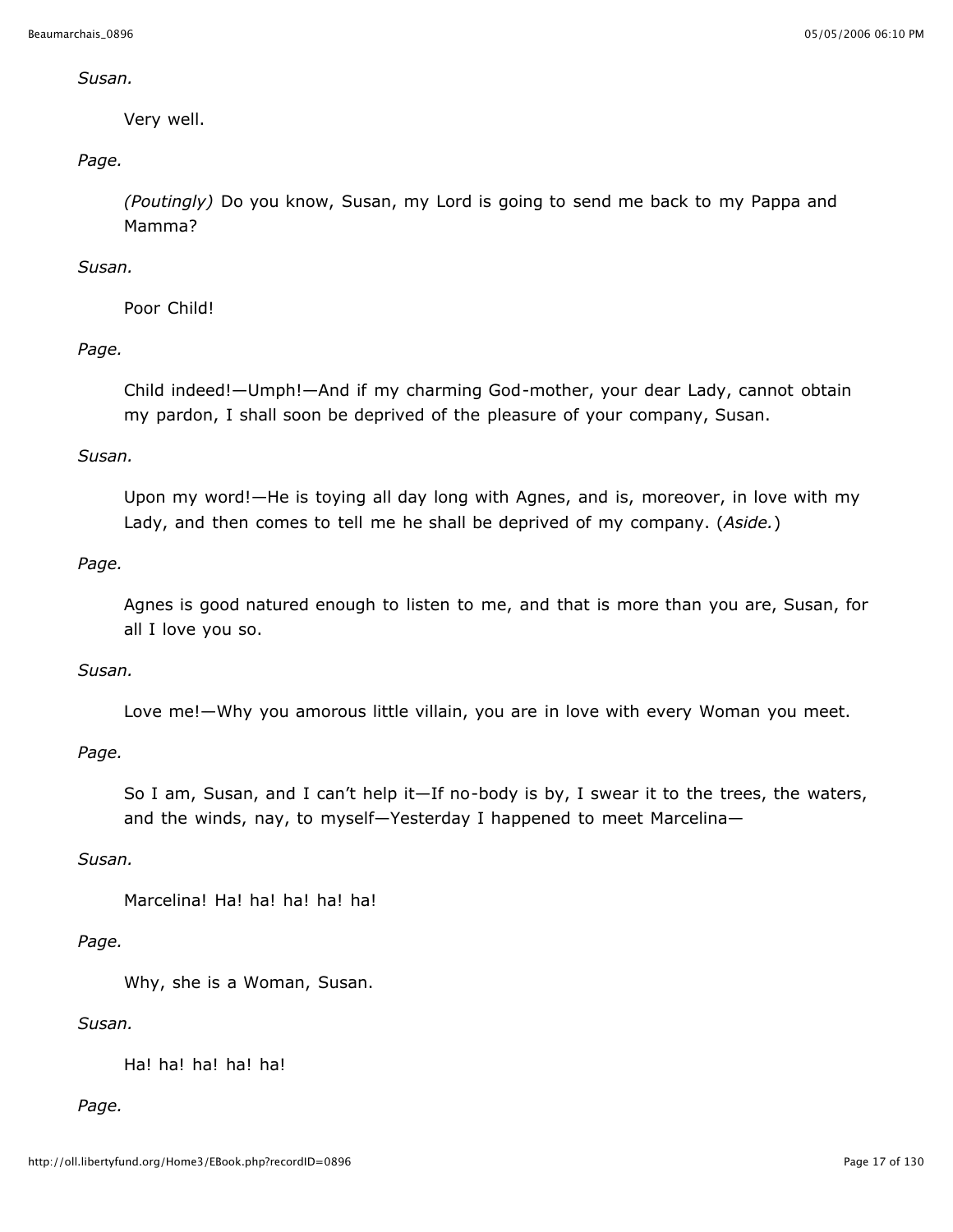And what's more, unmarried? Oh how sweet are the words Woman, Maiden, and Love, in my ear!

## *Susan.*

Ha! ha! ha!—He's bewitch'd!—And what is the Count going to send you from the Castle for?

## *Page.*

Last night, you must know, he caught me in the chamber with Agnes; begone, said he, thou little—

## *Susan.*

Little what?

## *Page.*

Lord, he called me such a name, I can't for shame repeat it before a woman.

## *Susan.*

And what were you doing in the chamber of Agnes?

## *Page.*

Teaching her her part.

### *Susan.*

Her part?

#### *Page.*

Yes, the love scene, you know, she is to play in the Comedy this evening.

#### *Susan.*

Which my Lord would chuse to teach her himself. *(aside.)*

#### *Page.*

Agnes is very kind, Susan.

### *Susan.*

Well, well, I'll tell the Countess what you say—But you are a little more circumspect in her presence.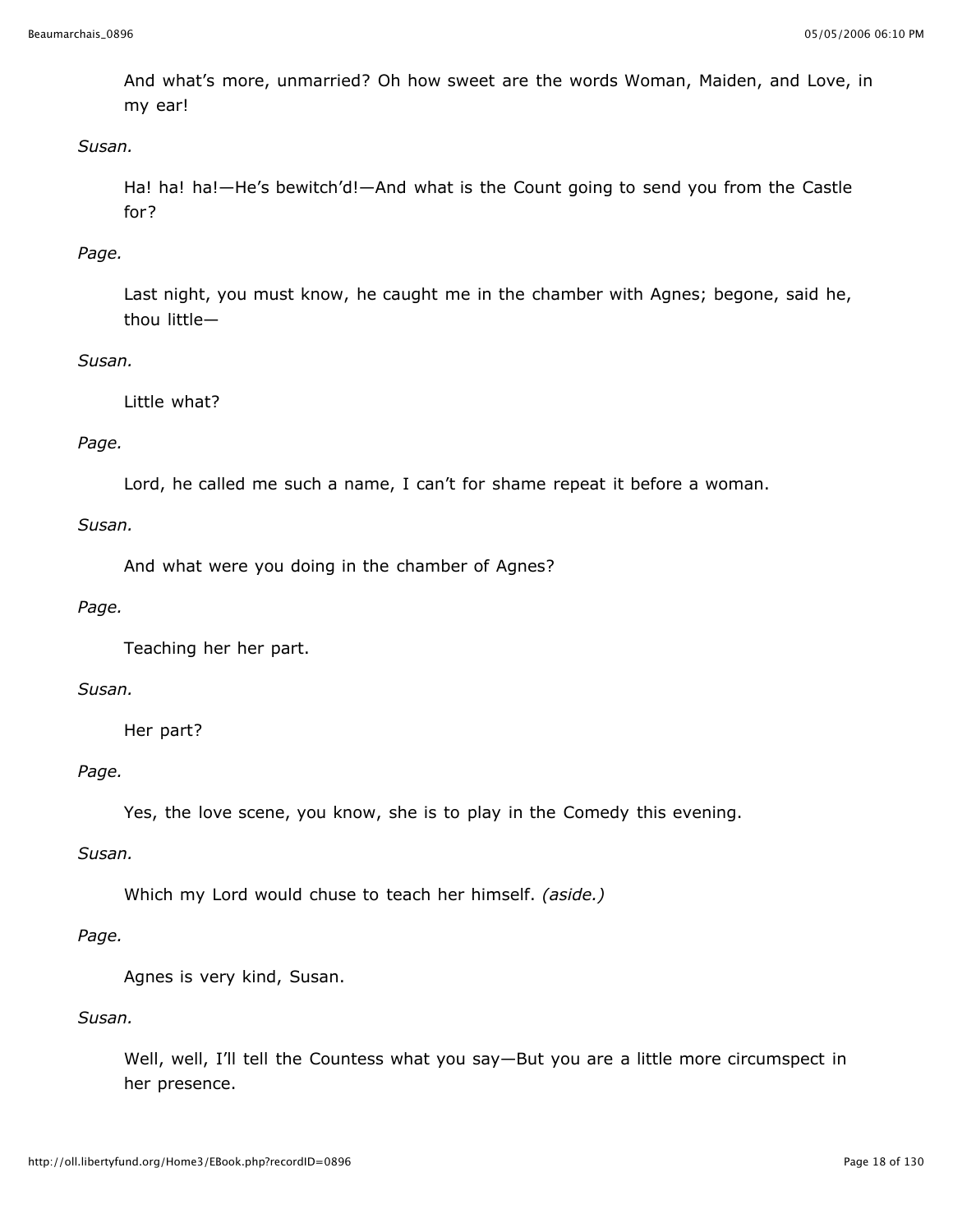#### *Page.*

Ah Susan, she is a Divinity! How noble is her manner! Her very smiles are awful!

*Susan.*

That is to say, you can take what liberties you please with such people as me.

## *Page.*

Oh how do I envy thy happiness, Susan! Always near her! Dressing her every morning! Undressing her every evening! Putting her to bed! Touching her! Looking at her! Speaking to—What is it thou hast got there, Susan?

#### *Susan.*

(*Counterfeiting the amorous air, and animated tone of the Page.)* It is the fortunate riband of the happy cap, which at night enfolds the auburn ringlets of the beauteous Countess.

#### *Page.*

Give it me—Nay, give it me—I will have it.

#### *Susan.*

But I say you shan't *(the Page snatches it, and runs round the great chair, dodging Susan)* Oh my riband!

#### *Page.*

Be as angry as thou wilt, but thou shalt *never* have it again, thou shouldst have one of my eyes rather.

#### *Susan.*

I can venture to predict, young gentleman, that three or four years hence, thou wilt be one of the most deceitful veriest Knaves—

#### *Page.*

If thou dost not hold thy tongue, Susan, I'll kiss thee into the bargain.

#### *Susan.*

Kiss me!—Do not come near me, if thou lov'st thy ears—I say, beg my Lord to forgive you, indeed! No I assure you—"I shall say to him, you do very right, my Lord, to send this little Rascal packing, who is not only in love with my Lady, but wants to kiss other folks into the bargain."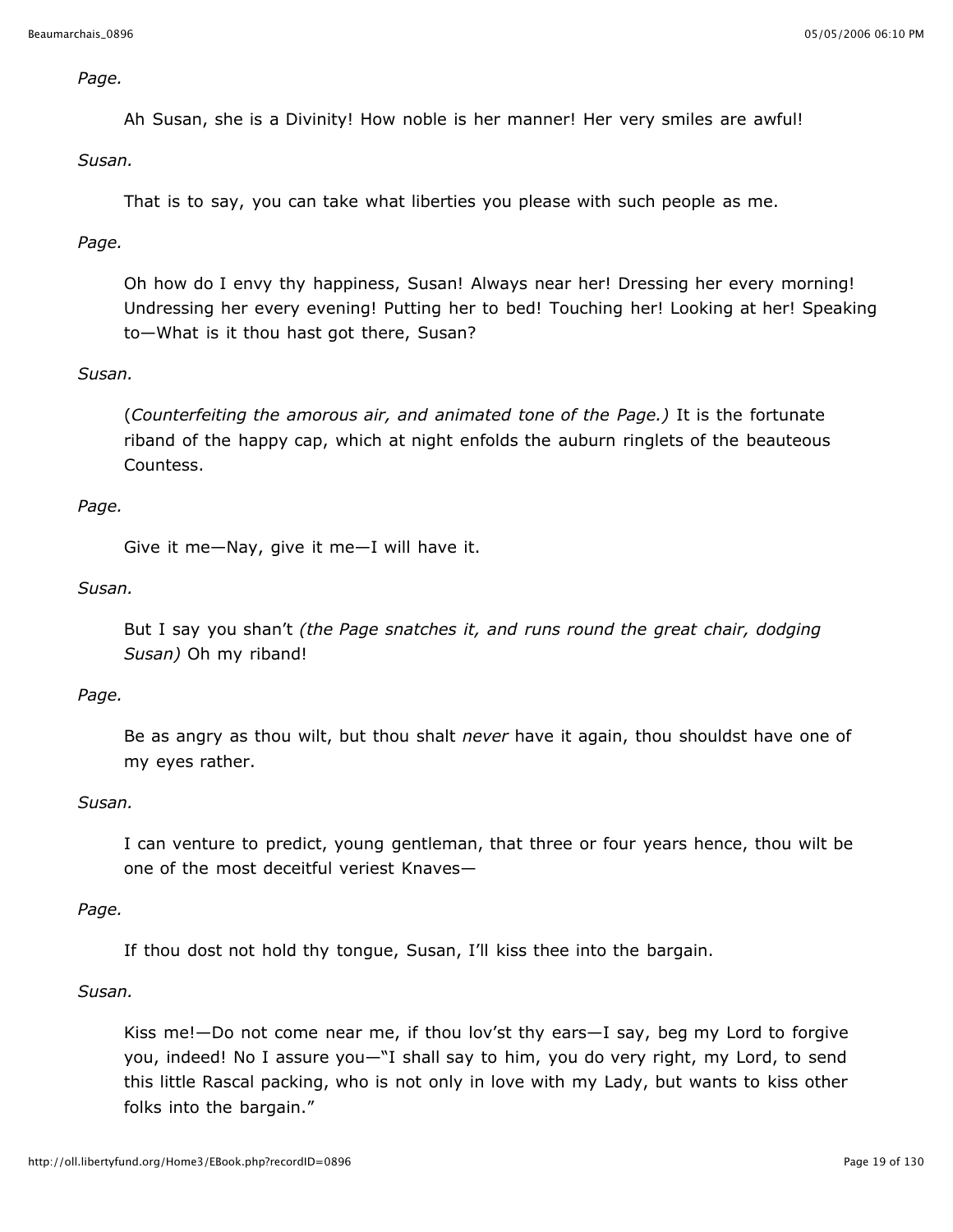#### *Page.*

"How can I help it, Susan"? Here, take this paper.

## *Susan.*

For what?

## *Page.*

It contains a Song I have written on thy beauteous Lady, my charming God-mother.

## *Count.*

*(without)* Jaquez.

## *Page.*

Ah! I'm undone!—'Tis my Lord! *(The Page crouches down, and hides himself behind Susan's petticoats and the great chair.)*

## *Enter* Count ALMAVIVA.

(*Page remains hid behind the great chair.*)

## *Count.*

So, charming Susan, have I found thee at last? But thou seemest frightened my little Beauty.

#### *Susan.*

Consider, my Lord, if any body should come and catch you here—

## *Count.*

That would be rather mal-a-propos; but there's no great danger.

(*The Count offers to kiss Susan.*)

#### *Susan.*

Fie, my Lord! (*The Count seats himself in the great chair, and endeavours to pull Susan on his knee, who resists.)*

## *Count.*

Thou knowest, my charming Susan, the King has done me the honour to appoint me Ambassador to the court of Paris. I shall take Figaro with me, and give him a very —*excellent* post; and as it is the duty of a Wife to follow her Husband, we shall then have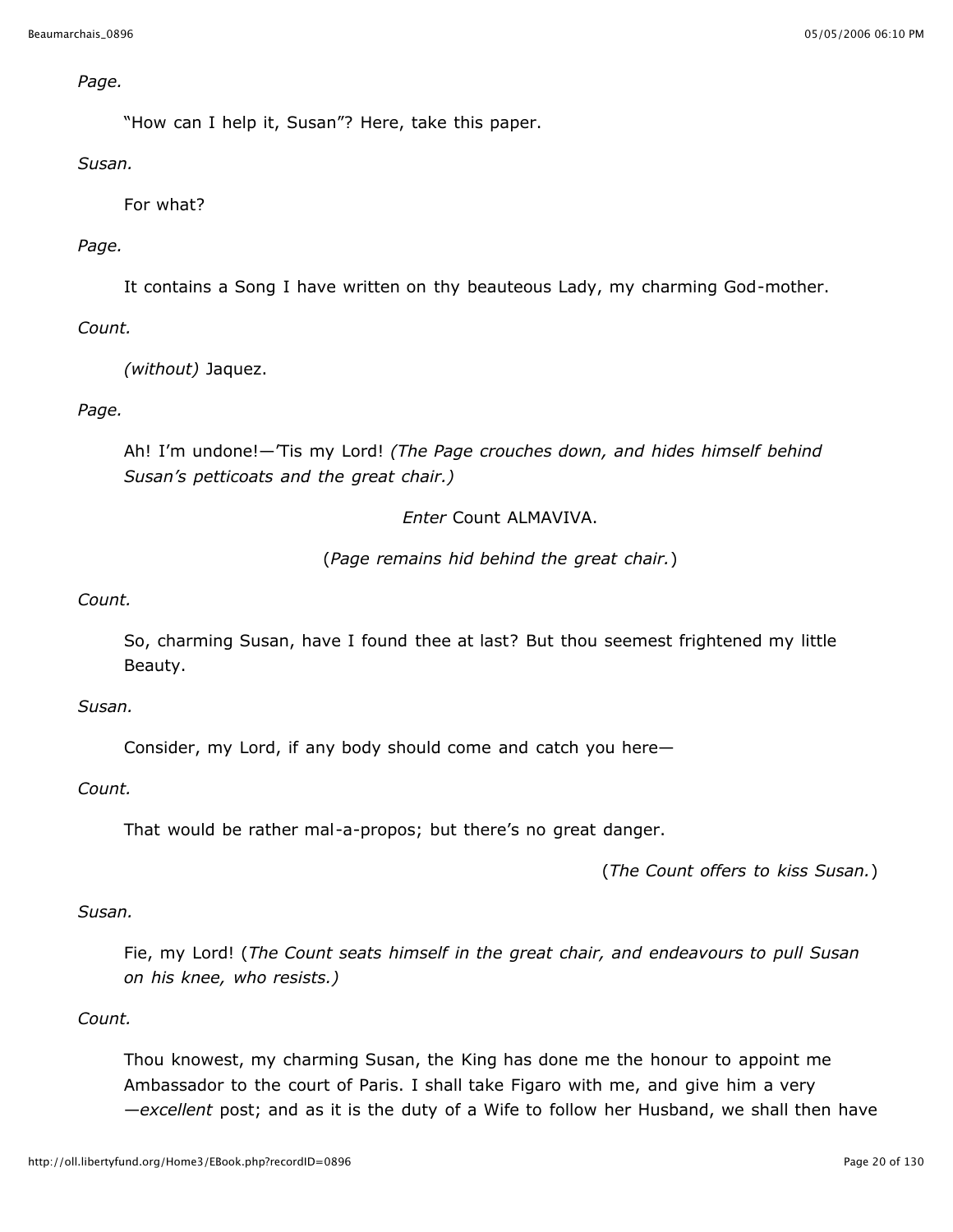every opportunity we could wish.

*Susan.*

I really don't understand you, my Lord. I thought your affection for my Lady, whom you took so much pains to steal from her old Guardian, Dr. Bartholo, and for love of whom you generously abolished a certain vile privilege.—

#### *Count.*

For which all the young girls are very sorry; are they not?

#### *Susan.*

No indeed, my Lord—I thought, my Lord, I say—

#### *Count.*

Prithee say no more, my sweet Susan, but promise thou wilt meet me this evening, at twilight, by the Pavilion in the garden; and be certain, that if thou wilt but grant me this small favour, nothing thou canst ask shall—

#### *Basil.*

(*without.*) He is not in his own room.

#### *Count.*

Heavens! Here's somebody coming!

Where can I hide! Is there no place here? (*The Count runs to get behind the great chair, Susan keeps between him and the Page, who steals away as the Count advances, leaps into the great chair, with his legs doubled under him, and is covered over with the Countess's gown, by Susan.*)

*Enter* BASIL.

#### *Basil.*

Ah, Susan, Good morrow—Is my lord the Count here?

*Susan.*

Here! What should he be here for?

*Basil.*

Nay, there would be no miracle in it if he were: would there, hey gentle Susan?

(*Smiles and leers at her.*)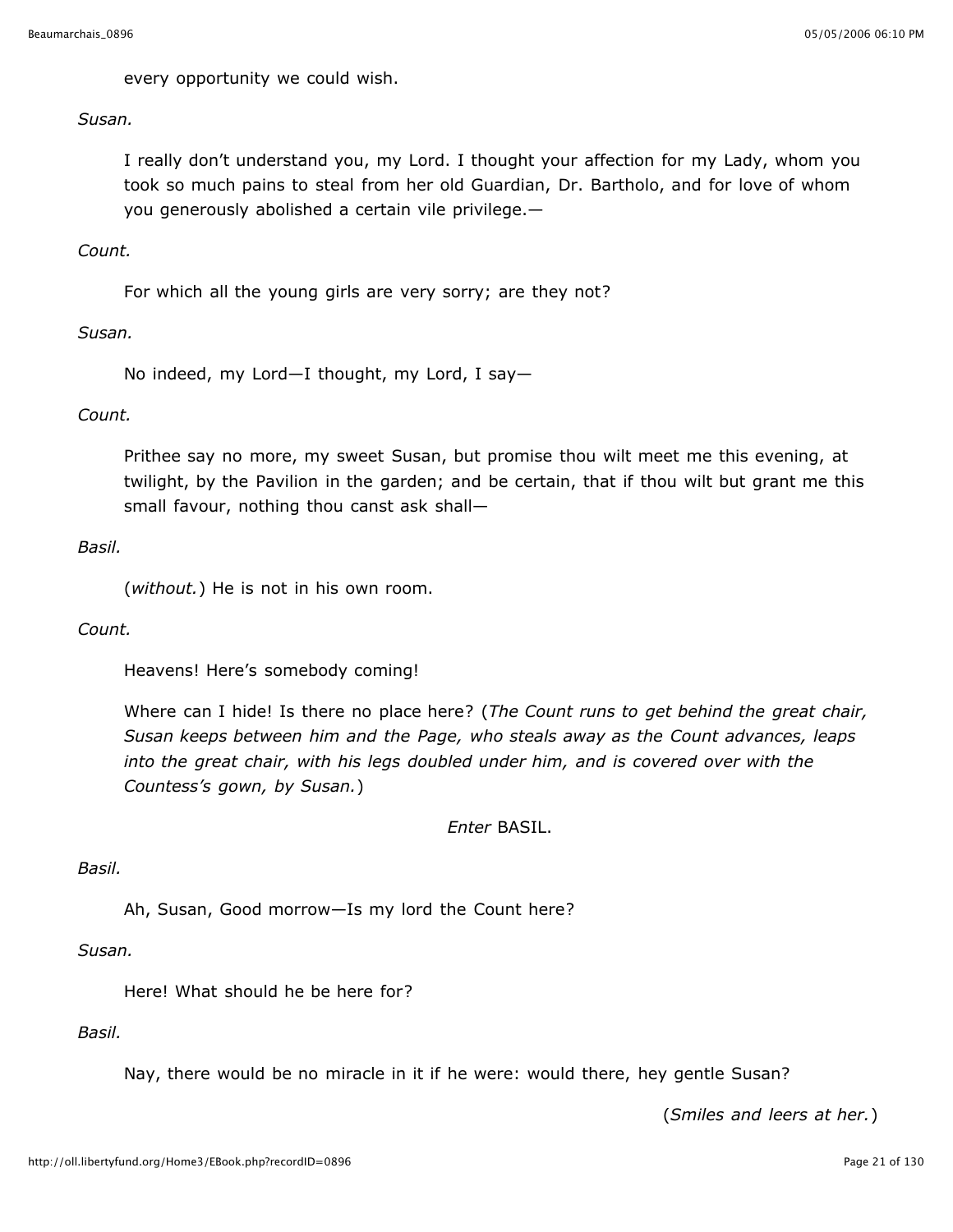#### *Susan.*

It would be a greater miracle to see you honest.

#### *Basil.*

Figaro is in search of him.

## *Susan.*

Then he is in search of the man who wishes most to injure him—yourself excepted.

## *Basil.*

It is strange, that a man should injure the Husband by obliging the Wife.

(*The Count peeps from behind the great chair.*)

## *Count.*

I shall hear, now, how well he pleads my cause.

## *Basil.*

For my part, Marriage being, of all serious things, the greatest Farce, I imagined—

#### *Susan.*

All manner of wickedness.

#### *Basil.*

That though you are obliged to fast today, you might be glad to feed to-morrow, grace being first duly said.

#### *Susan.*

Be gone, and do not shock my ears with your vile principles.

## *Basil.*

Yes, my pretty Susan, but you must not suppose I am the dupe of these fine appearances. I know it isn't Figaro who is the great obstacle to my Lord's happiness, but a certain beardless Page, whom I surprised here, this morning, looking for you as I entered.

#### *Susan.*

I wish you would be gone, you wicked—Devil.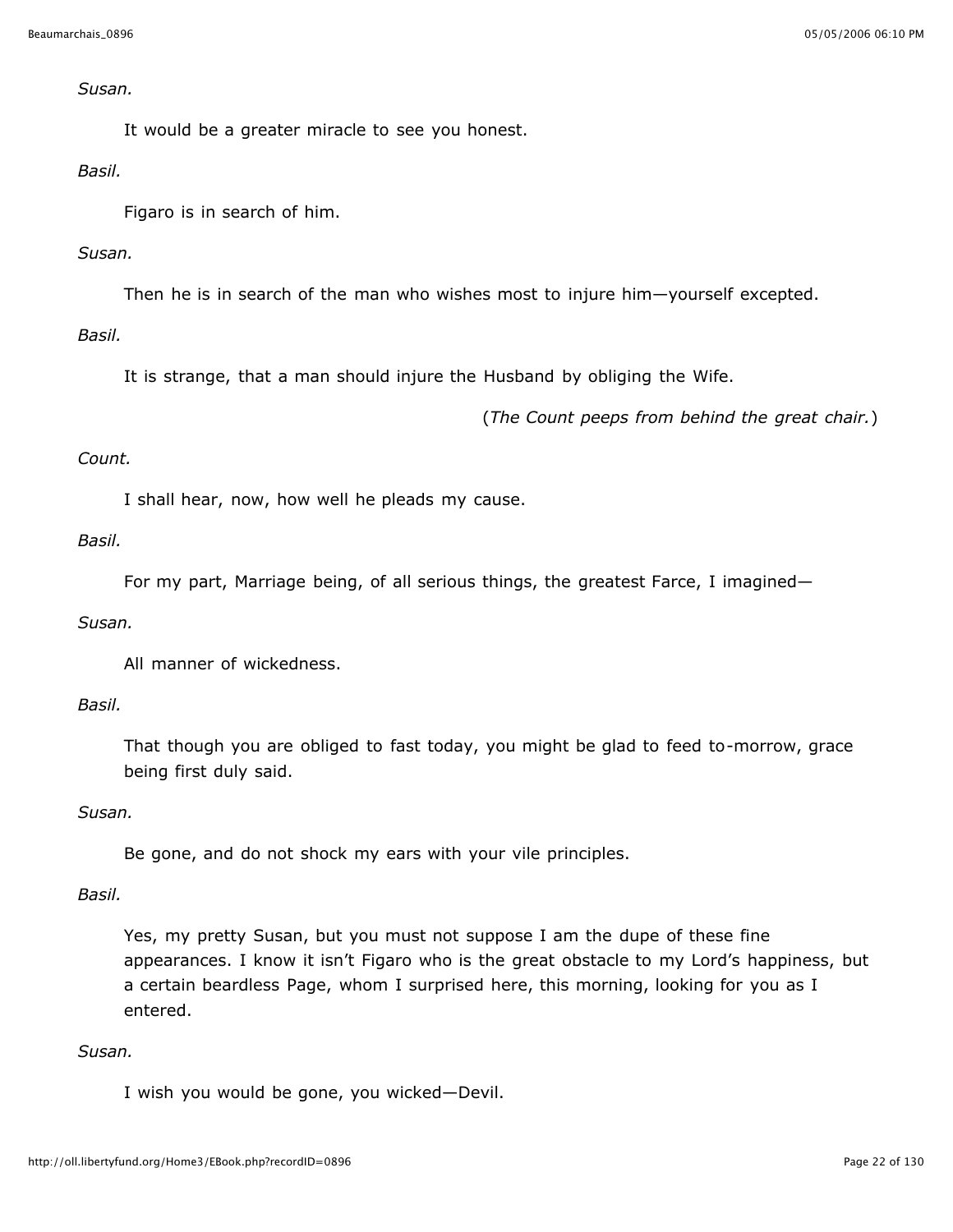#### *Basil.*

Wicked Devil! Ah, one is a wicked Devil for not shutting one's eyes.

#### *Susan.*

I wish you would be gone, I tell you.

## *Basil.*

Was it not for you that he wrote the Song, which he goes chanting up and down the house, at every instant?

## *Susan.*

O yes! For me, to be sure!

## *Basil.*

At least it was either for you, or your Lady.

#### *Susan.*

What next?

#### *Basil.*

Why really, when he sits at table, he does cast certain very significant glances towards a beauteous Countess, who shall be nameless—But let him beware! If my Lord catches him at his tricks, he'll make him dance without music.

### *Susan.*

Nobody, but such a wicked creature as you, could ever invent such scandalous tales, to the ruin of a poor Youth, who has unhappily fallen into his Lord's disgrace.

#### *Basil.*

I invent! Why it is in every body's mouth.

(*The Count discovers himself, and comes forward.*)

## *Count.*

How! In every body's mouth!

#### *Basil.*

Zounds!

#### *Count.*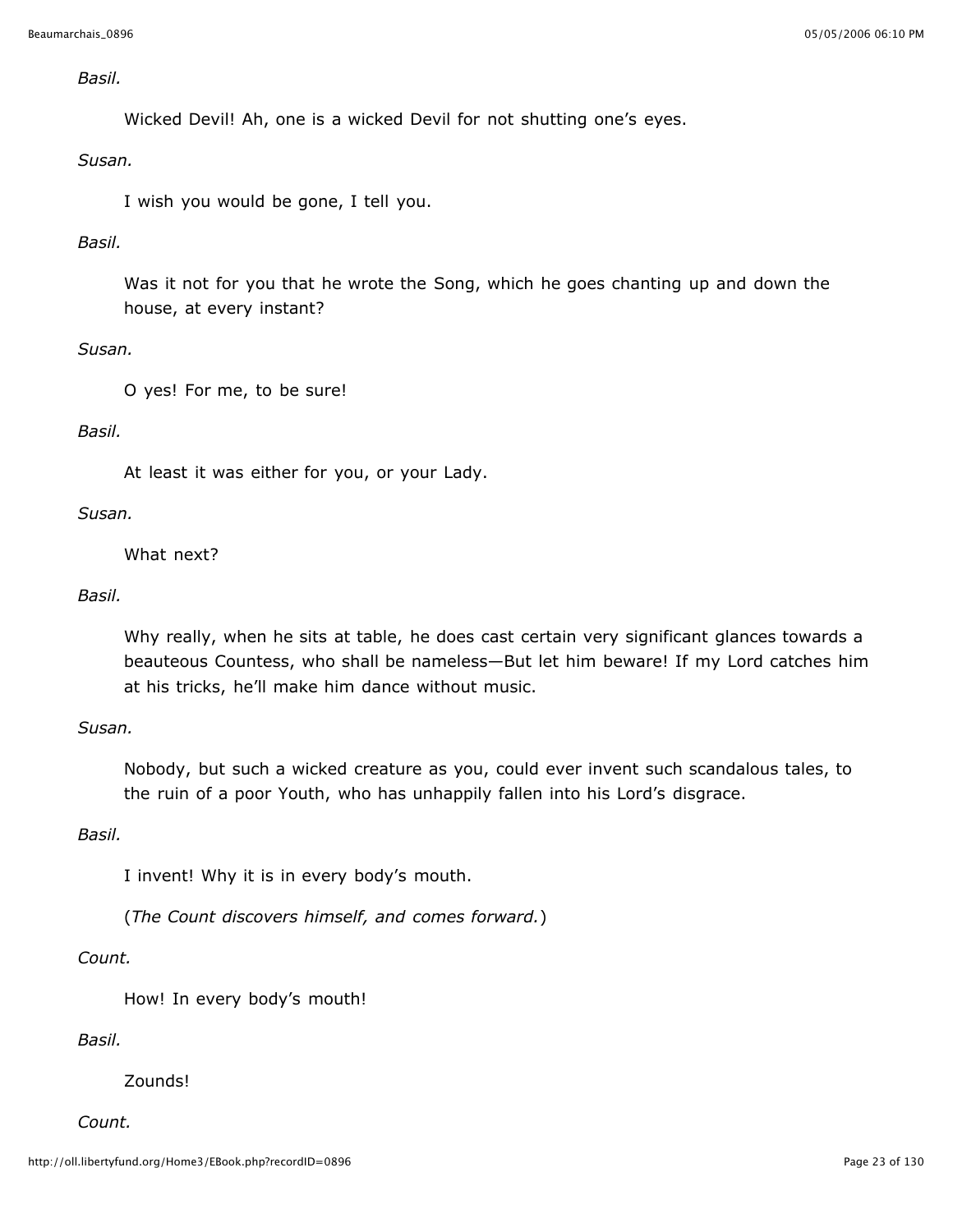Run, Basil, let him have fifty pistoles and a horse given him, and sent back to his friends instantly.

## *Basil.*

I'm very sorry, my Lord, I happened to speak—

#### *Susan.*

I'm quite suffocated. (*Susan seems almost ready to faint, the Count supports her, and Basil assists.*)

#### *Count.*

Let us seat her in this great chair, Basil.

## *Susan.*

(*Frightened, and exclaims*) No!—I won't sit down!—(*After a pause*)—This wicked fellow has ruined the poor boy.

## *Basil.*

I assure you, my Lord, what I said, was only meant to sound Susan.

#### *Count.*

No matter, he shall depart! A little, wanton, impudent Rascal, that I meet at every turning —No longer ago than yesterday I surprised him with the Gardiner's daughter.

## *Basil.*

Agnes?

#### *Count.*

In her very bed-chamber.

#### *Susan.*

Where my Lord happened to have business himself.

#### *Count.*

Hem!—I was going there to seek your uncle Antonio, Susan, my drunken Gardiner; I knock'd at the door, and waited some time; at last Agnes came, with confusion in her countenance—I entered, cast a look round, and perceiving a kind of long Cloak, or Curtain, or some such thing, approach'd, and without seeming to take the least notice, drew it gently aside, thus—Hey!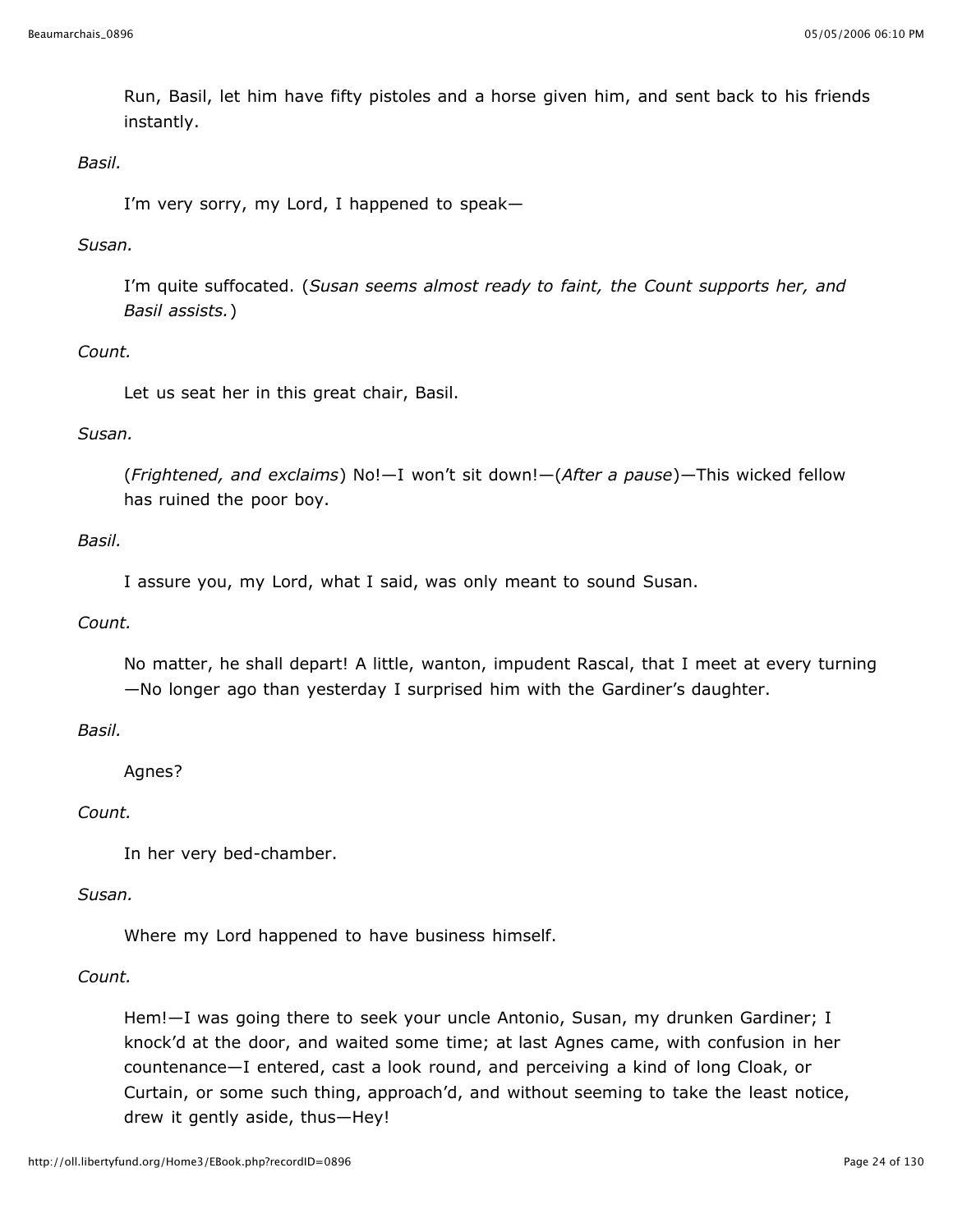#### *Basil.*

Zounds! (*The Count, during his speech, approaches the arm chair, and acting his description draws aside the gown that hides the Page. They all stand motionless with surprise, for some time.*)

*Count.*

Why, this is a better trick than t'other!

*Basil.*

No!—I won't sit down!

(*Mimicking Susan.*)

## *Count.*

(*To Susan*) And so it was to receive this pretty Youth, that you were so desirous of being alone—And you, you little Villain, what you don't intend to mend your manners then? But forgetting all respect for your friend Figaro, and for the Countess your Godmother, likewise, you are endeavouring here to seduce her favourite woman! I, however (*turning towards Basil*) shall not suffer Figaro, a man—whom—I *esteem—sincerely*—to fall the Victim of such deceit—Did he enter with you, Basil?

*Basil.*

No, my Lord.

#### *Susan.*

There is neither Victim nor deceit in the case, my Lord. He was here when you entered.

#### *Count.*

I hope that's false: his greatest Enemy could not wish him so much mischief.

#### *Susan.*

Knowing that you were angry with him, the poor Boy came running to me, begging me to solicit my Lady in his favour, in hopes she might engage you to forgive him; but was so terrified, as soon as he heard you coming, that he hid himself in the great Chair.

#### *Count.*

A likely story—I sat down in it, as soon as I came in.

#### *Page.*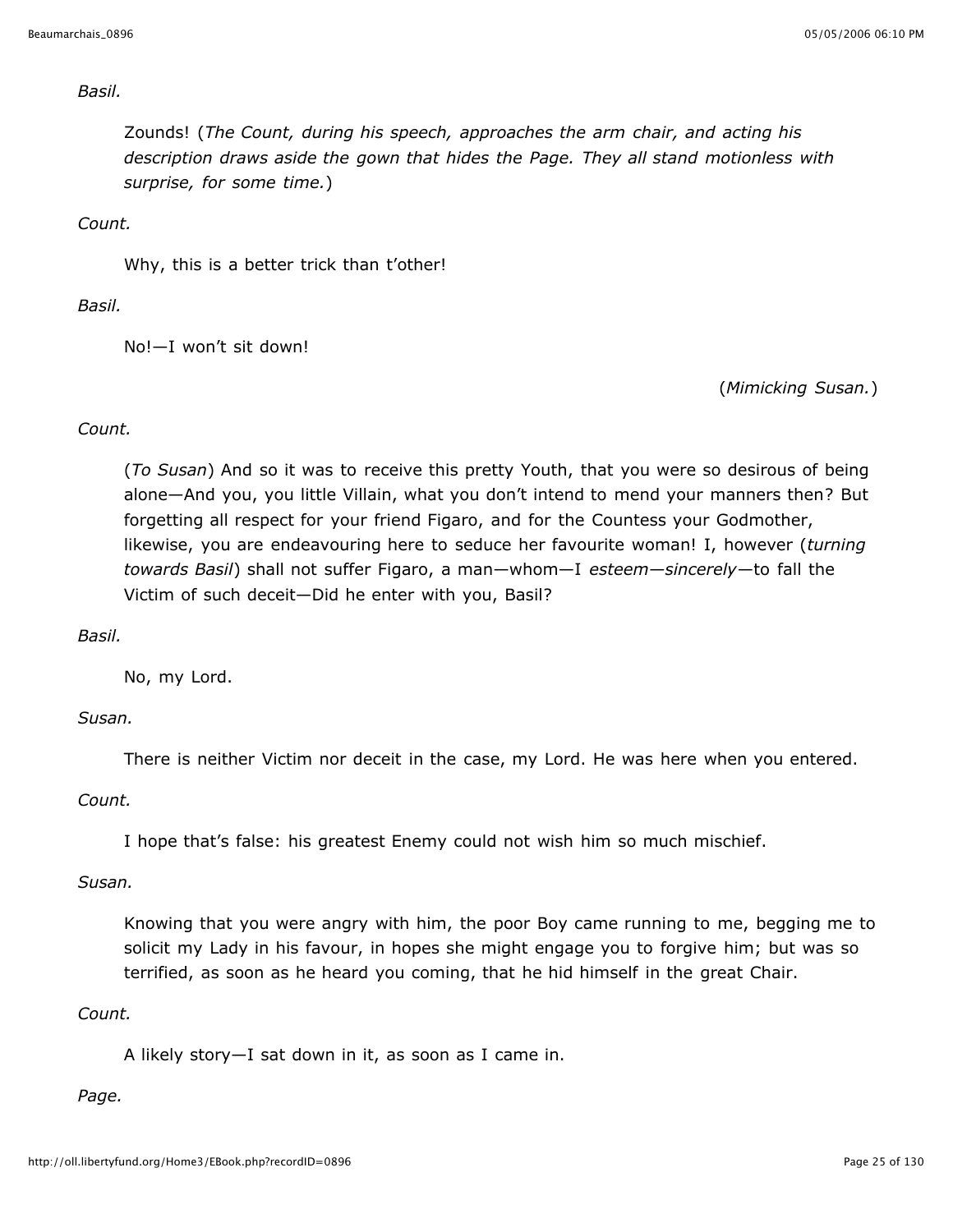Yes, my Lord, but I was then trembling behind it.

## *Count.*

That's false, again, for I hid myself behind it, when Basil entered.

## *Page.*

(*Timidly)* Pardon me, my Lord, but as you approach'd, I retired, and crouched down as you now see me.

## *Count.*

(*Angrily*) It's a little Serpent that glides into every crevice—And he has been listening too to our discourse!

## *Page.*

Indeed, my Lord, I did all I could not to hear a word.

## *Count.*

(*To Susan*) There is no Figaro, no Husband for you, however.

## *Basil.*

Somebody is coming; get down.

*Enter the* COUNTESS, FIGARO, AGNES, *and* VASSALS, *in their holiday cloaths.* Figaro *carrying the nuptial cap—The* Count *runs and plucks the Page from the great chair, just as they enter.*

## *Count.*

What! Would you continue crouching there before the whole world?

(*The Count and Countess salute.*

## *Figaro.*

We are come, my Lord, to beg a favour, which we hope, for your Lady's sake, you will grant. (*Aside to Susan*) Be sure to second what I say.

#### *Susan.*

It will end in nothing. (*Aside.*

## *Figaro.*

No matter: let us try, at least. (*Aside.*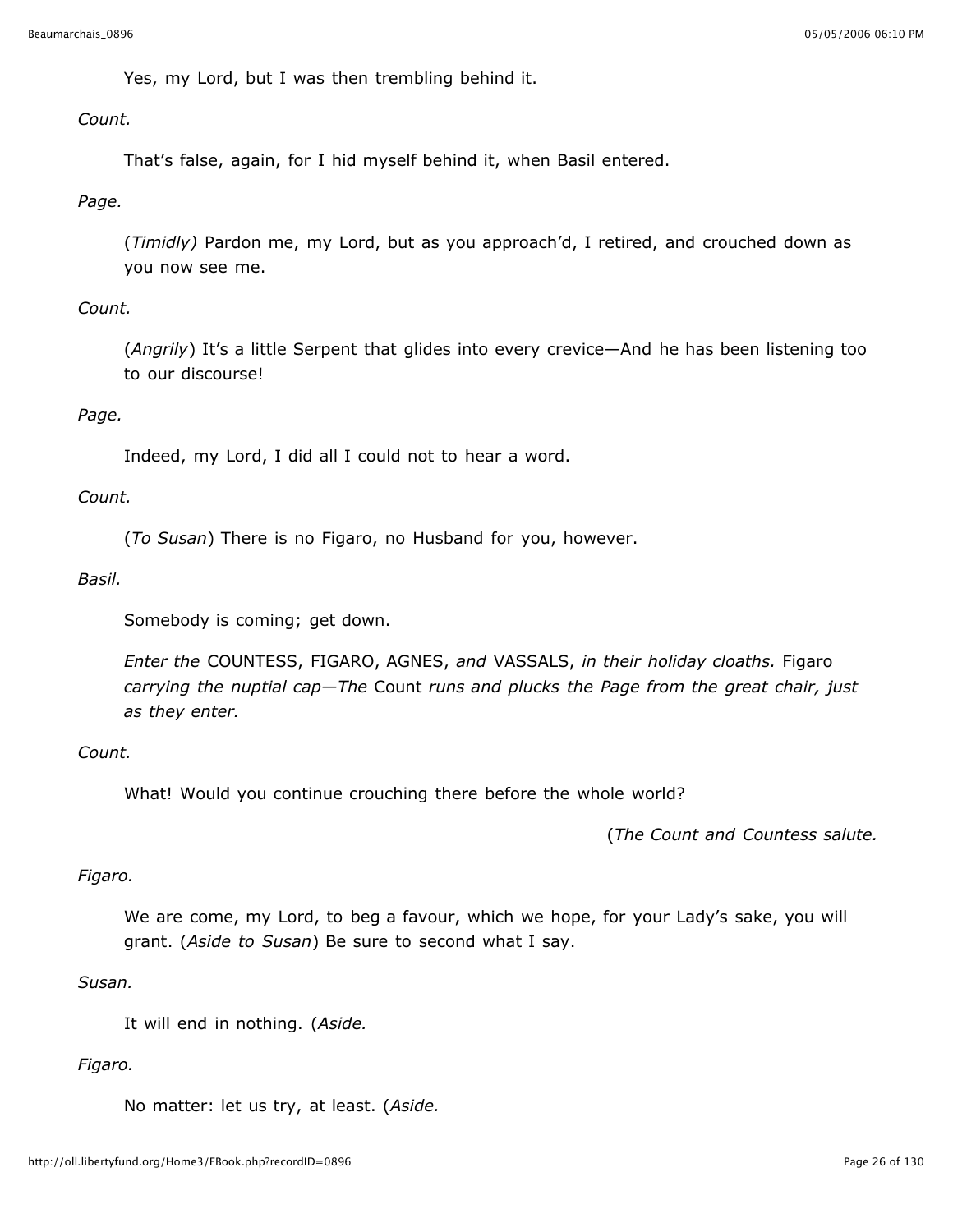#### *Countess.*

You see, my Lord, I am supposed to have a much greater degree of influence over you than I really possess.

#### *Count.*

Oh no, my Lady; not an atom, I assure you.

## *Figaro.*

(*Presenting the cap to the Count*) Our petition is, that the Bride may have the honor of receiving from our worthy Lord's hand, this Nuptial-Cap; ornamented with half-blown roses, and white ribbands, Symbols of the purity of his intentions.

#### *Count.*

Do they mean to laugh at me? (*Aside.*

## *Figaro.*

"And as you have been kindly pleased to abolish that abominable right, which, as Lord of the Manor, you might have claimed, permit us, your Vassals, to celebrate your praise, in a rustic Chorus I have prepared for this occasion. The Virtues of so good a master should not remain unsung.

#### *Count.*

"A Lover, a Poet, and a Musician!—These titles, Figaro, might perhaps merit our indulgence, if"—

#### *Countess.*

Let me beg, my Lord, you will not deny their request: in the name of that Love you once had for me.

#### *Count.*

And have still, Madam.

*Figaro,* Join with me, my friends.

#### *Omnes.*

My Lord.

## *Susan.*

Why should your Lordship refuse Eulogiums which you merit so well?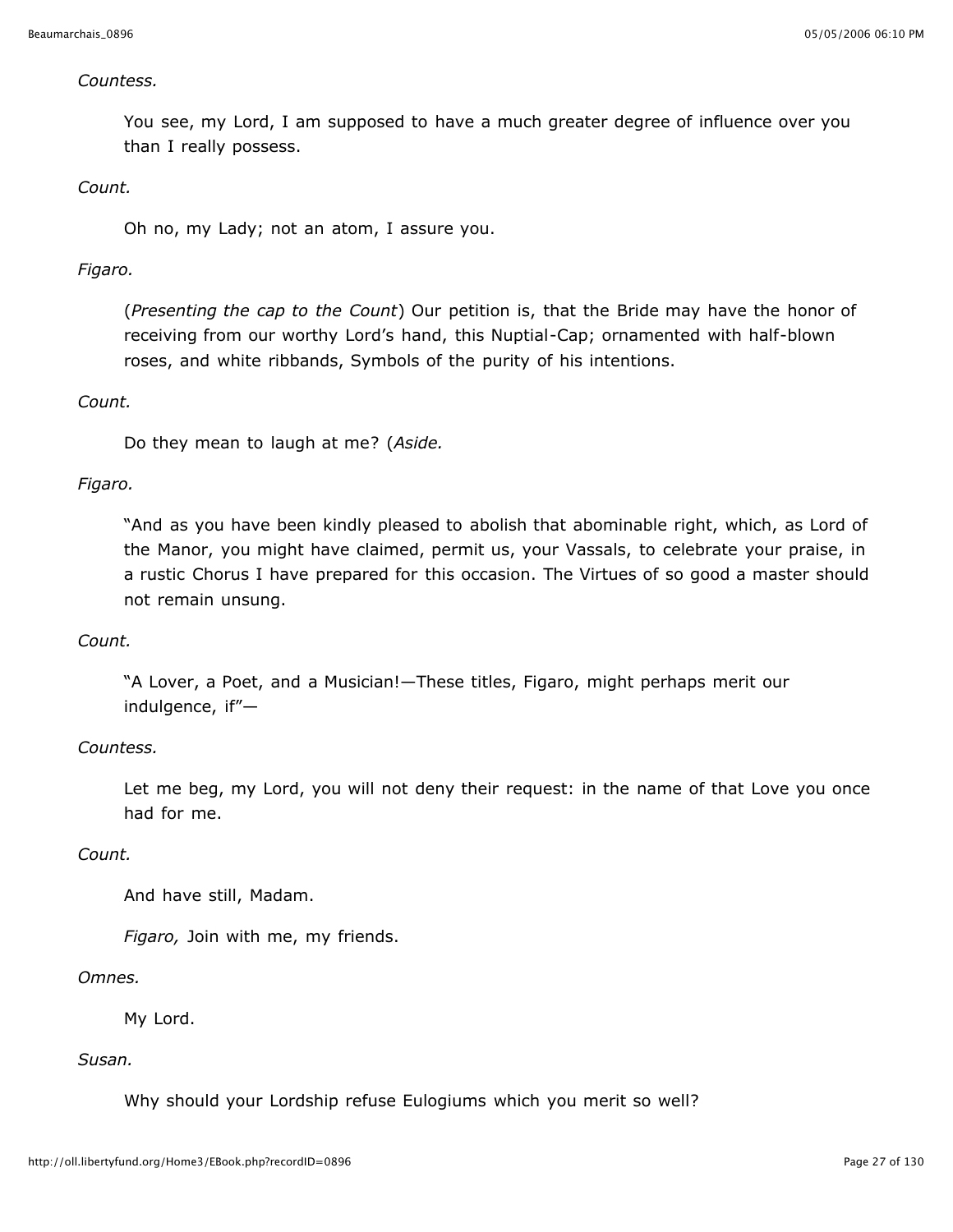#### *Count.*

Oh the Traitress. (*Aside*) Well, well,—I consent.

## *Figaro.*

Look at her, my Lord; never could a more beauteous Bride better prove the greatness of the sacrifice you have made.

#### *Susan.*

Oh do not speak of my Beauty, but of his Lordship's Virtues.

#### *Count.*

My Virtues!—Yes, yes,—I see they understand each other. (*Aside*) Who can tell me where is Marcelina?

#### *Agnes.*

I met her, my Lord, just now, in the close walk by the park wall, along with Doctor Bartholo. She seemed in a passion, and the Doctor tried to pacify her. I heard her mention my Cousin Figaro's name.

## *Count.*

(*Aside*) No Cousin yet, my dear; and perhaps never may be.

#### *Agnes.*

(*Pointing to the Page*) Have you forgiven what happened yesterday, my Lord?

## *Count.*

(*Afraid lest the Countess should hear, and chucking Agnes under the chin*) Hush!

#### *Figaro.*

(*To the Page*) What's the matter, young Hanibal the brave? What makes you so silent?

#### *Susan.*

He is sorrowful because my Lord is going to send him from the castle.

#### *Omnes.*

Oh pray, my Lord!

#### *Countess.*

Let *me* beg you will forgive him.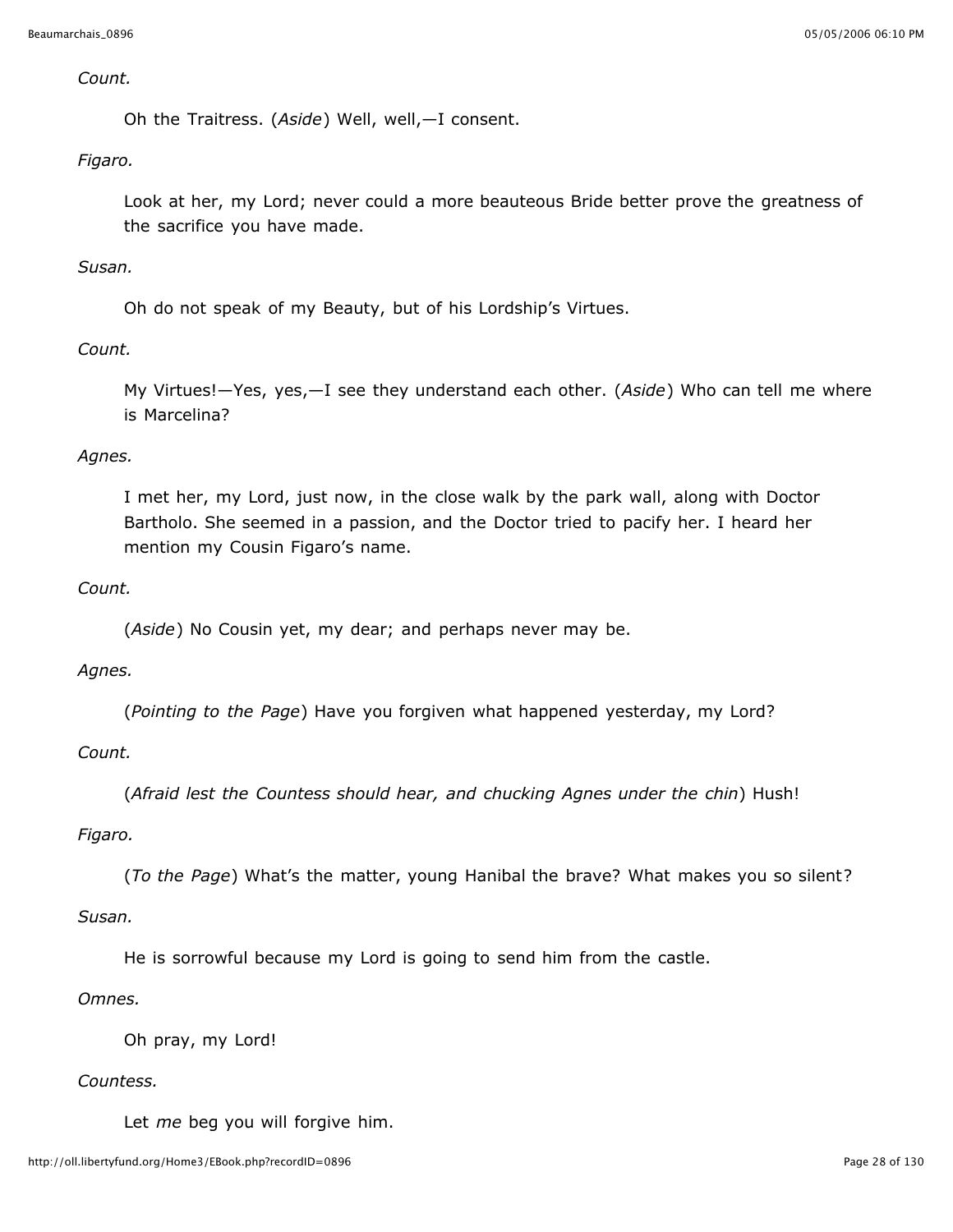#### *Count.*

He does not deserve to be forgiven.

## *Countess.*

Consider, he is so young.

## *Count.*

(*Half aside*) Not so young, perhaps, as you suppose.

## *Page.*

My Lord certainly has not ceded away the right to pardon.

## *Susan.*

And if he had, that would certainly be the first he would *secretly* endeavour to reclaim. (*Looking significantly at the Count and Figaro, by turns.*)

## *Count.*

(*Understanding her*) No doubt: no doubt.

## *Page.*

My conduct, my Lord, may have been indiscreet, but I can assure your Lordship, that never the least word shall pass my lips—

## *Count.*

*(Interrupting him)* Enough, enough—Since every body begs for him, I must grant—I shall moreover give him a Company in my Regiment.

#### *Omnes.*

Thanks noble Count.

#### *Count.*

But on condition that he depart immediately for Catalonia to join the Corps.

## *Omnes.*

Oh my Lord?

#### *Figaro.*

To morrow my Lord.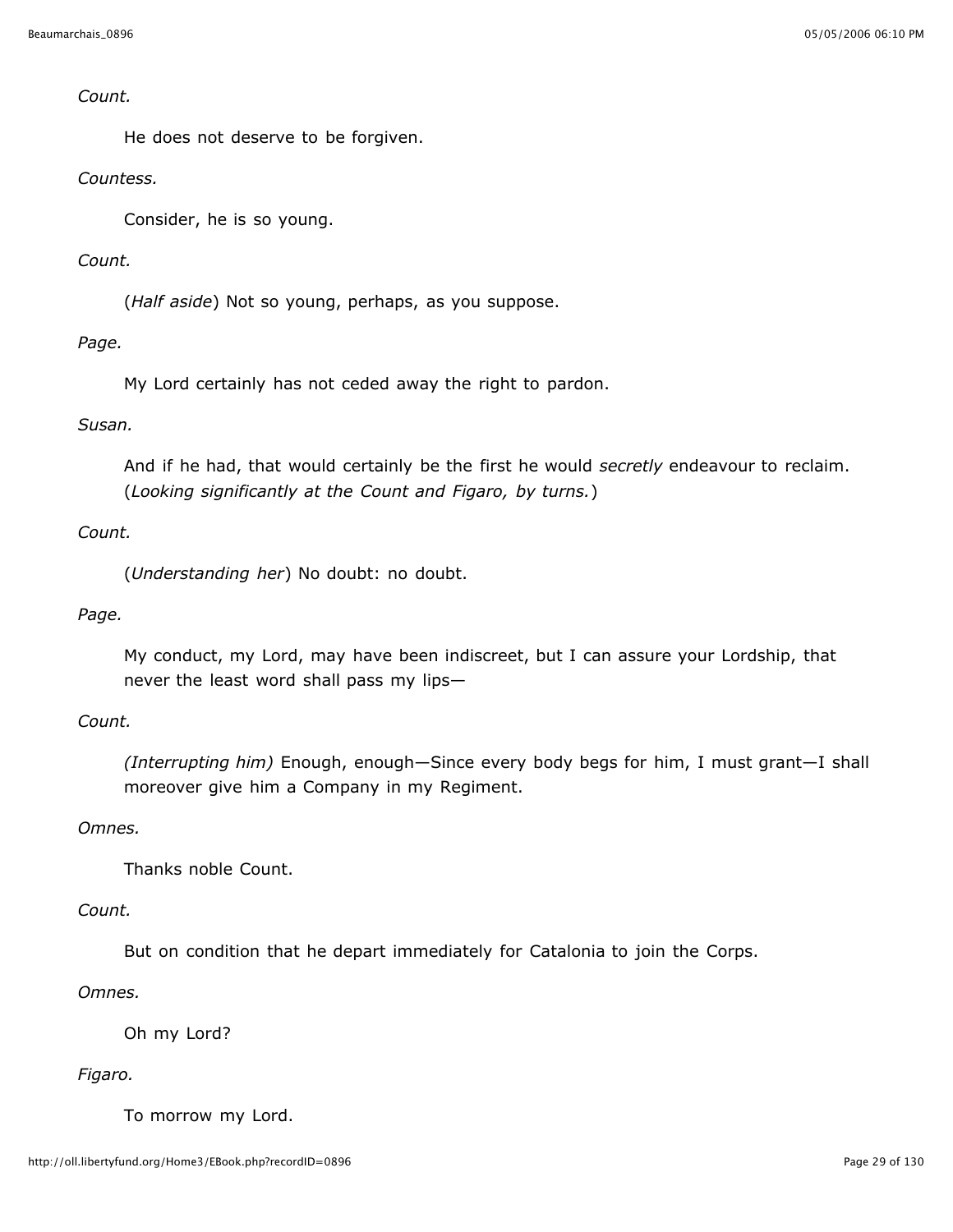#### *Count.*

To day! It shall be so. (*To the Page*) Take leave of your Godmother, and beg her protection. (*The Page kneels to the Countess with a sorrowful air. As he approaches to kneel, he goes very slowly and Figaro gently pushes him forward.*)

*Fig.*

Go, go, Child; go.

## *Countess.*

(*With great emotion*) Since—it is not possible—to obtain leave—for you to remain here to day, depart, young man, and follow the noble career which lies before you—Forget not those with whom you have spent some of the first years of your life, and among whom you have friends who wish you every success—Go where Fortune and Glory call—Be obedient, polite, and brave, and be certain we shall take part in your Prosperity.

(*Raises him.*

#### *Count.*

You seem agitated Madam.

#### *Countess.*

How can I help it, recollecting the perils to which his youth must be exposed? He has been bred in the same house with me, is of the same kindred, and is likewise my Godson.

#### *Count.*

(*Aside*) Basil I see was in the right.—(*Turns to the Page*) Go; kiss Susan for the last time.

(*The Page and Susan approach, Figaro steps between them and intercepts the Page.*)

## *Fig.*

Oh! There's no occasion for kissing, my Lord: he'll return in the winter, and in the mean time he may kiss me—The scene must now be changed my delicate Youth: you must not run up stairs and down, into the Women's Chambers, play at Hunt-the-slipper, steal Cream, suck Oranges, and live upon Sweetmeats. Instead of that, Zounds! You must look bluff! Tan your face! Handle your musket! Turn to the right! Wheel to the left! And march to Glory.—At least if you are not stopt short by a Bullet.

#### *Susan:*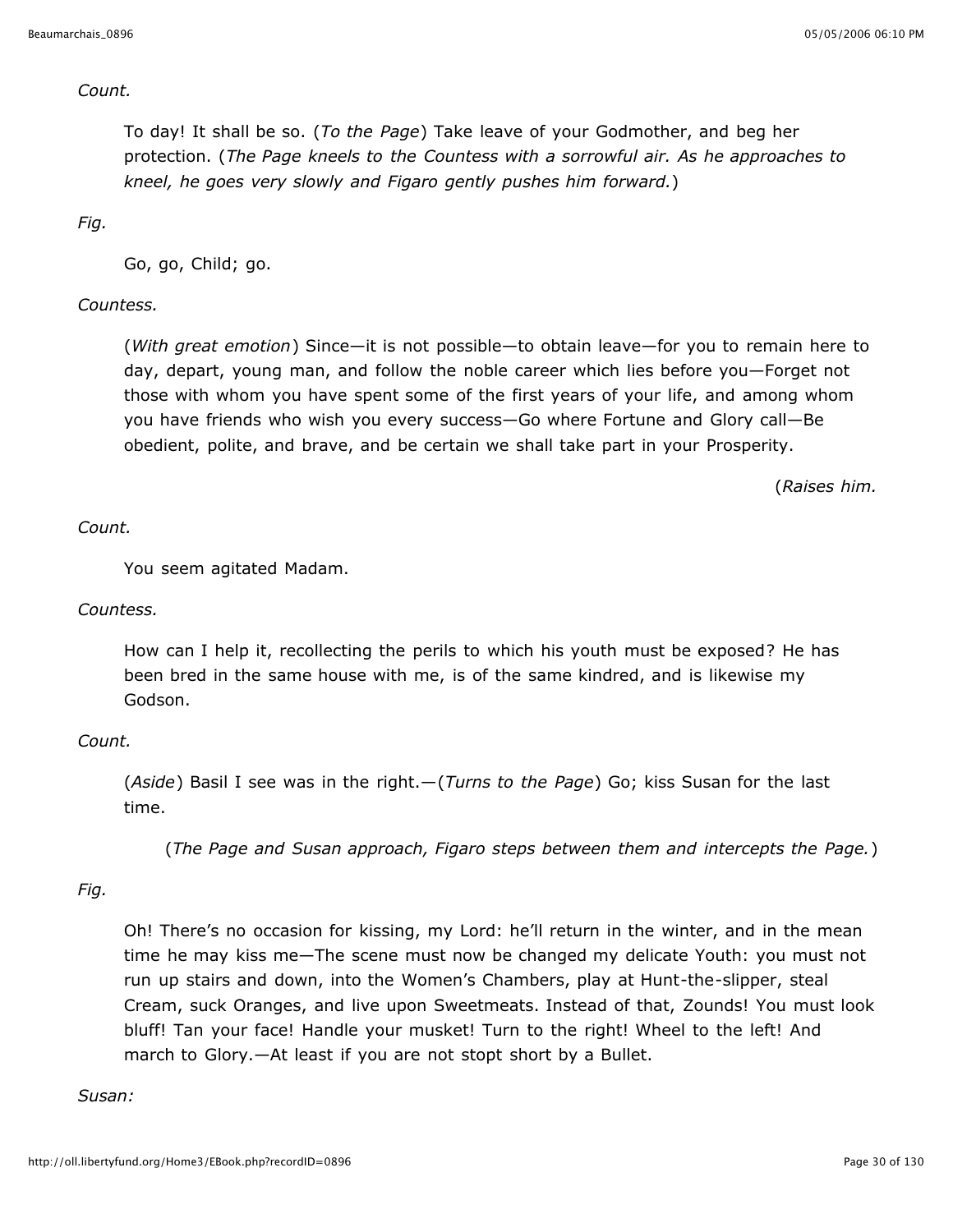Fie, Figaro.

## *Countess.*

(*Terrified.*) What a Prophecy!

## *Fig.*

Were I a Soldier I would make some of them scamper—But, come, come, my friends; let us prepare our feast against the evening. Marcelina I hear intends to disturb our Diversions.

## *Count.*

```
That she will I can assure you. (Aside) I must go and send for her. (going.)
```
## *Countess.*

You will not leave us, my Lord?

## *Count.*

I am undrest, you see.

## *Countess.*

We shall see nobody but our own servants.

#### *Count.*

I must do what you please. Wait for me in the study, Basil.

*Exeunt Count, Countess, and Vassals.*

*Manent Figaro, Basil and Page.*

## *Fig.*

(*Retains the Page*) Come, come; let us study our parts well for the Play in the evening: and do not let us resemble those Actors who never play so ill as on the first night of a Piece; when Criticism is most watchful to detect Errors, and when they ought to play the best—"*We* shall not have an opportunity of playing better to-morrow."

#### *Basil.*

My part is more difficult than you imagine.

*Figaro,* And you may be rewarded for it, in a manner you little expect. [*Aside.*

#### *Page.*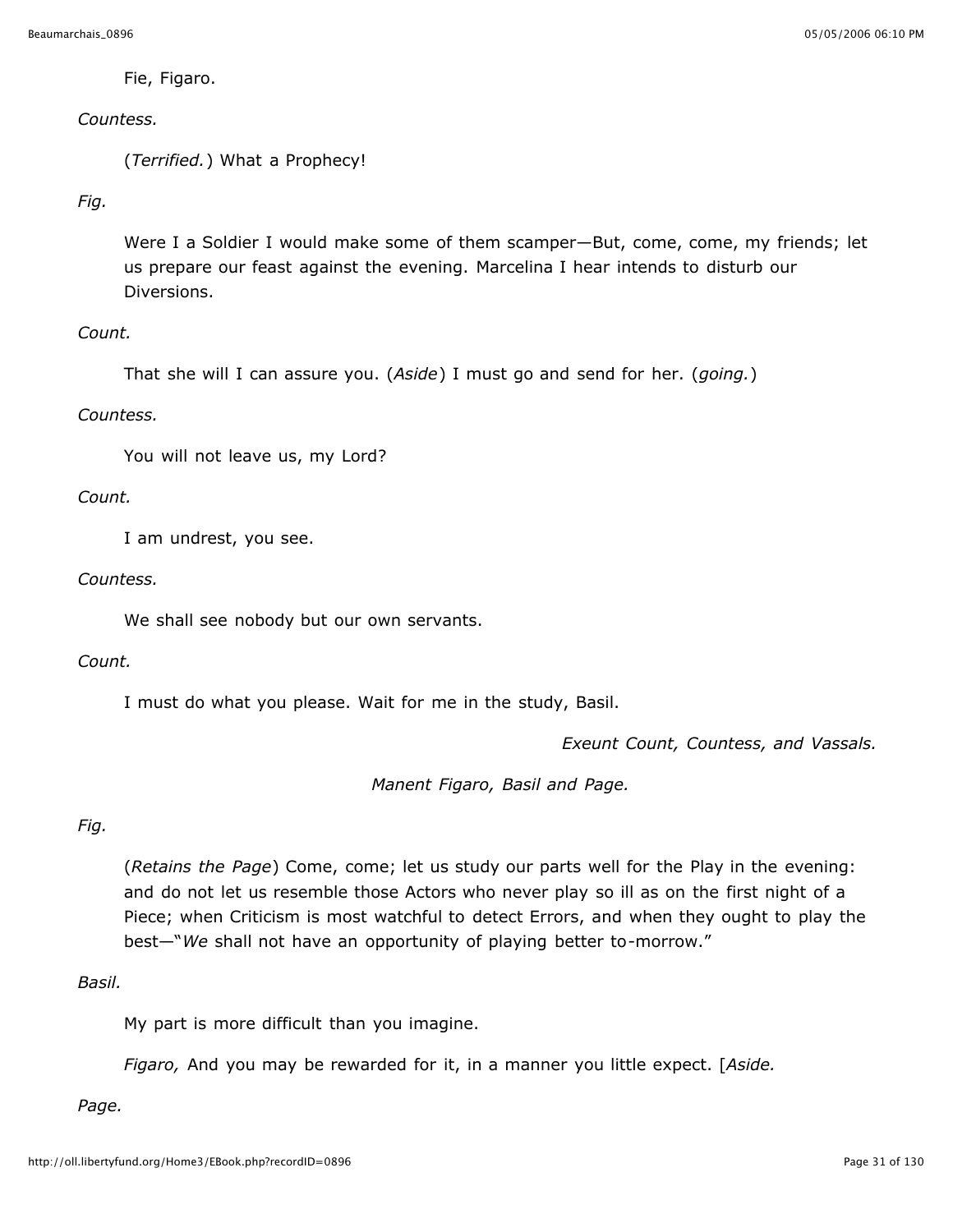You forget, Figaro, that I am going.

## *Figaro.*

And you wish to stay?

(*In the same sorrowful tone.*)

## *Page.*

(*Sighs.*) Ah yes,

## *Figaro.*

Follow my advice, and so thou shalt.

## *Page.*

How, how?

## *Figaro.*

Make no murmuring, but clap on your boots, and seem to depart; gallop as far as the Farm, return to the Castle on foot, enter by the back way, and hide yourself till I can come to you.

## *Page.*

And who shall teach Agnes her part, then?

## *Figaro.*

Oh oh!

## *Basil.*

Why, what the devil have you been about, young Gentleman, for these eight days past, during which you have hardly ever left her? Take care, Hannibal, take care, or your Scholar will give her Tutor a bad character.—Ah Hannibal! Hannibal! The Pitcher that goes often to the Well—

## *Figaro.*

Listen to the Pedant and his Proverb.—Well, and what says the wisdom of Nations—*The pitcher that goes often to the well*—

## *Basil.*

Stands a chance, sometime, to return full.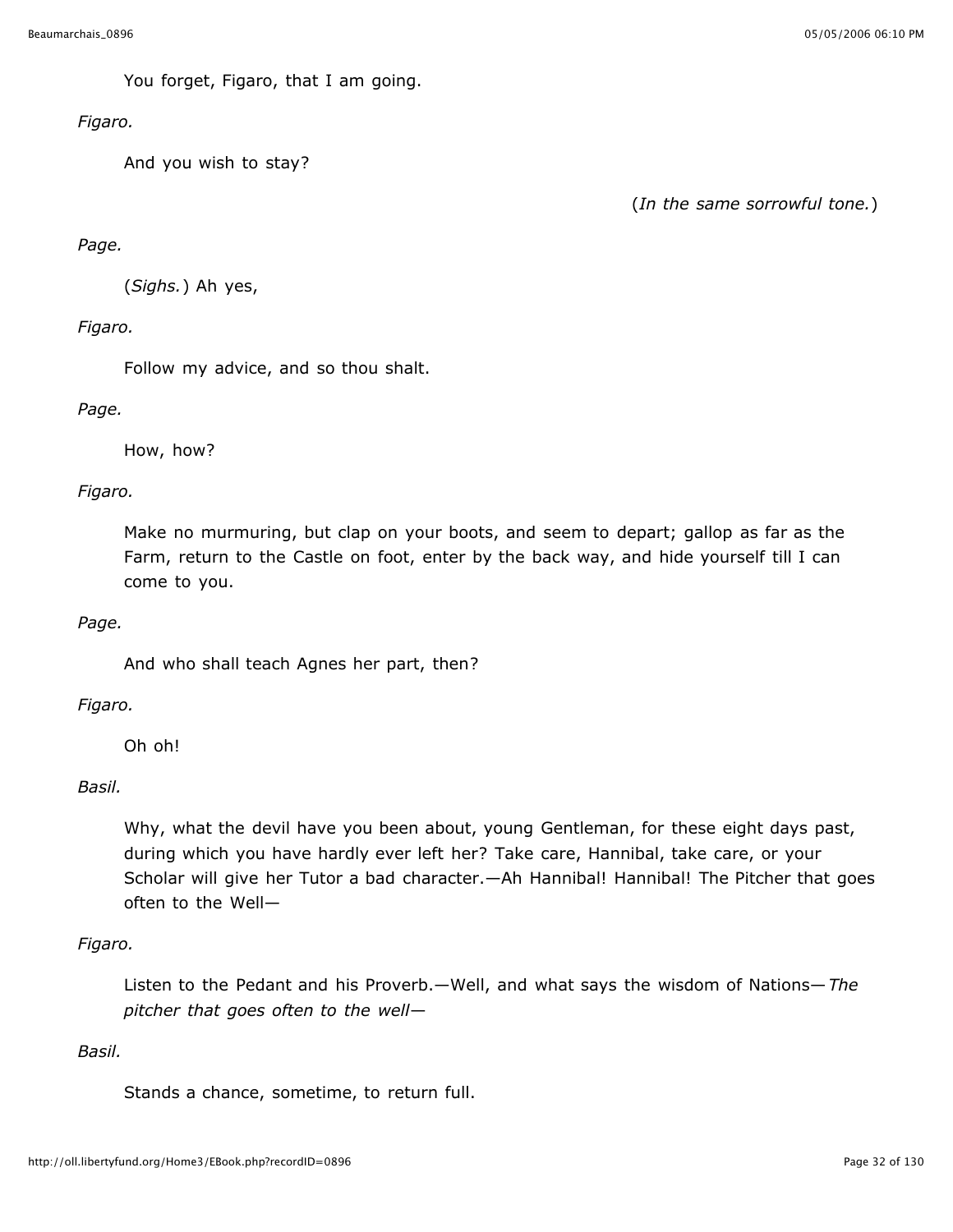*Figaro.*

Not so foolish as I thought.

End of ACT I.

## **ACT II.**

## SCENE, the COUNTESS's Bed-Chamber.

*(A state-bed in the back ground under an Alcove: three doors; one the entrance into the room, another into Susan's room, and the third to the Countess's dressing-room: a large window that opens to the street.)*

*The* COUNTESS *seated,* SUSAN *waiting.*

## *Countess.*

SHUT the door—And so the Page was hid behind the great chair?

#### *Susan.*

Yes, Madam.

## *Countess.*

But how did he happen to be in your room, Susan?

## *Susan.*

The poor Boy came to beg I would prevail on you to obtain his pardon of my Lord the Count.

#### *Countess.*

But why did not he come to me himself? I should not have refused him a favor of that kind.

#### *Susan.*

Bashfulness, Madam. *Ah Susan!* said he, *she is a Divinity! How noble is her Manner! Her, very smiles are awful.*

## *Countess.*

(*Smiling*) Is that true, Susan?

## *Susan.*

Can you doubt it, Madam?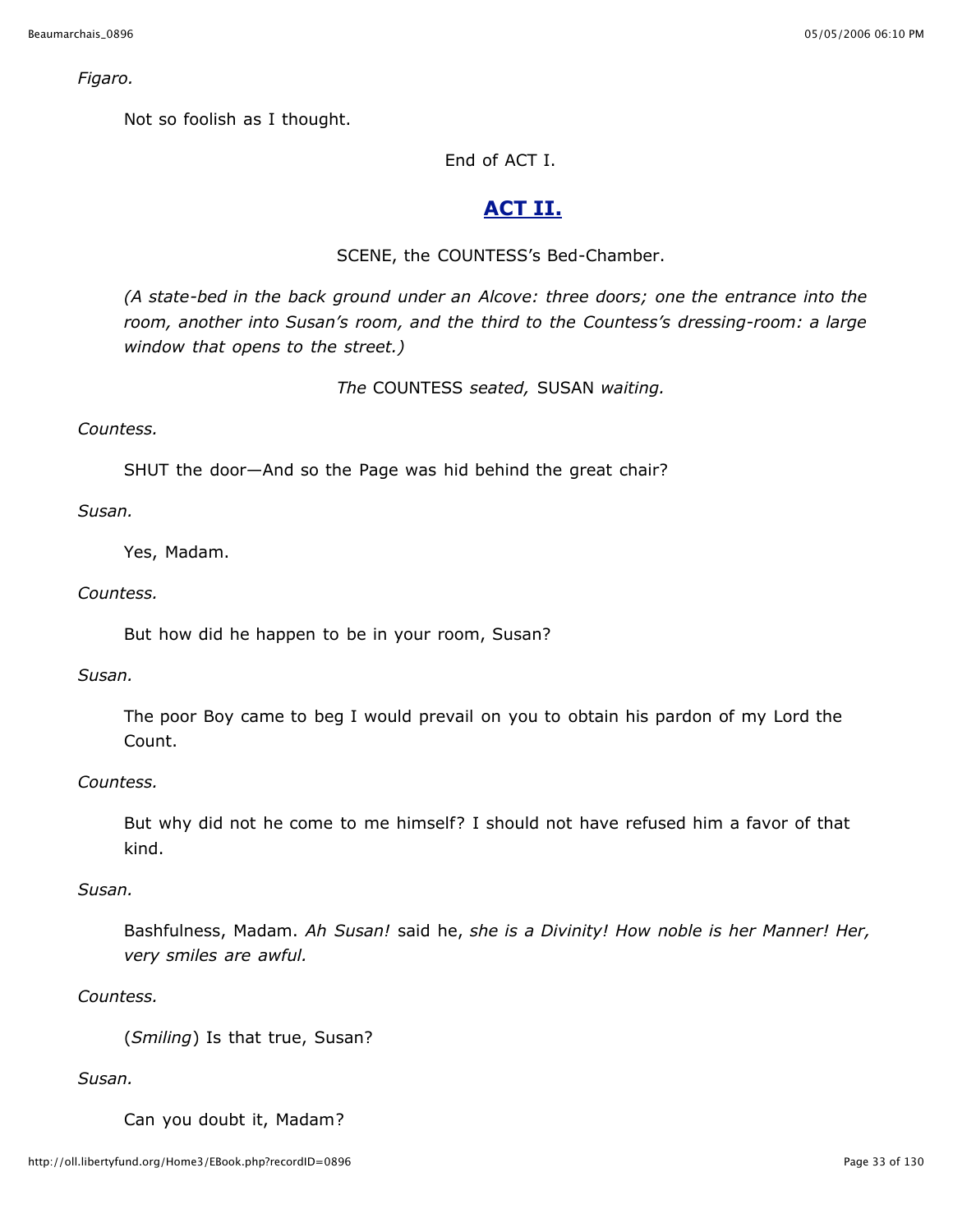#### *Countess.*

I have always afforded him my protection.

#### *Susan.*

Had you, Madam, but seen him snatch the ribband from me!

## *Countess.*

(*Rising*) Pshaw! Enough of this nonsense—And so my Lord the Count endeavours to seduce you, Susan?

*Susan,* Oh, no indeed, Madam, he does not give himself the trouble to seduce; he endeavours to purchase me: and because I refuse him will certainly prevent my marriage with Figaro, and support the pretensions of Marcelina.

#### *Countess.*

Fear nothing—We shall have need, however, of a little artifice perhaps; in the execution of which Figaro's assistance may not be amiss.

#### *Susan.*

He will be here, Madam, as soon as my Lord is gone a coursing.

#### *Countess.*

Your Lord is an ungrateful man, Susan!—An ungrateful man! (*The Countess walks up and down the room with some emotion*) Open the window; I am stifled for want of air—Vows, protestations and tenderness are all forgotten—My Love offends, my Caresses disgust—He thinks his own Infidelities must all be overlook'd, yet my Conduct must be irreproachable.

#### *Susan*

(*At the window looking into the street*). Yonder goes my Lord with all his Grooms and Greyhounds.

#### *Countess.*

To *divert* himself with hunting a poor timid harmless Hare to death—This, however, will give us time—Somebody knocks, Susan.

### *Susan.*

"For Figaro's the lad, is the lad for me."

(*Goes singing to the Door.*)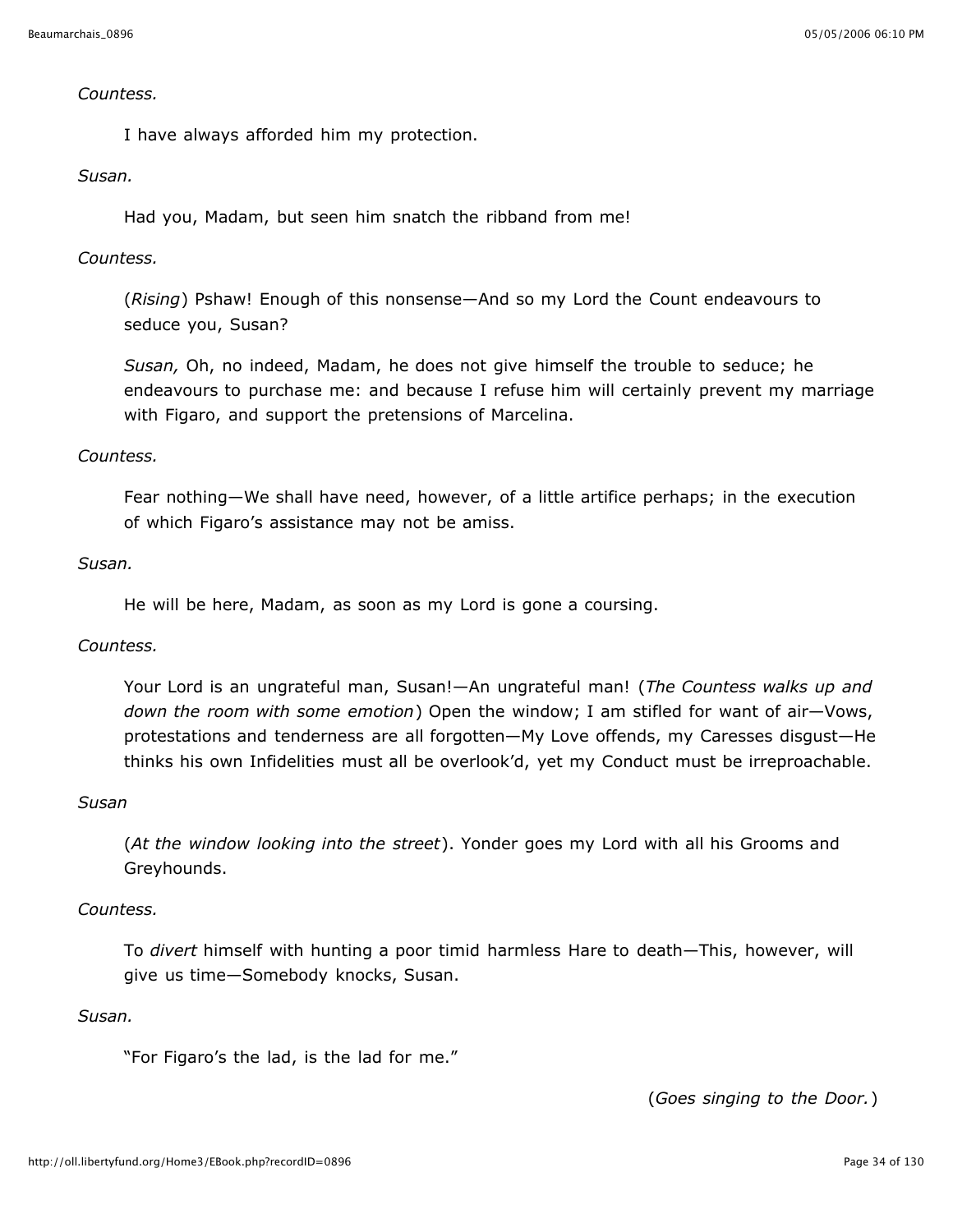## *Enter* FIGARO.

(*He kisses Susan's hand, she makes signs to him to be more prudent, and points to the Countess.*)

#### *Countess.*

Well, Figaro, you have heard of my Lord the Count's designs on your young Bride.

#### *Figaro.*

Oh yes, my Lady. There was nothing very surprising in the news. My Lord sees a sweet, young, lovely—Angel! (*Susan curtsies*) and wishes to have her for himself. Can any thing be more natural? I wish the very same—

#### *Countess.*

I don't find it so very pleasant, Figaro.

#### *Figaro.*

He endeavours to overturn the schemes of those who oppose his wishes; and in this he only follows the example of the rest of the world. I endeavour to do the very same.

## *Susan.*

But with less probability of success, Figaro.

#### *Figaro.*

Follow my advice, and I'll convince you of your mistake.

#### *Countess.*

Let me hear.

#### *Figaro.*

You, my lovely Susan, must appoint the Count to meet him, as he proposed, this evening, by the Pavillion in the Garden.

#### *Countess.*

How! Figaro! Can you consent?

#### *Figaro.*

And why not, Madam?

## *Susan.*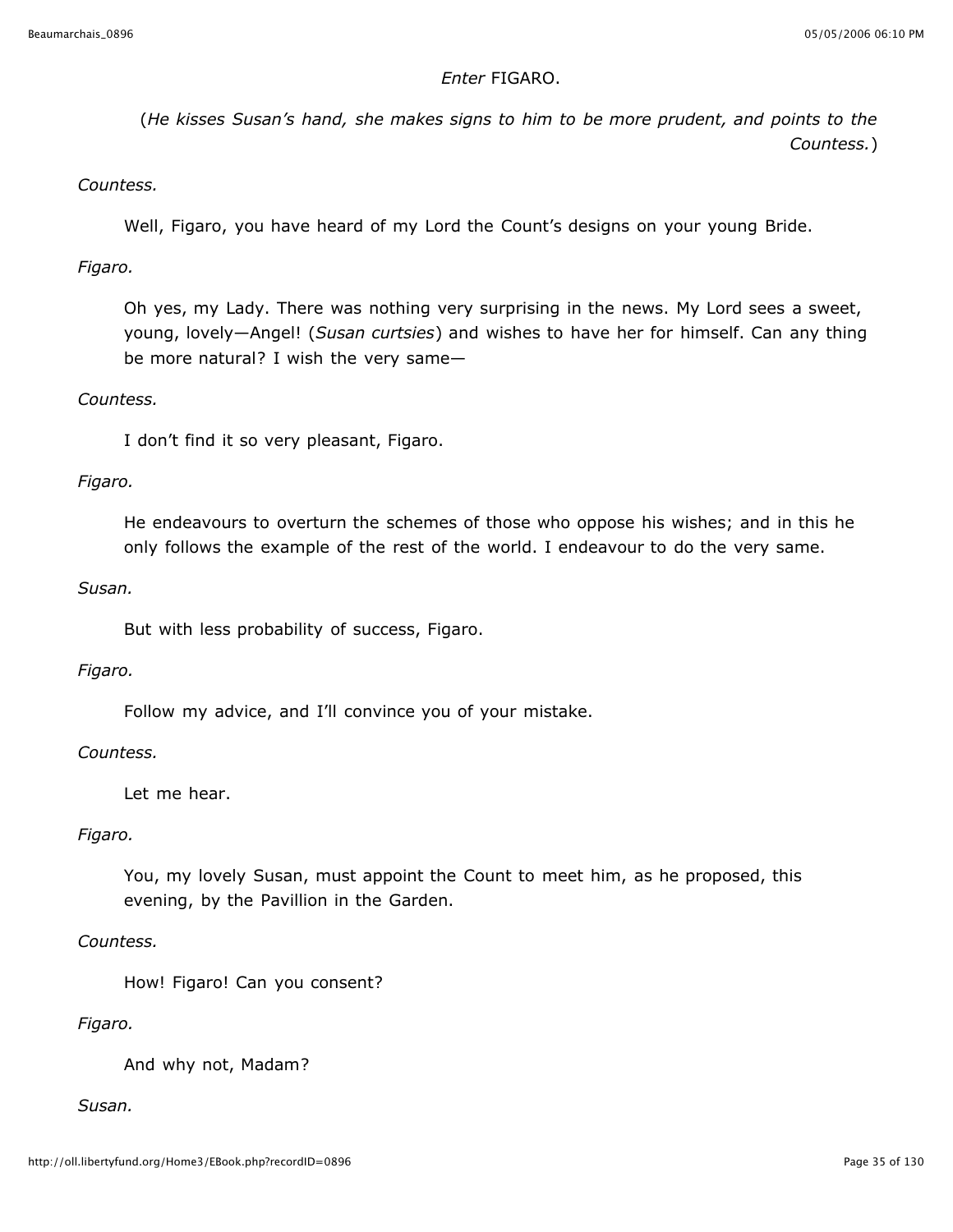But if you can, sir, do you think  $I-$ 

#### *Figaro.*

Nay, my Charmer, do not imagine I would wish thee to grant him any thing thou wishest to refuse—But first we must dress up the Page in your cloaths, my dear Susan; he is to be your Representative.

## *Countess.*

The Page!

## *Susan.*

He is gone.

## *Figaro.*

Is he?—Perhaps so. But a whistle from me will bring him back. (*The Countess seems pleased.*)

## *Susan.*

So! Now Figaro's happy!—Plots and Contrivances—

## *Figaro.*

Two! Three! Four at a time! Embarrass'd! Involv'd! Perplex'd!—Leave me to unravel them. I was born to thrive in Courts.

#### *Susan.*

I have heard the Trade of a Courtier is not so difficult as some pretend.

#### *Figaro.*

Ask for every thing that falls, seize every thing in your power, and accept every thing that's offered—There is the whole art and mystery in three words.

#### *Countess.*

Well, but the Count, Figaro?

## *Figaro.*

Permit me, Madam, to manage him—And first, the better to secure *my* property, I shall begin by making him dread the loss of *his own.*—"Oh, what pleasure shall I have in cutting out Employment for him during the whole day!—To see him waste that time in jealously-watching your conduct, Madam, which he meant to employ in amorous dalliance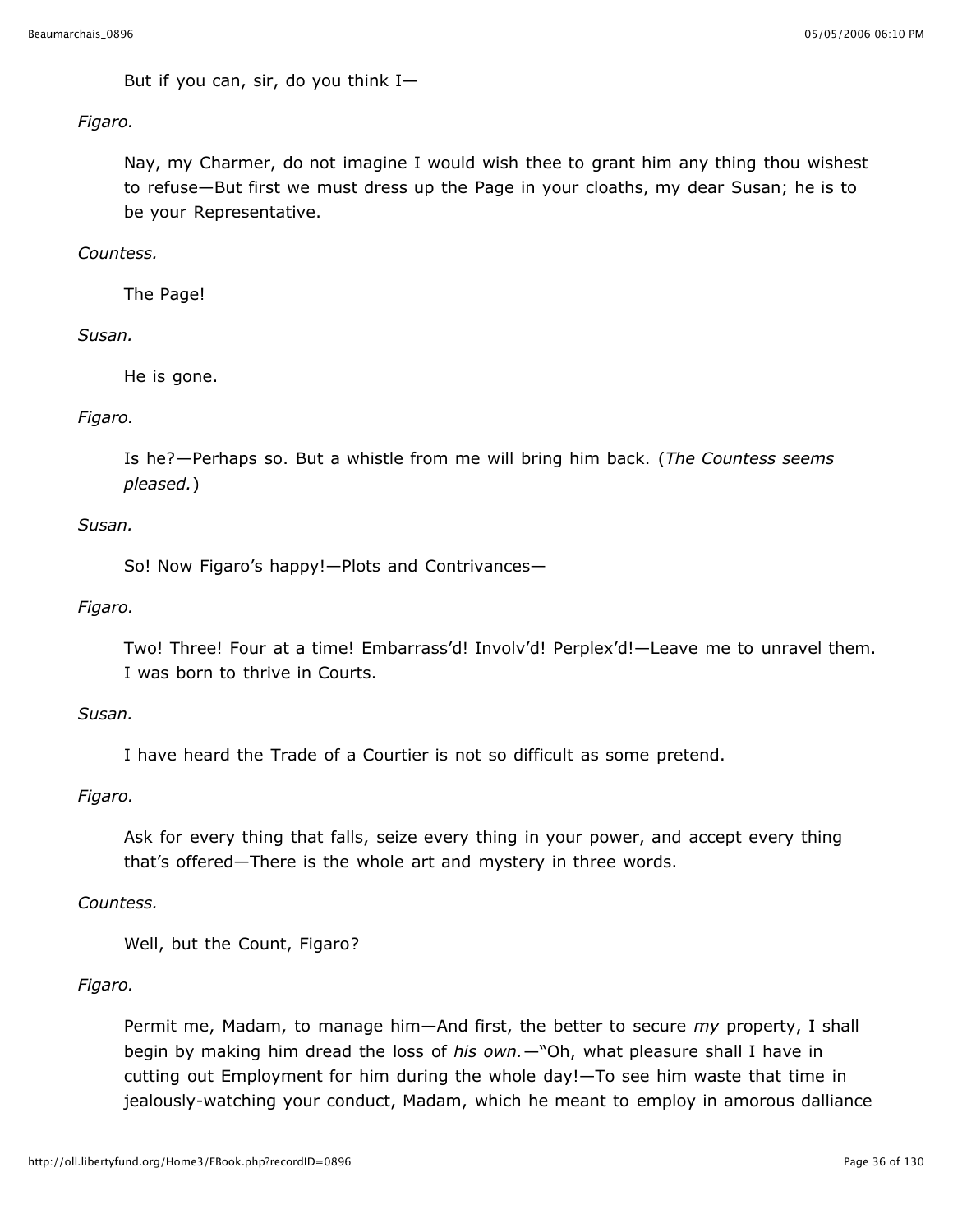with my sweet Bride—To behold him running here and there and he does not know where, and hunting a monstrous Shadow, which he dreads to find, yet longs to grasp."

#### *Countess.*

Surely, Figaro, you are out of your wits.

### *Figaro.*

Pardon, my dear Lady, but it is your good Lord who will soon be out of his wits.

### *Countess.*

But as you know him to be so jealous, how will you dare?—

### *Figaro.*

Oh, Madam! Were he not jealous, my scheme would not be worth a doit: but it will now serve a double purpose—The Jewel which Possession has made him neglect, will again become valuable, if once he can be brought to dread its loss.

### *Countess.*

To confess the truth, Figaro, your project exactly corresponds with the one I meant to practise—An anonymous Letter must be sent, informing him, that a Gallant, meaning to profit by his neglect—

#### *Figaro.*

And absence—is at present with his beauteous Countess—The thing is already done, Madam.

#### *Countess.*

How!—Have you dared to trifle thus with a Woman of Honor?

#### *Figaro.*

Oh, Madam, it is only with a Woman of Honor I should presume to take a liberty like this; least my Joke should happen to prove a Reality.

#### *Countess*

(*Smiles*). You don't want an agreeable excuse, Figaro.

### *Figaro.*

The hour of performing the mariage ceremony will arrive poste haste—he will be disconcerted, and having no good excuse ready, will never venture in your presence,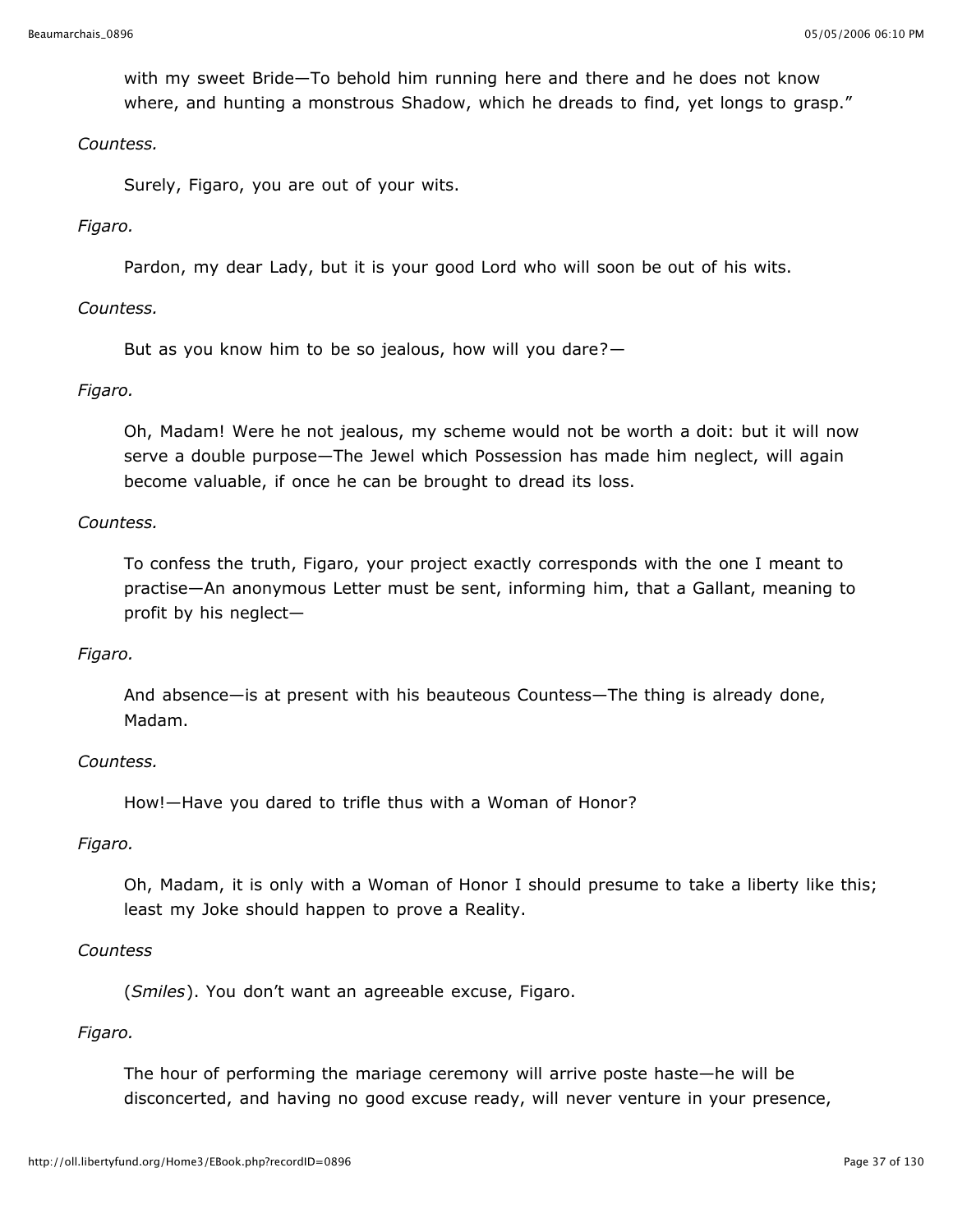Madam, to oppose our union.

#### *Susan.*

But if he will not, Marcelina will; and thou wilt be condemned to pay—

### *Figaro.*

Poh! Thou hast forgot the Count is our Judge!—And, after being entrapp'd at the rendezvous, will he condemn us, thinkest thou?—But come, come, we must be quick—I'll send the Page hither to be dress'd—We must not lose a moment.

(*Exit Figaro.*

## *Countess*

(*Examining her head dress in a pocket looking-glass*). What a hideous cap this is, Susan; its quite awry—This Youth who is coming—

### *Susan.*

Ah, Madam! Your Beauty needs not the addition of Art in his eyes.

### *Countess.*

And my hair too—I assure you, Susan, I shall be very severe with him.

#### *Susan*

(*Smoothing the Countess's hair*). Let me spread this Curl a little, Madam—Oh, pray Madam, make him sing the song he has written.

(*Susan throws the song into the Countess's lap, which the Page had given her.*)

### *Countess.*

I shall tell him of all the complaints I hear against him.

#### *Susan.*

Oh yes, Madam; I can see you will scold him, heartily.

## *Countess*

(*Seriously*). What do you say, Susan?

# *Susan*

(*Goes to the door*). Come; come in Mr. Soldier.

*Enter* PAGE.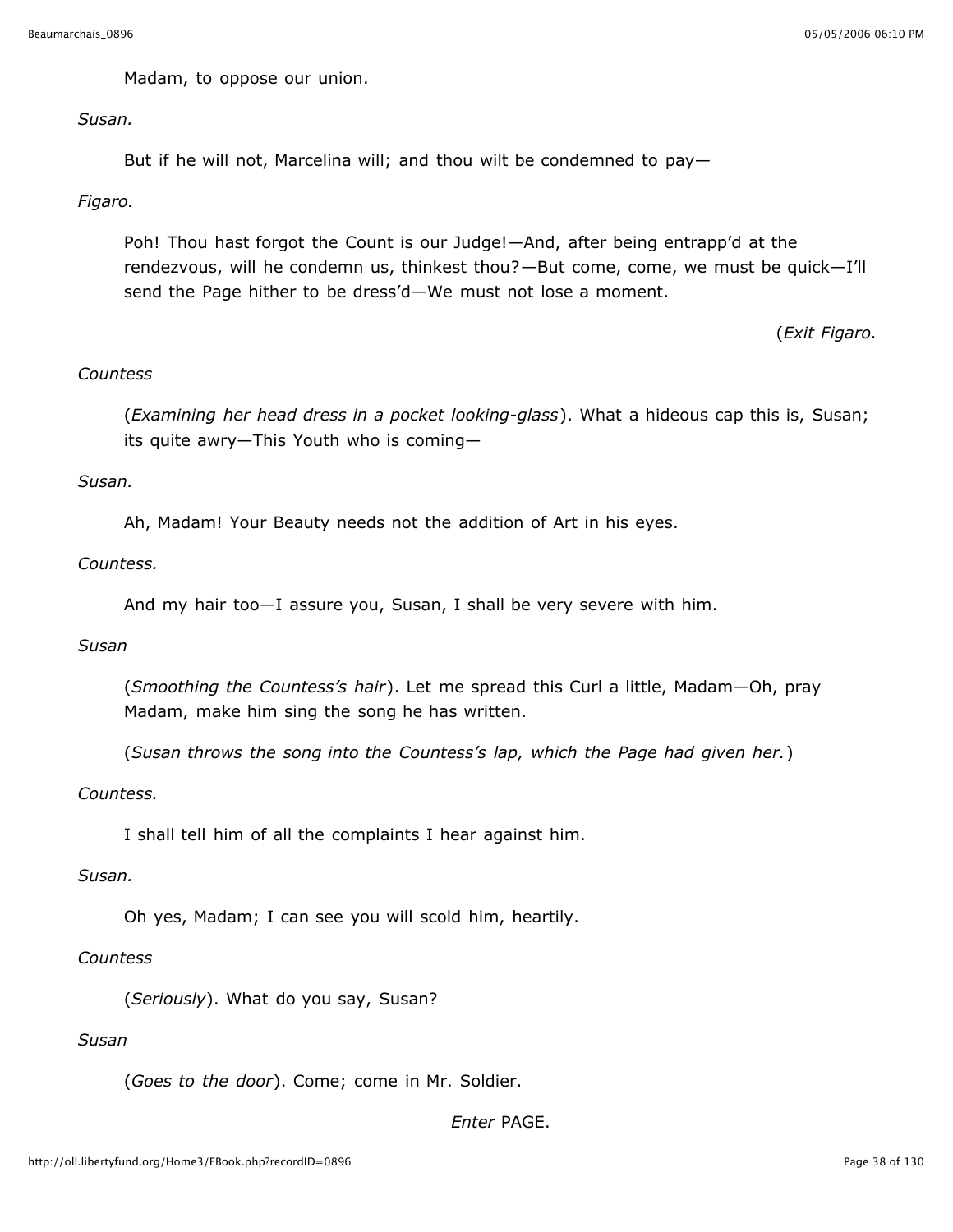(*Susan pretends to threaten him by signs.*)

#### *Page.*

Um—(*Pouts aside.*)

## *Countess.*

Well, young gentleman, (*With assumed severity*)—How innocent he looks, Susan! (*Aside to Susan*).

## *Susan.*

And how bashful, Madam!

## *Countess*

*(Resuming her serious air)*. Have you reflected on the duties of your new Profession?

(*The Page imagines the Countess is angry, and timidly draws back.*)

## *Susan*

*(Aside to the Page)*. Ay, ay, young Rake, I'll tell all I know.—(*Returns to the Countess*). Observe his downcast eyes, Madam, and long eyelashes.—*(Aside to the Page*) Yes, Hypocrite, I'll tell.

## *Countess*

(*Seeing the Page more and more fearful*). Nay, Hannibal—don't—be terrified—I—Come nearer.

### *Susan*

*(Pushing him towards the Countess)*. Advance, Modesty.

### *Countess.*

Poor Youth, he is quite affected—I am not angry with you; I was only going to speak to you on the duties of a Soldier—Why do you seem so sorrowful?

### *Page.*

Alas, Madam, I may well be sorrowful! Being, as I am, obliged to leave a Lady so gentle and so kind—

### *Susan.*

And so beautiful—(*In the same tone and half aside.*)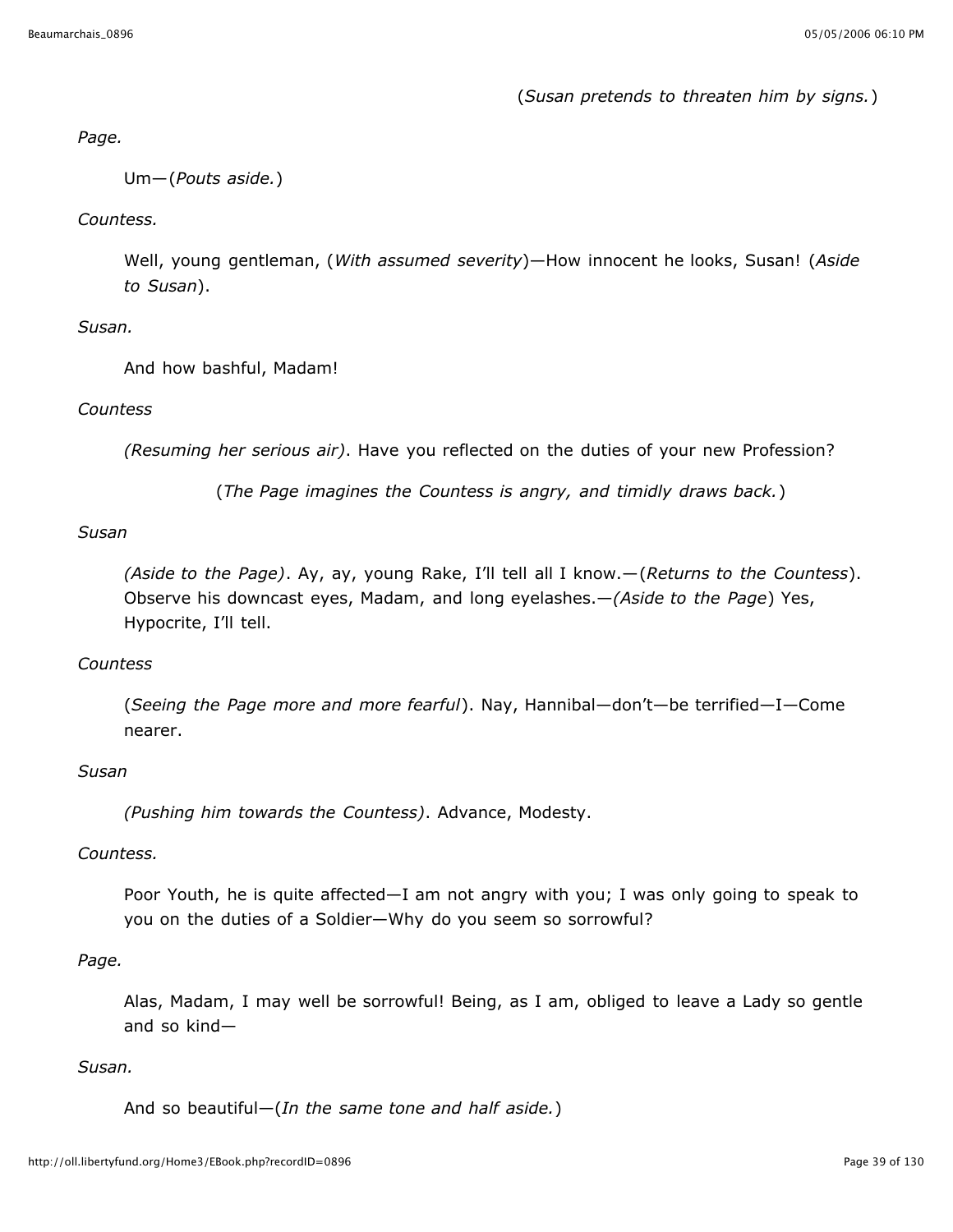*Page.*

Ah, yes! (*Sighs*).

## *Susan*

(*Mimicking*). Ah, yes!—Come, come, let me try on one of my Gowns upon you—Come here—Let us measure—I declare the little Villain is not so tall as I am.

## *Page.*

Um—(*Pouts.*)

### *Susan.*

Turn about—Let me untie your cloak.

(*Susan takes off the Page's cloak.*)

### *Countess.*

But suppose somebody should come?

### *Susan.*

Dear, my Lady, we are not doing any harm—I'll lock the door, however, for fear—(*The Page casts a glance or two at the Countess, Susan returns*) Well! Have you nothing to say to my beauteous Lady, and your charming God mother?

### *Page*

(*Sighs*). Oh, yes! That I am sure I shall love her as long as I live!

### *Countess.*

Esteem, you mean, Hannibal.

### *Page.*

Ye-ye-yes-Es--teem! I should have said.

### *Susan*

—

(*Laughs*). Yes, yes, Esteem! The poor Youth overflows with Es-teem and Aff--ection—and

## *Page.*

Um! *(Aside to Susan)*.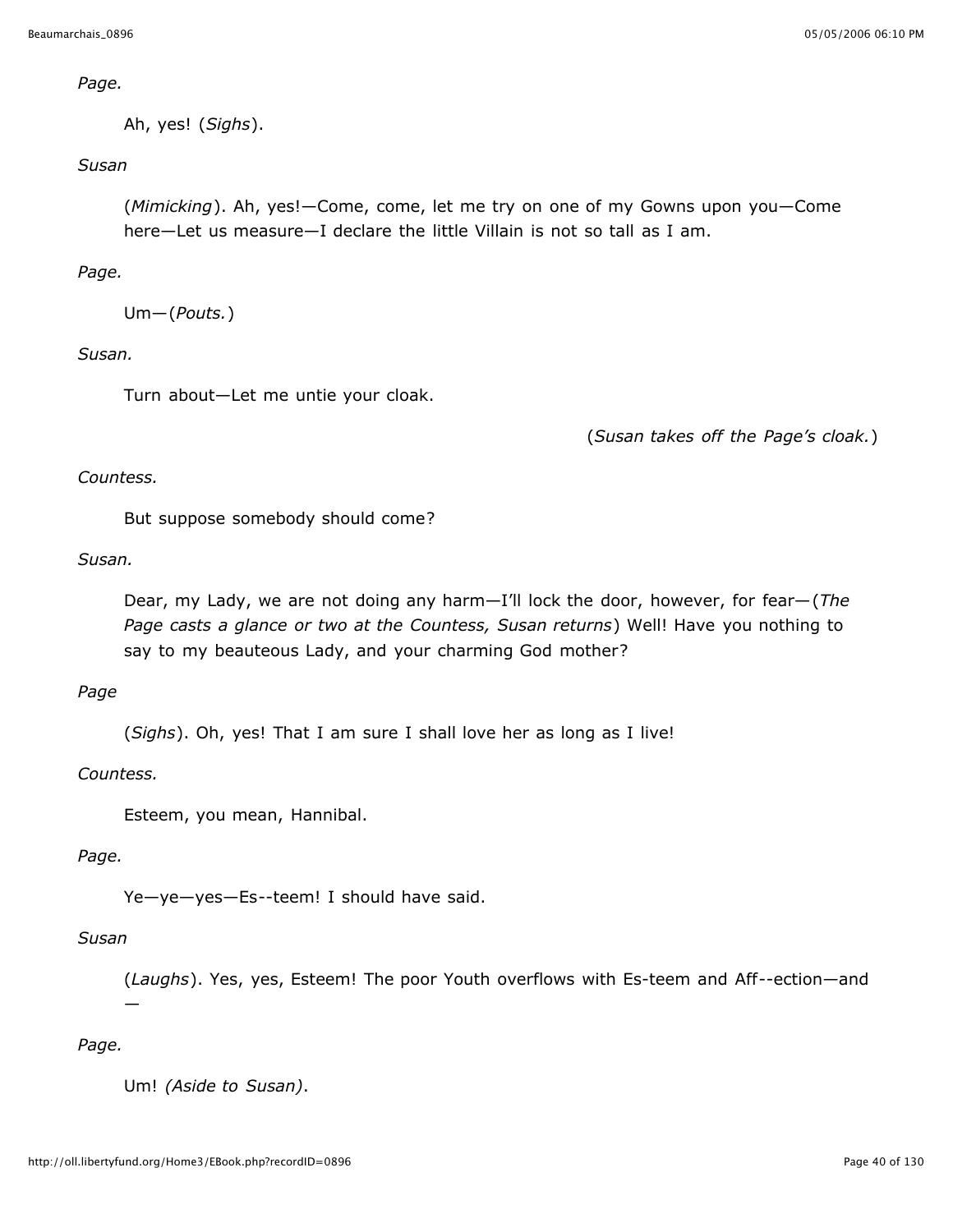#### *Susan.*

Nia, nia, nia, (*Mocking the Page*).—Dear, Madam, do make him sing those good-fornothing Verses.

### *Countess.*

(*Takes the verses Susan gave her, from her pocket*) Pray who wrote them?

#### *Susan*

(*Pointing to the Page*). Look, Madam, look! His sins rise in his face—Nobody but an Author could look so silly—

#### *Countess.*

Come, Hannibal, sing.

### *Susan.*

Ah, the bashful Scribbler!

### **SONG.**

To the Winds, to the Waves, to the Woods I complain; Ah, well-a-day! My poor heart! They hear not my Sighs, and they heed not my Pain; Ah, well-a-day! My poor heart! "The name of my Goddess I 'grave on each Tree; Ah, well-a-day! My poor heart! 'Tis I wound the bark, but Love's arrows wound me: Ah, well-a-day! My poor heart! "The Heav'ns I view with their azure bright skies; Ah, well-a-day! My poor heart! But Heaven to me are her still brighter eyes: Ah, well-a-day! My poor heart!" To the Sun's morning splendor the poor Indian bows; Ah, well-a-day! My poor heart! But I dare not worship where I pay my Vows: Ah, well-a-day! My poor heart! "His God each morn rises and he can adore; Ah, well-a-day! My poor heart! But my Goddess to me must soon never rise more: Ah, well-a-day! My poor heart!"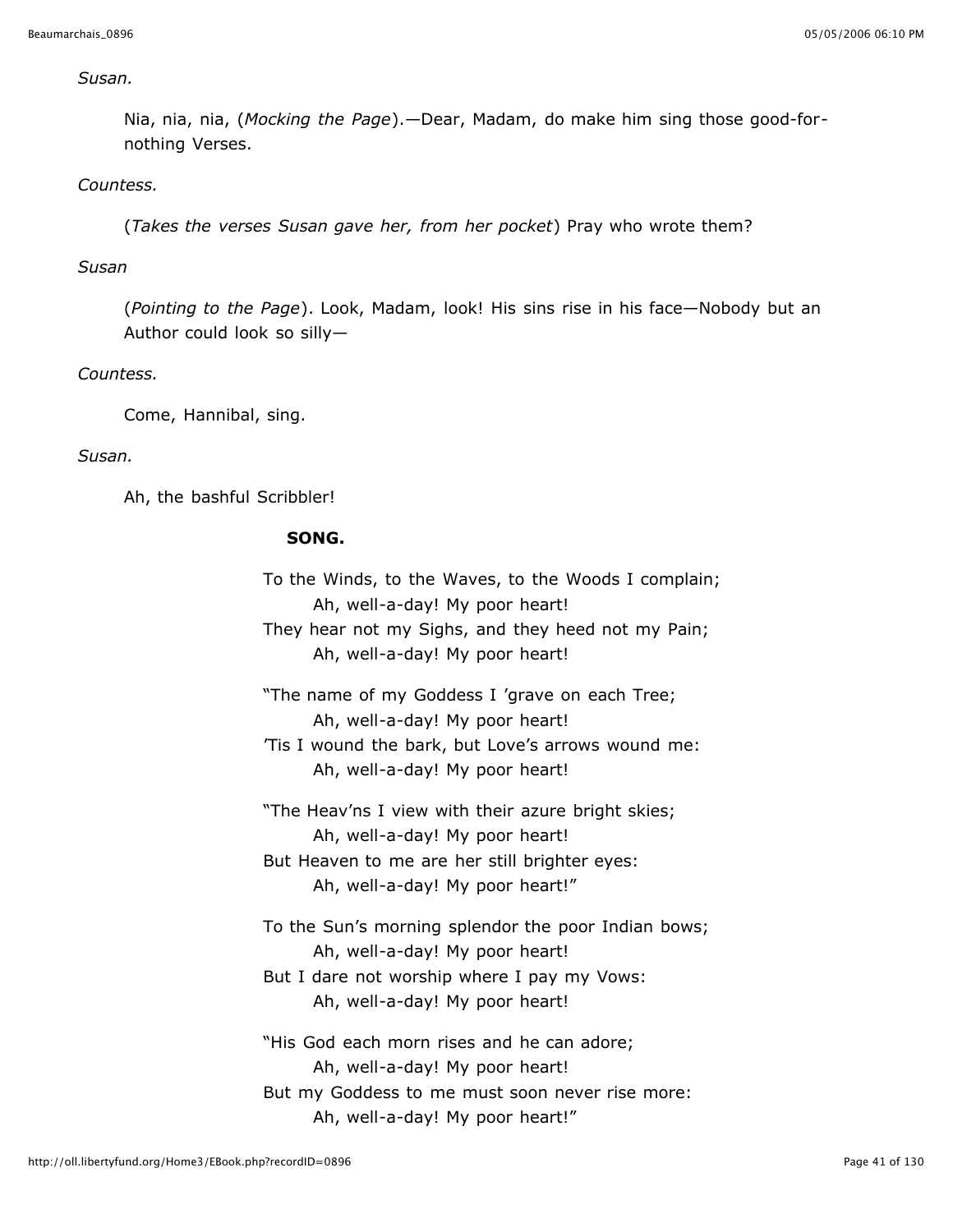(*During the song the Countess is evidently affected by the Passion with which the Page sings.*

### *Susan.*

Now let us try whether one of my Caps—

### *Countess.*

There is one of mine lies on my dressing-table. (*Exit Susan to the dressing room of the Countess.*)—Is your Commission made out?

### *Page.*

Oh yes, Madam, and given me. Here it is.

(*Presents his commission to the Countess.*)

### *Countess.*

Already? They have made haste I see! They are not willing to lose a moment—Their hurry has made them even forget to affix the Seal.

### *Susan.*

(*Returns*) The Seal! To what, Madam?

### *Countess.*

His Commission.

### *Susan.*

So soon!

### *Countess.*

I was observing, there has been no time lost. (*Returns the Page his Commission; he sticks it in his girdle.*)

### *Susan.*

Come—(*Makes the Page kneel down, and puts him on the cap*) What a pretty little Villain it is! I declare I am jealous: see if he is not handsomer than I am! Turn about—There— What's here?—The riband!—So, so, so! Now all is out! I'm glad of it—I told my young Gentleman I would let you know his thievish tricks, Madam.

### *Countess.*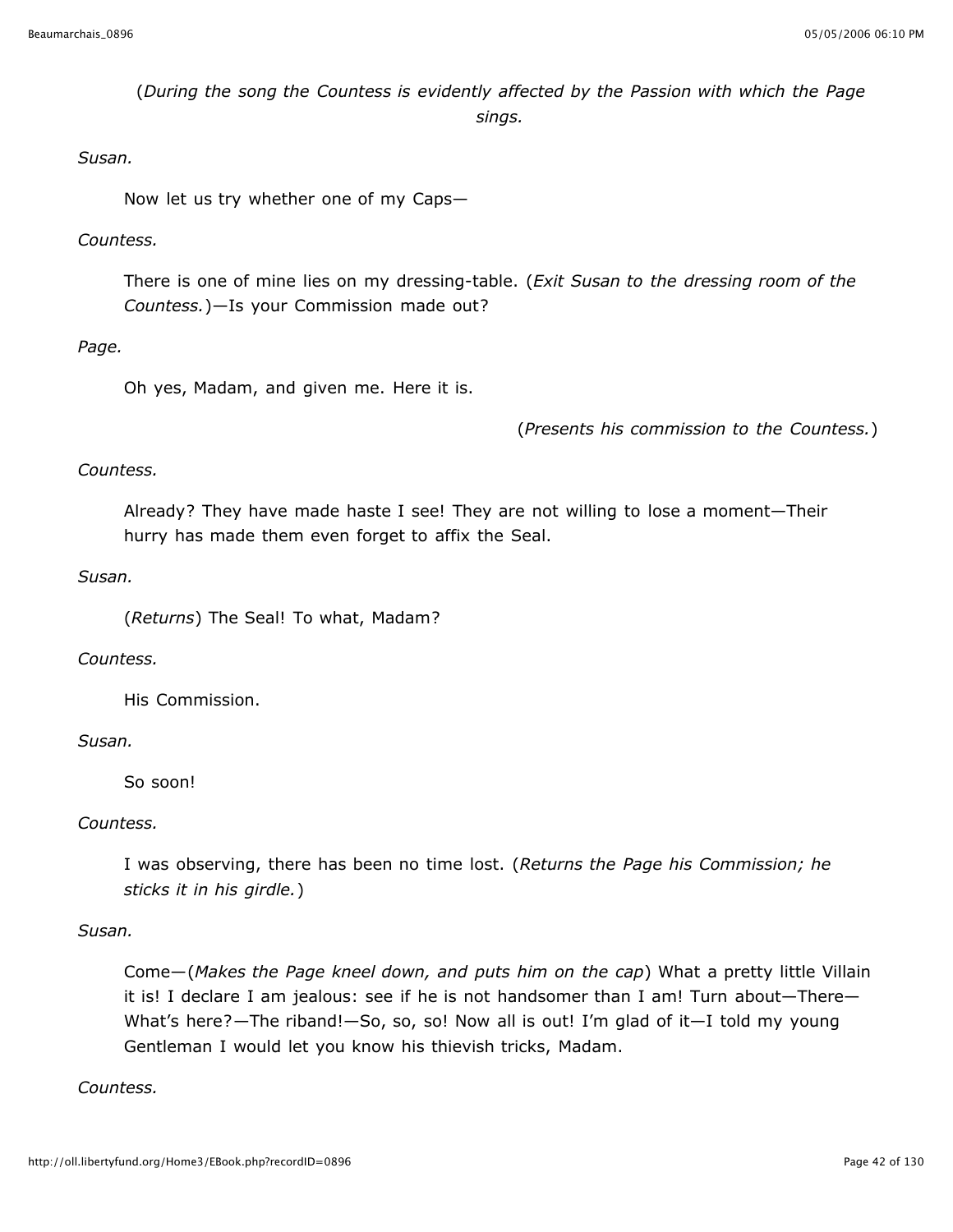Fetch me some black patches Susan.

(*Exit Susan to her own chamber.*

*The Countess and the Page remain mute for a considerable time during which the Page looks at the Countess with great passion, though with the bashful side glances natural to his character—The Countess pretends not to observe him, and visibly makes several efforts to overcome her own feelings.*)

*Countess.*

And—and—so—you—you are sorry—to leave us?

*Page.*

Ye—yes—Madam.

*Countess.*

(*Observing the Page's heart so full that he is ready to burst into tears*) 'Tis that good-fornothing Figaro who has frightened the child with his prognostics.

*Page.*

(*Unable to contain himself any longer*) N-o-o-o indee-ee-eed, Madam, I-I-am o-on-onlygriieved to part from-so dear a-La-a-ady.

#### *Countess.*

(*Takes out her handkerchief and wipes his eyes*) Nay, but don't weep, don't weep—Come, come, be comforted. (*A knocking is heard at the Countesses chamber door)* Who's there? (*In an authoritative tone.*)

*The Count speaks without.*

*Count.*

Open the door, my Lady.

#### *Countess.*

Heavens! It is the Count!—I am ruined!—If he finds the Page here after receiving Figaro's anonymous Letter I shall be for ever lost!—What imprudence!

*Count.*

(*Without*) Why don't you open the door?

#### *Countess.*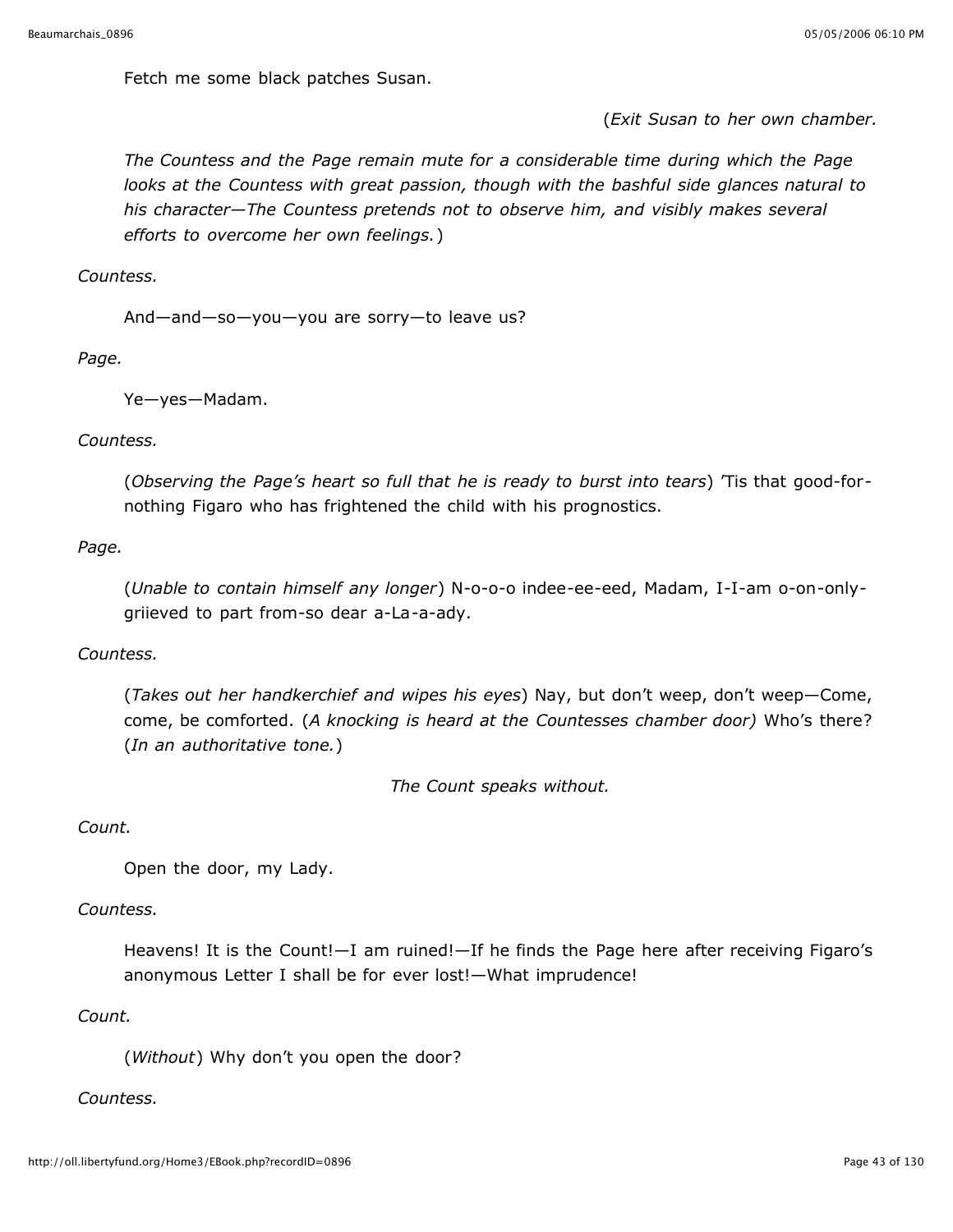Because—I'm alone.

## *Count.*

Alone! Who are you talking to then!

## *Countess.*

To you, to be sure—How could I be so thoughtless—This villainous Figaro.

*Page.*

After the scene of the great chair this morning he will certainly murder me if he finds me here.

### *Countess.*

Run into my dressing-room and lock the door on the inside. (*The Countess opens the door to the Count.*)

*Enter the* COUNT.

## *Count.*

You did not use to lock yourself in, when you were alone, Madam! Who were you speaking to?

### *Countess.*

*(Endeavouring to conceal her agitation*) To—To Susan, who is rumaging in her own room.

### *Count.*

But you seem agitated, Madam.

### *Countess.*

That is not impossible (*affecting to take a serious air*) We were speaking of you.

### *Count.*

Of me!

### *Countess.*

Your jealousy, your indifference, my Lord.

### *Count.*

"I cannot say for indifference, my Lady, and as for jealousy, you know best whether I have any cause.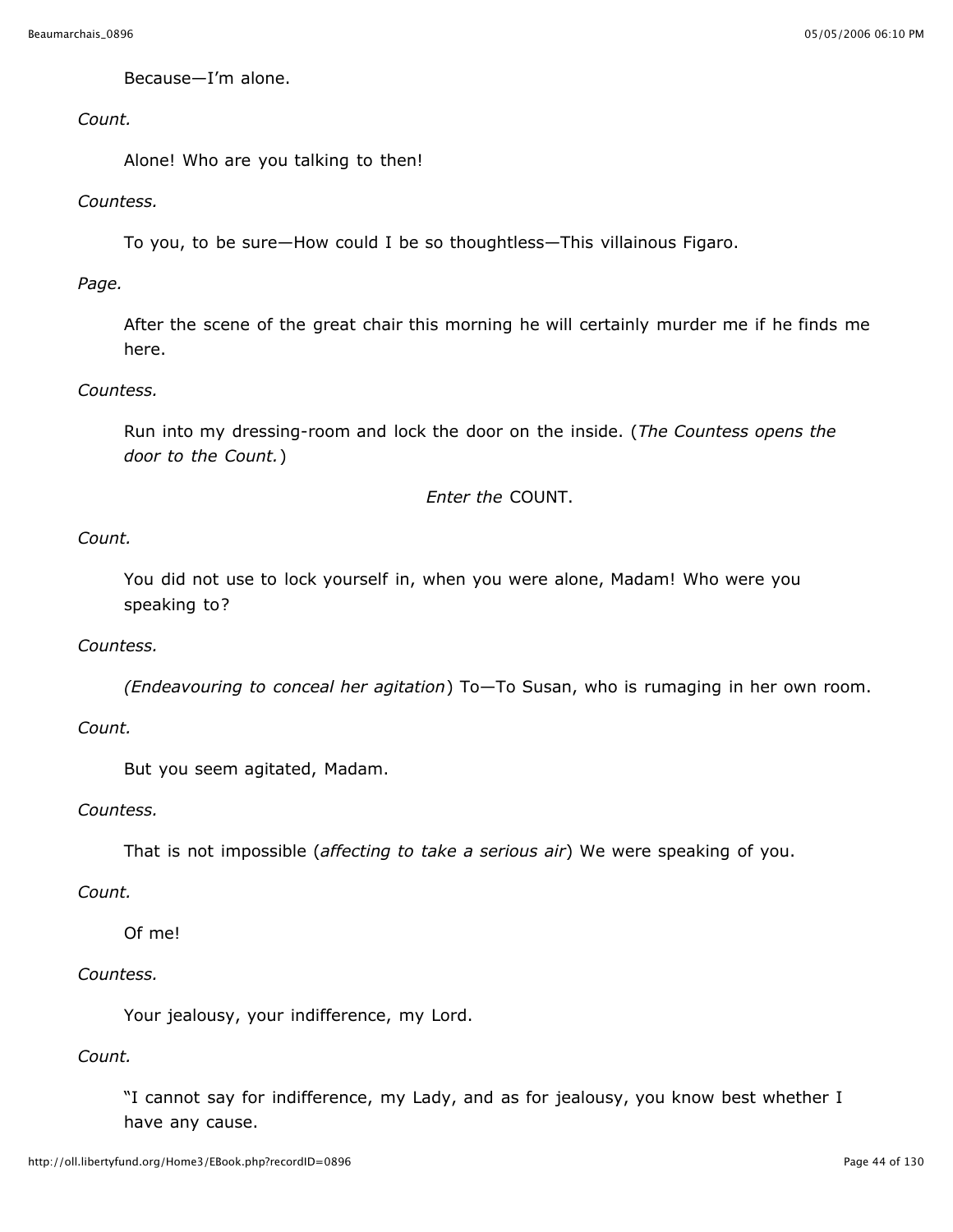### *Countess.*

"My Lord!

## *Count.*

"In short, my Lady, there are people in the world, who are malicious enough to wish to disturb either your repose or mine. I have received private advice that a certain Thing called a Lover—

## *Countess.*

"Lover!

## *Count.*

"Ay, or Gallant, or any other title you like best, meant to take advantage of my absence, and introduce himself into the Castle.

### *Countess.*

"If there even were any one audacious enough to make such an attempt, he would find himself disappointed of meeting me; for I shall not stir out of my room to day.

### *Count.*

"What, not to the Wedding?

### *Countess.*

I am indisposed.

### *Count.*

"Its lucky then that the Doctor is here." (*The Page oversets a table in the Countess's dressing-room.*)

### *Countess.*

*(Terrified.)* What will become of me? (*Aside.*)

## *Count.*

What noise is that?

### *Countess.*

I heard no noise.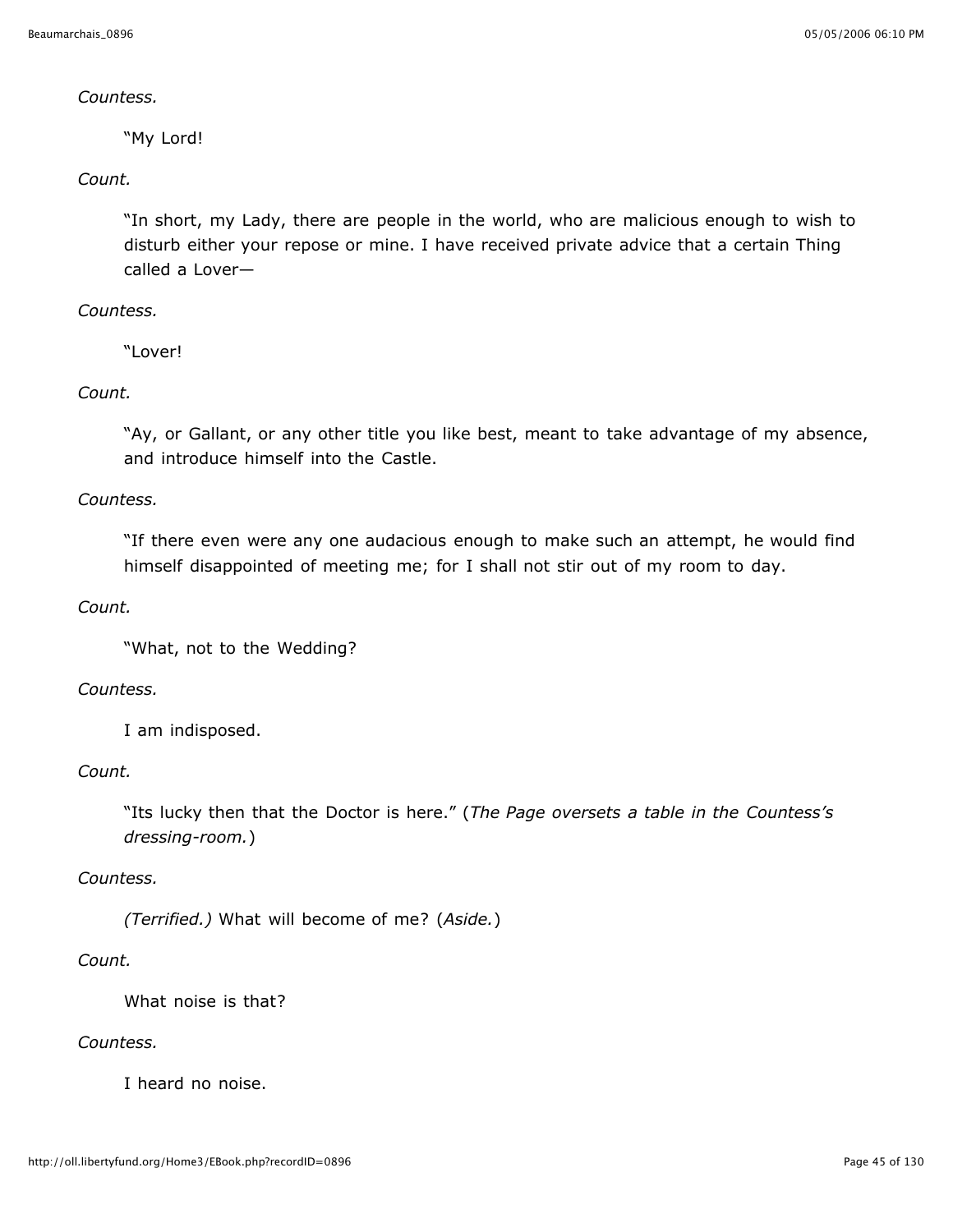#### *Count.*

No? You must be most confoundedly absent, then.

### *Countess.*

(*Affecting to return his irony*) Oh, to be sure.

## *Count.*

But there is somebody in your dressing-room, Madam.

## *Countess.*

Who should there be?

## *Count.*

That's what I want to know.

## *Countess.*

It is Susan, I suppose, putting the chairs and tables to rights.

## *Count.*

What! Your favourite woman turned house-maid! You told me just now she was in her own room.

### *Countess.*

In *her* room, or *my* room, it is all one.

### *Count.*

Really, my Lady, this Susan of yours is a very nimble, convenient kind of person.

### *Countess.*

Really, my Lord, this Susan of mine disturbs your quiet very much.

## *Count.*

Very true, my Lady, so much that I am determined to see her.

### *Countess.*

These suspicions are very much to your credit, my Lord.

## *Count.*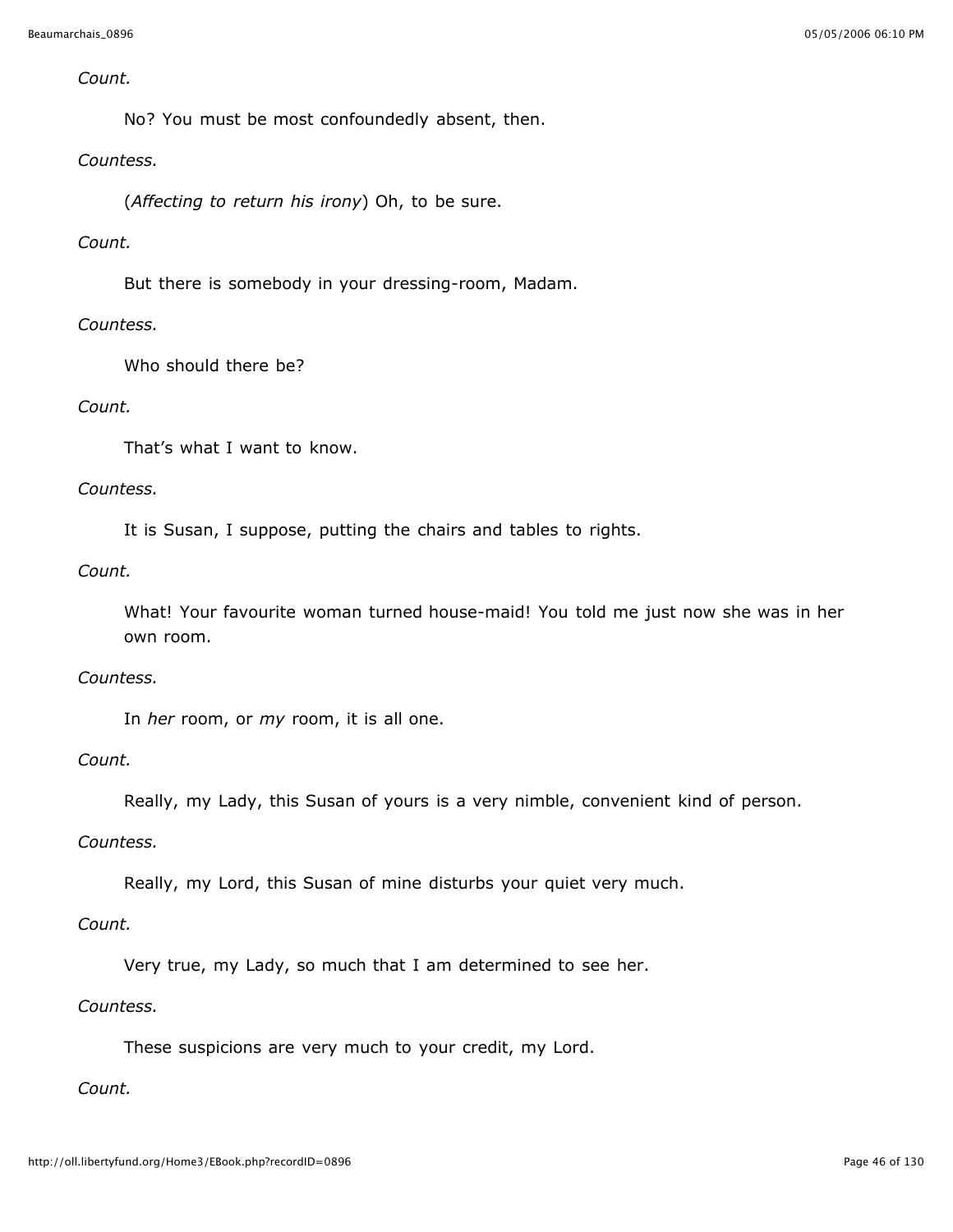If they are not to your discredit, my Lady, it is very easy to remove them—But I see you mean to trifle with me *(he goes to the Countess's dressing-room door, and calls*) Susan! Susan! If Susan you are, come forth!

### *Countess.*

Very well, my Lord! Very well! Would you have the girl come out half undressed? She is trying on one of my left off dresses—To disturb female privacy, in this manner, my Lord, is certainly very unprecedented. (*During the warmth of this dispute, Susan comes from her own room, perceives what is passing, and after listening long enough to know how to act, slips, unseen by both, behind the curtains of the bed which stands in the Alcove.*)

### *Count.*

Well, if she can't come out, she can answer at least. (*Calls*) Susan!—Answer me, Susan.

### *Countess.*

I say, do not answer, Susan! I forbid you to speak a word!—We shall see who she'll obey.

### *Count.*

But if you are so innocent, Madam, what is the reason of that emotion and perplexity so very evident in your countenance?

#### *Countess.*

(*Affecting to laugh*) Emotion and perplexity! Ha! ha! ha! Ridiculous!

#### *Count.*

Well, Madam, be it as ridiculous as it may, I am determined to be satisfied, and I think present appearances give me a sufficient plea. (*Goes to the side of the Scenes and calls)* Hollo! Who waits there?

#### *Countess.*

Do, do, my Lord! Expose your jealousy to your very servants! Make yourself and me the jest of the whole world.

#### *Count.*

Why do you oblige me to it?—However, Madam, since you will not suffer that door to be opened, will you please to accompany me while I procure an instrument to force it?

#### *Countess.*

To be sure, my Lord! To be sure! If you please.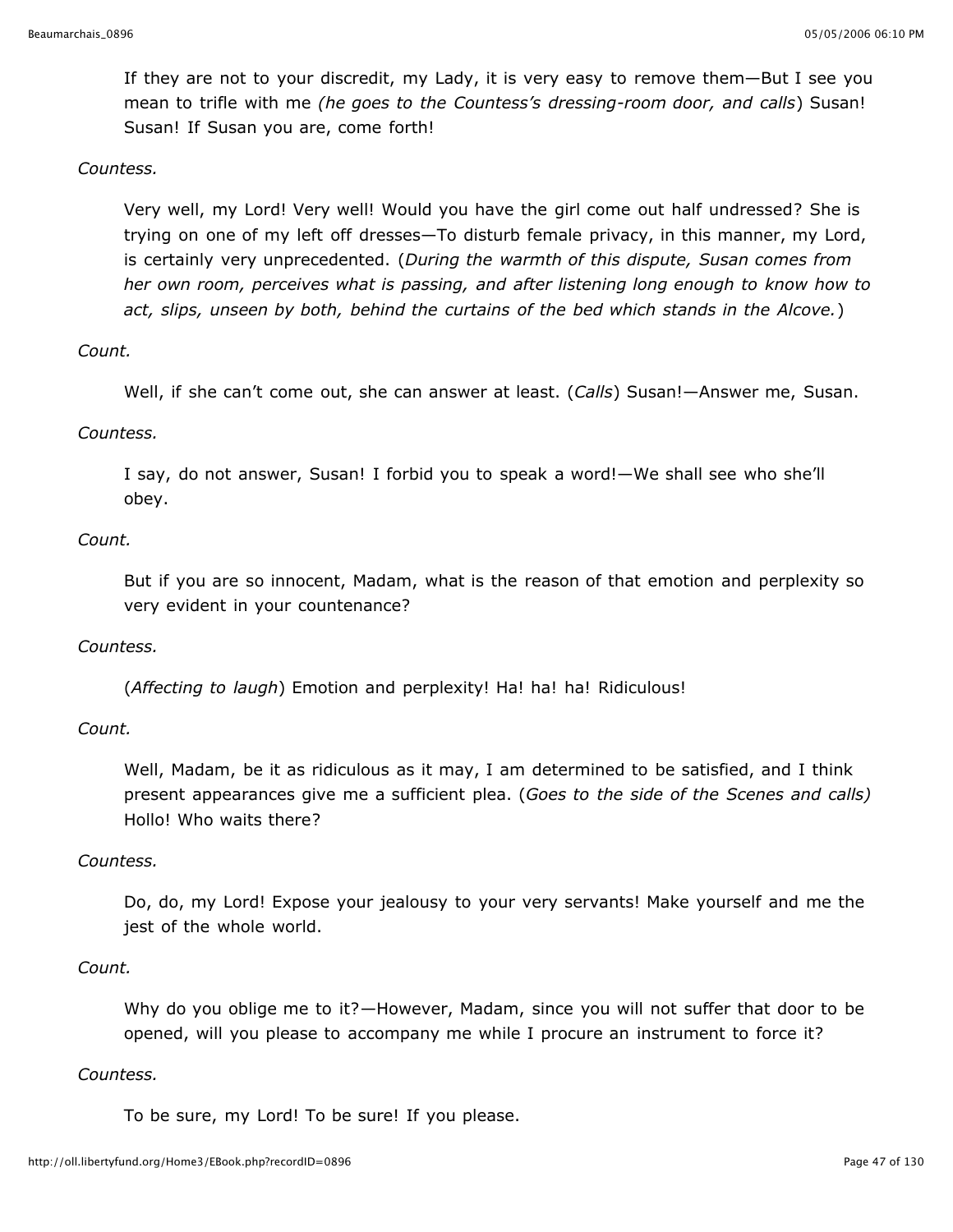*Count.*

And, in order that you may be fully justified, I will make this other door fast (*Goes to Susan's chamber door, locks it, and takes the key.*) As to the Susan of the dressingroom, she must have the complaisance to wait my return.

*Countess.*

This behaviour is greatly to your honor, my Lord! (*This speech is heard as they are going through the door, which the Count locks after him.*) (Exeunt.)

*Enter* SUSAN, *peeping as they go off, then runs to the dressing-room door and calls.*

*Susan.*

Hannibal!—Hannibal!—Open the door! Quick! Quick!—Its I, Susan.

*Enter* PAGE, *frightened.*

### *Page.*

Oh Susan!

*Susan.*

Oh my poor Mistress!

#### *Page.*

What will become of her?

*Susan.*

What will become of my marriage?

*Page.*

What will become of me?

#### *Susan.*

Don't stand babbling here, but fly.

### *Page.*

The doors are all fast, how can I fly?

#### *Susan.*

Don't ask me! Fly!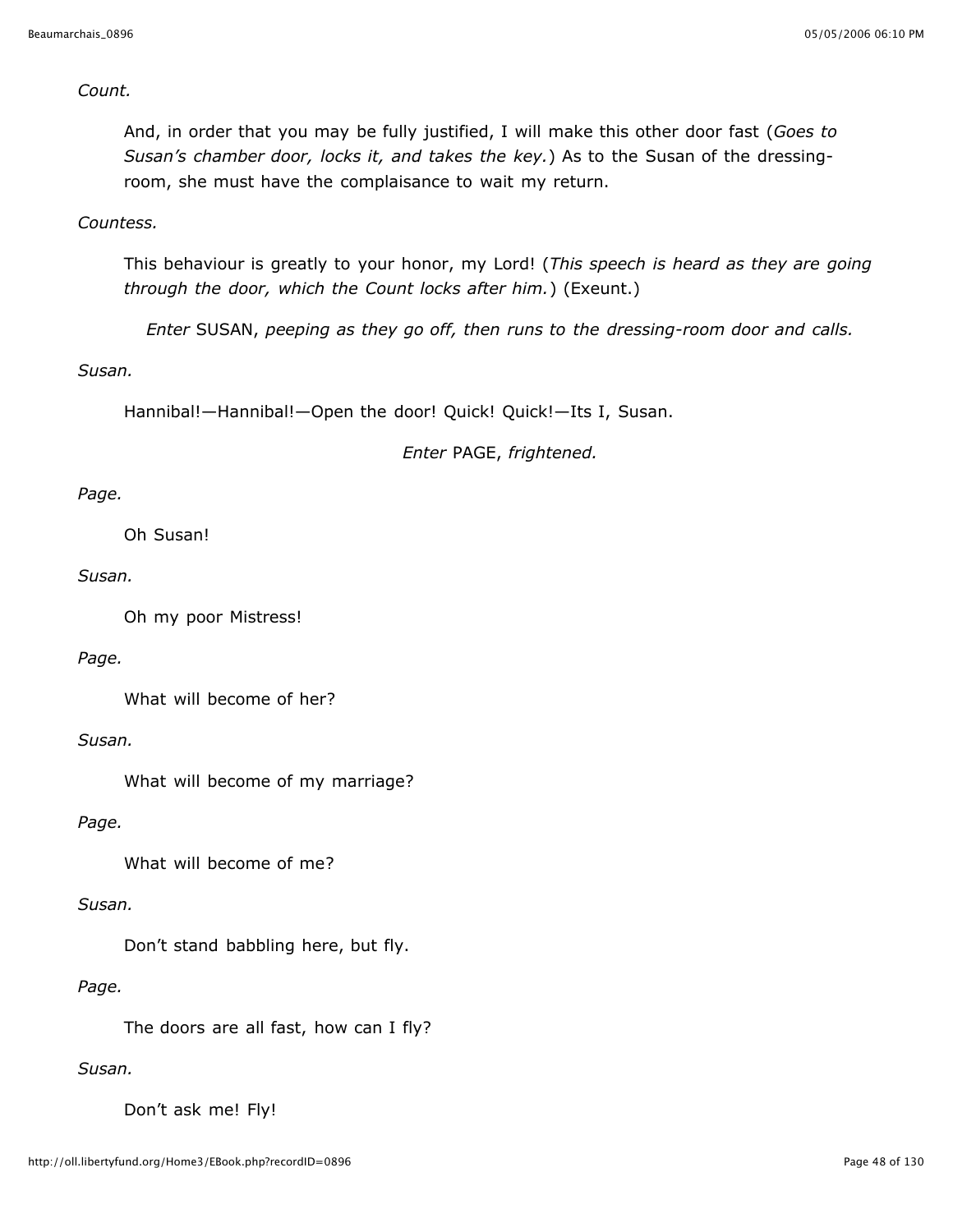#### *Page.*

Here's a window open *(runs to the window)* Underneath is a bed of flowers; I'll leap out.

#### *Susan.*

(*Screams*) You'll break your neck!

#### *Page.*

Better that than ruin my dear Lady—Give me one kiss Susan.

#### *Susan.*

Was there ever seen such a young—(*Page kisses her, runs and leaps out of the window, and Susan shrieks at seeing him*) Ah! (*Susan sinks into a chair, overcome with fear—At last she takes courage, rises, goes with dread towards the window, and after looking out, turns round with her hand upon her heart, a sigh of relief, and a smile expressive of sudden ease and pleasure.*) He is safe! Yonder he runs!—As light and as swift as the winds!—If that Boy does not make some woman's heart ache I'm mistaken. (*Susan goes towards the dressing-room door, enters, and peeps out as she is going to shut it.*) And now, my good jealous Count, perhaps, I may teach you to break open doors another time. (*Locks herself in.*)

*Enter* COUNT, *with a wrenching iron in one hand, and leading in the* COUNTESS *with the other. Goes and examines the doors.*

### *Count.*

Every thing is as I left it. We now shall come to an eclairessement.

#### *Countess.*

But, my Lord!—He'll murder him! (*Aside.*)

#### *Count.*

Now we shall know—Do you still persist in forcing me to break open this door?—I am determined to see who's within.

#### *Countess.*

Let me beg, my Lord, you'll have a moment's patience!—Hear me only and you shall satisfy your utmost curiosity!—Let me intreat you to be assured, that, however appearances may condemn me, no injury was intended to your honour.

#### *Count.*

Then there is a man?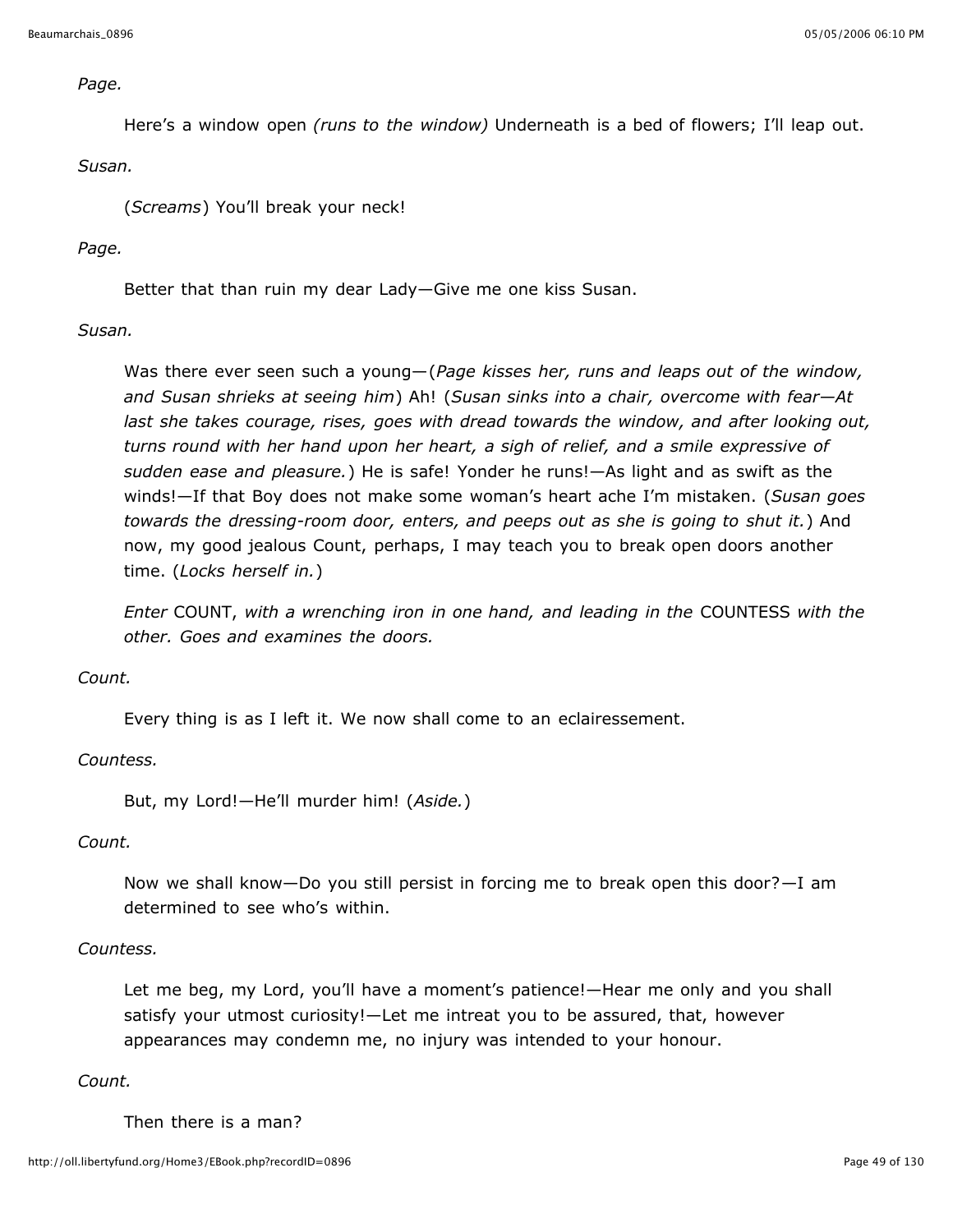### *Countess.*

No—none of whom you can reasonably entertain the least suspicion.

### *Count.*

How?

### *Countess.*

A jest!—A meer innocent, harmless frolic, for our evening's diversion! Nothing more, upon my Honor!—On my soul!

## *Count.*

But who—who is it?

#### *Countess.*

A Child!

## *Count.*

Let us see your child!—What child?

#### *Countess.*

Hannibal.

#### *Count.*

The Page! (*Turns away*) This damnable Page again?—Thus then is the Letter!—thus are my Suspicions realized at last!—I am now no longer astonished, Madam, at your emotion for your pretty Godson this morning!—The whole is unravelled!—Come forth, Viper!

(*In great wrath.*)

## *Countess.*

(*Terrified and trembling*) Do not let the Disorder in which you will see him—

## *Count.*

The Disorder!—The Disorder!

### *Countess.*

We were going to dress him in women's cloaths for our evening's diversion-

*Count.*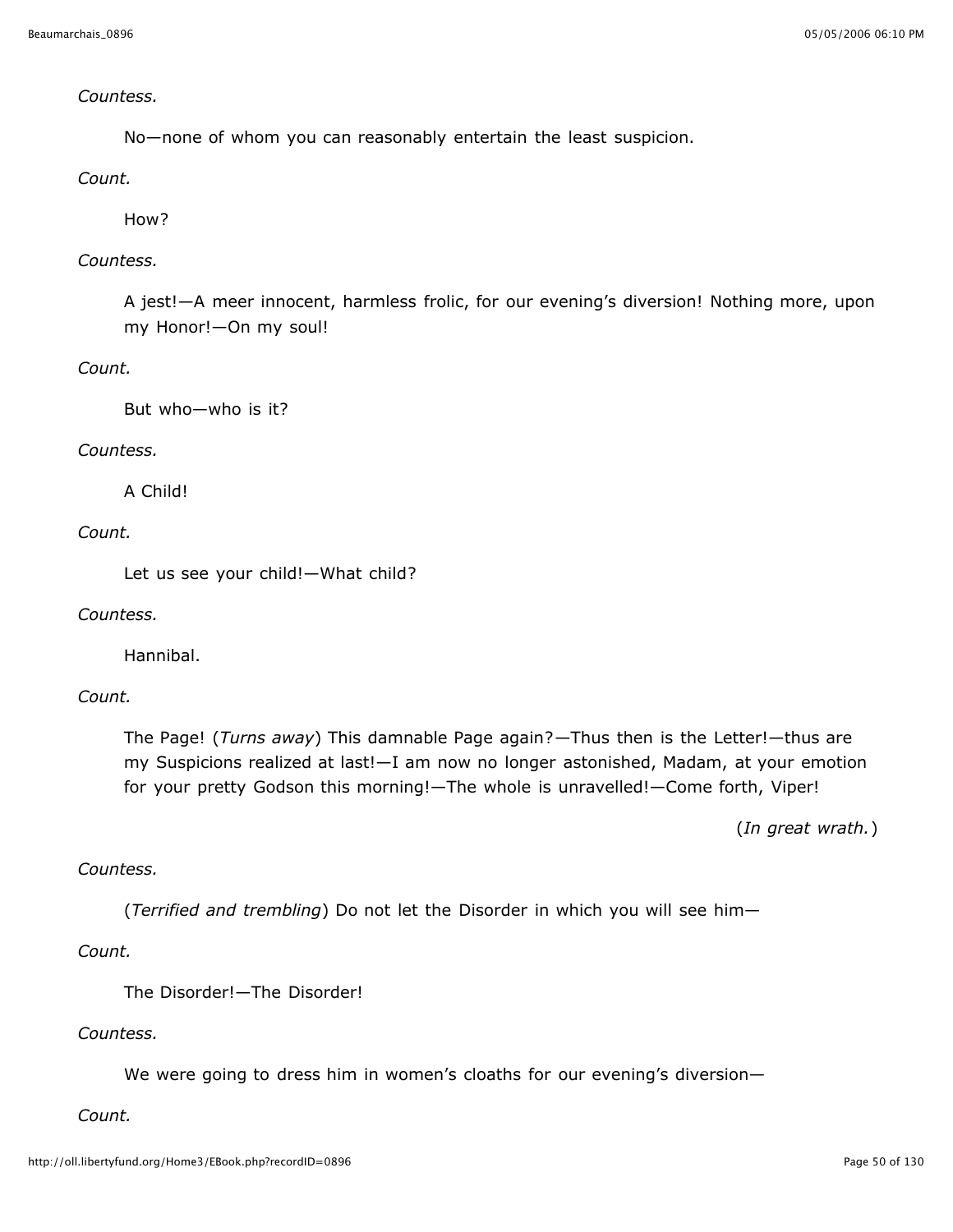I'll stab him!—I'll!—"And this is your indisposition!—This is why you would keep your Chamber all day! False, unworthy Woman! You shall keep it longer than you expected."— I'll make him a terrible example of an injured Husband's wrath!

### *Countess.*

(*Falling on her knees between the Count and the door*) Hold, my Lord, hold! Or let your anger light on me!—I, alone, am guilty! If there be any guilt—Have pity on his youth! His infancy!

#### *Count.*

What! Intercede for him!—On your knees!—And to me! There wanted but this!—I'll rack him!—Rise!—I'll (*Furiously.*)

### *Countess.*

Promise me to spare his life!

#### *Count.*

Rise! (*The Countess rises terrified, and sinks into an arm chair ready to faint.*)

#### *Countess.*

He'll murder him!

## *Count.*

Come forth, I say, once more; or I'll drag—(*While the Count is speaking, Susan unlocks the door and bolts out upon him.*)

#### *Susan.*

I'll stab him!—I'll rack him!

(*The Countess, at hearing Susan's voice, recovers sufficiently to look round—Is astonished, endeavours to collect herself, and turns back into her former position to conceal her surprise.*)

#### *Countess.*

(*After standing fixed some time, and first looking at Susan and then at the Countess*) Here's a seminary!—And can you act astonishment too, Madam? (*Observing the Countess, who cannot totally hide her surprise.*)

#### *Countess.*

*(Attempting to speak*) I—My Lord—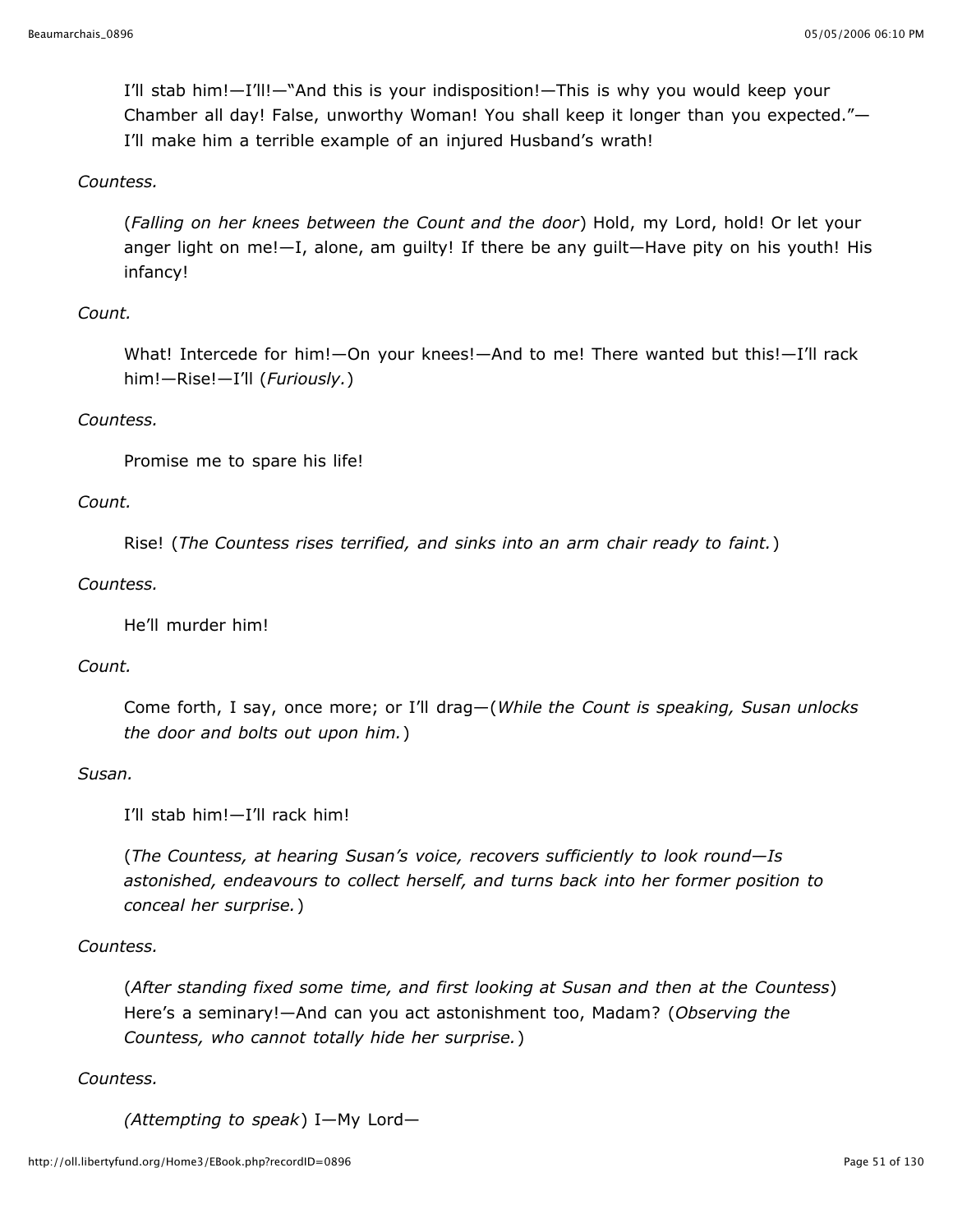### *Count.*

(*Recollecting himself.*) But, perhaps, she was not alone. (*Enters the dressing-room, Countess again alarmed, Susan runs to the Countess.*

### *Susan.*

Fear nothing—He is not there—He has jumped out of the window.

### *Countess.*

And broke his neck! (*Her terror returns.*)

### *Susan.*

Hush! (*Susan claps herself bolt upright against her Lady, to hide her new disorder from the Count.)* Hem! Hem!

*Re-enter* COUNT, (*greatly abashed*)

## *Count.*

Nobody there!—I have been to blame—(*approaching the Countess.*) Madam!—

(*With great submission as if going to beg her pardon, but the confusion still visible in her countenance calls up the recollection of all that had just passed, and he bursts out into an exclamation.*) Upon my soul, Madam, you are a most excellent Actress!

#### *Susan.*

And am not I too, my Lord?

#### *Count.*

You see my Confusion, Madam—be generous.

## *Susan.*

As you have been.

## *Count.*

Hush!—(*Makes signs to Susan to take his part.*) My dear Rosina—

#### *Countess.*

No, no, my Lord! I am no longer that Rosina whom you formerly loved with such affection!—I am now nothing but the poor Countess of Almaviva! A neglected Wife, and not a beloved Mistress.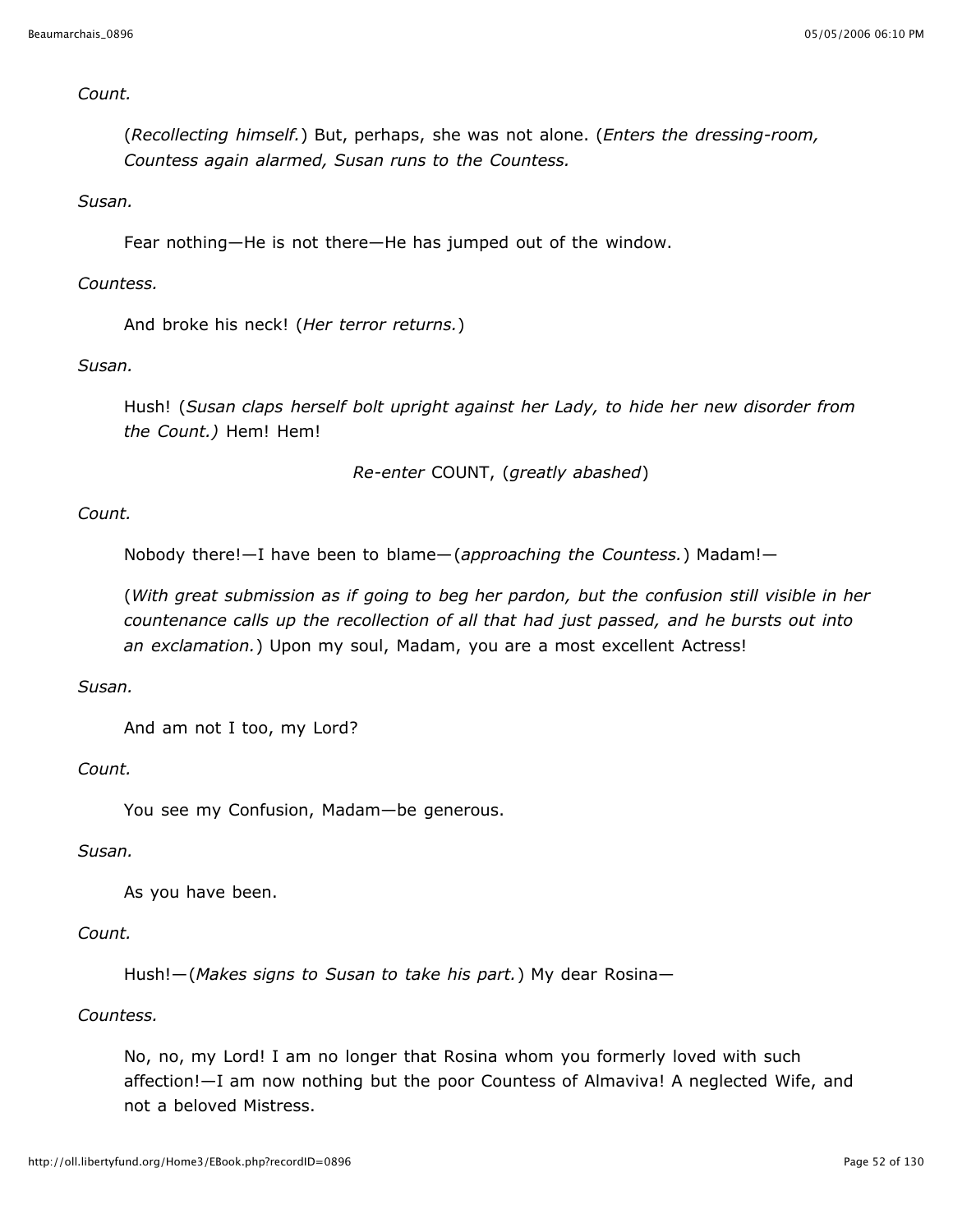### *Count.*

Nay, do not make my humiliation too severe—(*His suspicions again in part revive.*) But wherefore, my Lady, have you been thus mysterious on this occasion?

### *Countess.*

That I might not betray that headlong thoughtless Figaro.

### *Count.*

What! He wrote the anonymous billet then?

#### *Countess.*

It was without my knowledge, my Lord.

### *Count.*

But you were afterwards informed of it?

#### *Countess.*

Certainly.

#### *Count.*

Who did he give it to?

#### *Countess.*

Basil—

#### *Count.*

Who sent it me by a Peasant—Indeed, Mr. Basil.—Yes, vile Thrummer, thou shalt pay for all!

#### *Countess*

But where is the justice of refusing that pardon to others we stand so much in need of ourselves? If ever I could be brought to forgive, it should only be on condition of passing a general amnesty.

### *Count.*

I acknowledge my guilt. (*The Countess stands in the middle of the stage, the Count a little in the back ground, as if expressive of his timidity, but his countenance shews he is confident of obtaining his pardon—Susan stands forwarder than either, and her looks are significantly applicable to the circumstances of both parties.*)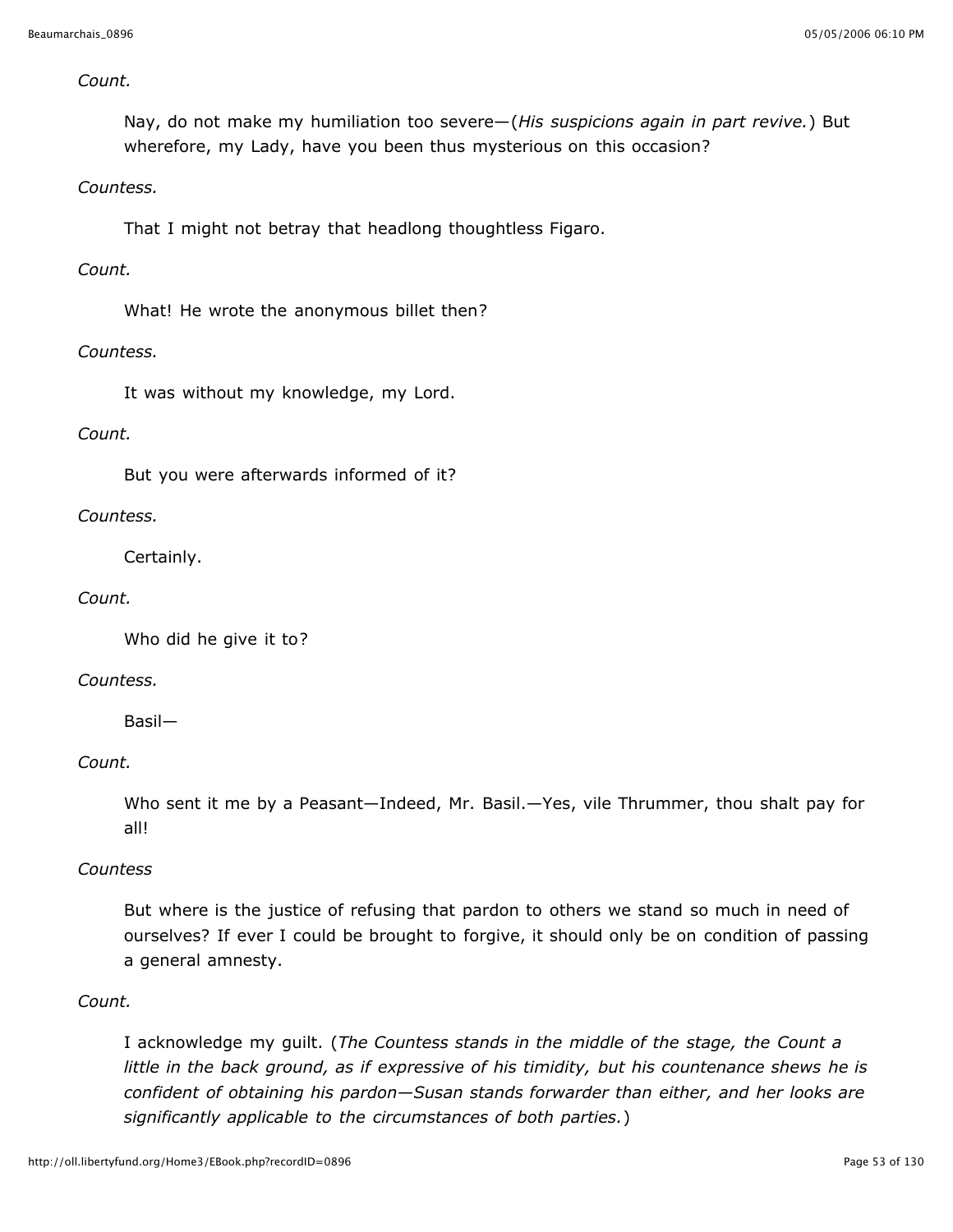#### *Susan.*

To suspect a man in my Lady's dressingroom!—

### *Count.*

And to be thus severely punished for my suspicion!—

## *Susan.*

Not to believe my Lady when she *assured* you it was her Woman!

## *Count.*

Ah!—*(with affected confusion)* Deign, Madam, once more, to repeat my pardon.

### *Countess.*

Have I already pronounced it, Susan?

### *Susan.*

Not that I heard, Madam.

### *Count.*

Let the gentle sentence then escape.

## *Countess.*

And do you merit it, ungrateful man?

(*with tenderness.*)

### *Count.*

*(Looking at Susan, who returns his look)* Certainly, my Lady.

## *Countess.*

A fine example I set you, Susan! (*The Count takes her hand and kisses it.*) Who, hereafter, will dread a Woman's anger? (*Countess turns her head towards Susan, and laughs as she says this.*)

### *Susan.*

*(In the same tone)* Yes, yes, Madam—I observe—Men may well accuse us of frailty.

## *Count.*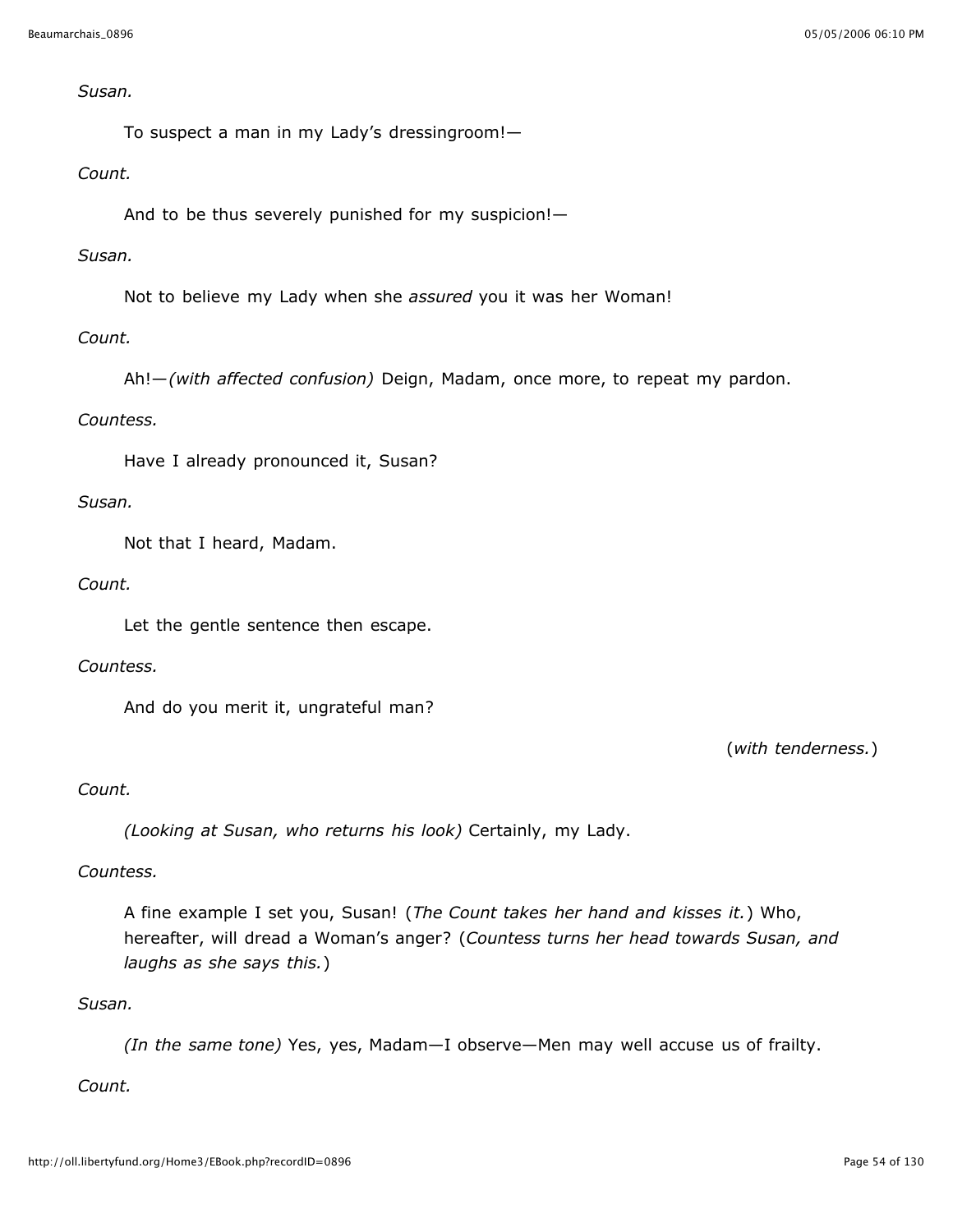And yet I cannot, for the soul of me, forget the agony, Rosina, in which you seemed to be just now! Your cries, your tears, your—How was it possible, this being a Fiction, you should so suddenly give it the tragic tone of a Reality?—Ha! ha! ha!—So astonishingly natural!

### *Countess.*

You see your Page, and I dare say your Lordship was not sorry for the mistake—I'm sure the sight of Susan does not give you offence.

### *Count.*

Hem!—Offence! Oh! No, no, no—But what's the reason, you malicicious little hussey, you did not come when I called?

### *Susan.*

What! Undress'd, my Lord?

#### *Count.*

But why didn't you answer then?

#### *Susan.*

My Lady forbad me: and good reason she had so to do.

### *Count.*

Such distraction in your countenance! (*To the Countess*) Nay, it's not calm even yet!

### *Countess.*

Oh you—you fancy so my Lord.

### *Count.*

Men, I perceive, are poor Politicians—Women make Children of us—Were his Majesty wife, he would name you, and not me, for his Ambassador.

*Enter* FIGARO, *chearfully: perceives the Count, who puts on a very serious air.*

### *Fig.*

They told me my Lady was indisposed, I ran to enquire, and am very happy to find there was nothing in it.

### *Count.*

You are very attentive.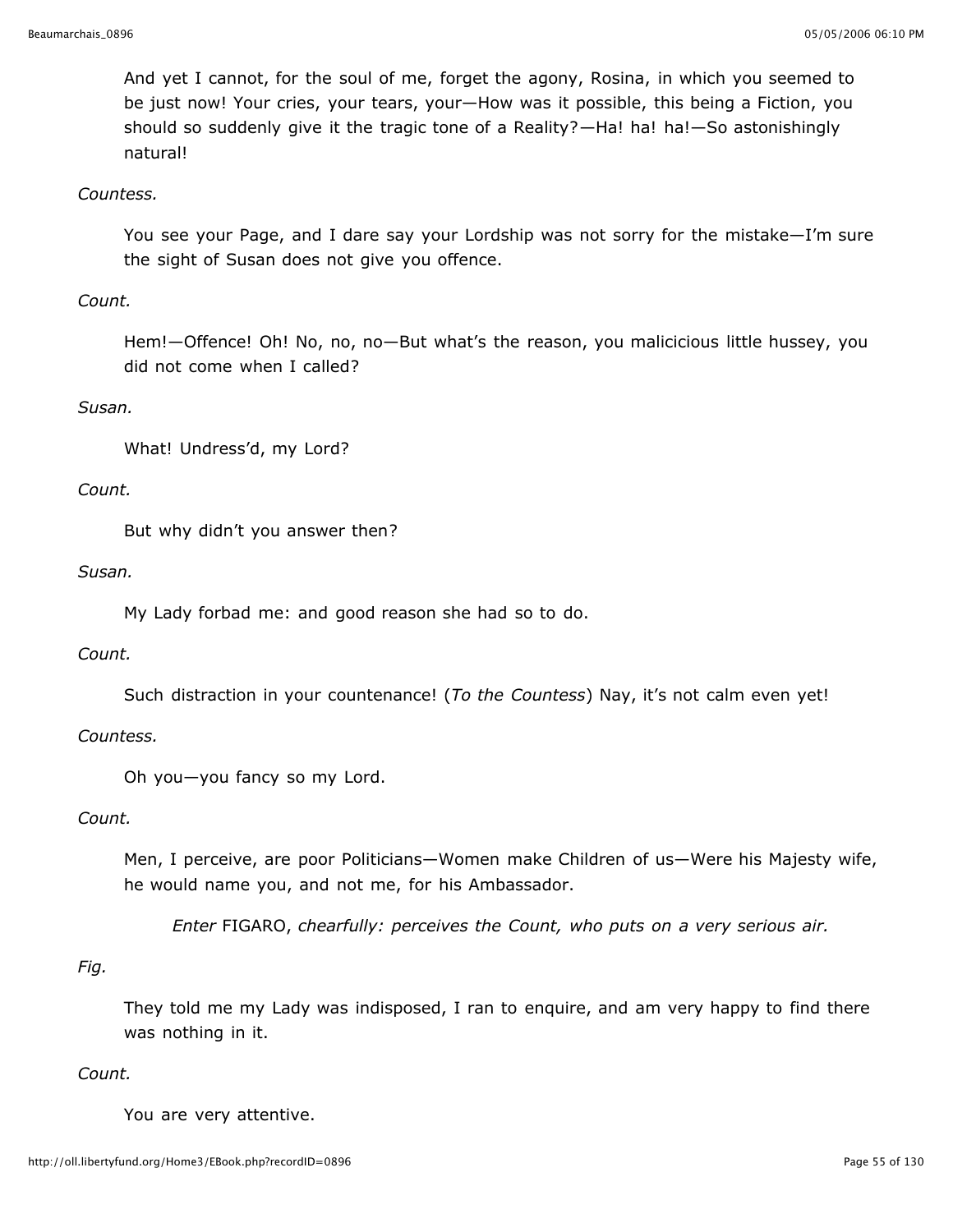*Fig.*

It is my duty so to be, my Lord. (*Turns to Susan.*) Come, come, my Charmer! Prepare for the Ceremony! Go to your Bridemaids.

### *Count.*

But who is to guard the Countess in the mean time?

### *Figaro.*

(*Surprised*) Guard her, my Lord! My Lady seems very well: she wants no guarding.

## *Count.*

From the Gallant, who was to profit by my absence? (*Susan and the Countess make signs to Figaro.*)

### *Countess.*

Nay, nay, Figaro, the Count knows all.

*Susan.*

Yes, yes, we have told my Lord every thing.—The jest is ended—Its all over.

### *Figaro.*

The jest is ended!—And its all over!

### *Count.*

Yes—Ended, ended, ended!—And all over—What have you to say to that?

### *Fig.*

Say, my Lord! (*The confusion of Figaro arises from not supposing it possible the Countess and Susan should have betrayed him, and when he understands something by their signs, from not knowing how much they have told.*)

### *Count.*

Ay, say.

### *Fig.*

I—I—I wish I could say as much of my Marriage.

### *Count.*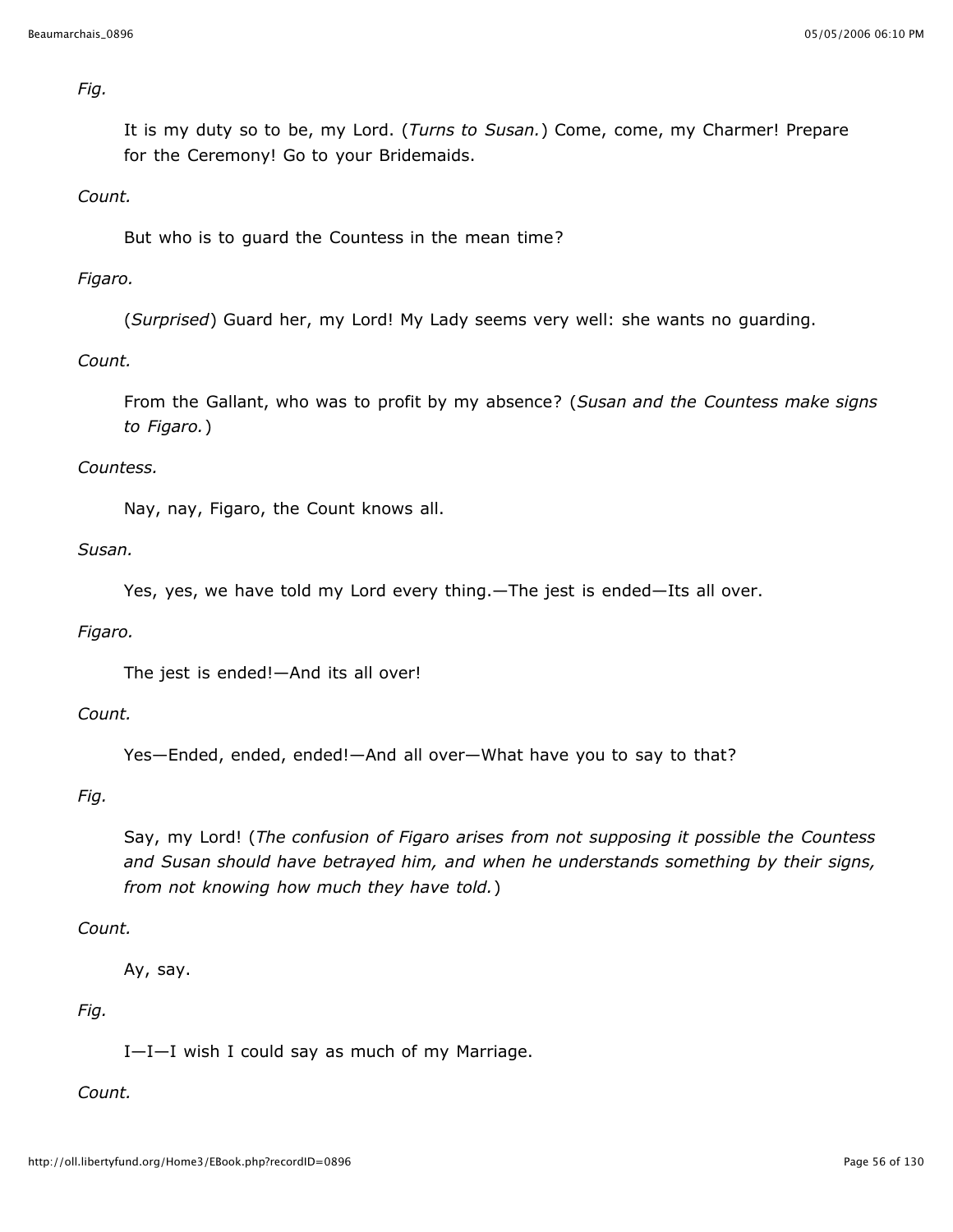And who wrote the pretty Letter?

## *Figaro.*

Not I, my Lord.

## *Count.*

If I did not know thou liest, I could read it in thy face.

## *Figaro.*

Indeed, my Lord!—Then it is my face that lies; and not I.

## *Countess.*

Pshaw, Figaro! Why should you endeavour to conceal any thing, when I tell you we have confess'd all?

### *Susan.*

(*Making signs to Figaro*) We have told my Lord of the Letter, which made him suspect that Hannibal, the Page, who is far enough off by this, was hid in my Lady's dressingroom, where I myself was lock'd in.

## *Figaro.*

Well, well, since my Lord will have it so, and my Lady will have it so, and you all will have it so, why then so let it be.

## *Count.*

Still at his Wiles.—

### *Countess.*

Why, my Lord, would you oblige him to speak truth, so much against his inclination? (*Count and Countess walk familiarly up the stage.*)

### *Susan.*

Hast thou seen the Page?

### *Fig.*

Yes, yes: you have shook his young joints for him, among you.

*Enter* ANTONIO, *the Gardiner, with a broken Flower-pot under his arm half drunk.*

### *Antonio.*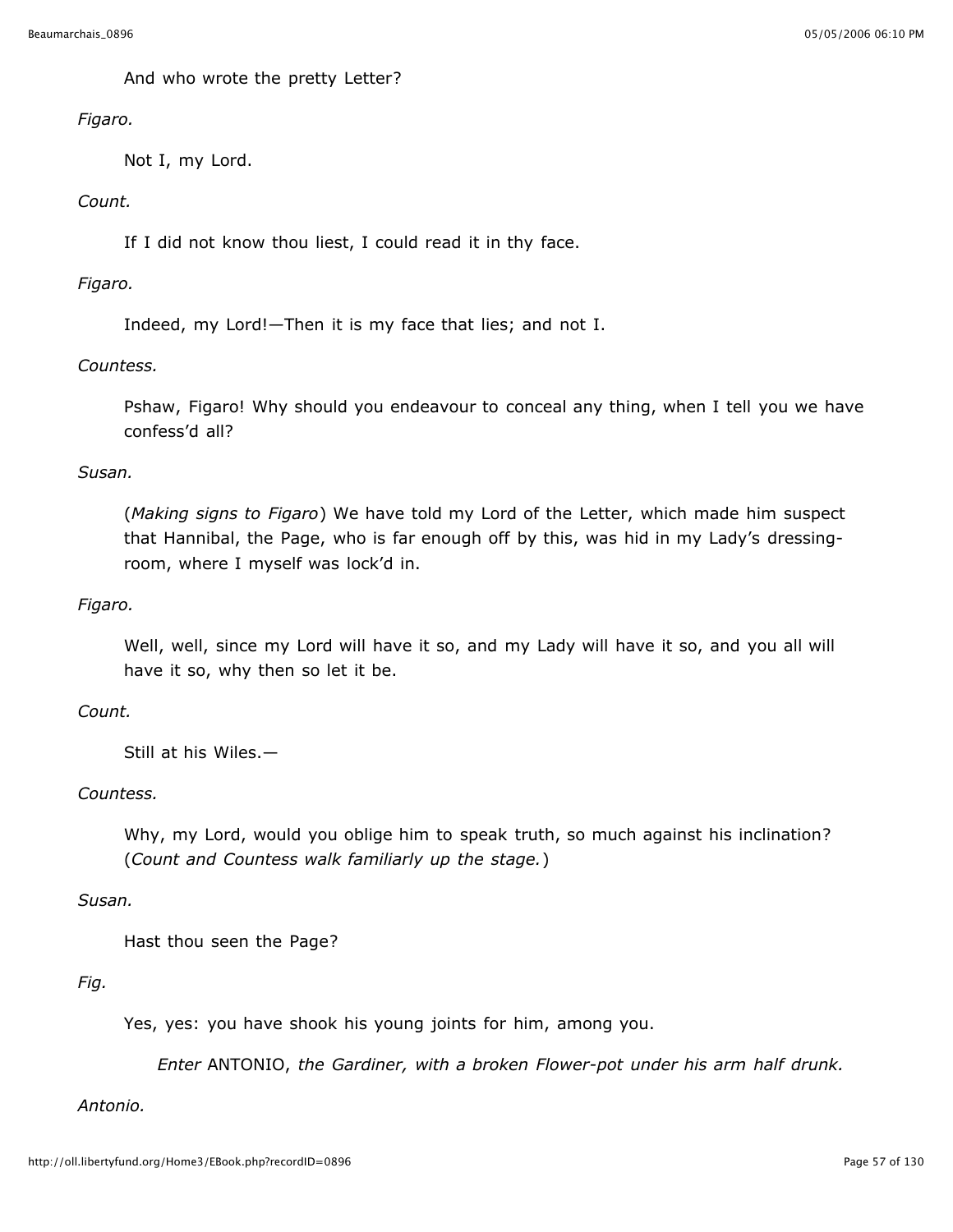My Lord—My good Lord—If so be as your Lordship will not have the goodness to have these Windows nailed up, I shall never have a Nosegay fit to give to my Lady—They break all my pots, and spoil my flowers; for they not only throw other Rubbish out of the windows, as they used to do, but they have just now tossed out a Man.

### *Count.*

A Man!—(*The Count's suspicions all revive.*)

#### *Antonio.*

In white stockings! (*Countess and Susan discover their fears, and make signs to Figaro to assist them if possible.*)

### *Count.*

Where is the Man? (*Eagerly.*)

#### *Antonio.*

That's what I want to know, my Lord!—I wish I could find him,—I am your Lordship's Gardener; and, tho' I say it, a better Gardener is not to be found in all Spain;—but if Chambermaids are permitted to toss men out of the window to save their own Reputation, what is to become of mine?—"It will wither with my flowers to be sure.

#### *Figaro.*

Oh fie! What sotting so soon in a morning?

#### *Antonio,*

Why, can one begin one's day's work too early?

#### *Count.*

Your day's work, Sir?

#### *Antonio.*

Your Lordship knows my Niece, there she stands, is to be married to day; and I am sure she would never forgive me if—

#### *Count.*

If you were not to get drunk an hour sooner than usual—But on with your story, Sir— What of the Man?—What followed?

#### *Antonio.*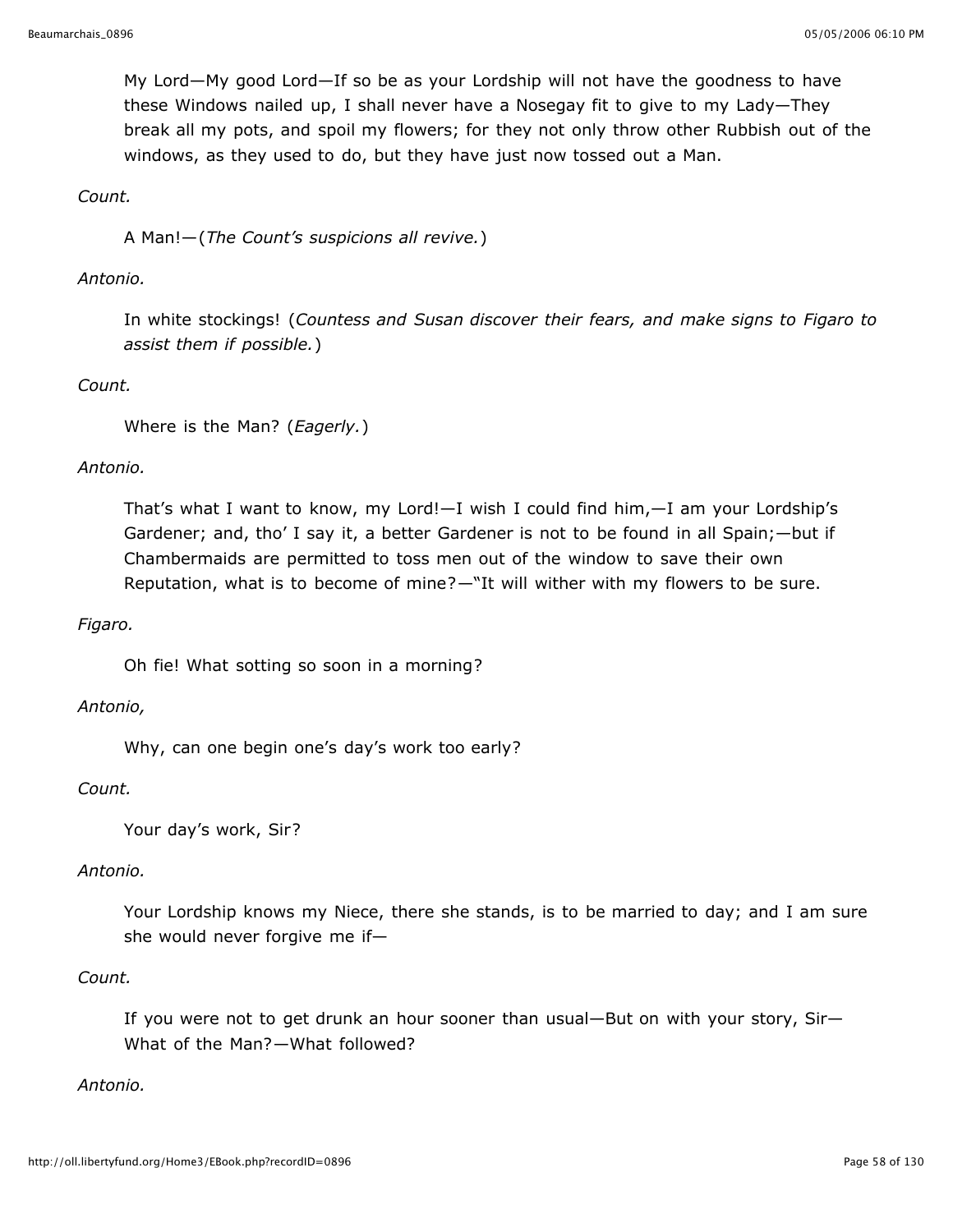I followed him myself, my Lord, as fast as I could; but, somehow, I unluckily happened to make a false step, and came with such a confounded whirl against the Garden-gate that I—I quite for—forgot my Errand.

### *Count.*

And should you know this man again?

### *Antonio.*

To be sure I should, my Lord!—If I had seen him, that is

## *Count.*

Either speak more clearly, Rascal, or I'll send you packing to—

## *Antonio.*

Send me packing, my Lord?—Oh, no! If your Lordship has not enough—enough (*Points to his forehead)* to know when you have a good Gardener, I warrant I know when I have a good Place.

## *Figaro.*

There is no occasion, my Lord, for all this mystery! It was I who jump'd out of the window into the garden.

## *Count.*

You?

## *Figaro.*

My own self, my Lord.

### *Count.*

Jump out of a one pair of stairs window and run the risk of breaking your Neck?

### *Figaro.*

The ground was soft, my Lord.

### *Antonio.*

And his Neck is in no danger of being broken.

### *Figaro.*

To besure I hurt my right leg, a little, in the fall; just here at the ancle—I feel it still.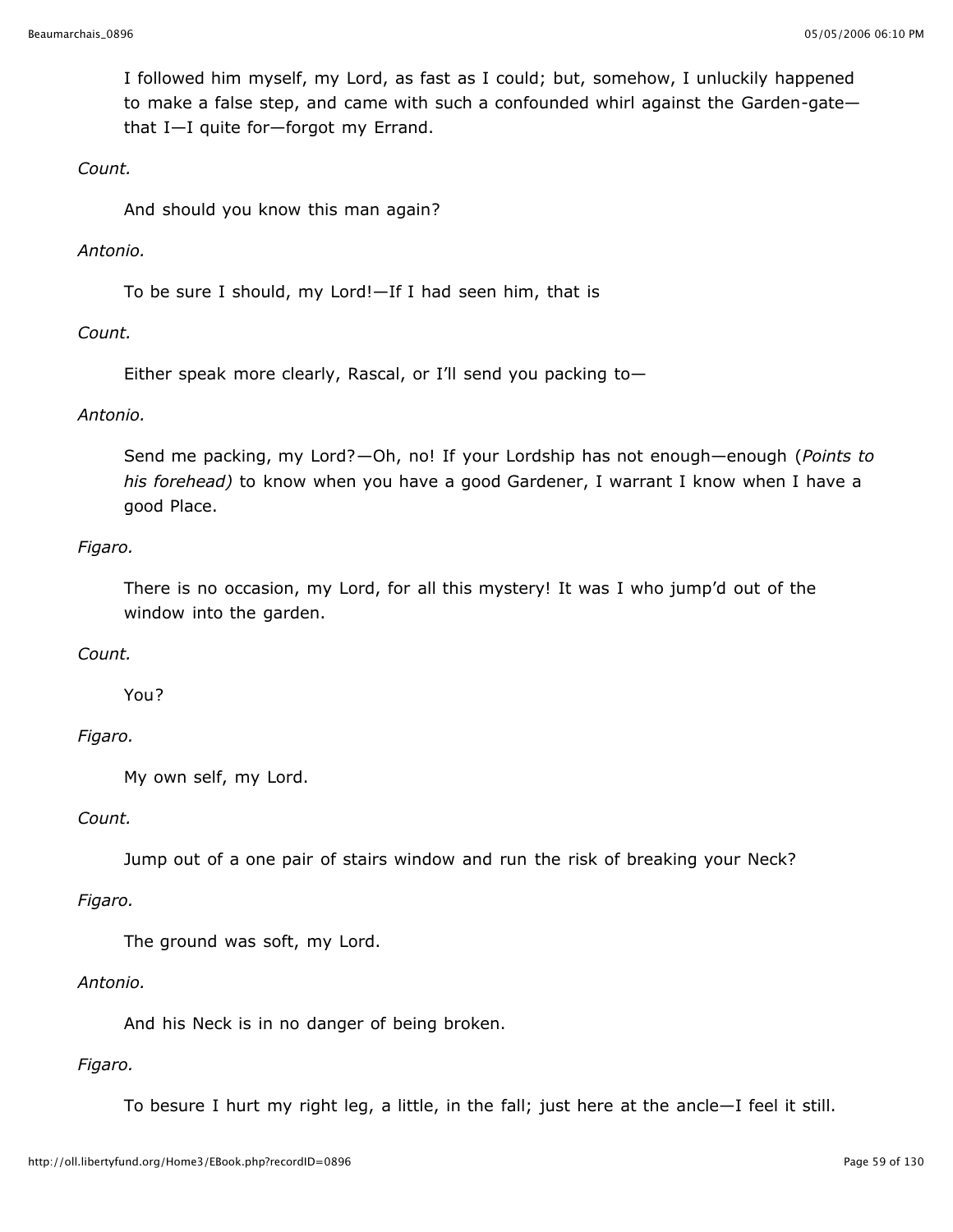(*Rubbing his ancle.*)

### *Count.*

But what reason had you to jump out of the window?

### *Figaro.*

You had received my letter, my Lord, since I must own it, and was come, somewhat sooner than I expected, in a dreadful passion, in search of a man.

### *Antonio.*

If it was you, you have grown plaguy fast within this half hour, to my thinking. The man that I saw did not seem so tall by the head and shoulders.

### *Figaro.*

Pshaw! Does not one double one's self up when one takes a leap?

#### *Antonio.*

It seem'd a great deal more like the Page.

#### *Count.*

The Page!

### *Figaro.*

Oh yes, to be sure, the Page has gallop'd back from Seville, Horse and all, to leap out of the window!

#### *Antonio.*

No, no, my Lord! I saw no such thing! I'll take my oath I saw no horse leap out of the window.

#### *Figaro.*

Come, come, let us prepare for our sports.

#### *Antonio.*

Well, since it was you, as I am an honest man, I ought to return you this Paper which drop'd out of your pocket as you fell.

#### *Count.*

(*Snatches the paper. The Countess, Figaro, and Susan are all surprised and embarrassed.*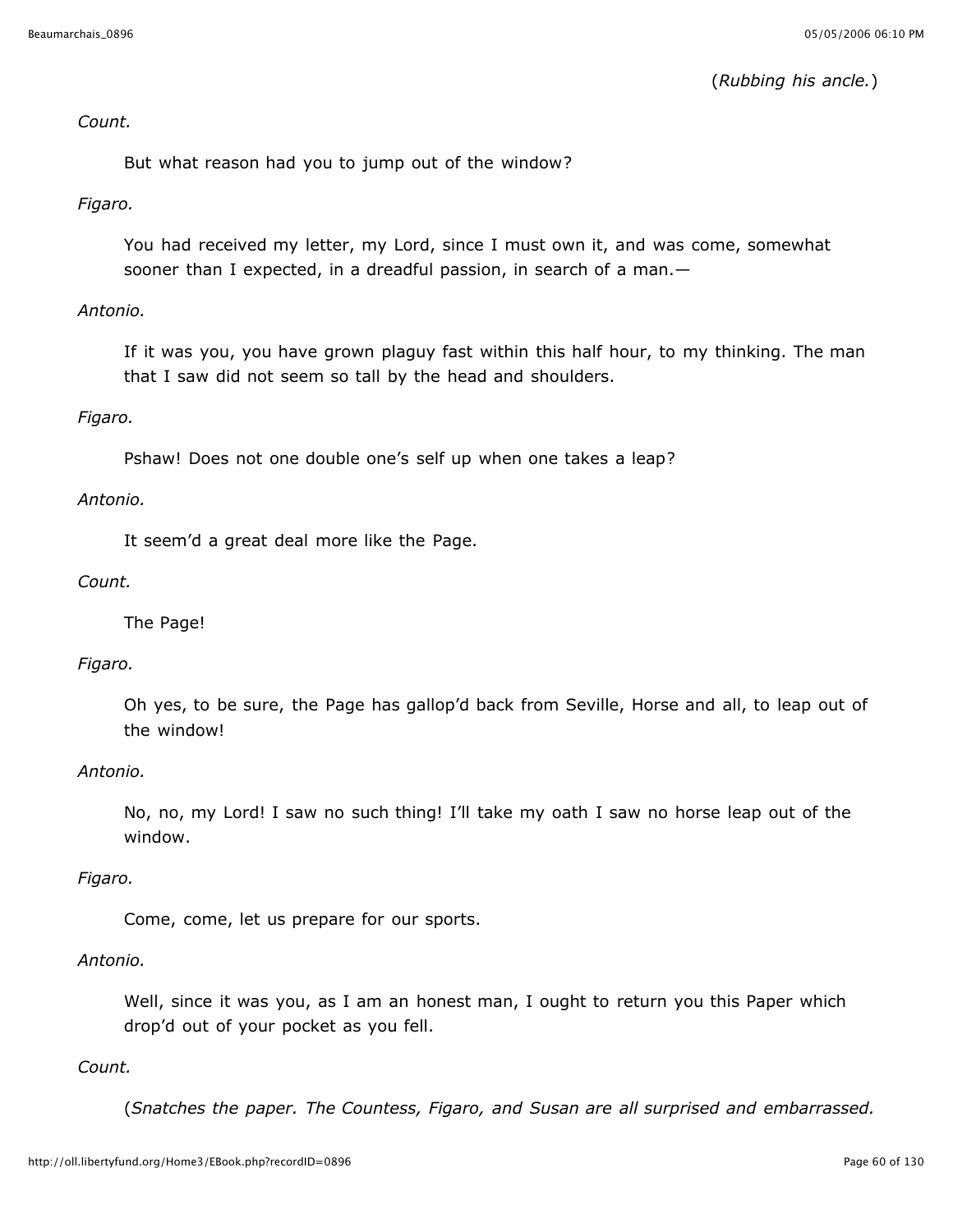*Figaro shakes himself, and eadeavours to recover his fortitude.*) Ay, since it was you, you doubtless can tell what this Paper contains (*claps the paper behind his back as he faces Figaro*) and how it happened to come in your Pocket?

## *Figaro.*

Oh, my Lord, I have such quantities of Papers (*searches his pockets, pulls out a great many)* No, it is not this!—Hem!—This is a double Love-letter from Marcelina, in seven pages—Hem!—Hem!—It would do a man's heart good to read it—Hem!—And this is a petition from the poor Poacher in prison. I never presented it to your Lordship, because I know you have affairs much more serious on your hands, than the Complaints of such half-starved Rascals—Ah!—Hem!—this—this—no, this is an Inventory of your Lordship's Sword-knots, Ruffs, Ruffies, and Roses—must take care of this— (*Endeavours to gain time, and keeps glancing and hemming to Susan and the Countess, to look at the paper and give him a hint.*)

## *Count.*

It is neither this, nor this, nor that, nor t'other, that you have in your hand, but what I hold here in mine, that I want to know the contents of. (*Holds out the paper in action as he speaks, the Countess who stands next him catches a sight of it.*)

## *Countess.*

Tis the Commission. (*Aside to Susan.*)

### *Susan.*

The Page's Commission. (*Aside to Figaro.*)

## *Count.*

Well, Sir!—So you know nothing of the matter?

### *An tonio.*

*(Reels round to Figaro*) My Lord says you—know nothing of the matter.

## *Figaro.*

Keep off, and don't come to whisper me. (*pretending to recollect himself.*) Oh Lord! Lord! What a stupid fool I am! $-I$  declare it is the Commission of that poor youth, Hannibalwhich I, like a Blockhead, forgot to return him—He will be quite unhappy about it, poor Boy.

### *Count.*

And how came you by it?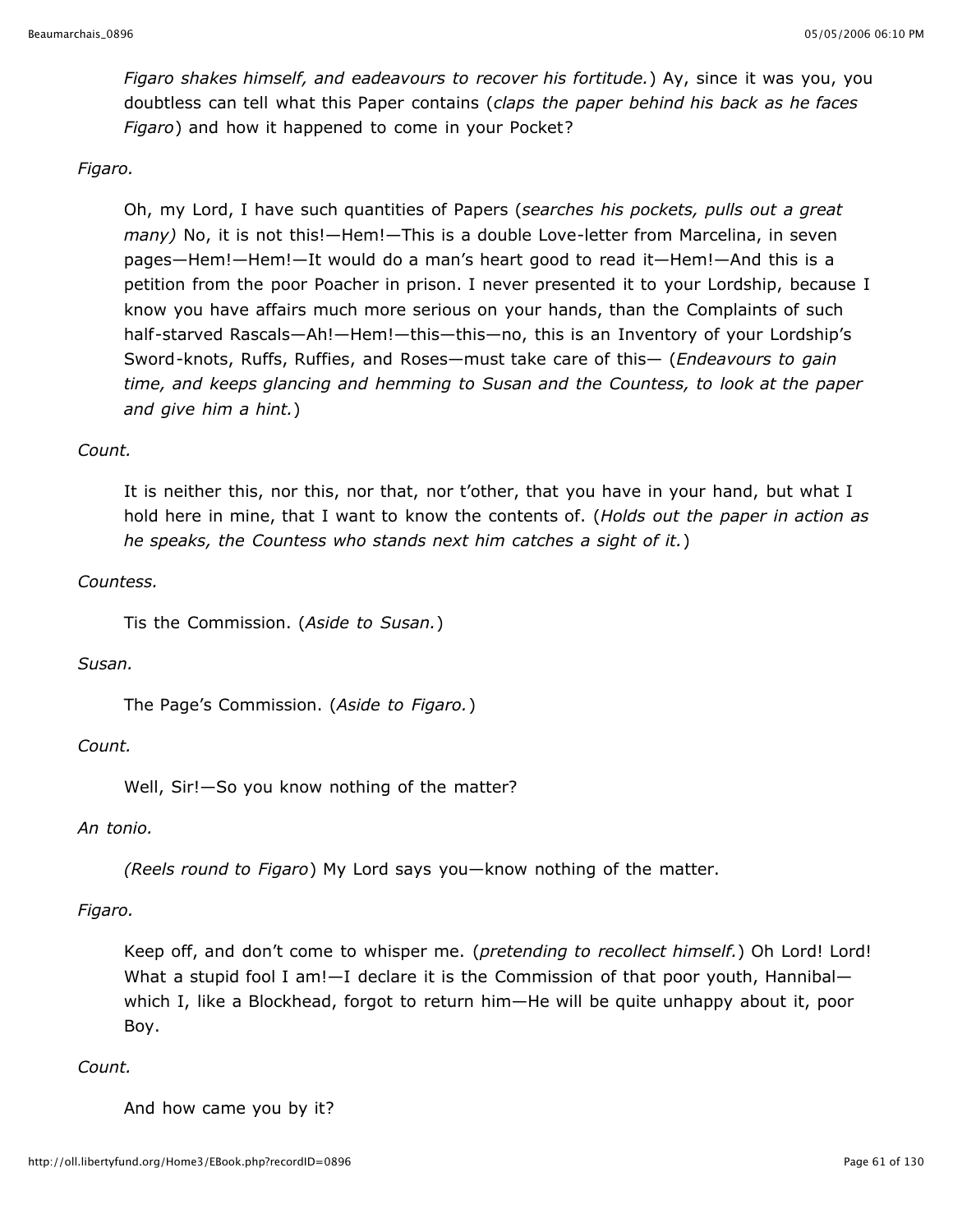## *Figaro.*

By it, my Lord?

# *Count.*

Why did he give it you?

# *Figaro.*

To—to—to—

# *Count.*

To what?

# *Figaro.*

To get—

# *Count.*

To get what? It wants nothing!

# *Countess.*

(*to Susan)* It wants the Seal.

## *Susan.*

(*to Figaro)* It wants the Seal.

# *Figaro.*

Oh, my Lord, what it wants to be sure is a mere trifle.

# *Count.*

What trifle?

# *Figaro.*

You know, my Lord, it's customary to—

# *Count.*

To what?

# *Figaro.*

To affix your Lordship's Seal.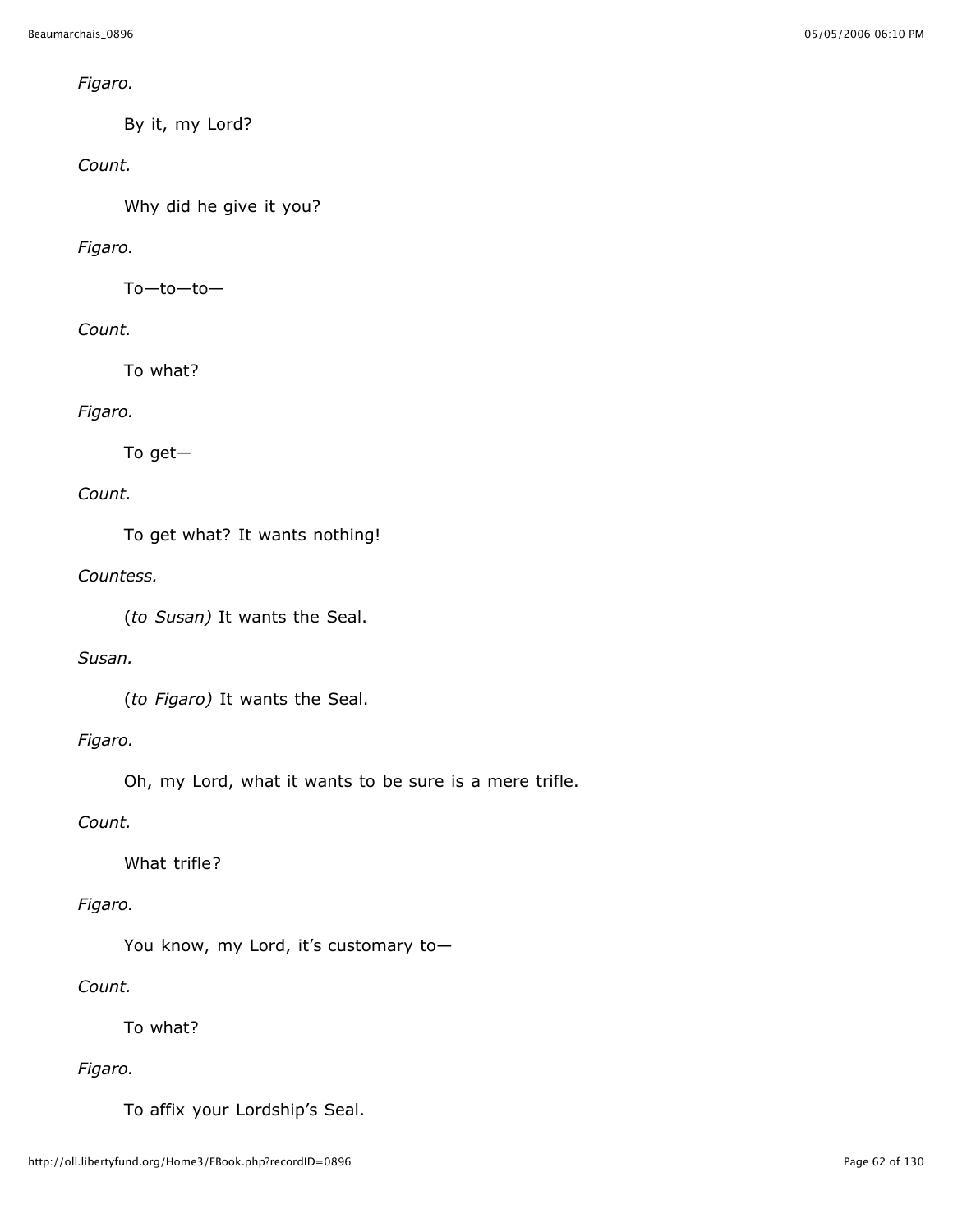#### *Count.*

*(Looks at the Commission, finds the Seal is wanting, and exclaims with vexation and disappointment)* The Devil and his Imps!—It is written, Count, thou shalt be a Dupe!— Where is this Marcelina? [*Going.*

### *Figaro.*

Are you going, my Lord, without giving Orders for our Wedding?

*Enter* MARCELINA, BASIL, BOUNCE, *and Vassals.*

*(The Count returns.)*

### *Marcelina.*

Forbear, my Lord, to give such Orders; in Justice forbear. I have a written promise under his hand, and I appeal to you, to redress my injuries! You are my lawful Judge.

### *Figaro.*

Pshaw! A trifle, my Lord: a note of hand for money borrowed; nothing more.

### *Count.*

Let the Advocates and Officers of Justice be assembled in the great Hall; we will there determine on the justice of your claim. It becomes us not to suffer any Vassal of ours, however we may privately esteem him, to be guilty of public injury.

### *Basil.*

Your Lordship is acquainted with my claims on Marcelina: I hope your Lordship will grant me your support.

#### *Count.*

Oh, oh! Are you there, Prince of Knaves?

#### *Antanio.*

Yes, that's his title, sure enough.

#### *Count.*

Approach, honest Basil; faithful Agent of our Will and Pleasure. *(Basil bows)* Go order the Lawyers to assemble.

*Basil.*

My Lord!—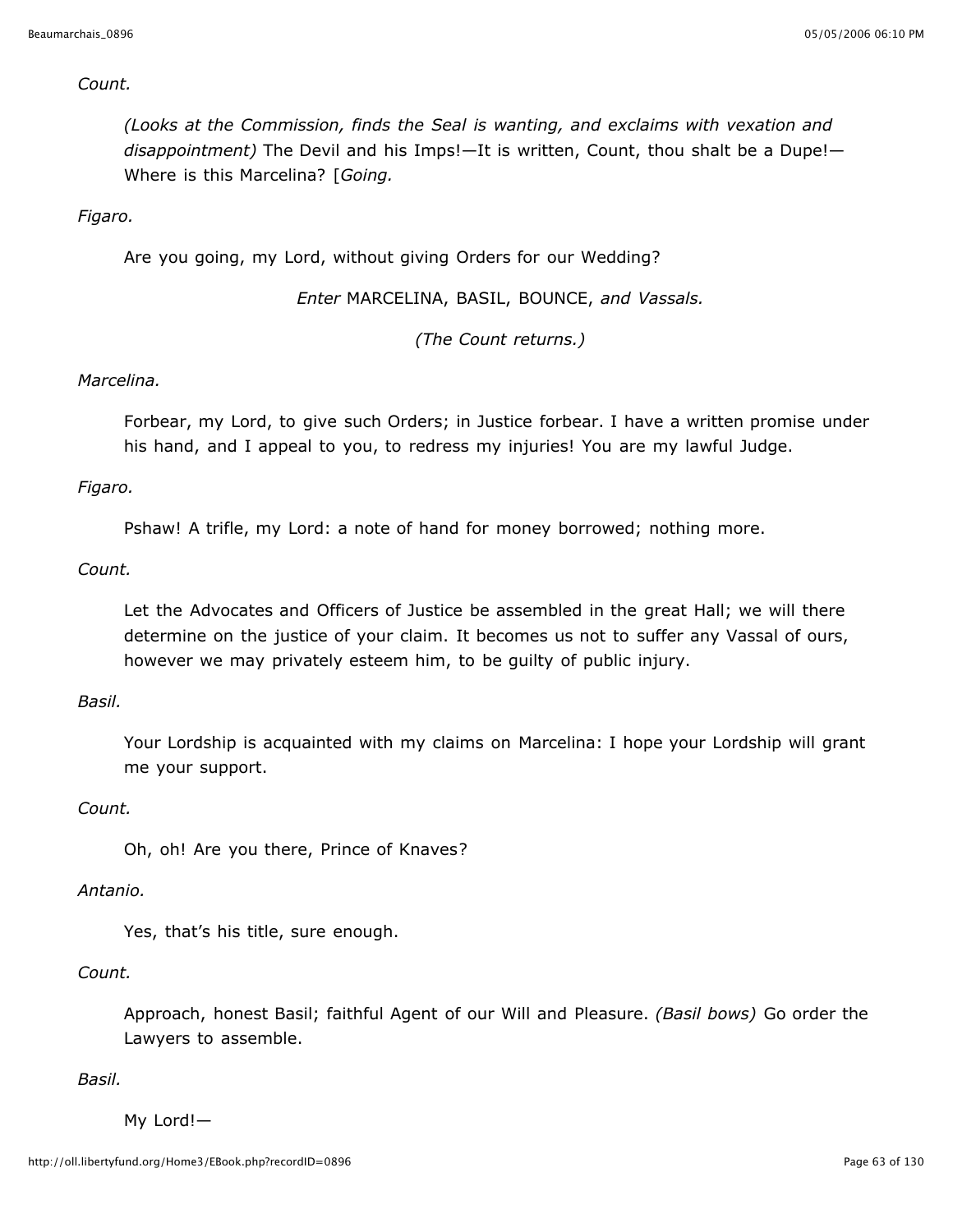### *Count.*

And tell the Peasant, by whom you sent me the Letter this morning, I want to speak with him.

### *Basil.*

Your Lordship is pleased to joke with your humble Servant. I know no such Peasant.

### *Count.*

You will be pleased to find him, notwithstanding.

## *Basil.*

My Office, in this House, as your Lordship knows, is not to go of Errands! Think, my Lord, how that would degrade a man of my talents; who have the honour to teach my Lady the Harpsichord, the Mandoline to her Woman, and to entertain your Lordship, and your Lordship's good Company, with my Voice and my Guitar, whenever your Lordship pleases to honor me with your Commands.

## *Bounce.*

I will go, if your Lordship pleases to let me: I should be very glad to oblige your Lordship.

## *Count.*

What's thy Name?

## *Bounce.*

Pedro Bounce, my Lord, Fire-work maker to your Lordship.

### *Count.*

Thy zeal pleases me, thou shalt go.

### *Bounce.*

Thank your Lordship, thank your noble Lordship. (*Leaps.*)

## *Count.*

*(To Basil)* And do you be pleased, Sir, to entertain the Gentleman, on his Journey, with your Voice and your Guitar; he is part of my good Company.

### *Bounce.*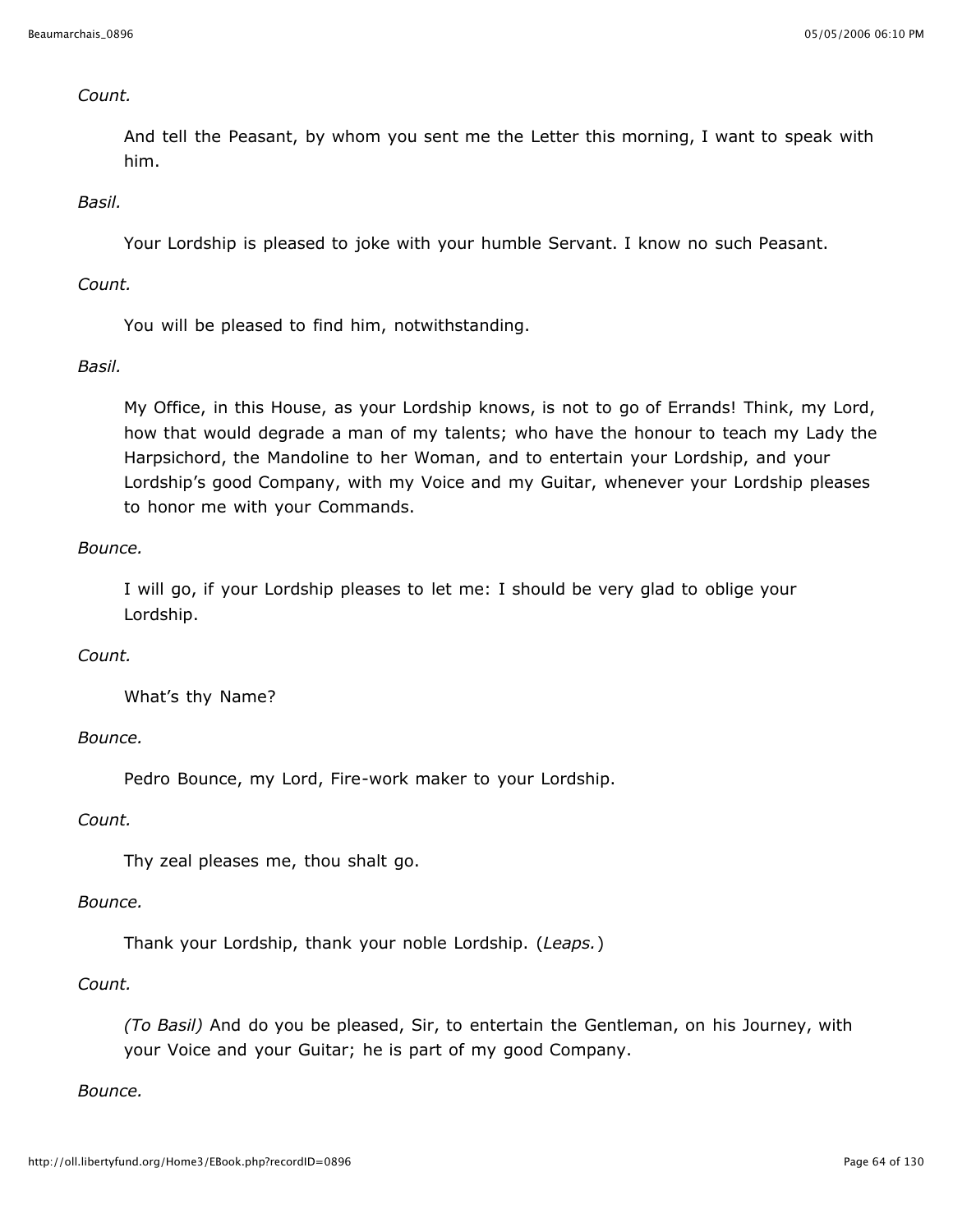*(Leaps*) I am part of my Lord's good Company! Who would have thought it!

*Basil.*

My Lord—

## *Count.*

Depart! Obey! Or, depart from my Service. (*Exit.*)

## *Basil.*

'Tis in vain to resist. Shall I wage war with a Lion, who am only—

# *Figaro.*

A Calf—"But come, you seem vex'd about it—I will open the Ball—Strike up, tis my Susan's Wedding-day."

## *Basil.*

Come along, Mr. Bounce, *(Basil begins to play, Figaro dances and sings off before him, and Bounce follows, dancing after.* (*Exeunt.*)

```
Manent COUNTESS and SUSAN.
```
## *Countess.*

You see, Susan, to what Danger I have been exposed by Figaro and his fine concerted Billet.

## *Susan.*

"Dear Madam, if you had but seen yourself when I bounced out upon my Lord! So pale, such Terror in your Countenance! And then your suddenly assumed tranquillity!

## *Countess.*

"Oh no, every Faculty was lost in my Fears.

### *Susan.*

"I assure your Ladyship to the contrary; in a few Lessons you would learn to dissemble and fib with as good a Grace as any Lady in the Land."

### *Countess.*

And so that poor Child jumped out of the Window?

## *Susan.*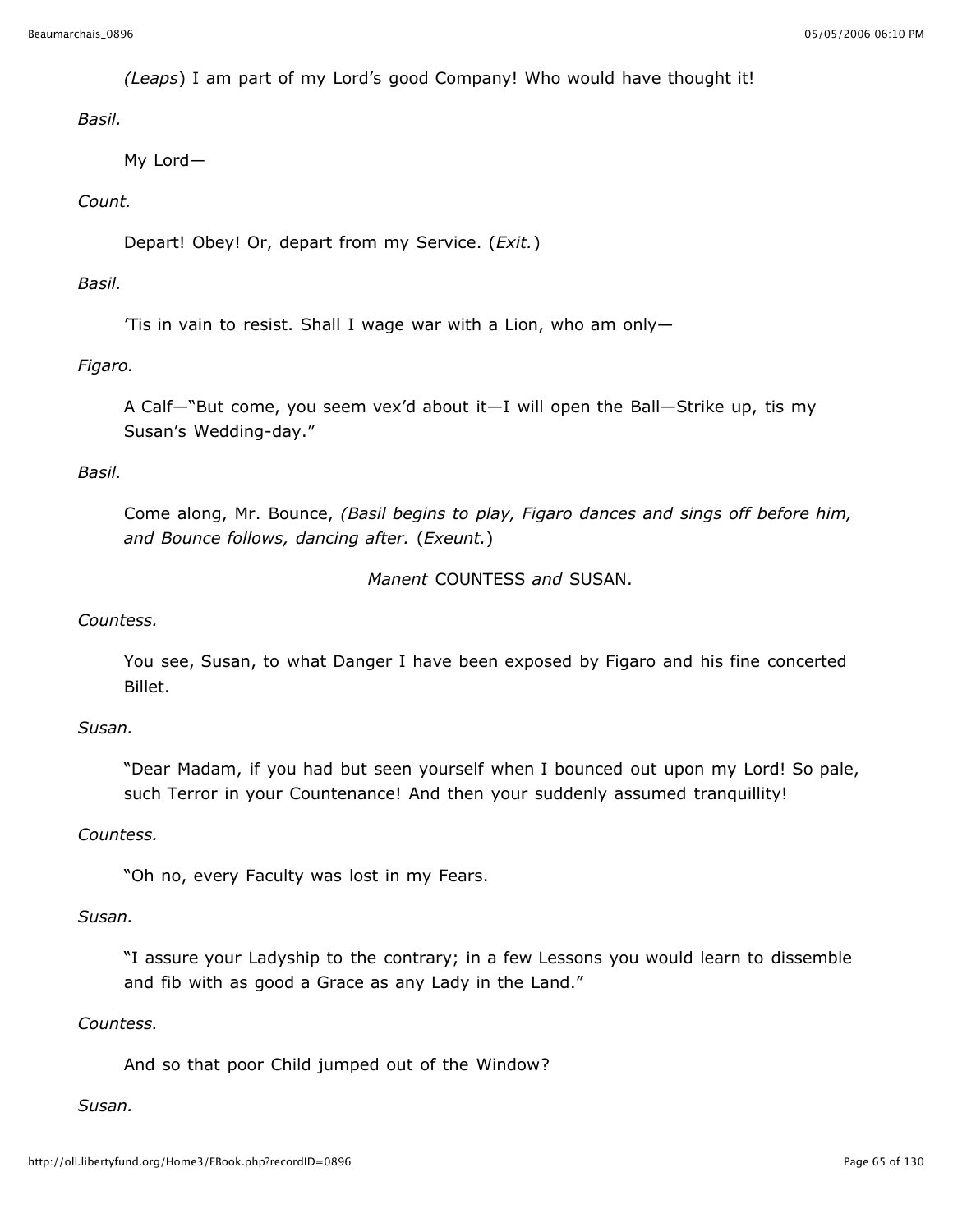Without the least hesitation—as light and as chearful as a Linnet.

*Countess.*

I wish however I could convict my false Count of his Infidelity.

### *Susan.*

The Page will never dare, after this, to make a second attempt.

### *Countess.*

Ha!—A lucky project! I will meet him myself; and then nobody will be exposed.

#### *Susan.*

But suppose, Madam—

### *Countess.*

My Success has emboldened me, and I am determined to try—*(Sees the Riband left on the chair)* What's here? My Riband! I will keep it as a Memento of the danger to which that poor Youth—"Ah my Lord—"Yet let me have a care, let me look to myself, to my own Conduct, lest I should give occasion to say—Ah my Lady!" *(The Countess puts the Riband in her Pocket.)* You must not mention a Word of this, Susan, to any body.

### *Susan.*

Except Figaro.

### *Countess.*

No exceptions, he must not be told; he will spoil it, by mixing some plot of his own with it —I have promised thee a Portion thou knowest—these men are liberal in their Pleasures— Perhaps I may double it for thee; it will be Susan's Right.

### *Susan.*

Your Project is a charming one, Madam, and I shall yet have my Figaro.

[*Exit Susan, kissing the Countess's Hand.*

End of ACT II.

# **ACT III.**

SCENE, the Great Hall.

(*A Judge's Chair, four other Chairs, Benches with red Baize, a Table and a Stool, with*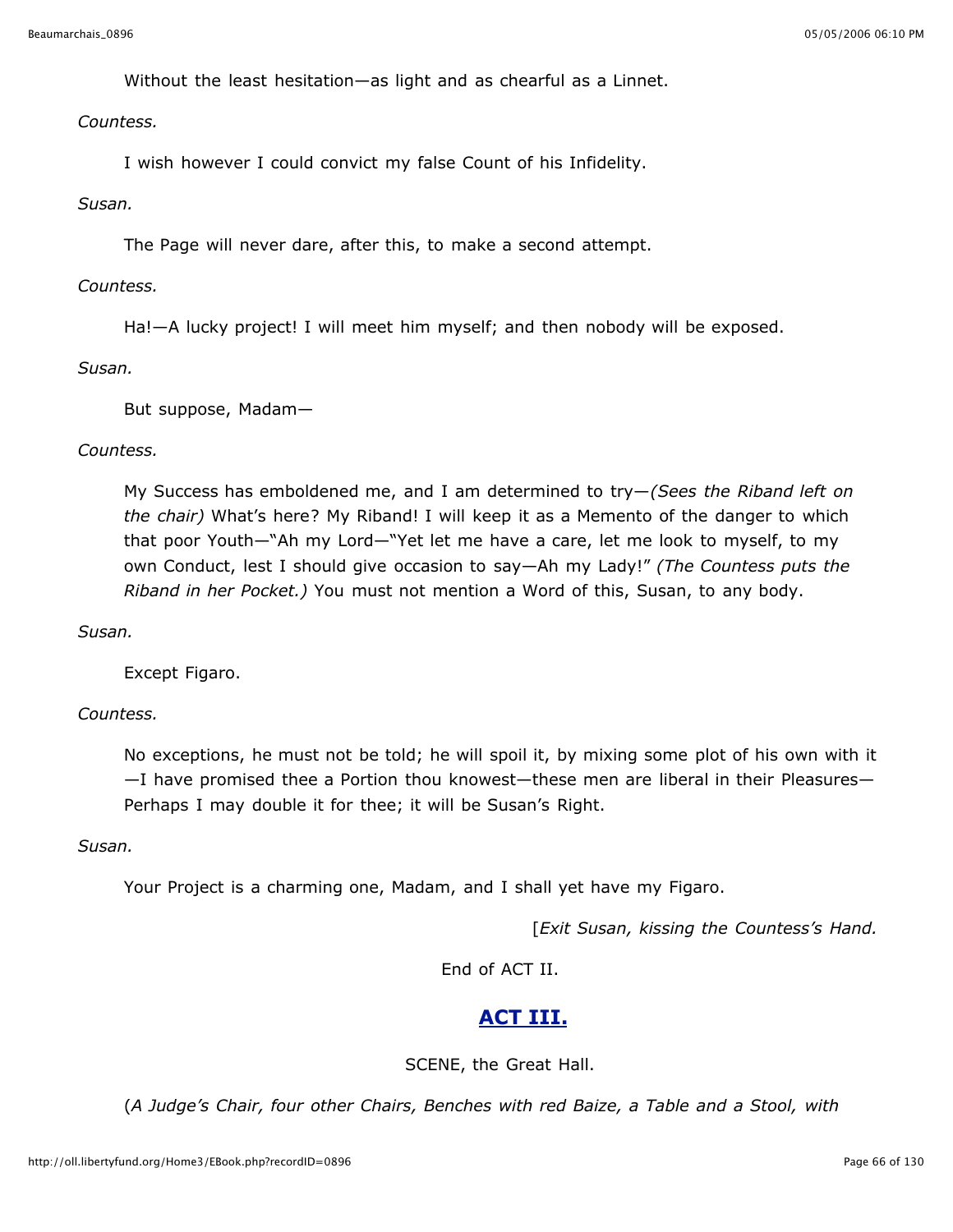#### *Pen, Ink and Paper.*)

## *Enter the* COUNT, *dressed, and a* SERVANT, *booted.*

### *Count.*

RIDE to Seville with all speed; enquire if the Page has joined his Regiment, and at what o'clock precisely he arrived; give him this Commission, and return like lightening.

### *Servant.*

And if he is not there—

### *Count.*

Return still quicker.—Go; fly!—(*Exit Servant*)—I was wrong to send Basil out of the way— He might have been very serviceable—But Anger was never wise—I scarcely know at present what I wish—When once the Passions have obtained the Mastery, there is no Mind, however consistent, but becomes as wild and incongruous as a Dream—If the Countess, Susan, and Figaro should understand each other and plot to betray me!—If the Page *was* shut up in her dressing-room—Oh! no!—The Respect she bears herself—my Honor!—My Honor? And in my Wife's keeping?—Honor in a Woman's possession, like Ice Cream in the mouth, melts away in a contest of Pleasure and Pain—I will sound Figaro, however.

*Enter* FIGARO, *behind.*

### *Figaro.*

Here am I. (*Aside.*)

### *Count.*

And if I have reason to suppose them plotting against me, he shall marry Marcelina.

### *Figaro.*

```
Perhaps not. (Aside.)
```
# *Count.*

But in that case, what must Susan be?

# *Figaro.*

My Wife, if you please.—(*Figaro's eagerness occasions him to speak aloud—The Count turns round astonished.*)

### *Count.*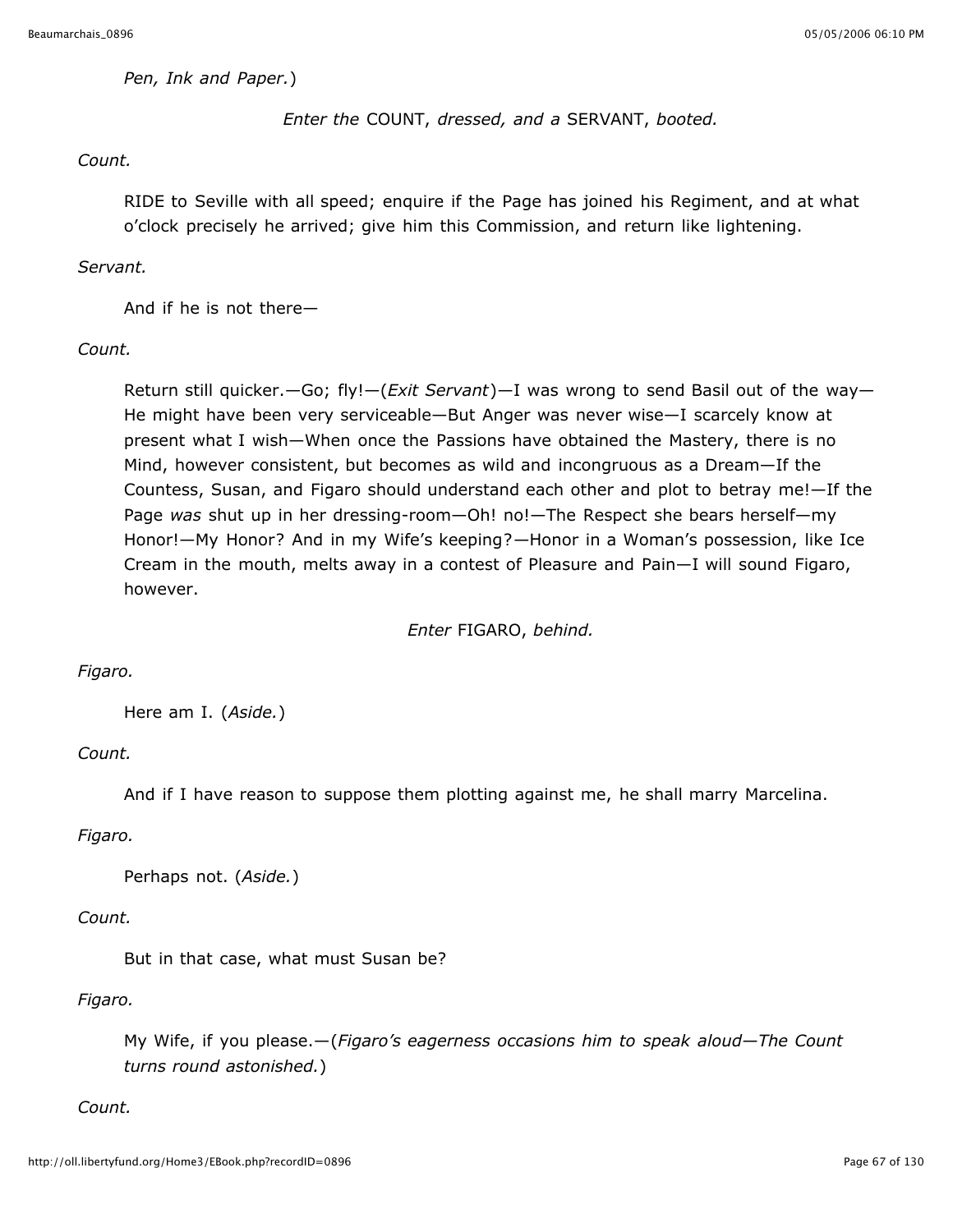My Wife, if you please!—To whom did you say my Wife, if you please?

### *Figaro.*

To—to—to—That is—They were the last words of a sentence I was saying to one of the Servants—Go and tell so and so to—*my Wife, if you please.*

## *Count.*

Your Wife!—Zounds, you are very fond of your Wife.

## *Figaro.*

I love to be singular.

## *Count.*

You have made me wait for you here a long while.

## *Figaro.*

I have been changing my Stockings, which I dirtied in the fall.

## *Count.*

Servants, I think, are longer dressing than their Masters.

### *Figaro.*

Well they may—They are obliged to dress themselves.

### *Count.*

If in sifting my Gentleman, I find him unwilling to go to France, I may conclude Susan has betrayed me. (*Aside.*)

### *Figaro.*

He has mischief in his head, but I'll watch his motions. (*Aside.*)

### *Count.*

(*Approaches Figaro with familiarity*)—Thou knowest, Figaro, it was my intention to have taken thee with me on my Embassy to Paris, but I believe thou dost not understand French.

## *Figaro.*

Perfectly.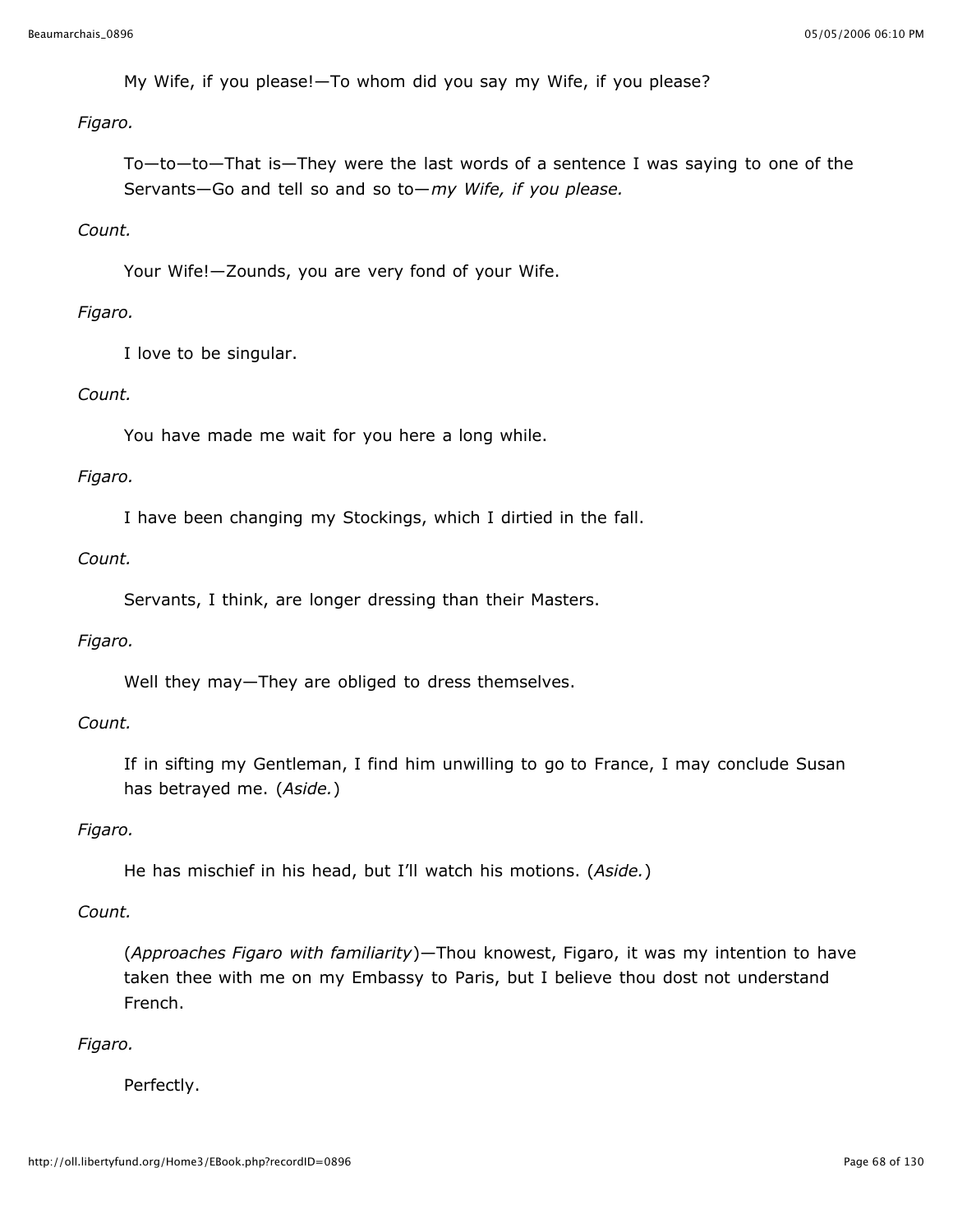### *Count.*

Indeed!—Let's hear.—*(Figaro pull's out his purse and jingles it*)—Is that all the French thou understandest?

## *Figaro.*

All!—Is not that enough, think you, my Lord?—That's a I anguage understood in every corner of the habitable Earth, and in no place better than in Paris.—"Your Philosophers, who lament the loss of an universal Language, are Fools—They always carry one in their pockets. As for a knowledge of French, my Lord, I maintain, *s'il vous plait,* and a Purse are all that's necessary—Let but the sound of Silver jingle in a Frenchman's ears, and he will instantly understand your meaning, be it what it will.—"If you have a Law-suit, and wish to gain your Cause, go to the Judge, pull off your Hat, and pull out your Purse; smile, shake it, and pronounce, *s'il vous plait, Monsieur*—

### *Count.*

"And your Adversary is overthrown.

## *Figaro.*

"Undoubtedly—Unless he understands *French* still better than you—Do you wish the Friendship of a great Lord, or a great *Lady,* its still the same—Chink, chink, and *s'il vous plait, Monseigneur—S'il vous plait, Madame*—The French are a very witty People!— Amazingly quick of apprehension!—Therefore, my Lord, if you have no other reason than this for leaving me behind—"

### *Count.*

But thou art no Politician.

## *Figaro.*

Pardon me, my Lord, I am as great a master of Politics—

### *Count.*

As thou art of French.

### *Figaro.*

Oh, my Lord, the thing is so easy—He must be a Fool indeed who could find his vanity flattered by his skill in Politics—To appear always deeply concerned for the good of the State, yet to have no other end but Self-interest; to assemble and say Nothing; to pretend vast Secrecy where there is nothing to conceal; to shut yourself up in your Chamber, and mend your Pen or pick your Teeth, while your Footmen inform the attending Croud you are too busy to be approach'd—this, with the art of intercepting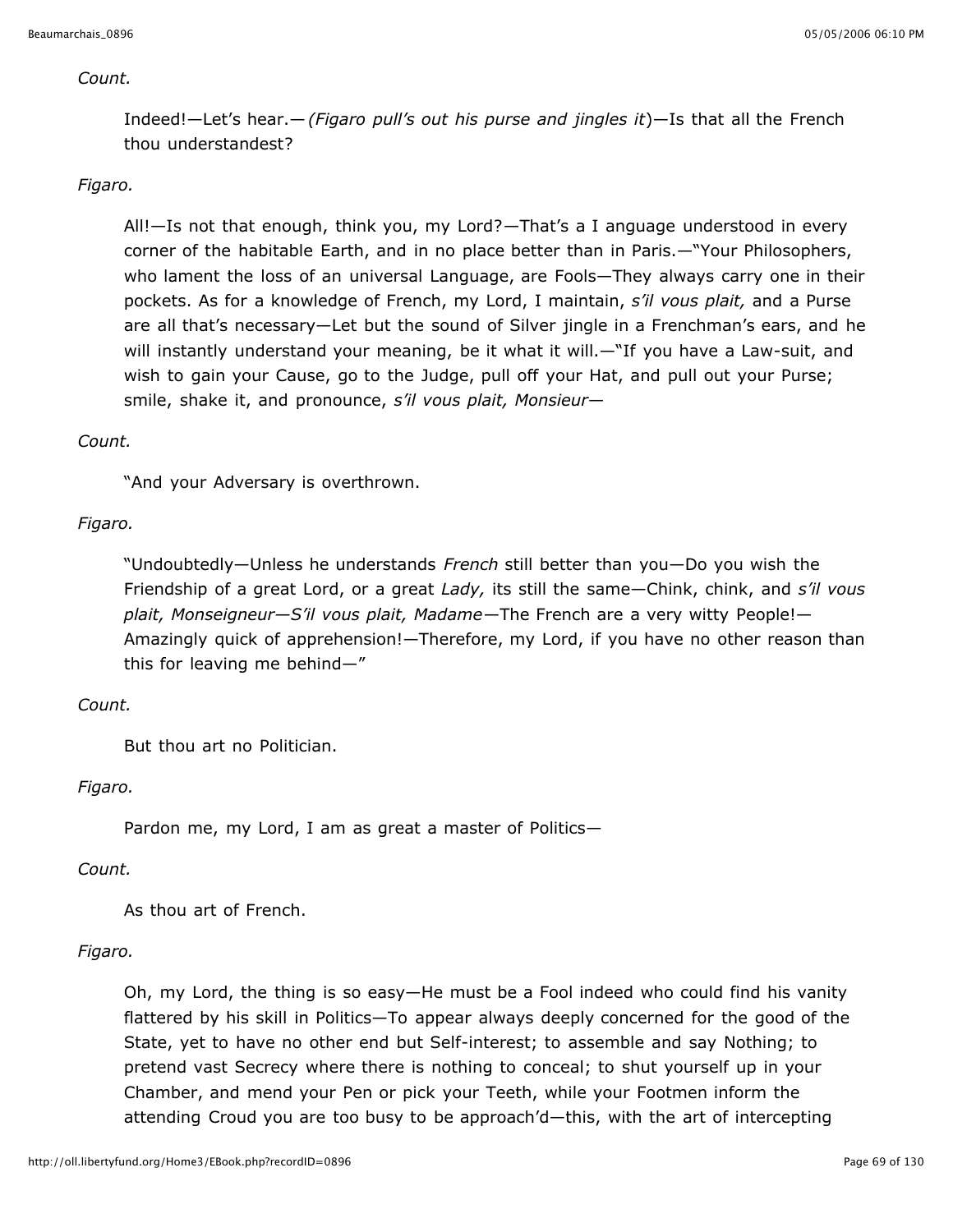Letters, imitating Hands, pensioning Traitors, and rewarding Flatterers, is the whole mystery of Politics, or I am an Idiot.

## *Count.*

This is the definition of a Partisan not a Politician.

## *Figaro.*

Party and Politics are much the same, they are become synonimous terms.

## *Count.*

(*Aside*) Since he is so willing to go to Paris, Susan has said nothing.

## *Figaro.*

'Tis now my turn to attack. (*Aside.*)

## *Count.*

And—I suppose thou wilt take thy Wife with thee—to Paris?

## *Figaro.*

No—no—I should be obliged to quit her so frequently, that I am afraid the *Cares* of the marriage state would lie too heavy on my head (*sgnificantly.*)

### *Count.*

Susan has betrayed me. (*Aside.*)

## *Figaro.*

(*Aside*) He does not like the retort. (*The Count smiles, approaches Figaro with great familiarity, and leans upon his shoulder—By-play between the Count and Figaro.)*

### *Count.*

The time was, Figaro, when thou wert more open—Formerly thou wouldst tell me any thing.

### *Figaro.*

And at present I conceal nothing.

### *Count.*

What can be the Countess's motives—(*The Count puts his arm round Figaro's neck—Byplay again*)—I—Thou seest I anticipate her wishes, load her with presents—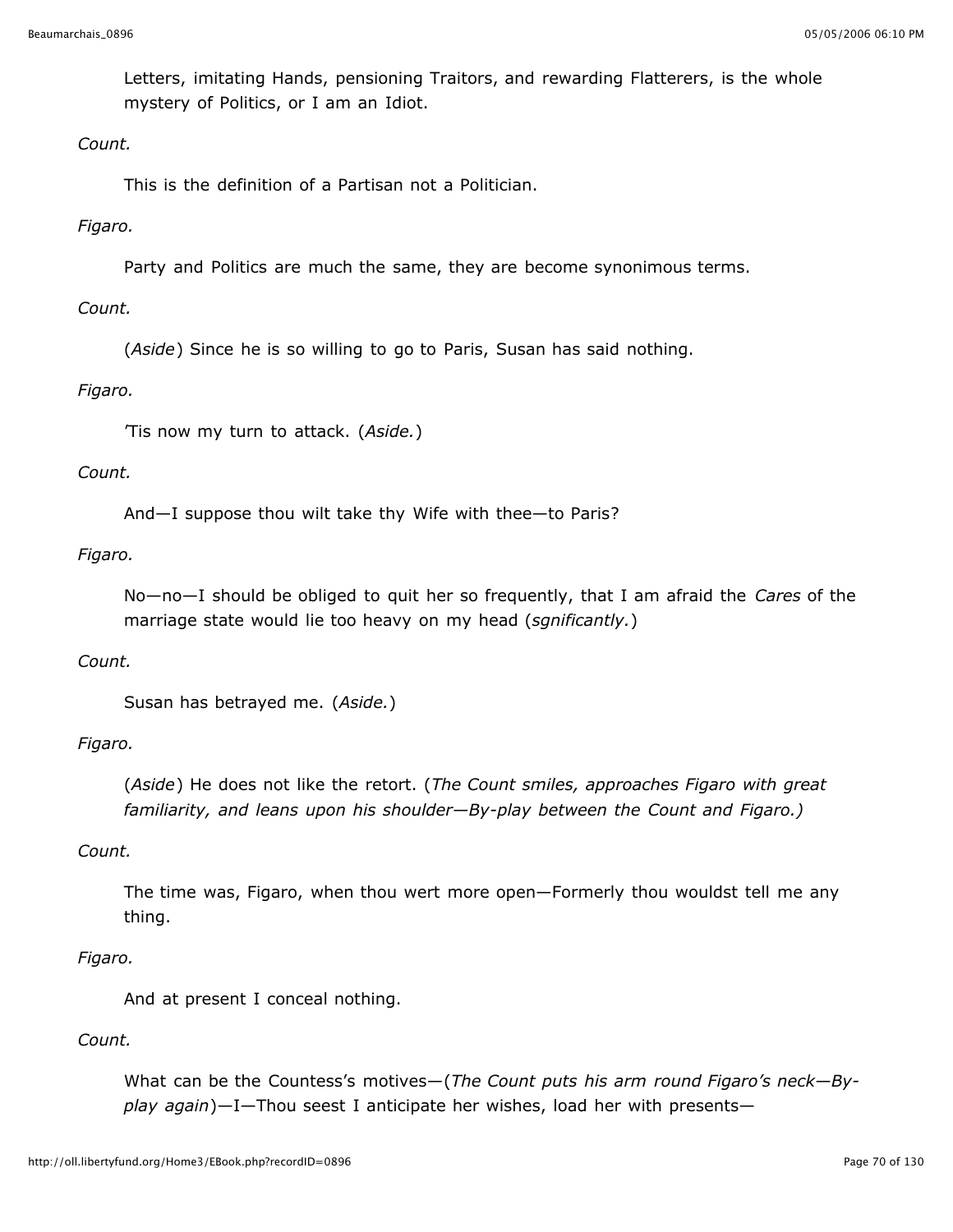### *Figaro.*

Will give her any thing but yourself—Of what worth are Trinkets when we are in want of Necessaries?

## *Count.*

Come, come; be sincere—Tell me—How much did the Countess give thee for this last plot?

## *Figaro.*

As much as your Lordship gave me for helping you to steal her from her old jealous Guardian—"A noble Lord should not endeavour to degrade an honest Servant, lest he should make him a Knave."

## *Count.*

But wherefore is there continually some Mystery in thy conduct?

## *Figaro.*

Because the Conduct of others is mysterious.

## *Count.*

Appearances, my dear Figaro, really speak thee a great Knave.

### *Figaro.*

(*Looking round at the Count's hand upon his shoulders, and observing his familiarity*)—*Appearances,* my dear Lord, are frequently false—I am much better than I appear to be—Can the Great in general say as much?—(*Aside*)—Take that.

### *Count.*

Yes, yes; she has told him. (*Aside.*)

### *Figaro.*

"I shall content myself, my Lord, with the portion your Lordship has promised me on my Marriage, and the place of Steward of this Castle, with which you have honoured me, and willingly remain with my Wife here in Andalusia, far from troubles and intrigue.

## *Count.*

"But thou hast Abilities, and might rise to Preferment.

### *Figaro.*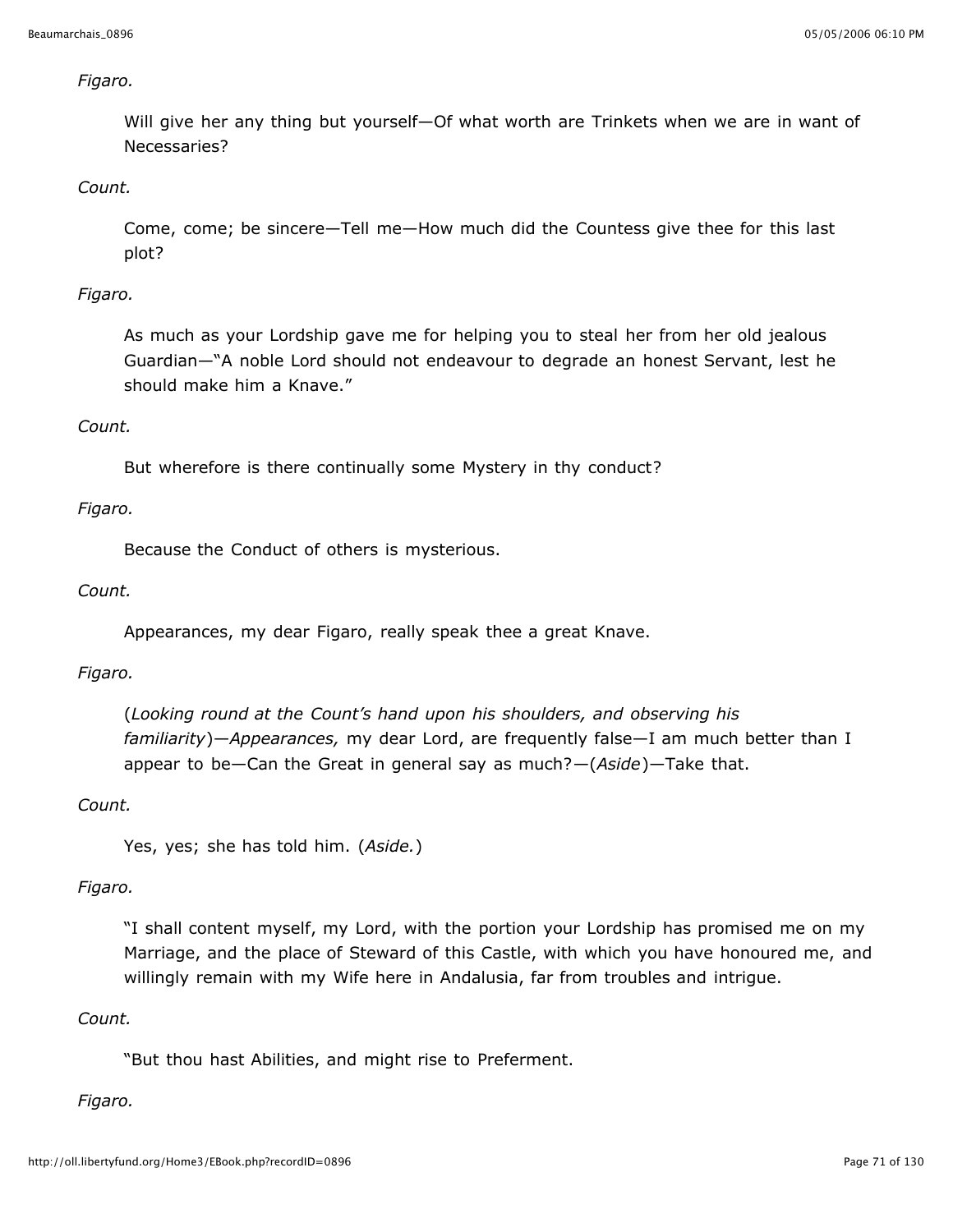"Preferred by my Abilities my Lord!—Your Lordship is pleased to laugh at me."

## *Count.*

Yes, yes; Susan has betrayed me, and my Gentleman marries Marcelina. (*Aside.*)

## *Figaro.*

He has been angling for Gudgeons, and what has he caught? (*Aside.*)

### *Enter a* SERVANT.

## *Servant.*

Don Guzman and the Counsellors are without.

## *Count.*

Let them wait.

## *Figaro.*

(*Ironically*) Aye, let them wait. (*Exit Serv.*)

## *Count.*

And dost thou expect to gain thy Cause?

## *Figaro.*

With the assistance of Justice and my Lord's good wishes, who respects Youth too much himself to force others to wed with Age.

### *Count.*

A Judge knows no distinction of persons.

## *Figaro.*

"Well—Time, say the Italians, is a valiant Fellow, and tells Truth"—But what was it your Lordship was pleased to send for me for?

## *Count.*

For—(*Somewhat embarrassed*) To see these benches and chairs set in order.

## *Figaro.*

That is already done, my Lord. Here is the great chair for your Lordship, a seat for the President, a table and stool for his Clerk, two benches for the Lawyers, the middle for the Beau monde, and the Mob in the back ground. (*Exit.*)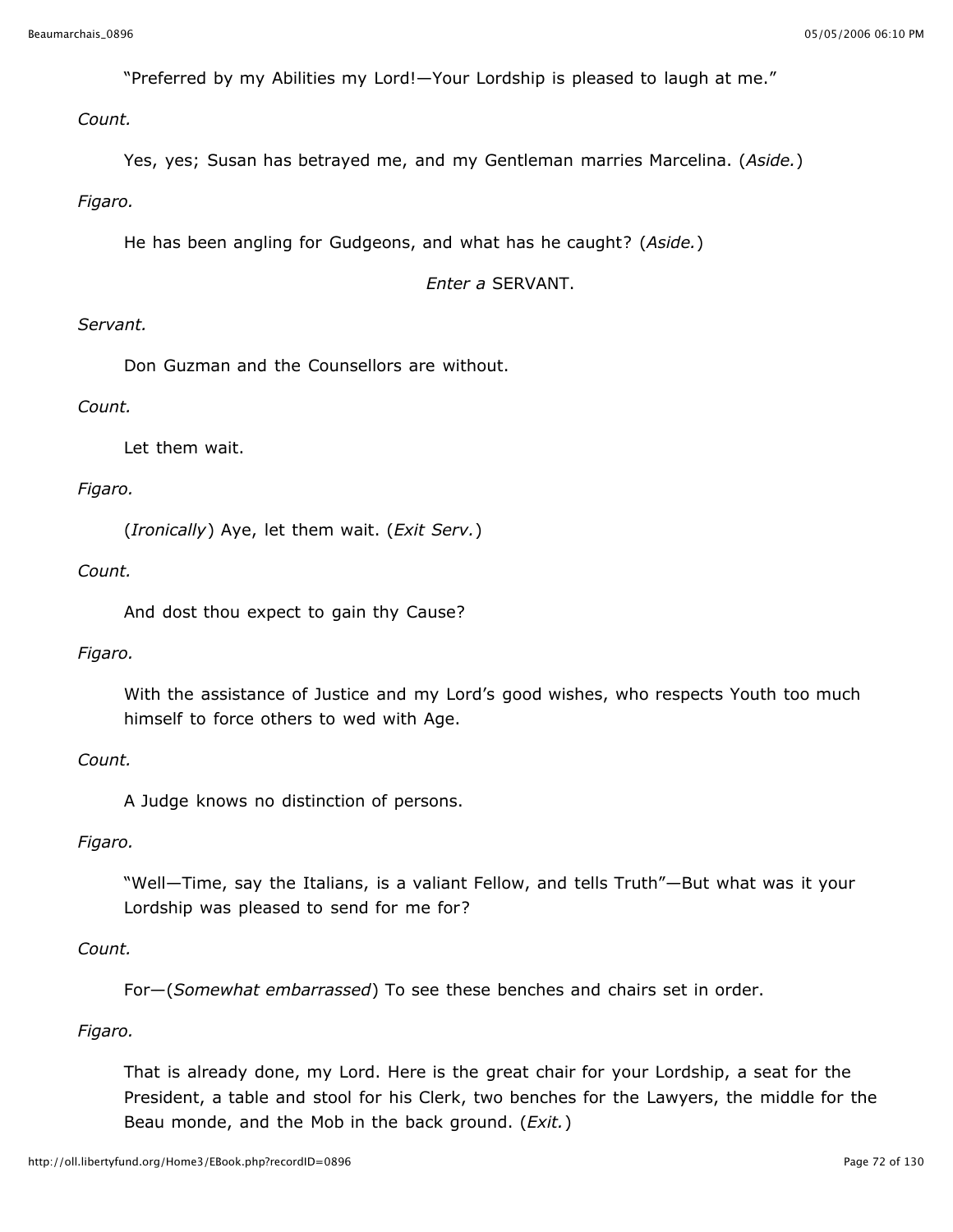#### *Count.*

He is too cunning; I can get nothing out of him; but they certainly understand each other.—They may toy and be as loving as they please, but as for wedding—

## *Enter* SUSAN.

(*She comes up to the Count's elbow while he is speaking, and is surprized to see him in such an ill humour.*)

# *Susan.*

My Lord!

## *Count.*

My Lady!

#### *Susan.*

My Lady has sent me for your Lordship's smelling-bottle; she has got the vapours.

*Count.*

Here; and when she has done with it, borrow it for yourself,—it may be useful.

## *Susan.*

I the vapours, my Lord! Oh no, that's too polite a disease for a Servant to pretend to!

# *Count.*

Fits may come;—Love so violent as your's cannot bear disappointment; and when Figaro marries Marcelina—

## *Susan.*

Oh, suppose the worst, my Lord, we can pay Marcelina with the Portion your Lordship has promised us!

## *Count.*

I promis'd you a portion?

#### *Susan.*

If my ears did not deceive me, I understood as much.

## *Count.*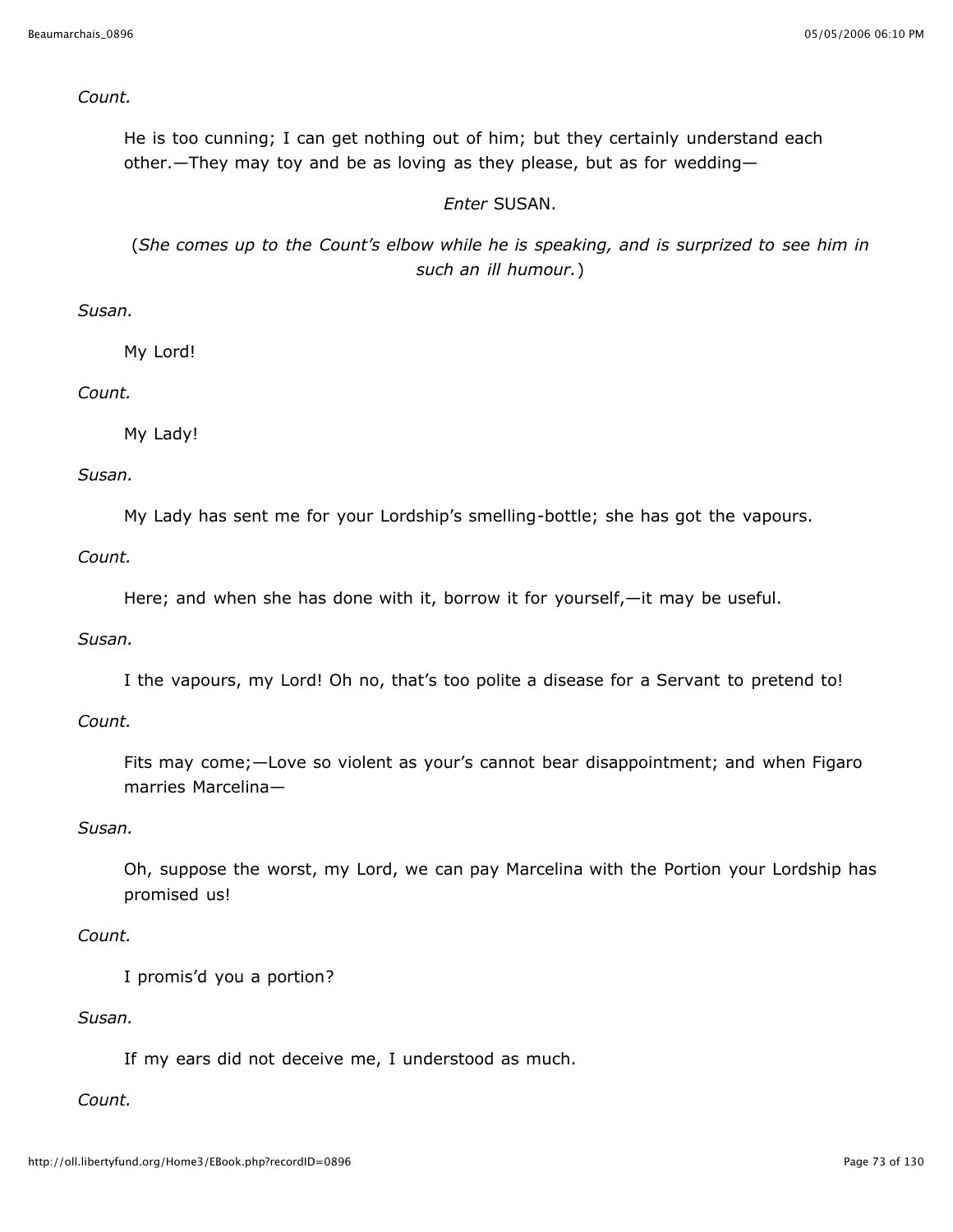Yes, if you had pleas'd to *understand* me, but since you do not.—

# *Susan.*

(*Pretending bashfulness*) It's always soon enough to own one's weakness, my Lord.

# *Count.*

(*with an instant change of countenance*) What! Wilt thou take a walk this evening in the garden, by the Pavilion?

# *Susan.*

Don't I take Walks every evening, my Lord?

# *Count.*

Nay, nay, but let us understand each other—No Pavilion, no Marriage.

## *Susan.*

And no Marriage, no Pavilion, my Lord! (*curtsying*)

## *Count.*

What a witty little Devil! I wonder what she does to fascinate me so!—But prithee tell me why hast thou always, till now, refused with such obstinacy? This very Morning, thou knowest—

## *Susan.*

This Morning, my Lord!—What, and the Page behind the Great-chair!

## *Count.*

Oh, true! I had forgot!—But when Basil has spoken to thee in my behalf.—

## *Susan.*

Is it necessary, my Lord, such a knave as Basil should know every thing that passes?

## *Count.*

She is right again!—But—(*Suspicious*) thou wilt go, now, and tell Figaro all.

## *Susan.*

To be sure, my Lord. I always tell him all—except what is necessary to conceal.

## *Count.*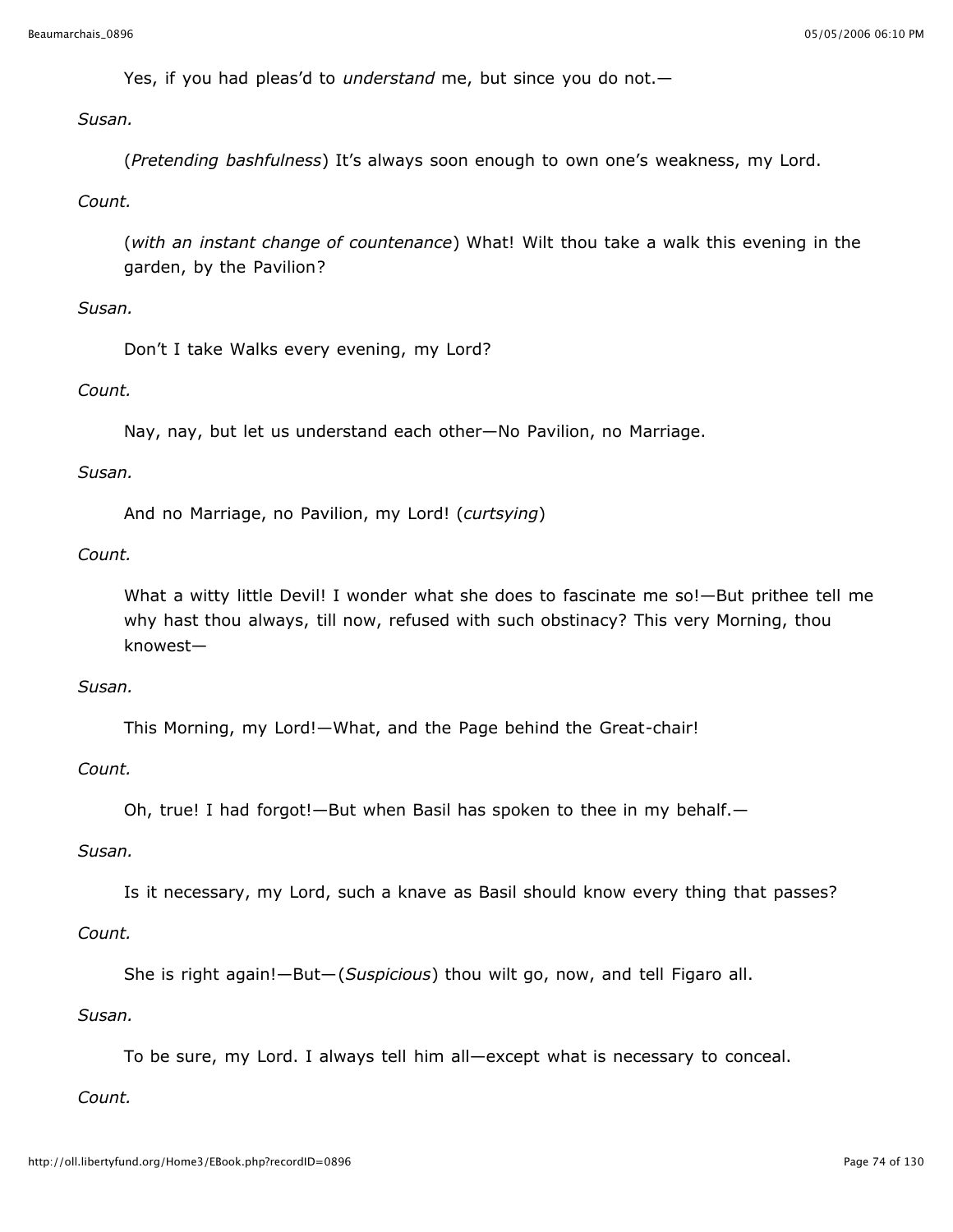Ah the Hussey! What a charming little Knave it is! Run, run to thy Mistress; she is waiting, and may suspect us.

*Susan.*

(*Hesitati g*) So your Lordship can't perceive that I only wanted a pretext to speak to your Lordship.

(*The Count unable to conceal his transport, is going to kiss her, but hears somebody coming, and they separate*)

# *Count.*

(*As he turns.*) She absolutely bewitches me! I had sworn to think no more of her, but she winds me just as she pleases!

(*The Count goes off, and Figaro enters, but the Count hearing Figaro's Voice, returns and peeps*)

*Figaro.*

Well, my Susan, what does he say?

*Susan.*

Hush! Hush! He is just gone—Thou hast gained thy Cause—Run, run, run.

(*Exit Susan, running, Figaro following.*)

# *Figaro.*

Well, but how, how, my Charmer?

(*Exeunt.*)

*Re-enter* COUNT.

# *Count.*

Thou hast gained thy Cause—Aha! And is it so, my pair of Knaves!—Am I your Dupe then?—A very pretty Net! But the Cuckoo is not caught—Come!—Proceed we to judgment! (*With passion*) Be we just!—Cool!—Impartial!—Inflexible— (*Exit.*)

*Enter* Don GUZMAN, MARCELINA, *and* DOCTOR.

# *Marcelina.*

I shall be happy, Mr. President, to explain the justice of my Cause.

*Doctor.*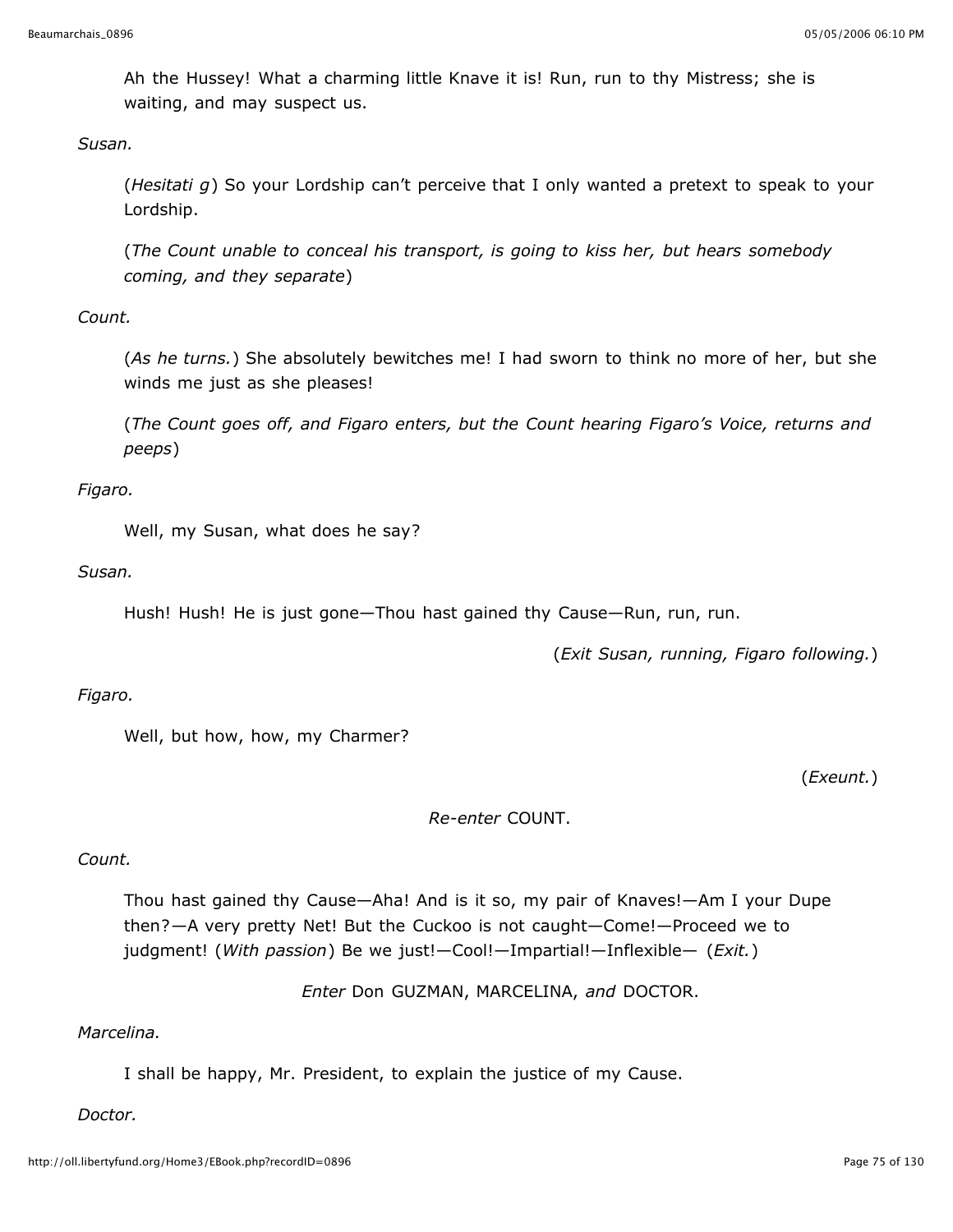To shew you on what grounds this Lady proceeds.

*D. Guzman.*

(*Stuttering*) We-e-e-ell, le-et us exa-a-mine the matter ve-erbally.

#### *Marcelina.*

There is a promise of Marriage—

#### *Guzman.*

I co-o-o-ompre—hend! Gi-i-iven by you-ou-ou—to—

## *Marcelina.*

No, Mr. President, given *to* me.

## *Guz.*

I co-o-o-omprehend! Gi-iven *to* you.

## *Marcelina.*

And a sum of Money which I—

## *Guzman.*

I co-o-o-omprehend! Which you-ou ha-ave received.

## *Marcelina.*

No, Mr. President, which I have lent.

## *Guzman.*

I co-o-o-omprehend!—It is re-e-paid.

#### *Marcelina.*

No, Mr. President, it is *not* repaid.

# *Guzman.*

I co-o-o-omprehend—The m-m-man would marry you to pay his de-de-de-bts.

#### *Marcelina.*

No, Mr. President, he would neither marry me, *nor* pay his debts.

#### *Guzman.*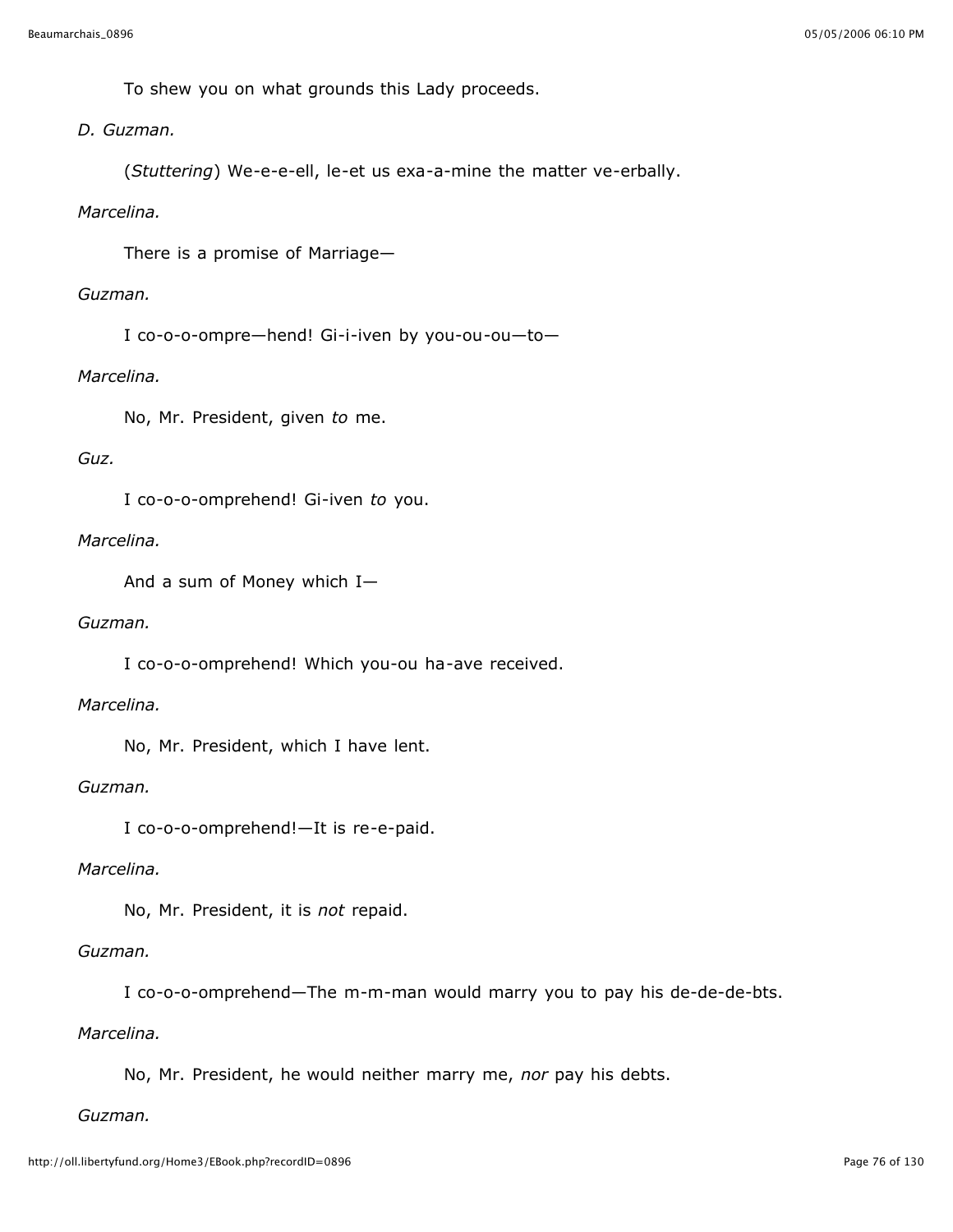D-d-do you think I d-d-d-don't co-o-omprehend you?

#### *Doctor.*

And are you, Mr. President, to judge this Cause?

## *Guzman.*

T-t-t-to be sure—Wha-at else did I purchase my Place for thi-ink you, (*Loughs stupidly at the supposed folly of the Question*) And where is the De-fe-e-endant?

## *Enter* FIGARO.

## *Figaro.*

Here, at your service.

## *Doctor.*

Yes, that's the Knave.

#### *Figaro.*

Perhaps I interrupt you.

## *Guzman.*

"Ha-ave not I see-een you before, young Man?

## *Figaro.*

"Oh yes, Mr. President, I once served your Lady.

#### *Guzman.*

"How lo-ong since?

## *Figaro.*

"Nine months before the birth of her last Child—And a fine Boy it is, though I say it.

## *Guzman.*

"Y-es—He's the F-flower of the Flock"—And the cau-ause betwee-een—

## *Figaro.*

A Bagatelle, Mr. President! A Bagatelle.

# *Guzman.*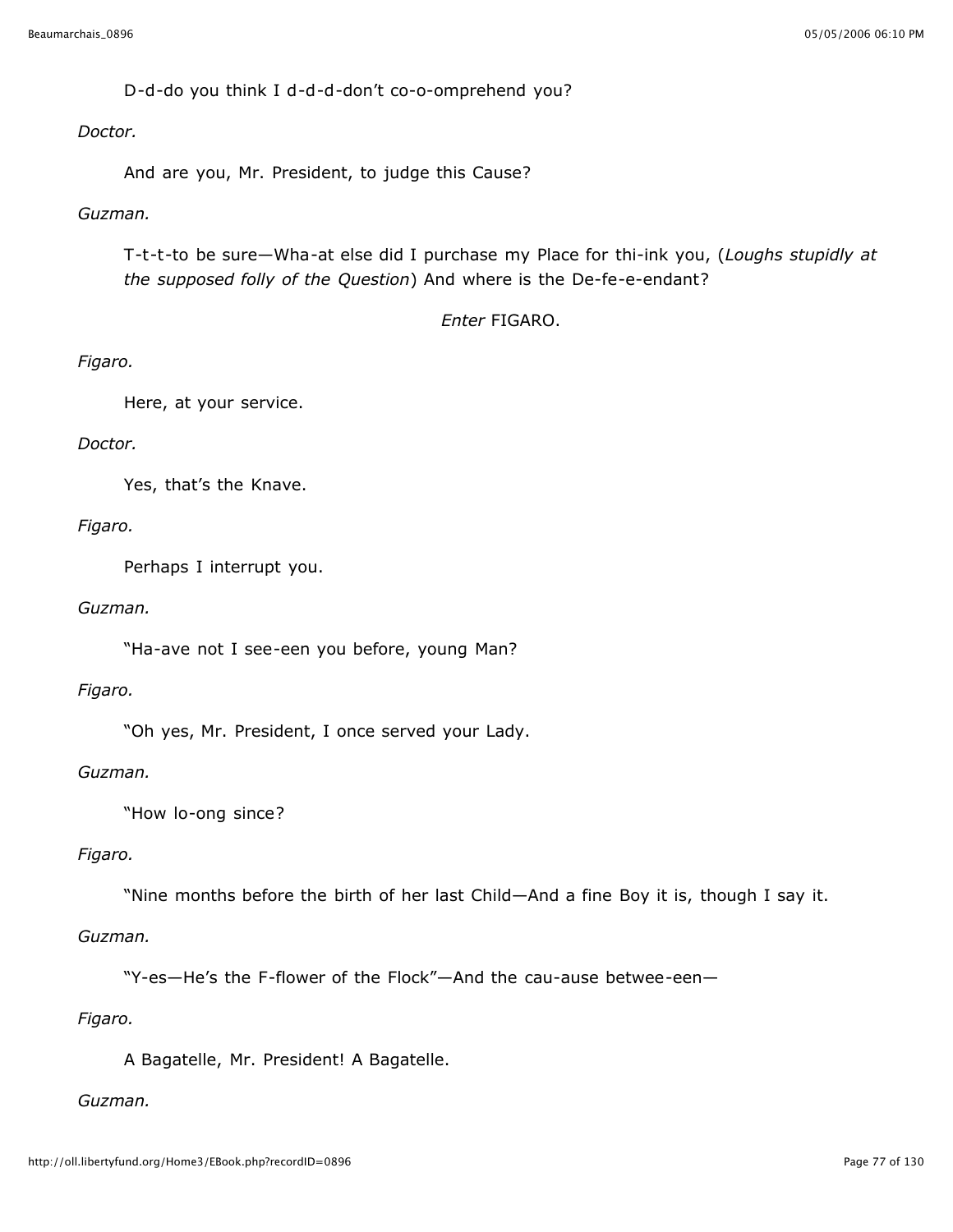(*Laughs.*) A Ba-ag-a-telle! A pro-o-mise of Ma-a-arriage a Ba-a-gatelle! Ha! ha! ha!—And dost thou hope to ca-ast the Pla-aintiff?

## *Figaro.*

To be sure, Mr. President! You being one of the Judges.

## *Guzman.*

*(With stupid dignity)* Ye-e-es! I am one of the Judges!—Hast thou see-een D-D-Doublefee, my Se-ecretary?

## *Figaro.*

Yes, Mr. President! That's a duty not to be neglected.

## *Guzman,*

The young Fellow is not so si-i-imple I thought.

*Enter Cryer of the Court, Guards, Count, Counsellors and Vassals.*

## *Cryer.*

Make room there, for my Lord, the Count.

## *Count.*

Wherefore in your Robes, Don Guzman? It was unnecessary for a mere domestic matter like this.

## *Guzman.*

Pa-a-ardon me, my Lord! "Those who would tre-e-emble at the Clerk of the Court in his Robes, would la-augh at the Judge without 'em." Forms! Forms! are sacred things.

*(The Count and the Court seat themselves.*)

## *Count.*

Call silence in the Court.

## *Cryer.*

Silence in the Court.

## *Guzman.*

Read "over the Causes", D-D-Doublefee.

## *Doublefee.*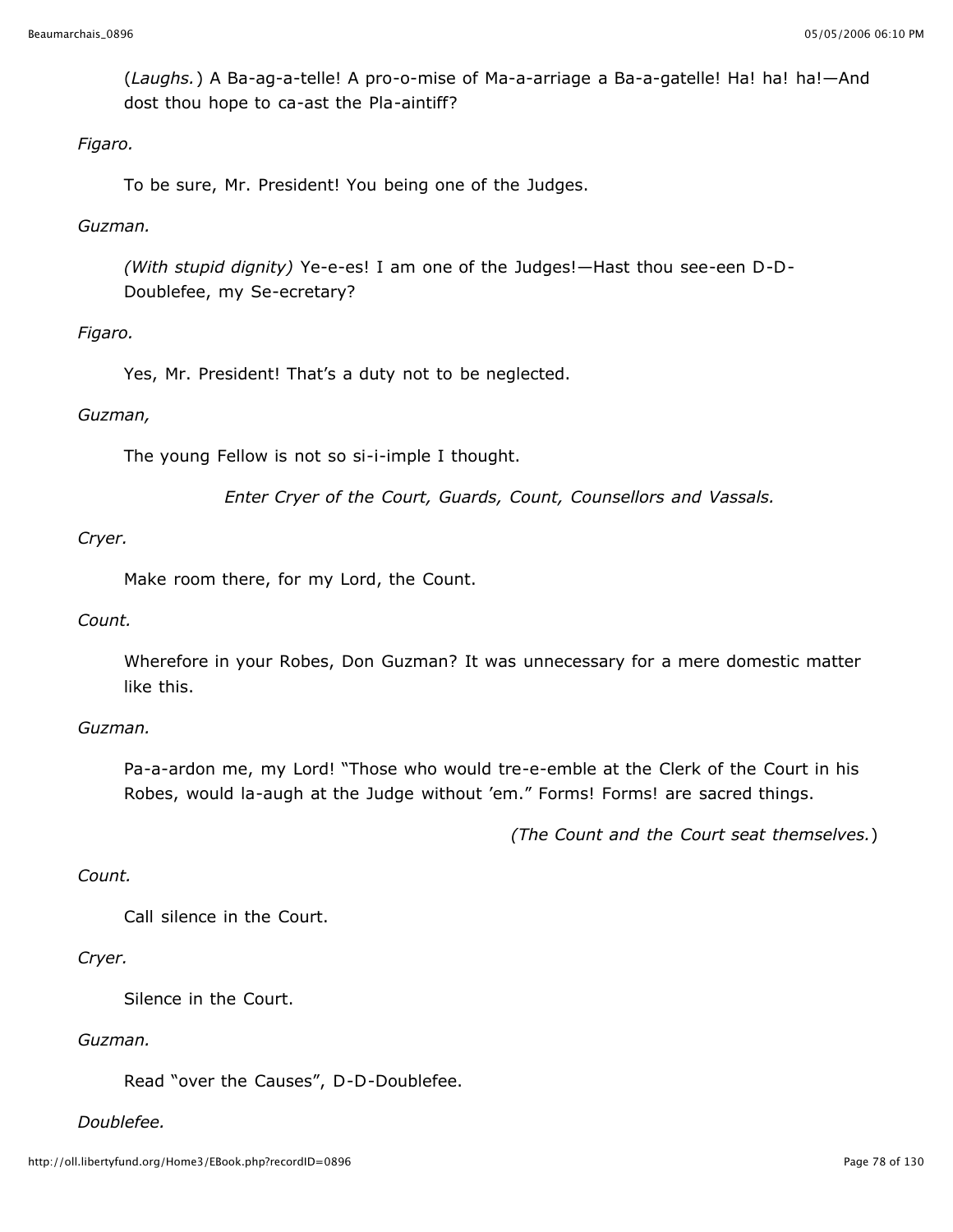"The Count de los Altos Montes di Agnas Frescas, Senor di Montes Fieros, y otros Montes, Plaintiff, against Alonzo Calderon, a Comic Poet. The question at present before the Court, is, to know the Author of a Comedy that has been damned; which they mutually disavow and attribute to each other.

#### *Count.*

"They are both very right in mutually disavowing it; and be it decreed, that if, hereafter, they should produce a successful Piece, its Fame shall appertain to the Count, and its Merit to the Poet—The next.

## *Doublefee.*

"Diego Macho, Day-labourer, Plaintiff, against Gil-Perez-Borcado Tax-gatherer, and receiver of the Gabels, for having violently dispossessed the said Diego Macho, Daylabourer, of his Cow.

#### *Count.*

"This Cause does not come within my Jurisdiction; but as it is probable the Day-labourer will never obtain Justice, do thou see, Figaro, that another Cow be sent him, lest his Family should be starved—The next."

## *Doublefee.*

Marcelina-Jane-Maria-Angelica-Mustacio, Spinster, Plaintiff, against—(*To Figaro*) Here's no surname!

#### *Figaro.*

Anonymous.

#### *Guzman.*

Ano-o-onymous—I never heard the Name before!

#### *Doublefee.*

Against Figaro Anonymous. What Profession?

#### *Figaro.*

Gentleman.

## *Count.*

Gentleman!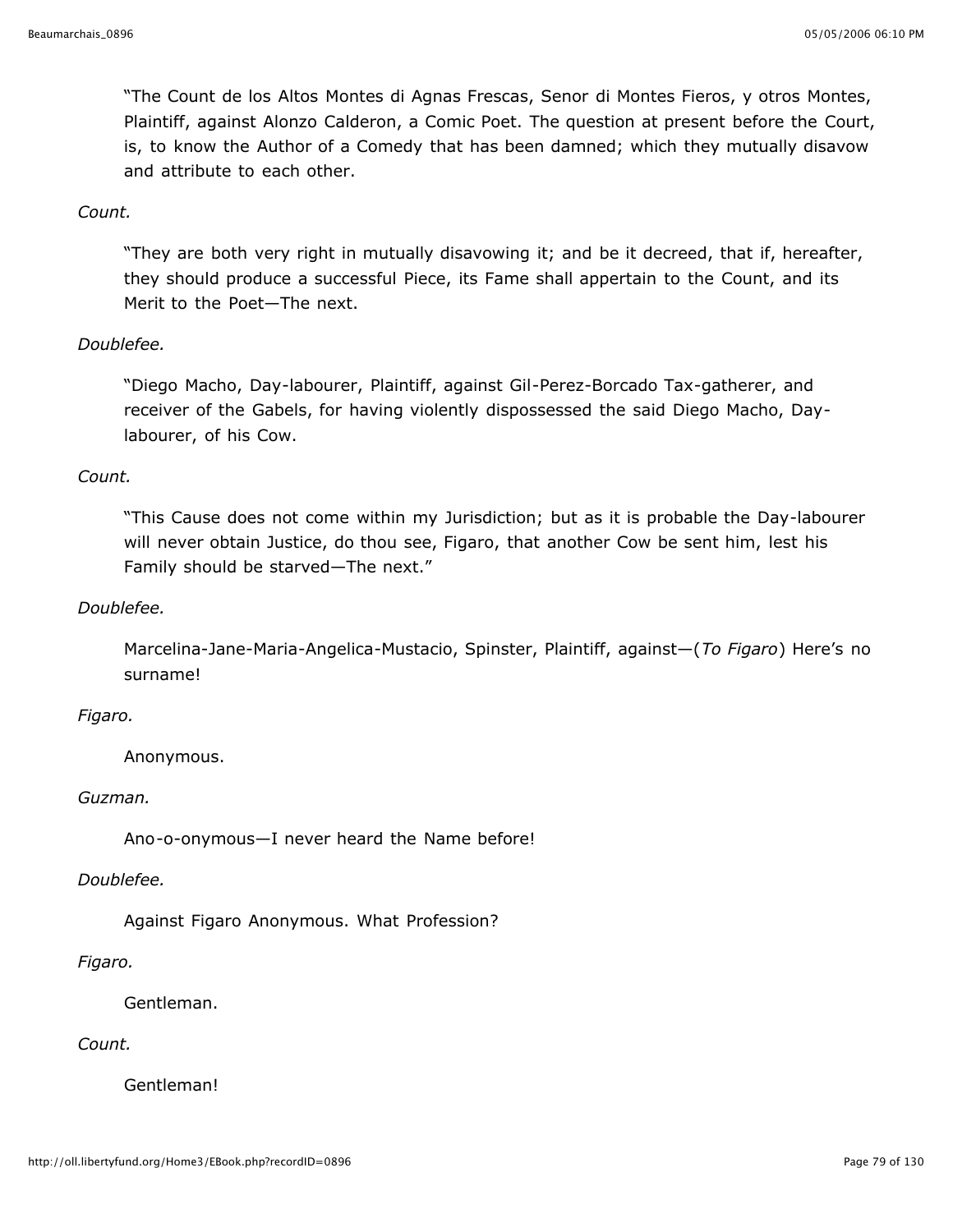#### *Figaro.*

I might have been born a Prince, if Heaven had pleased.

# *Doublefee.*

Against Figaro Anonymous, Gentleman, Defendant. The Question before the Court relates to a promise of Marriage; the Parties have retained no Council, contrary to the ancient and established practice of Courts.

# *Figaro.*

What occasion for Council? A race of Gentleman who are always so very learned, they know every thing, except their Briefs! Who insolently interrogate Modesty and Timidity, and endeavour, by confusing, to make Honesty forswear itself; and, after having laboured for hours, with all legal prolixity, to perplex self-evident Propositions, and bewilder the understandings of the Judges, sit down as proud as if they had just pronounced a Phillipic of Demosthenes—*(Addressing himself to the Court)* My Lord, and Gentlemen—The Question before the Court is—

# *Doublefee.*

(*Interrupting him)* It is not you to speak, you are the Defendant—Who pleads for the Plaintiff.

# *Doctor.*

I.

# *Doublefee.*

You! A Physician turn Lawyer?—

# *Figaro.*

Oh yes, and equally skilful in both.

## *Count.*

Read the Promise of Marriage, Doctor.

## *Guzman.*

Re-e-ead the Pro-o-omise of Marriage.

# *Doctor.*

(*Reads*) I acknowledge to have received of Marcelina-Jane-Maria-Angelica-Mustachio, the sum of two thousand Piasters, in the Castle of Count Almaviva, which sum I promise to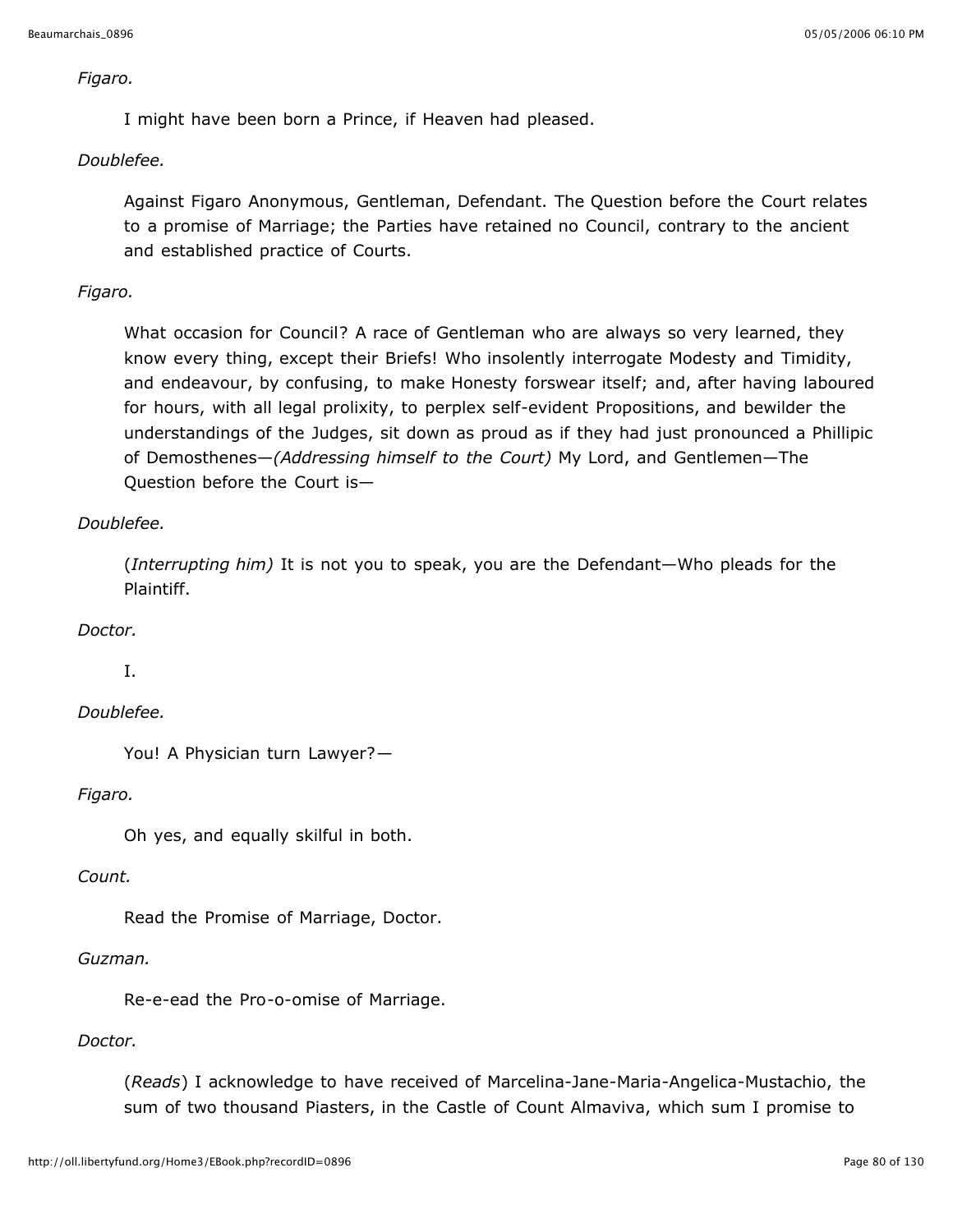repay to the said Marcelina-Jane-Maria-Angelica-Mustachio, *and* to marry her. Signed, Figaro. (*Addressing himself to the Count*) My Lord, and Gentlemen! Hem! Never did cause more interesting, more intricate, or in which the Interest of Mankind, their Rights, Properties, Lives and Liberties were more materially involved, ever claim the profound Attention of this most learned, most honourable Court, and from the time of Alexander the Great, who promised to espouse the beauteous Thalestris—

## *Count.*

Stop, most formidable Orator; and ere you proceed, enquire whether the Defendant does not contest the validity of your Deed.

## *Guzman.*

(*To Figaro*) Do you co-ontest the va-va-va-va-lidity of the Dee-eed?

# *Figaro.*

My Lord and Gentlemen! Hem! There is in this Case, either Fraud, Error, Malice, or mischievous Intention, for the Words of the Acknowledgment are, I promise to repay the said Marcelina-Jane-Maria-Angelica-Mustachio, the said sum of two thousand Piasters *or* to marry her, which is very different.

## *Doctor.*

I affirm it is AND.

## *Figaro.*

I affirm it is OR.

## *Doctor.*

Well, suppose it.

## *Figaro.*

No Supposition, I will have it granted.

## *Count.*

Clerk, Read you the Promise.

## *Guzman.*

Re-e-ead the P-P-P-Promise, D-D-D-Double-fee.

# *Doublefee.*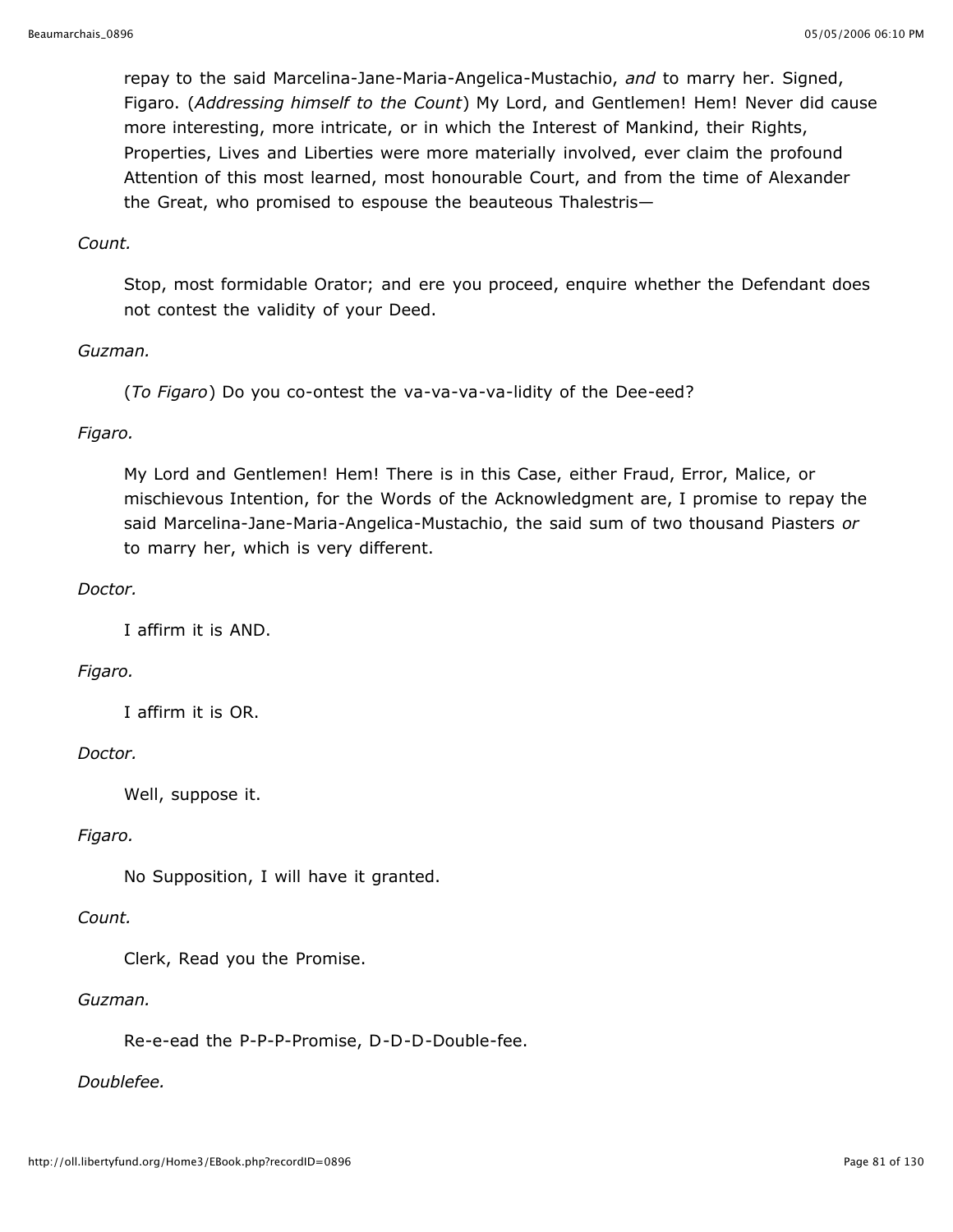(*Reads*) I acknowledge to have received of Marcelina-Jane-Maria-Angelica-Mustachio, the sum of two thousand Piasters, in the Castle of Count Almaviva, which sum I promise to repay the said Marcelina-Jane-Maria-Angelica-Mustachio, *and—or—and—or—or* —The Word is blotted.

#### *Doctor.*

No matter; the sense of the Phrase is equally clear. This learned Court is not now to be informed the word or particle, *Or,* hath various significations—It means *otherwise* and *either*—It likewise means *before*—For example, in the language of the Poet.

*Or* 'ere the Sun decline the western Sky, 'Tis Fate's decree the Victims all must die.

## *Figaro.*

This was the language of Prophesy, and spoken of the Doctor's own Patients.

#### *Count.*

"Silence in the Court.

#### *Crier.*

"Silence in the Court.

#### *Doctor.*

"Hence then, I clearly deduce (granting the word to be *Or*) the Defendant doth hereby promise, not only to pay the Plaintiff, but marry her *before* he pays her—Again, the the word *Or* doth sometimes signify *Wherefore,* as another great and learned Poet hath it,

"*Or* how could heav'nly Justice damn us all, Who ne'er consented to our Father's Fall?

"That is *wherefore?* For what reason could heavenly Justice do such an unjust thing? Let us then substitute the adverb *Wherefore,* and the intent and meaning of the Promise will be incontestable; for, after reciting an acknowledgement of the debt, it concludes with the remarkable words, *Or* to marry her, that is, wherefore, for which reason, out of gratitude, for the Favour above done me, *I will marry her.*

#### *Figaro.*

"Oh most celebrated Doctor? Most poetic Quibbler!

"Hark with what florid Impotence he speaks, And as his Malice prompts, the Puppet squeaks, *Or* at the ear of Eve, familiar Toad,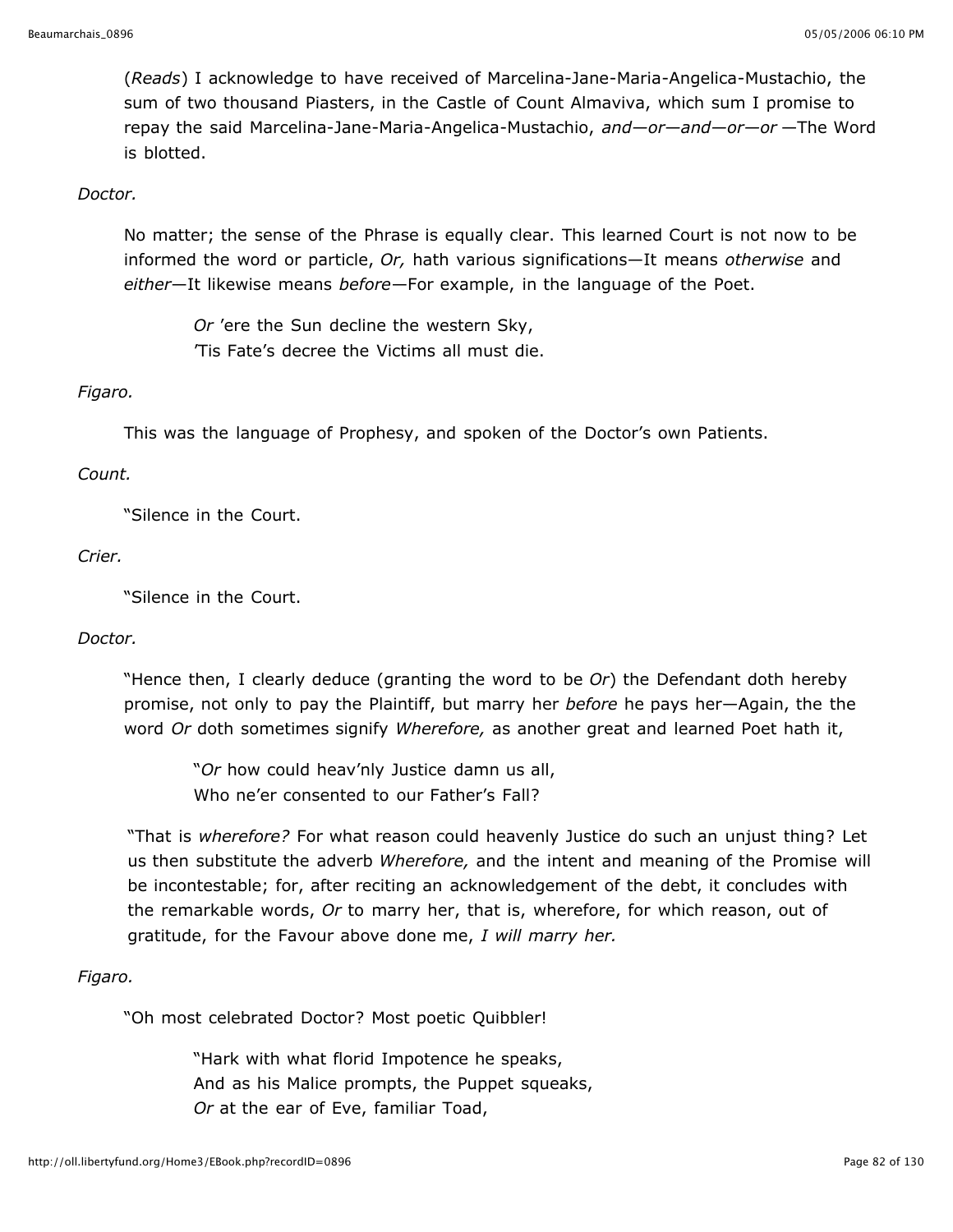Half froth, half venom, spits himself abroad In legal Puns, *or* Quibbles, Quirks, *or* Lies, *Or* Spite, *or* Taunts, *or* Rhymes, *or* Blasphemies.

"What think you we know not Quotations, and Poets, and *Ands,* and *Ors,* and *Whys,* and *Wherefores.*

"What Drop *or* Nostrum, can such Plagues remove, *Or* which must end me, a Fool's Wrath—*Or* Love?

(*Pointing first to the Doctor, and then to Marcelina.*) "We have neither forgot our Reading nor our Syntax, but can easily translate a dull Knave into a palpable Fool—" My Lord, and Gentlemen, You hear his Sophisms, Poetical, and Conundrums, Grammatical.

## *Count.*

Yes, yes, we hear.

(*Count and the Counsellors rise and consult together.*)

*Antonio,* I'm glad they have put an end to your prating.

## *Marcelina.*

Their Whisperings and wise Grimaces forebode me no good. That Susan has corrupted the chief Judge, and he is corrupting all the others.

## *Doctor.*

It looks devilish like it.

(*The Count and Counsellors resume their seats.*)

# *Doublefee.*

Silence in the Court.

## *Crier.*

Silence in the Court.

# *Count.*

The judgment of the Court is, that since the validity of the promise of Marriage is not well-established, Figaro is permitted to dispose of his Person.

# *Figaro.*

The Day's my own.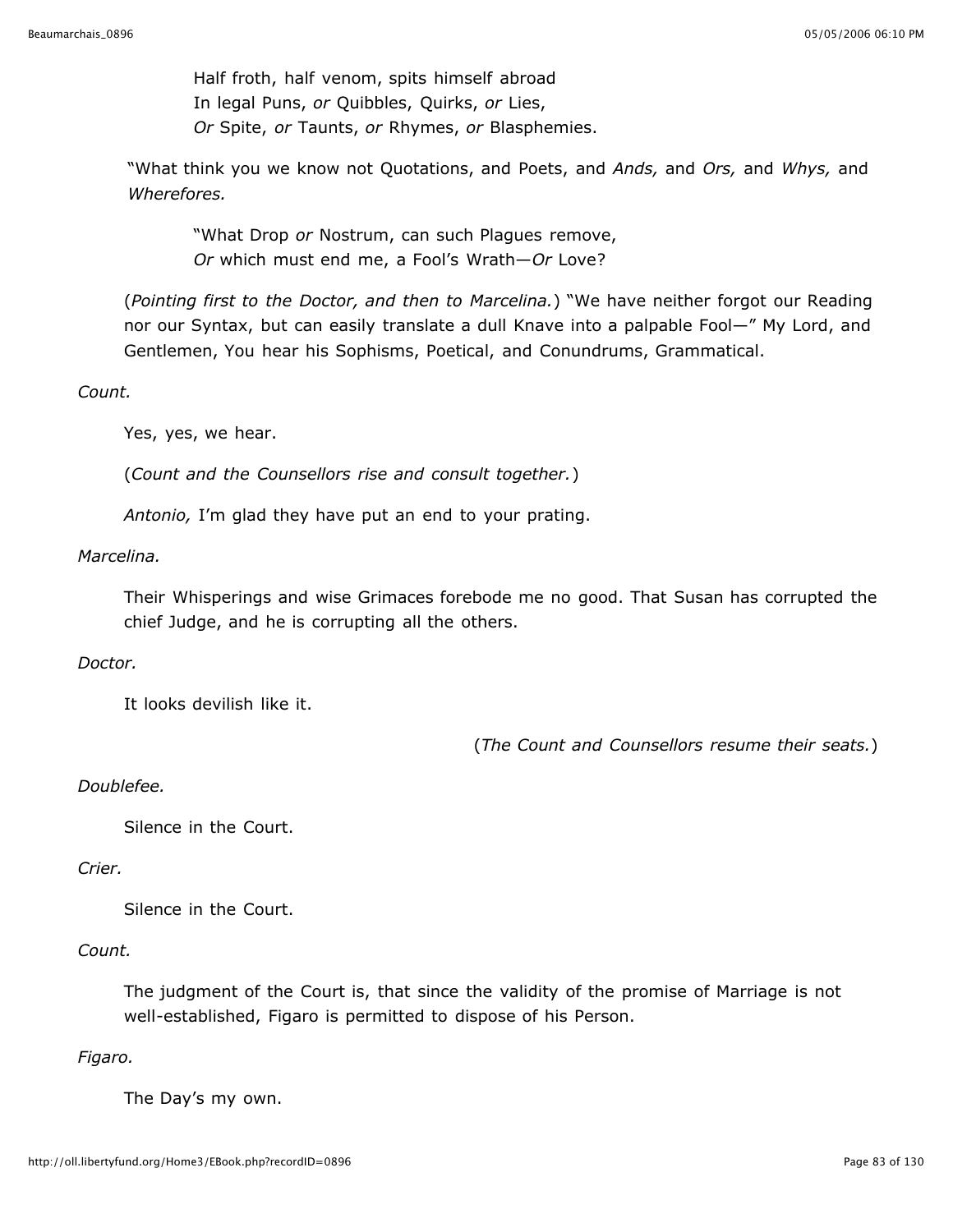#### *Marcelina.*

I thought how it would be.

*Count.*

But as the Acknowledgement clearly expresses the words, *Which sum I promise to pay the said Marcelina-Jane-Maria-Angelica-Mustachio, or to marry her,* the said Figaro stands condemned to pay the two thousand Piasters to the Plaintiff, or marry her in the course of the Day.

## *Figaro.*

I'm undone!

## *Marcelina.*

I am happy!

## *Count.*

And I am revenged!

*Antonio.*

Thank your noble Lordship! Most humbly thank your noble Lordship!—Ah ha! I'm glad thou art not to marry my Niece! I'll go and tell her the good news! (*Exit.*)

# *Crier.*

Clear the Court.

(*Exeunt Guards, Counsellors, and Vassels.*

*Manent Don Guzman, Figaro, Marcelina and Dr. Bartholo.*

## *Figaro.*

'Tis this Furze-ball, this Fungus of a President that has lost me my Cause.

*Guzman.*

I a F-F-Furze-ball and a F-F-Fungus!

# *Figaro.*

(*Sits down dejected*) I will never marry her.

# *Guzman.*

Thou mu-ust ma-arry her.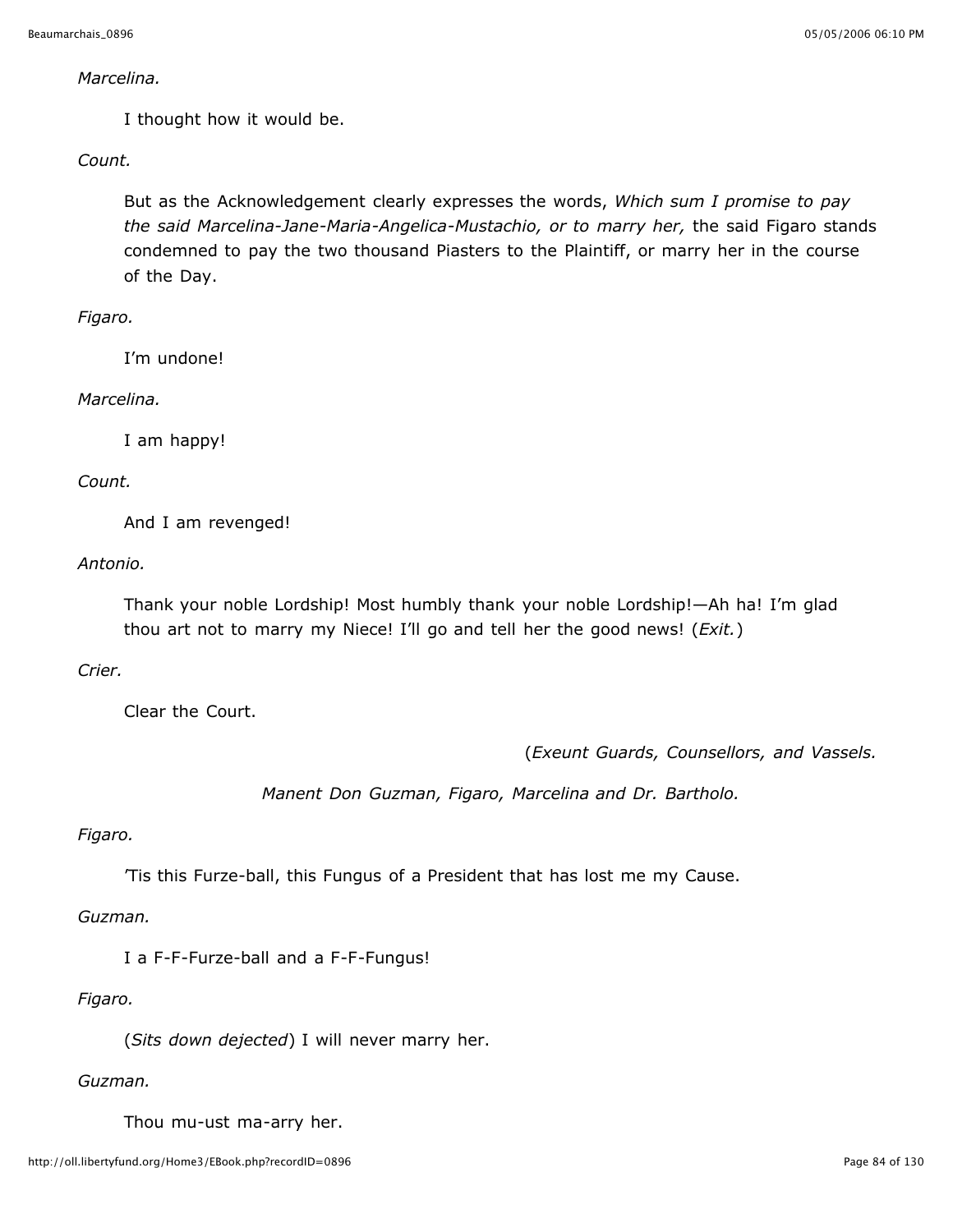## *Figaro.*

What! Without the Consent of my noble Parents?

# *Count.*

(*Returning*) Where are they? Who are they?—He will still complain of injustice—Name them.

# *Figaro.*

Allow me time, my Lord—I must first know where to find them, and yet it ought not to be long, for I have been seeking them these five Years.

# *Doctor.*

What! A Foundling?

## *Figaro.*

No Foundling, but stolen from my Parents.

## *Count.*

Poh! This is too palpable.

(*Exit Count.*)

# *Figaro.*

Had I no other Proof of my Birth than the precious Stones, Ring, and Jewels found upon me, these would be sufficient—but I bear the Mark— (*He is going to shew his Arm.*)

# *Marcelina.*

Of a Lobster on your left Arm.

# *Figaro.*

How do you know that?

## *Marcelina.*

'Tis he himself!

# *Figaro.*

"Yes, its me myself."

## *Marcelina.*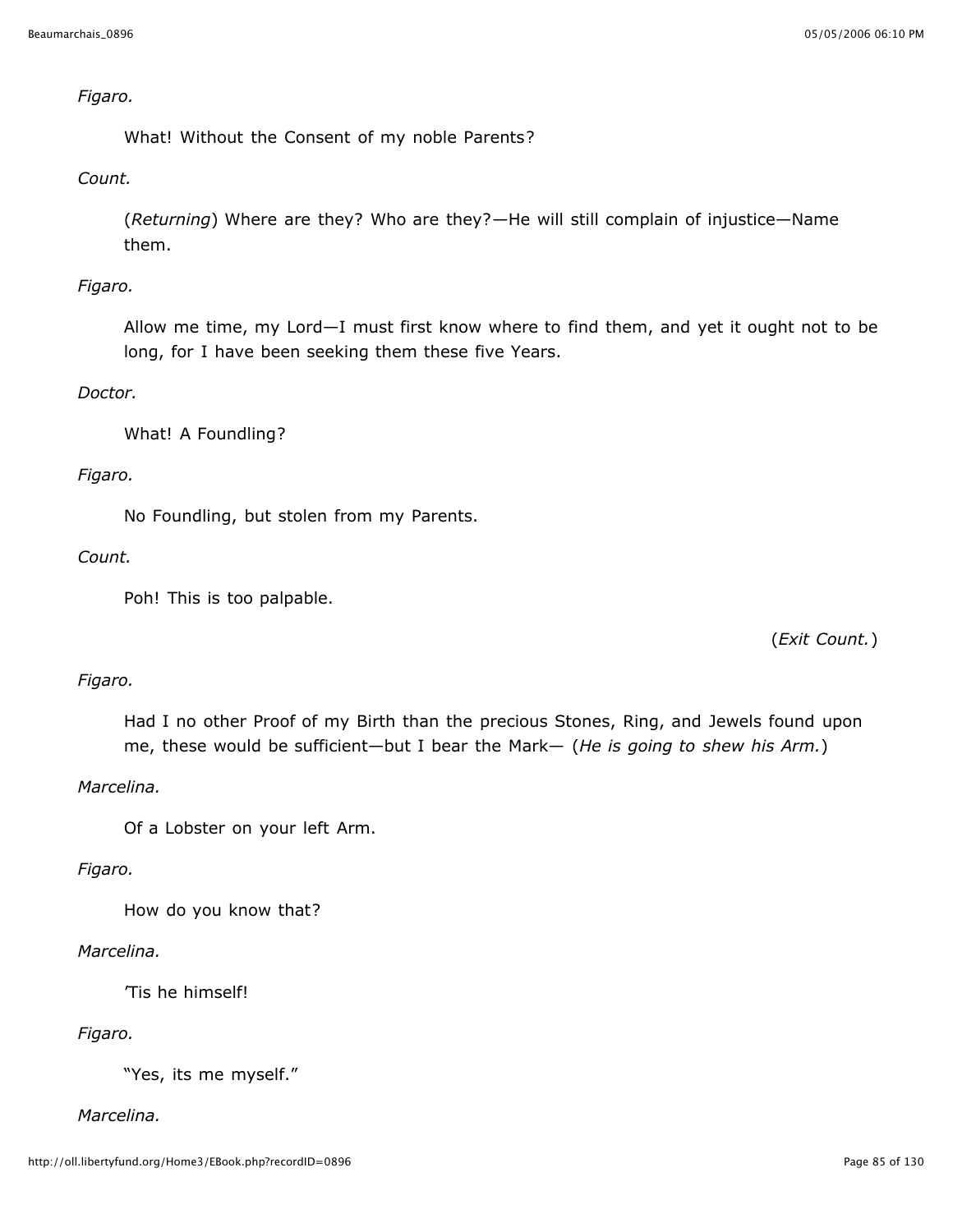#### 'Tis Fernando!

#### *Doctor.*

Thou wert stolen away by Gypsies.

## *Figaro.*

By Gypsies!—Oh Doctor, if thou can'st but restore me to my illustrious Parents, "Mountains of Gold will not sufficiently speak their gratitude."

## *Doctor.*

Behold thy Mother.

(*Pointing to Marcelina.*)

## *Figaro.*

Nurse, you mean!

## *Doctor.*

Thy own Mother!

## *Figaro.*

Explain!

## *Marcelina.*

And there behold thy Father.

(*Pointing to the Doctor.*)

# *Figaro.*

He, my Father! Oh Lord! Oh Lord! Oh Lord! (*Stamps about.*)

## *Guzman.*

(*With great wisdom*) It will be no m-m-match—that's evi-dent.

## *Marcelina.*

Hast thou not felt Nature pleading within thee, at sight of me?

# *Figaro.*

Never.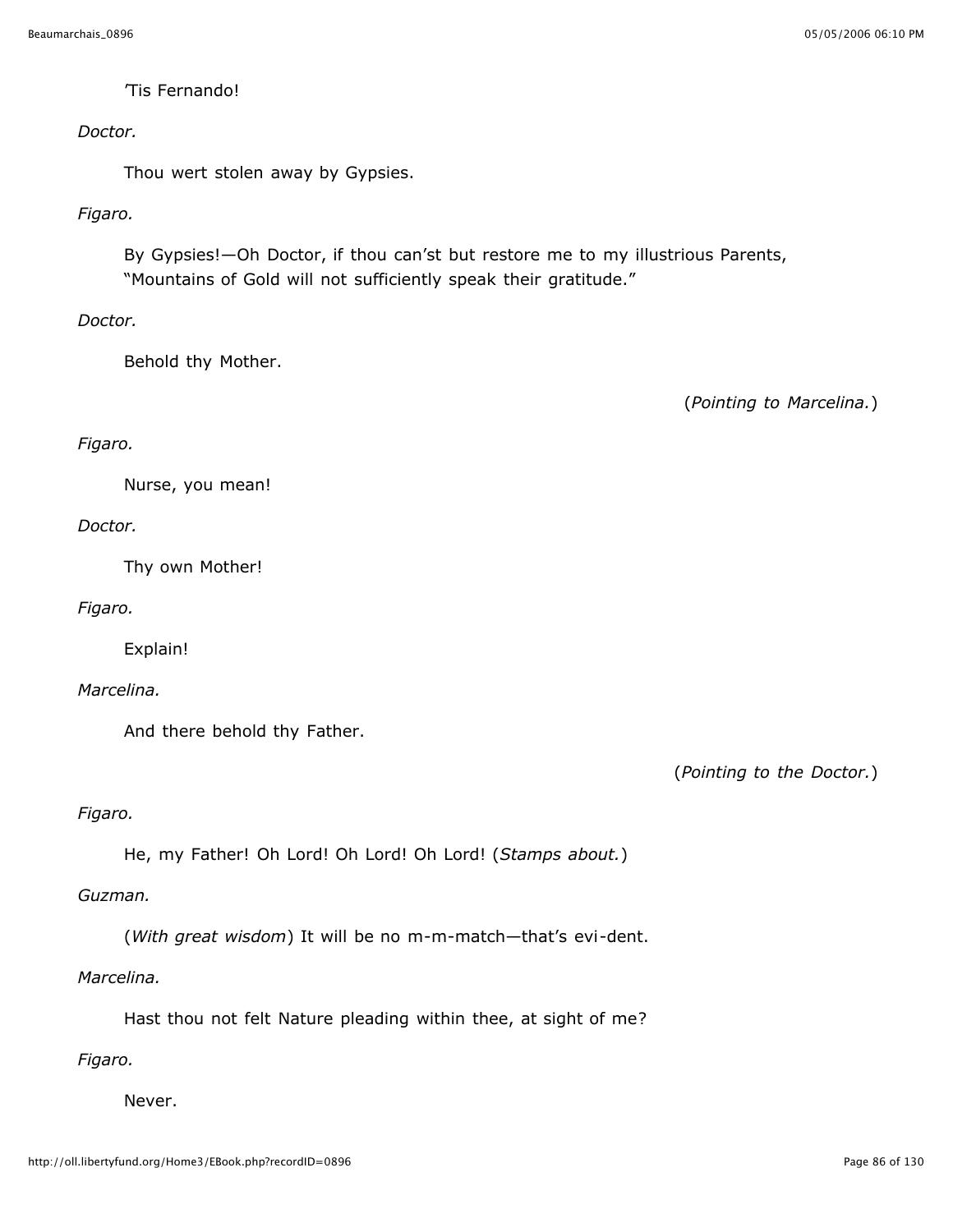#### *Marcelina.*

This was the secret cause of all my Fondness for thee.

*Figaro.*

No doubt—And of my aversion—Instinct is very powerful.

## *Marcelina.*

Come to my arms, my dear, my long lost Child. (*Figaro and Marcelina embrace, the Doctor leans against the Benches.*)

E*nter* ANTONIO *and* SUSAN.

(*The latter runs to find the Count*)

# *Susan.*

(*In great Agitation*) Oh, where is my Lord? Here is the Money to pay Marcelina with! The Portion which my noble and generous Lady has given me!

## *Antonio.*

(*pulling Susan, and pointing to Figaro, who kisses Marcelina.*) Here! here! Look this way! (*Susan, at seeing them embrace becomes furious, and is going away, Figaro runs and brings her back.*)

# *Figaro.*

Stop, stop, my Susan.

## *Susan.*

I have seen enough—Since you are so fond of her, pray marry her.

## *Figaro.*

Thou art mistaken.

## *Susan.*

No, I am not mistaken.

(*Gives him a slap in the face.*)

# *Figaro.*

(*Rubbing his Cheek*) "This is Love—Pshaw! Prithee come hither, look at that Lady—How dost thou like her?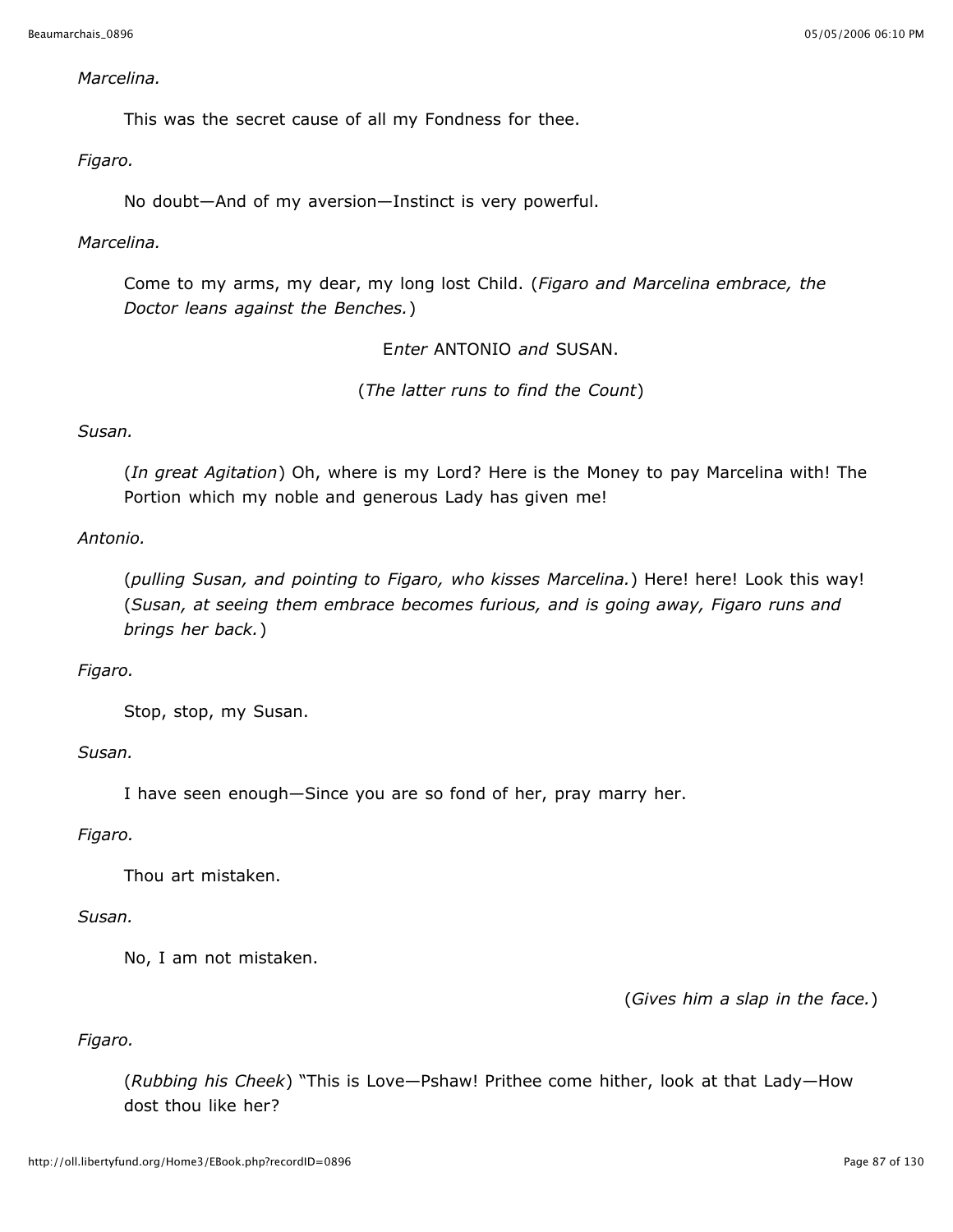## *Susan.*

"Not at all.

## *Figaro.*

"Well said Jealousy, she does not mince the Matter."

## *Marcelina.*

Dear Susan, this, this is my Son!

# *Figaro.*

"Yes, they wanted me to marry my Mother."

## *Antonio.*

"Your Mother!—It is not long since—

## *Figaro.*

"I have known it—True"

# *Marcelina.*

Yes, my dearest Susan, embrace thy Mother—Thy Mother, who will love thee dearly.

## *Susan.*

And do you consent I shall have my Figaro?

## *Marcelina.*

Willingly, (*Susan runs and kisses her*) Here, my Son, here is the Promise.

(*Gives him the Paper.*)

## *Susan.*

And here is the Portion.

(*Gives him a Purse of Money.*)

# *Figaro.*

"My manly Pride would fain make me restrain my tears, but they flew in spite of me— Well, let 'em! Let 'em flow! Joys like these never come twice in one's Life! Oh, my Mother, Oh, my Susan!"

(*They all three embrace, weeping.*)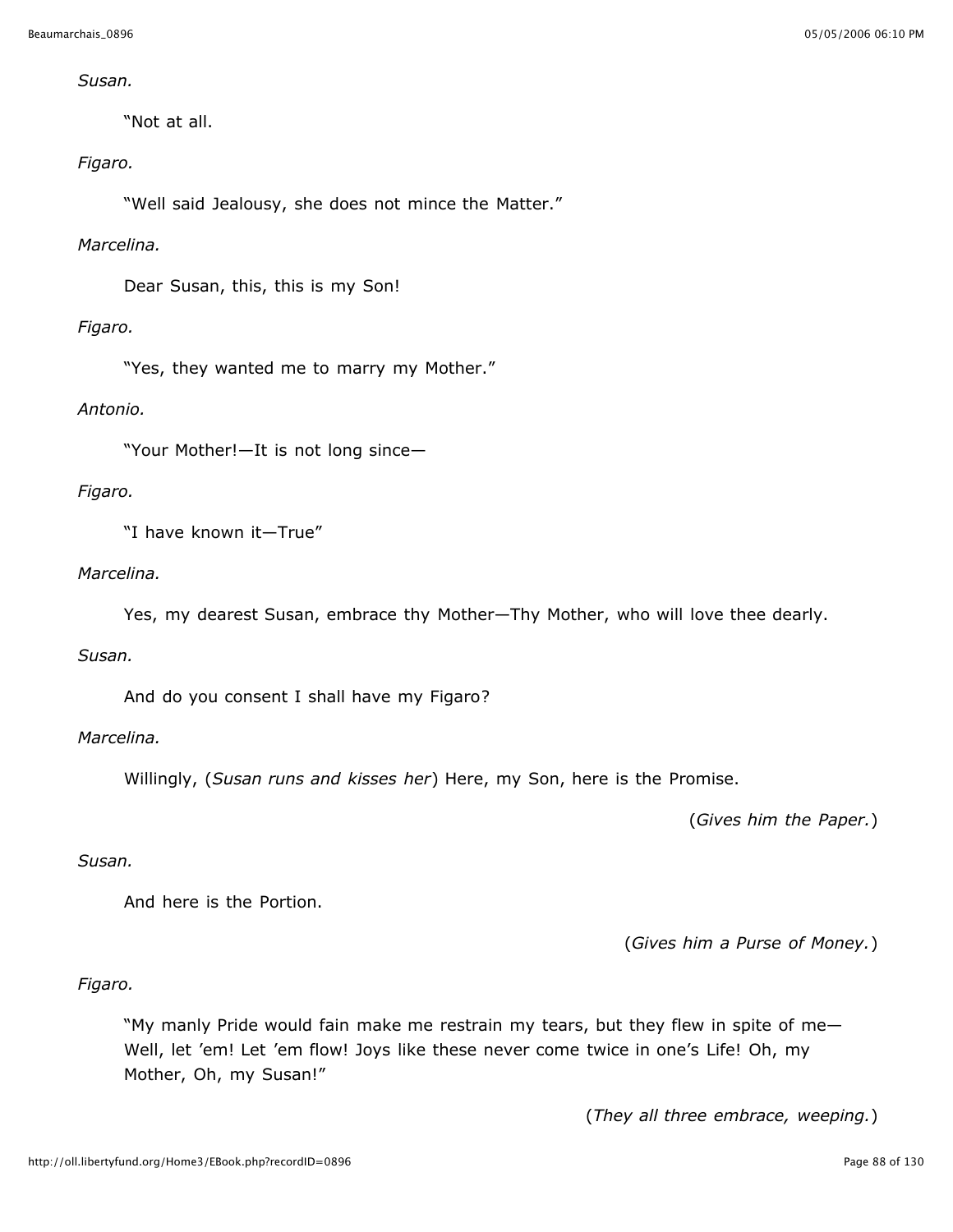## *Guzman.*

(*weeping.*) What a Foo-oo-ool am I! L-L-Look, if I don't k-k-k-cry as well as the best of 'em.

## *Figaro.*

(*to the Doctor*) My Father.

## *Doctor.*

Keep off! I disclaim thee!

## *Antonio.*

Why then, if you are his Father, you are a Turkish Jew, and no Christian Father.

## *Doctor.*

A Knave that tricked me of my Ward, cheated me of my Money, and now has been turning my Wisdom into ridicule.

## *Susan.*

And are not you, being a wise Man, proud to have a Son wiser than yourself?

## *Doctor.*

No—I would have no one wiser than myself.

## *Antonio.*

Come, come, look you, I am "a good Catholic, and" an old Castilian, therefore, unless your Father and Mother become lawful Man and Wife, I will never consent to give you my Niece. No, no, she sha'n't marry a man who is the child of Nobody, neither.

## *Guzman.*

Here's an old Fool!—The Child of Nobody, Ha! ha! ha! (*Laughs stupidly, and then assumes great Wisdom*) Hav'n't you lived long enough to know that every Child must have a Father?

## *Marcelina.*

"Consider, good Doctor, your Promise, if ever our Child was found.

## *Doctor.*

"Pshaw!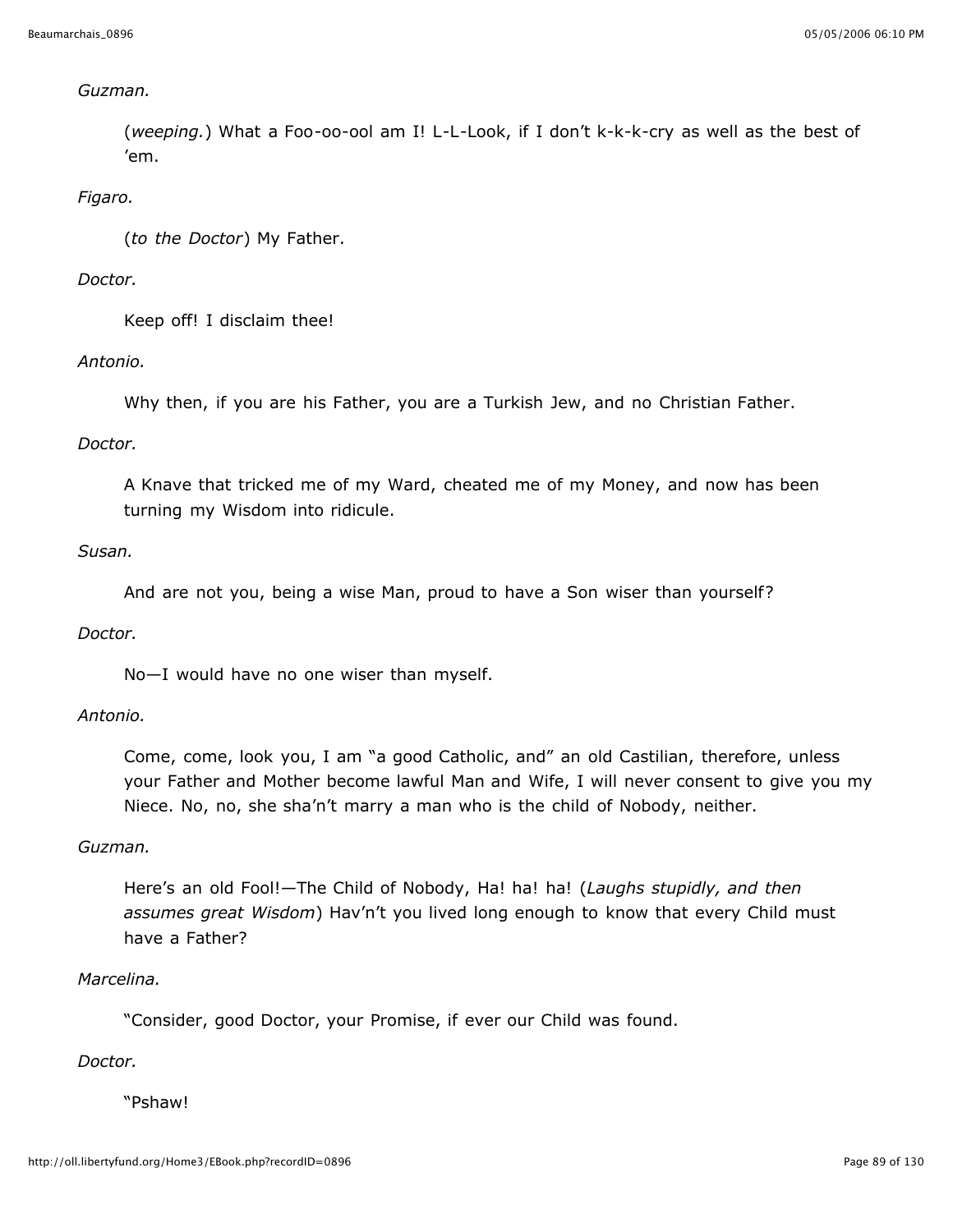#### *Marcelina.*

"And here is a Son you surely need not be ashamed of.

## *Susan.*

"Ah my dear Pappa!

# *Figaro.*

"My generous, worthy Father.

(*Susan strokes his Cheek, Figaro kneels, and Marcelina coaxes him.*)

## *Susan.*

"You don't know how we will all love you.

## *Marcelina.*

"What care we will take of you.

## *Figaro.*

"How happy we will make you.

## *Doctor.*

"Good Doctor, dear Pappa, generous Father! (*Bursts out a crying*) See, if I am not even a greater Foo-oo-ool than Mr. President! (*Guzman staggers back at the Doctor's Compliment*) they mould me like Dough, lead me like a Child, (*Marcelina, Susan, and Figaro testify their Joy by their Actions.*) Nay, nay, but I hav'n't yet said yes.

*Susan.*

"But you have thought yes.

## *Marcelina.*

"And look'd yes.

# *Figaro.*

"Come, come, we must be quick; let us run and find the Count, otherwise he will invent some new pretext to break off the Match.

(*Exeunt Doctor, Marcelina, Figaro and Susan.*)

*Manent Don* GUZMAN.

*Guzman.*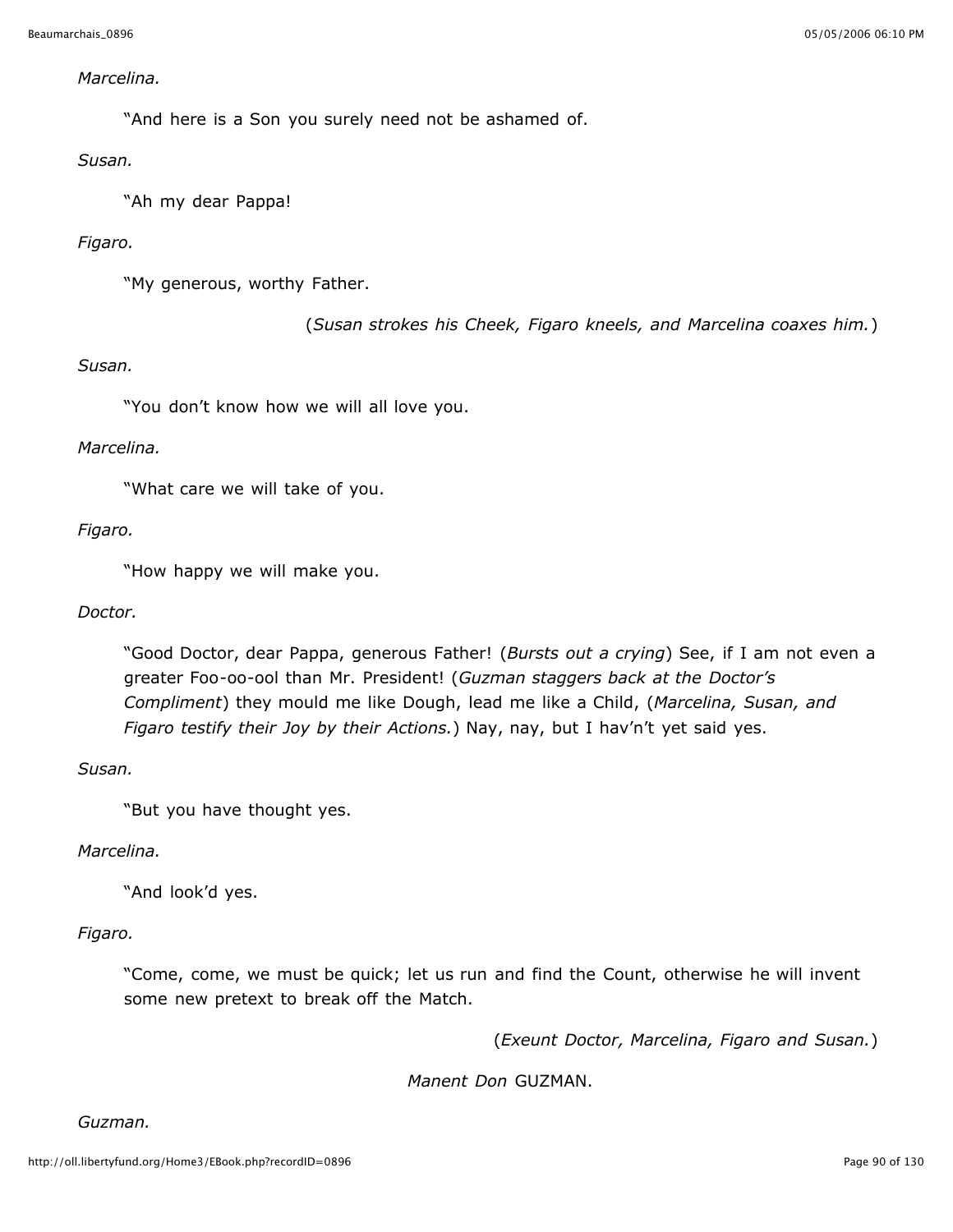"A greater Foo-oo-ool than Mr. President!—The People in this House are truly very stupid and ill bred." (*Exit.*)

End of ACT III.

# **ACT IV.**

SCENE, a large Saloon.

# FIGARO *and* SUSAN, *both joyous.*

*Figaro.*

SHE has converted her Doctor at last—They are to be married, and these so late implacable Enemies are now become our dearest Friends.

## *Susan.*

What unexpected Happiness!

# *Figaro.*

Chance, my Susan—All the effect of Chance—"Yesterday, without a Relation in the World I could claim, to-day, behold me restored to my Parents—True it is, they are neither so rich nor so right honorable, so belaced nor betitled as my imagination had painted them— But that's all one, they are mine"—I may truly be called both a Chance Child, and a Child of Chance—By Chance was I begot, by Chance brought into the World, by Chance was I stole, by Chance am I found, by Chance have I lived, and by Chance I shall die—Chance is Nature's Sovereign, and must be mine.

# *Susan.*

Yes, and by Chance thou mayst come to be hang'd. (*Laughs.*)

# *Figaro.*

Or thou to be an Empress—Neither of them are impossible—He, the Conqueror, whose Ambition ravages the Earth, and whose Pride eats up Nations, is not less the sport of Chance than the blind Beggar who is conducted by his dog.

## *Susan.*

Ha, ha, ha!—Prithee leave thy Philosophy, and—

# *Figaro.*

And think of that other blind beggar, Love—Most willingly, my Angel. (*Kisses her.*)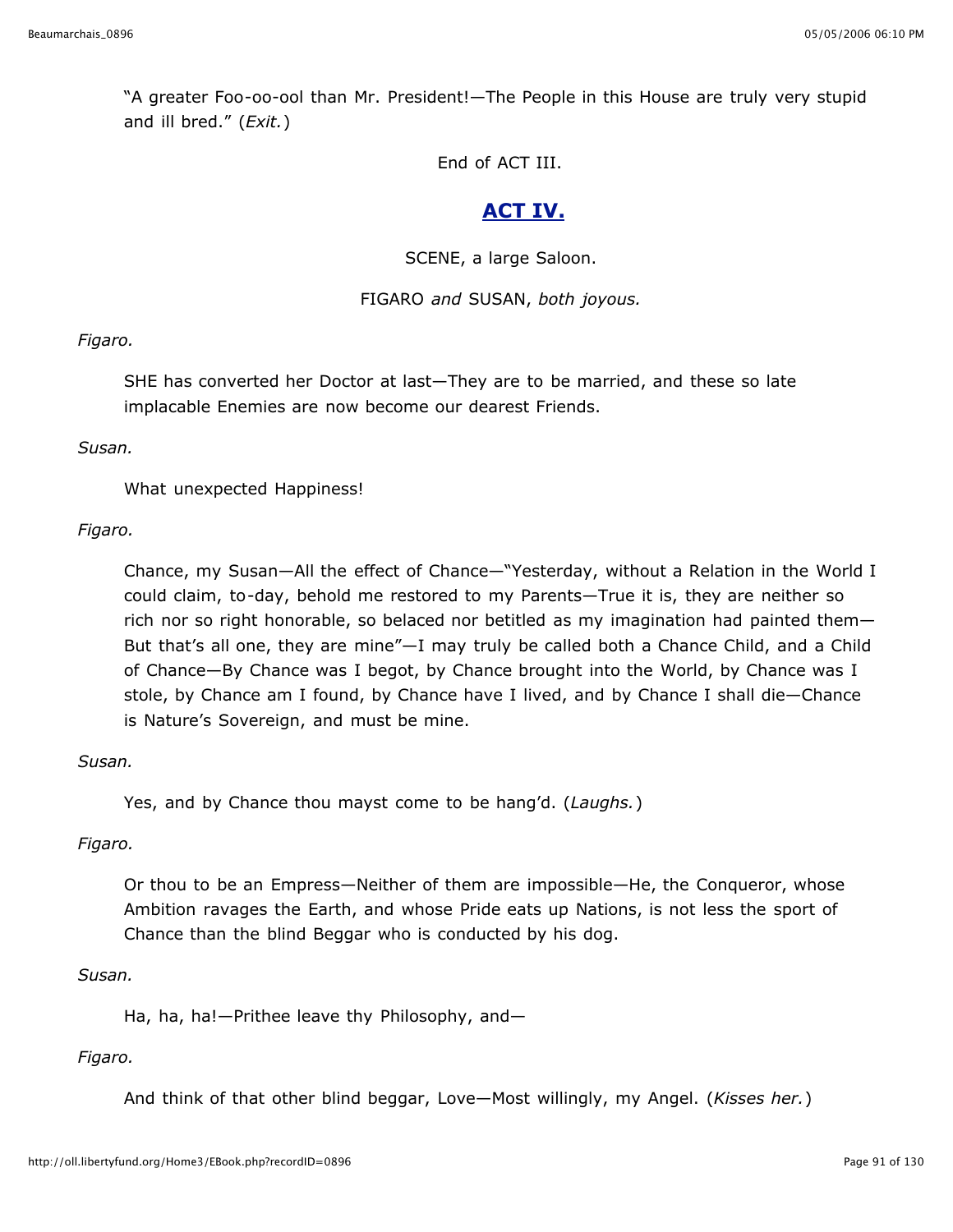#### *Susan.*

Pooh, Pooh!—That was not what I meant.

## *Figaro.*

Rather say it was not half thy meaning, or thy meaning ill expressed. (*Kisses her again.*)

# *Susan.*

Ah, Figaro! Were this fondness, these days but durable—

# *Figaro.*

Durable!—Iron and Adamant—No; may millions of imaginary Gallants wrack my heart and decorate my—

# *Susan.*

"No rhodomantade, Figaro—Tell me the simple truth.

## *Figaro.*

"By the truest of all Truths I swear—

## *Susan.*

"Truest of Truths!—Are there various kinds of Truths then?

# *Figaro.*

"No doubt.

## *Susan.*

"Fie!

# *Figaro.*

"There are Truths that may be spoken: such as the Peccadillos of a poor Rascal! Truths that may not be spoken: such as the Robberies of a rich Rascal—There are your Truths comprehensible: such as that two and two make four; and your Truths incomprehensible: such as that two and two make five—Then there are your Tradesman's Truths, which he retails to his Customers, your Lover's Truths, which he pours wholesale into his Mistress's ear—Your Courtier's Truths, on which he feeds his Dependants and Parasites—Your Court of Law, or Kiss-the-Book Truths, which are the daily support of a *vast* number of *very* honest people—There are also your physical and metaphysical Truths—Your old Truths and your new Truths—Your heterodox and orthodox Truths—Your Mahometan Truths, your Jewish Truths, and your—other kind of truths, concerning which there never was nor ever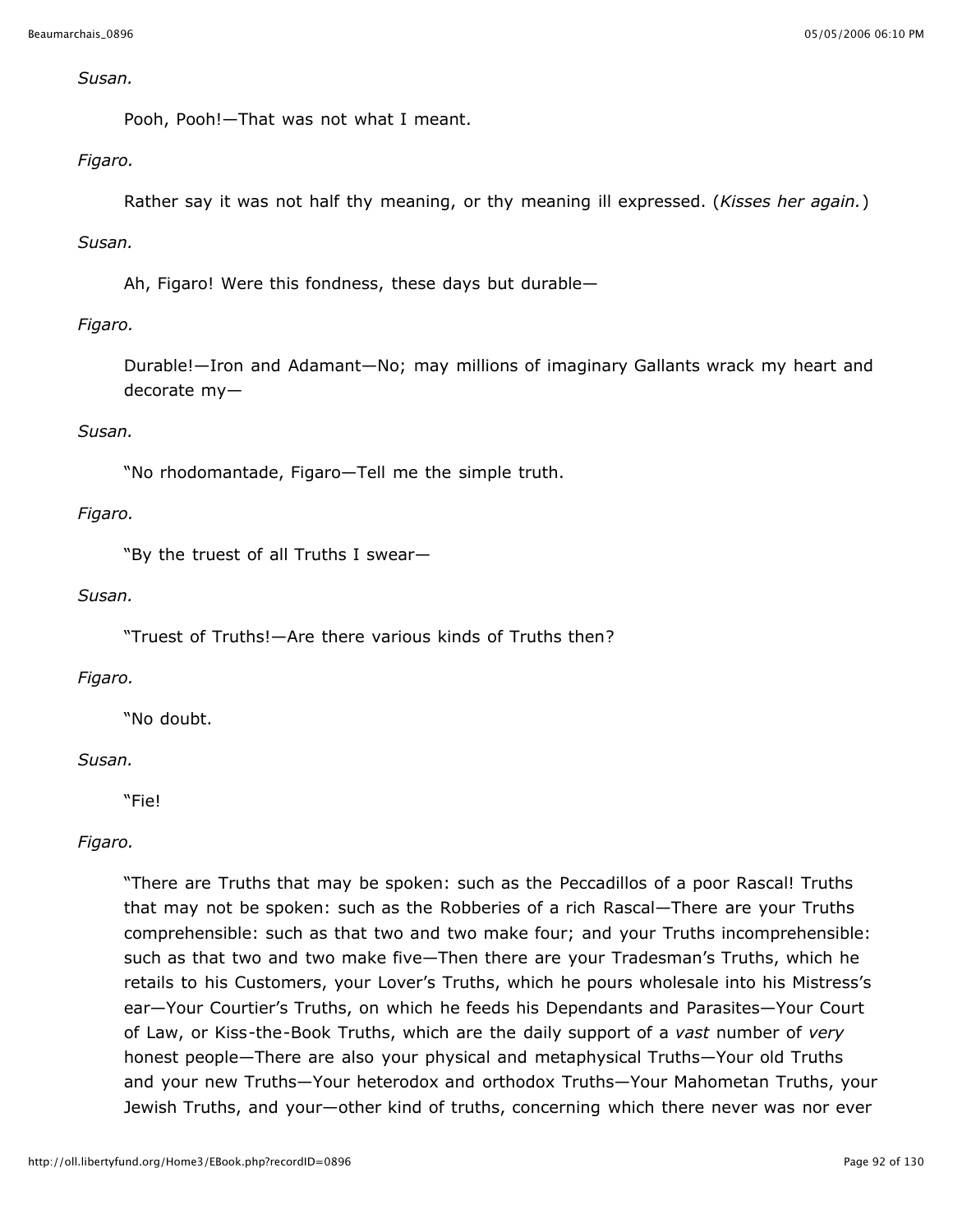will be any doubt—Not to mention your Truths *in* fashion: such as that Idleness, Ignorance, Dissipation, Gaming and Seduction are the requisites of a Gentleman—And your Truths *out* of fashion: such as that Gentleness, Obedience, Œconomy, and connubial Love are the requisites of a *Gentlewoman.*

#### *Susan.*

"I find by your account of the matter, Figaro, that poor Truth, like a Lottery Ticket, is so divided and sub-divided, so halved, quartered, cut, carv'd, split and spliced, it is no where entire to be found.

## *Figaro.*

"No where.

## *Susan.*

"And moreover, that what is Truth to-day may be a Lie to-morrow.

## *Figaro.*

"May be! Must be.

## *Susan.*

"Consequently, that in less than twenty-four hours, my very tender submissive, ardent Lover may be metamorphosed into an arbitrary, cold, haughty *Husband.*

## *Figaro.*

"Impossible!—Impossible, my Susan! As it is for thee, my gentle, kind, and beauteous Bride, to be transformed into an ill-tempered, extravagant slatternly *Wife.*

# *Susan.*

"I understand thee"—Well, Well—We will endeavour to convert the iron Bands of Matrimony into a flowery Wreath which Love shall teach us to bear lightly and joyously through Life.

## *Figaro.*

Aye, and thus live a happy Exception to the established usage of a mad World.

# *Susan.*

But prithee, who is to go disguised and meet the Count?

# *Figaro.*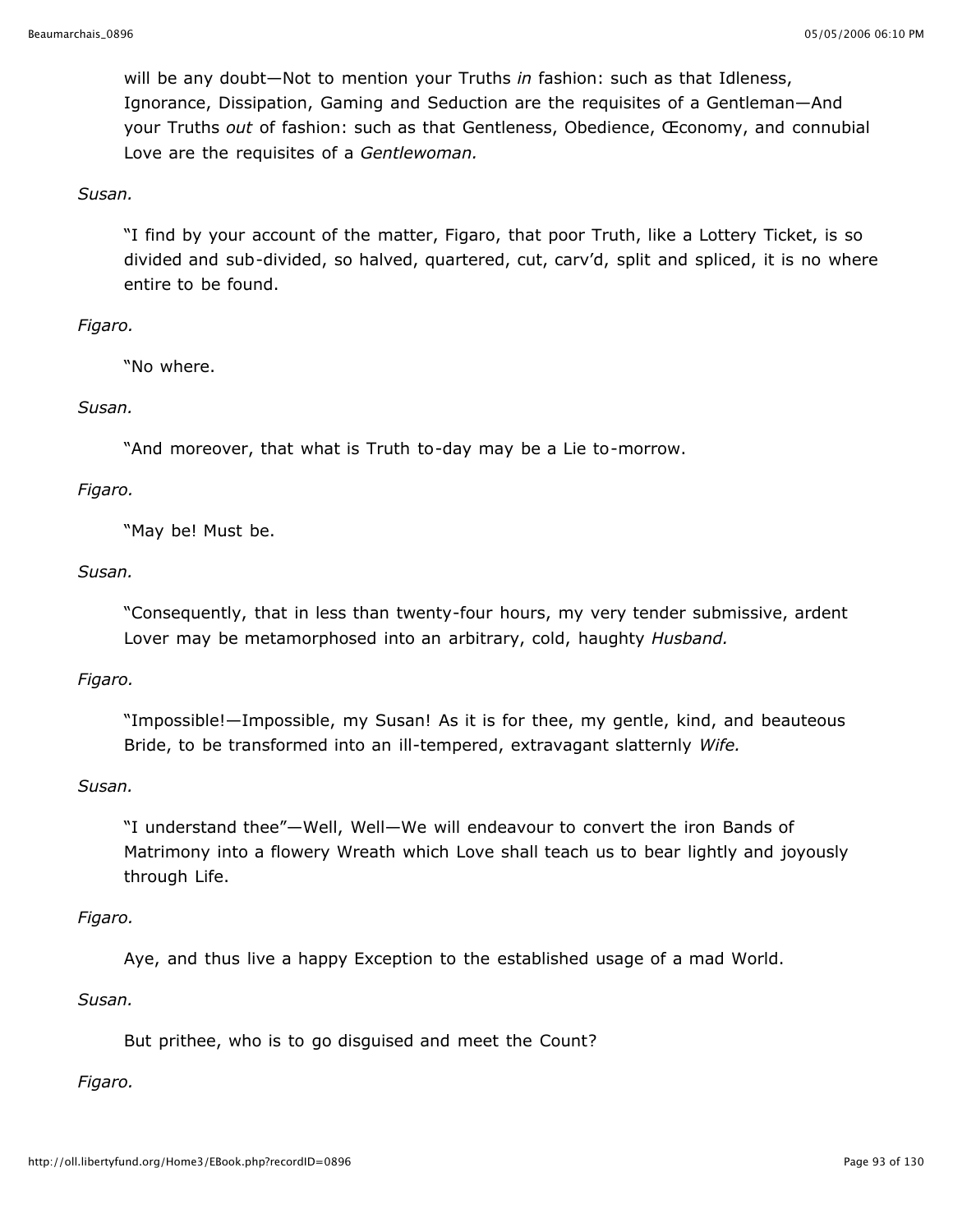Who?—Nobody—Let him wait and fret, and bite his Nails—I never meant thou shouldst go.

## *Susan.*

I assure thee I never had any inclination.

# *Figaro.*

"Is that the real Truth, Susan?"

# *Susan.*

"What! Thinkest thou I am as learned as thou art? And that I keep several sorts of Truths?"

# *Figaro.*

*(With fond Vivacity)*. And dost thou love me?

# *Susan.*

*(Tenderly)*. Too much, I doubt.

## *Figaro.*

Ah!—That's but little.

## *Susan.*

How!

# *Figaro.*

In Love's Creed, too much is not even enough.

## *Susan.*

I understand nothing of this over-refinement, but I feel I shall love my Husband most heartily.

## *Figaro.*

Keep thy word, and put our modern Wives to the blush.

## *Susan.*

Afford them a subject to laugh and point at, thou mean'st.

*Enter the* COUNTESS.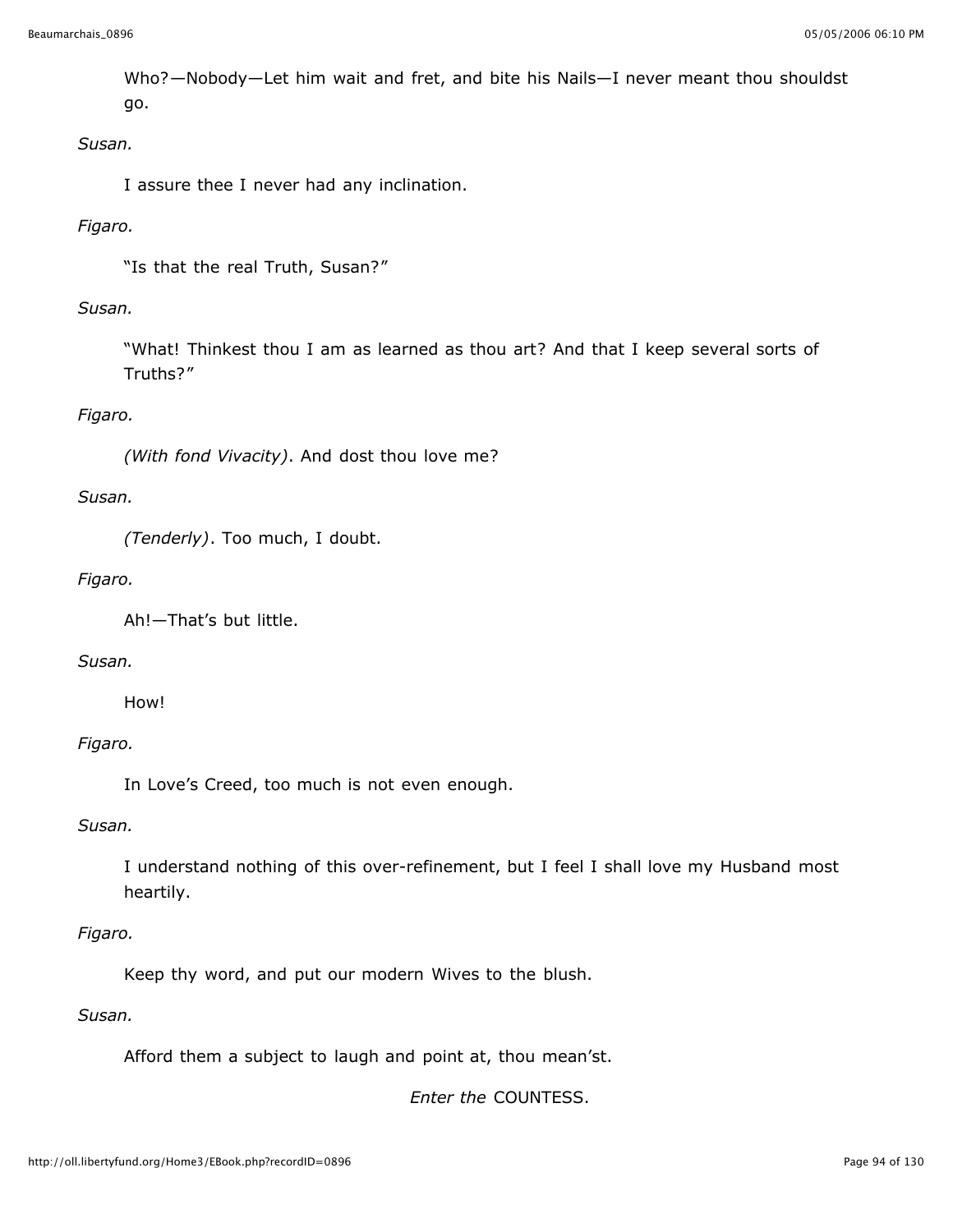#### *Countess.*

Wherever you meet One of them, be certain you shall find a Pair. *(They salute the Countess)*—The Bridesmen and Maids wait for you, Figaro.

## *Figaro.*

I will take my excuse in my hand—*(Going to lead out Susan)*—Few offenders can plead so charming a one.

## *Countess.*

No, no; stop Susan: I want you—She shall come presently. *(Exit Figaro)*.—Well, Susan, the time approaches, we must prepare for the Rendezvous.

## *Susan.*

"I must not go, Madam, Figaro is unwilling.

## *Countess.*

(*Angry*). "Figaro!—Figaro is not so scrupulous when a Marriage-portion is in question— That's a poor Pretence; you are sorry you have told the truth, and discovered the Intentions of the Count.—Go, go—I am not to be so deceived. (*Going*).

#### *Susan.*

(*Catching hold of her and kneeling*). "Ah, Madam! Let me conjure you to hear me, to pardon me.—How can you think me capable of deceiving so good, so liberal a Lady, whose bounties I have so often felt!—Oh, no; it is because I have promised Figaro.

## *Countess.*

(*Mildly and Smiling*). "Rise—Hast thou forgot, silly Girl, that it is I who am to go and not thee.—(*Kisses her forehead,*—But—I was too hasty.

## *Susan.*

"My dear, my generous Mistress."

## *Countess.*

And what is the place of Rendezvous?

#### *Susan.*

The Pavilion in the Garden.

## *Countess.*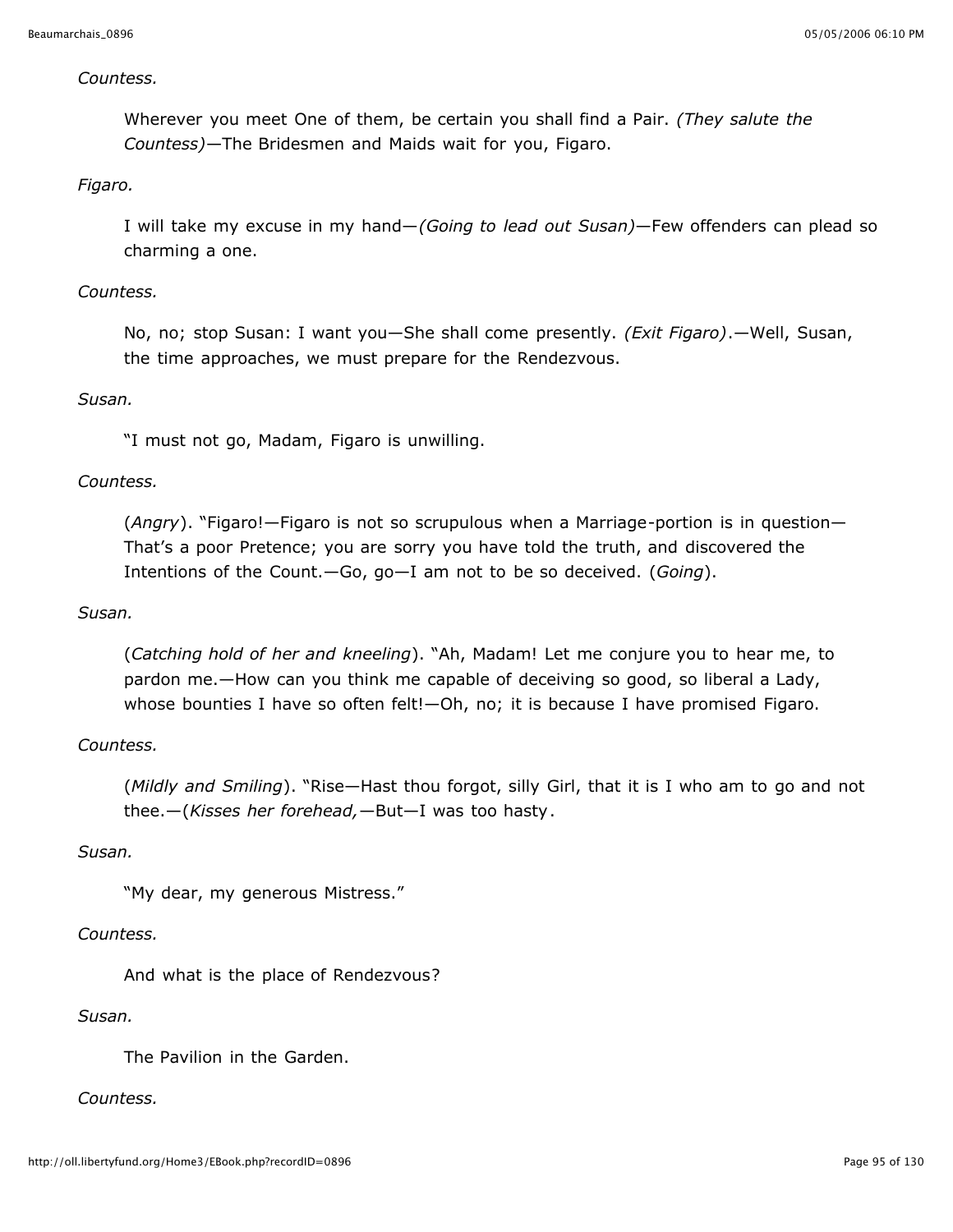There are two.

## *Susan.*

But they are opposite.

# *Countess.*

True—At what hour?

# *Susan.*

I don't know.

# *Countess.*

That must be fixed—Sit down, take the pen and write—(*Susan sits down, the Countess dictates*)

# A NEW SONG,

# To the Tune of,

# *The Twilight past, the Bell had toll'd.*

*Susan.*

(*Writes*). New song—Tune of—Bell had toll'd—What next, Madam?

## *Countess.*

Dost think he will not understand thee?

## *Susan.*

(*Looking archly at the Countess*). Very true—(*Folding up the Letter*)—But here is neither Wax nor Wafer.

# *Countess.*

Fasten it with a Pin, and write on the direction, *Return the Seal.* (*Smiling.*)

# *Susan.*

(*Laughs*) The Seal!—(*Gets up.*)—This is not quite so serious as the Commission just now was.

# *Countess.*

(*Sighs*). Ah, Susan.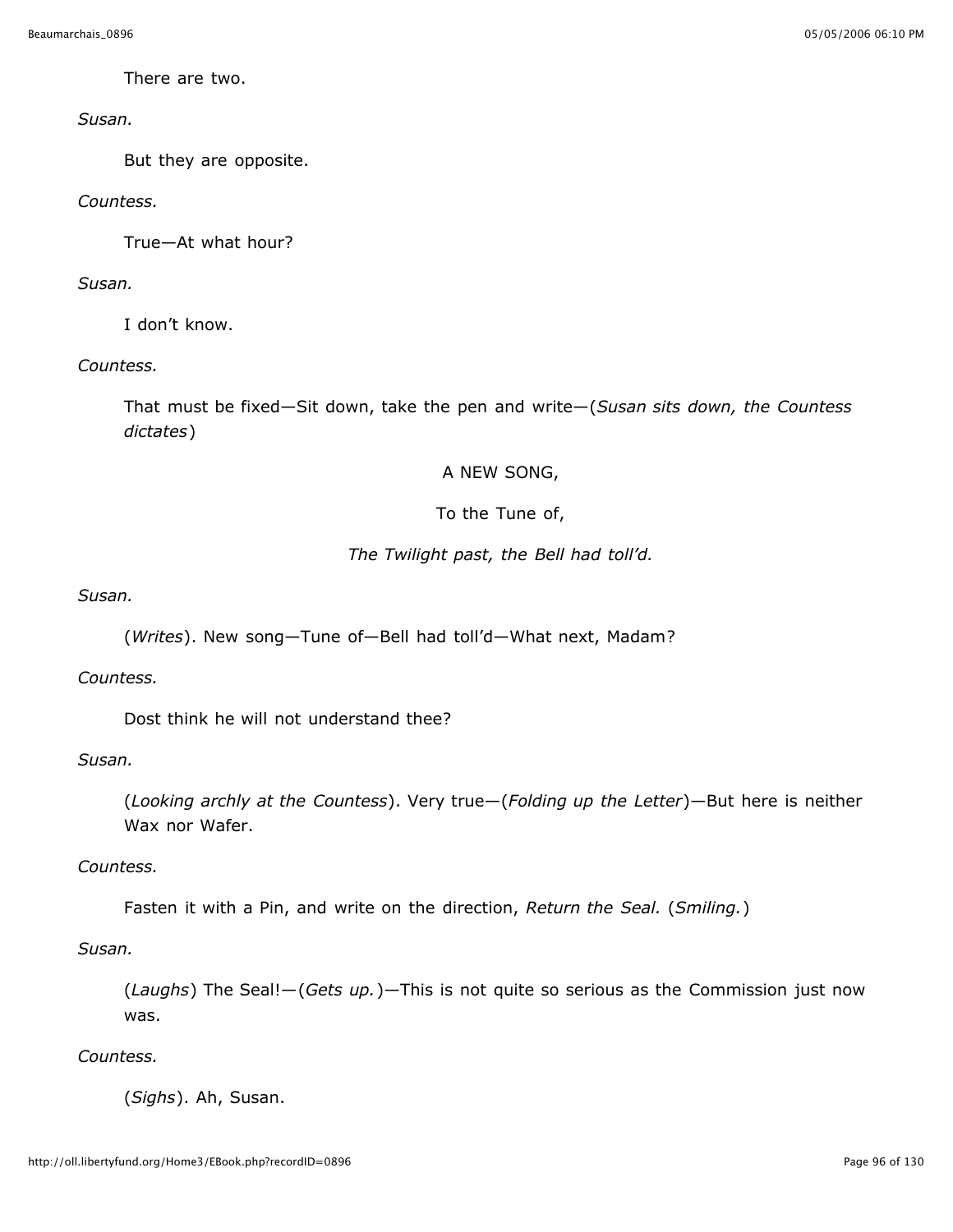*Susan.*

I have never a Pin.

## *Countess.*

Take this. (*Gives her one which fastened the Page's riband to her breast; it falls.*)

# *Susan.*

(*Picking up the riband*) This is the Page's riband, Madam.

## *Countess.*

Wouldst thou have me let him wear it? It will do for Agnes; I will give it her the first Bouquet she presents me. (*Just as the Countess has said this, Agnes and a troop of young Maidens, among them the Page, in girl's cloaths, enter with nosegays for the Countess, who instantly puts the riband in her pocket, with an evident wish, by her looks and action, to preserve it.*)

## *Countess.*

(*Looking at the Page*) What pretty maiden is this?

## *Agnes.*

A Cousin of mine, Madam, that we have invited to the Wedding.

## *Countess.*

Well, then, as we can wear but one nosegay, let us do honour to the Stranger (*Takes the Nosegay from the Page, and kisses his forehead.—Aside to Susan*) Don't you think, Susan, she resembles amazingly—(*Stops short, and looks at Susan*).

## *Susan.*

Amazingly, indeed, Madam!

## *Page.*

(*Aside*) What a precious kiss! I feel it here. (*Putting his hand on his heart.*)

*Enter the Count, and Antonio with a hat in his hand.*

## *Antonio.*

(*As he enters*) Yes, yes, my Lord, I'm certain it was him. The rakish little Rascal is disguised among the Girls. I found his new hat and cockade here—hid in a basket. (*The Countess and Susan surprised, look at the Page, and then at each other. The girls*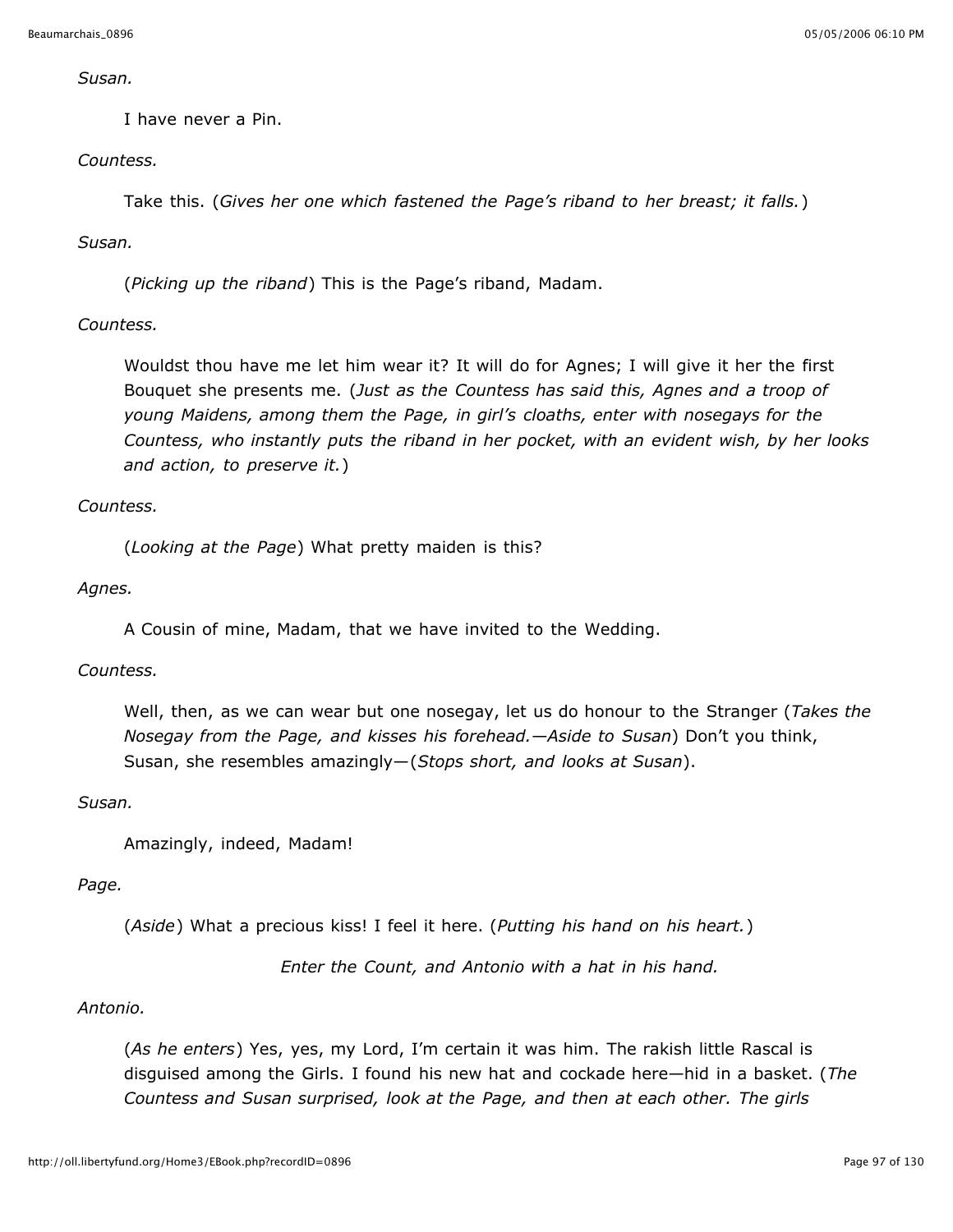*surround and endeavour to hide Hannibal; Antonio seeks among them*). Ay, ay, here he is —here he is. (*Antonio takes off his cap, and puts on his hat*) There, my Lord! There's a pretty, modest Virgin for you!

*Count.*

Well, my Lady!

## *Countess.*

Well, my Lord!—I am as much surprized as you can be; and, I assure you, not less vex'd. —At present, however, it is time to tell you the whole Truth. This young gentleman (*Pointing to the Page*) was hid in my Dressing-room.—We attempted a Joke, which these Girls have put in practice.

## *Count.*

But wherefore hide him from me?

## *Countess.*

Because, my Lord, when your Passions are predominant, you are incapable of either listening to or believing the Truth.

## *Count.*

(*Aside*) Must I for ever be disturbed, haunted, and bewitch'd thus by this beardless Boy? (*Turning with great wrath towards the Page*) What is the reason, Sir, you have not obeyed my Commands?

## *Page.*

(*Draws back frightened, and takes off his hat*) My-my-my Lord, I staid to teach Agnes the Love scene she is to play in the Comedy this evening.

## *Agnes.*

(*Steps forward*) Ah, my Lord, when you come to my room, you know, and want to kiss me—

## *Count.*

I! (*The Countess remarks his embarrassment, Susan laughs silently, and makes signs to the Countess*).

#### *Agnes.*

Yes, my Lord! You say to me, My pretty Agnes, if you will but love me, I will give you any thing you wish to have; now, my Lord, if you will give me Hannibal for a husband, I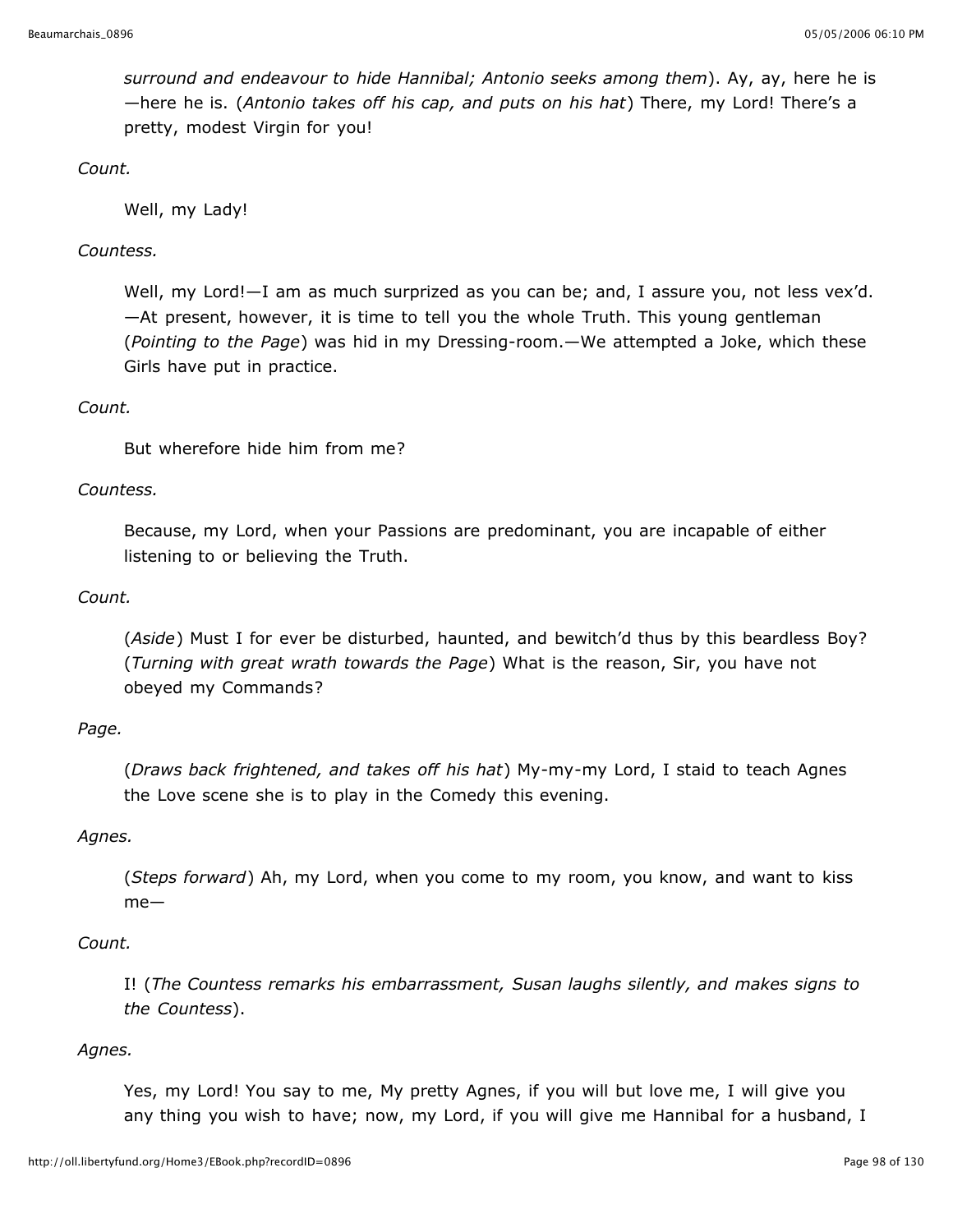will love you with all my heart.

## *Countess.*

You hear, my Lord!—Has not the simplicity of this Child's confession, as artless as the one I have this moment made, sufficiently justified my Conduct? And do not circumstances prove, how injurious your Suspicions have been, and how well founded mine? (*Count bows to the Countess.*)

## *Antonio.*

You see, my Lord, what a giddy young thing it is.

## *Count.*

And very loving too.

## *Antonio.*

Her mother, as every body knows, was just such another.

## *Enter* FIGARO.

# *Figaro.*

Come, my pretty Maidens, come. (*Turns to the Count*) While you keep the Lasses here, my Lord, we can neither begin our Procession nor our Dances.

## *Count.*

(*Gravely putting on his hat*) Why surely, Sir, you don't intend to dance.

# *Figaro.*

Why not, my Lord?

# *Count.*

What! With a hurt in your ancle?

# *Figaro.*

Oh! Is that all?—It pains me a little, to be sure; but that's a trifle—Come Girls.

# *Count.*

(*Turning him back*) You were very lucky to light upon such soft ground.

# *Figaro.*

Exceedingly, my Lord:—Come Lasses.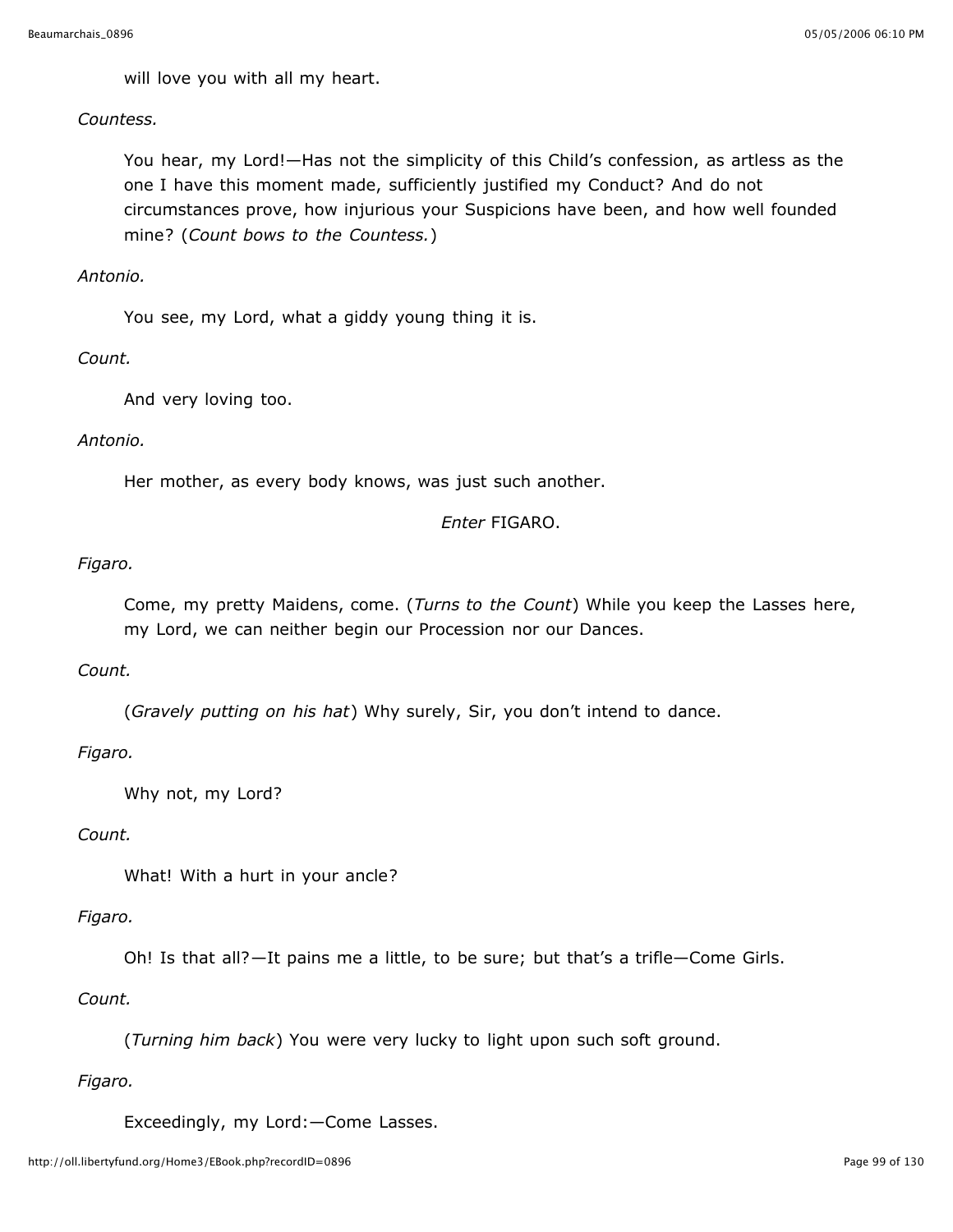## *Antonio.*

(*Turning him back on the other side*) And then you double yourself up, when you take a leap? Yet, like a Cat, you fall on your feet.

## *Figaro.*

What then?—Come Gir—

## *Count.*

But how unhappy the poor Youth will be about his Commission.

## *Figaro.*

What is the meaning of all this, my Lord?

## *Antonio.*

(*Bringing the Page forward*) Do you know this bashful young Lady?

## *Figaro.*

The Devil! Hannibal!—(*Aside.*) Well, and what Riddle has he to propound?

## *Count.*

No Riddle, Sir, but a simple matter of fact:—He affirms, it was he who jump'd out of the window.

## *Figaro.*

Does he?—Well, if he say so, I suppose it is so.

## *Count.*

How! What two at a time?

## *Figaro.*

Two? Twenty! Why not, my Lord? One sheep begins, and the rest naturally follow: (*Flourish of Music without*) Come, come, my merry Maidens, don't you hear the music? Quick, quick, run, run, run.

(*Exeunt Susan and Figaro, with the Girls*)

# *Count.*

(*To the Page*) Harkee, little Rascal, begone, instantly; put off your Petticoats, and don't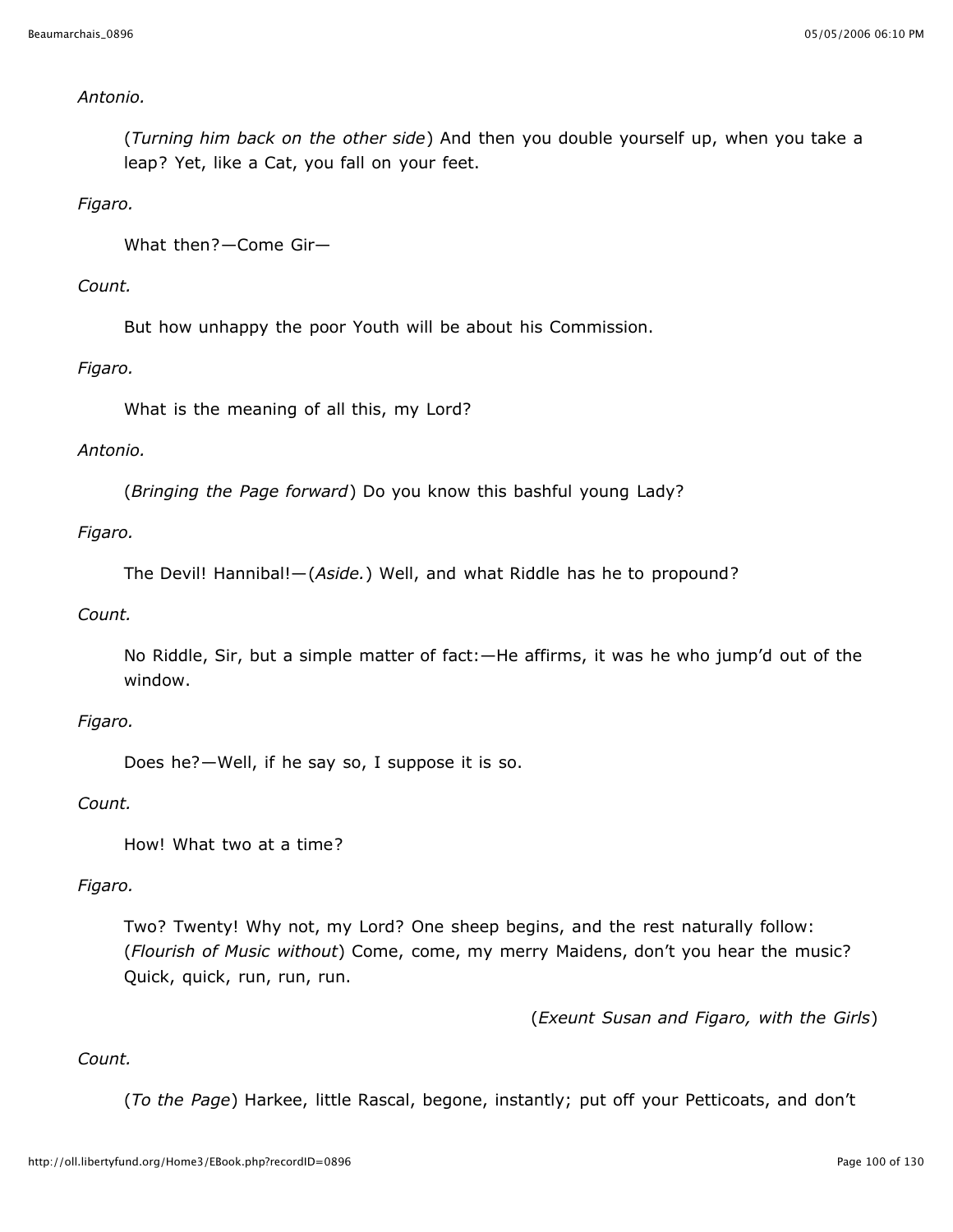stir out of your room the rest of the day.—Take care, Sir, I don't meet you again.

*Page.*

(*Putting on his hat*) No matter—I bare away that upon my forehead, which would compensate for an age of imprisonment (*Exit joyously*).

## *Count.*

(*Looks at the Countess, who recollects the kiss she had just given the Page*) His forehead! What is it he bears away so triumphantly upon his forehead?

## *Countess.*

(*Embarrassed*) A—His Officer's hat, I suppose. Every new Bauble pleases a Child.

(*Going.*)

## *Count.*

The Procession is coming, will not your Ladyship stay and be a witness of your Favourite's happiness?

## *Countess.*

As your Lordship pleases.

*(Enter the Procession of the two Weddings. A March is played; Doctor Bartholo and Marcelina are preceded by Cryer of the Court, Guards, Double-fee, Counsellors, Don Guzman; after them come Antonio, Figaro, and Susan, followed by the Bridesmen and Maids, and a troop of Dancers. They all salute the Count and Countess as they pass; and after making the tour of the stage, Antonio presents his Niece to the Count; Susan kneels, one of the Bridemaids gives the Count the nuptial Cap; and Susan, while the Count is placing it on her head, plucks him by the cloak, and shews him the Note she had just before written. He pretends to keep adjusting the Cap, and slily reaches to take the Note, which he instantly claps in his bosom, having previously unbuttoned himself for that purpose. While this is transacting a Castanet-Dance is performed. As soon as Susan rises, she purposely places herself before the Countess, to encourage the Count to read the Note, who accordingly steps forward, is going to open it, and pricks his finger with the Pin, which he plucks out and throws angrily on the floor.)*

## *Count.*

These Women and their curst Pins.

## *Figaro.*

(*Aside to his Mother laughing*) The Count has received a Billet-doux from some pretty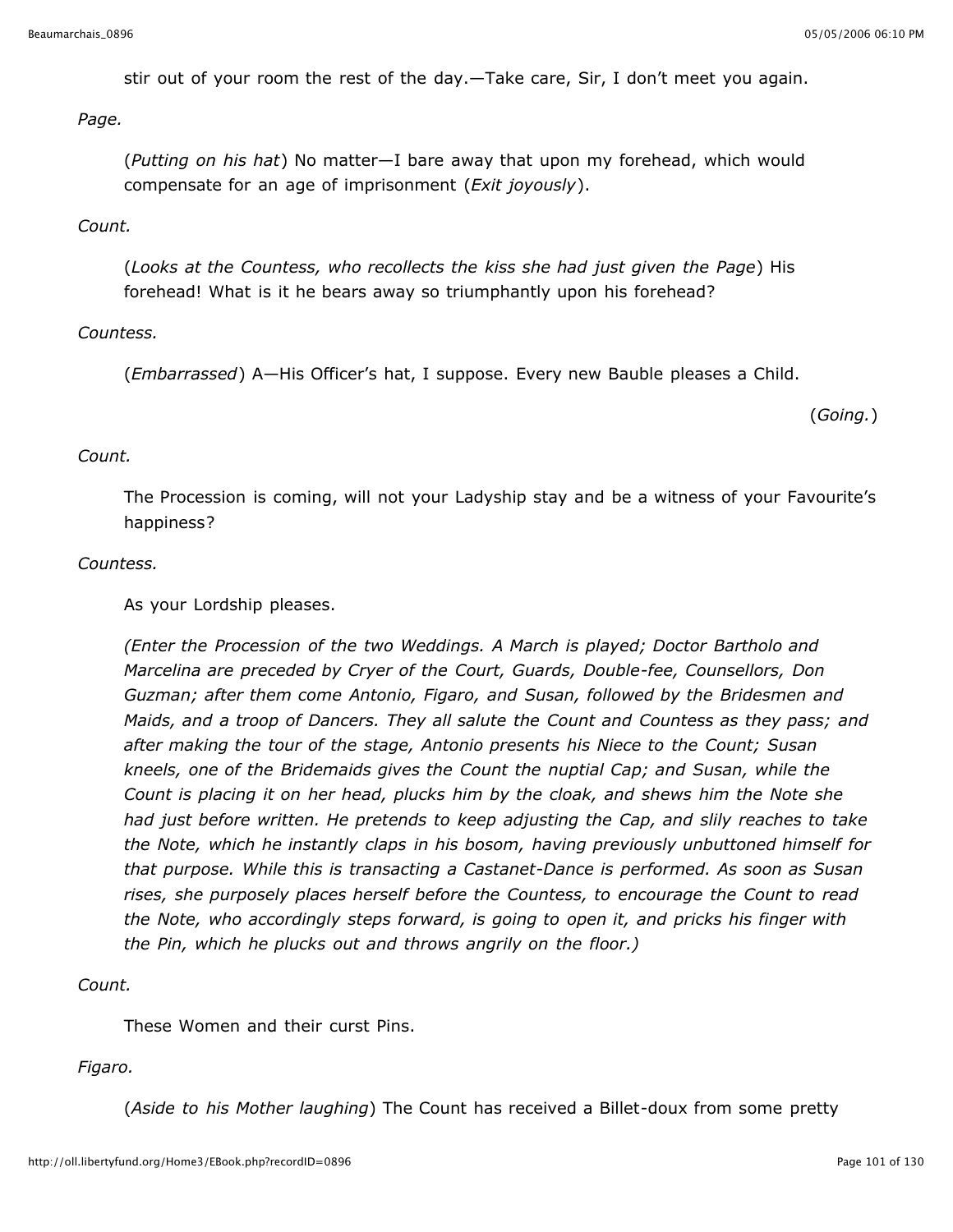Girl, sealed with a Pin! This is a new fashion, which he does not seem to admire. (*The Count reads the Note, is exceedingly pleased, folds it up again, and reads on the outside,* "*Return the Seal,*" *he pretends to walk carelessly about the stage, but is all the while looking earnestly for the pin he had thrown away, which he at lost finds, picks up and sticks upon his Sleeve.*)

# *Figaro.*

(*To his Mother*) Every thing is precious that appertains to a beloved object.—He picks up the very Pin, you see. (*All this while Susan and the Countess remark who is passing with laughter, and private looks and gestures.*)

## *Countess.*

(*Rising*) Come with me, Susan. We shall soon be back, my Lord, (*Aside to Susan*) Let us make haste and exchange dresses.

(*Exeunt Countess and Susan.*

# *Crier.*

"Guards! Guards!—This way, Guards! (*Places the Guards at the door, runs up to the Count*) My Lord, here's Mr. Basil coming, my Lord, with the whole Village at his heels, because he has been singing all the way he went.

## *Figaro.*

"Orpheus and the Brutes. But I'll make him change his Tune.

*Enter* BASIL *singing, followed by* BOUNCE.

## *Count.*

So, Mr. Basil, what is your will and pleasure?

## *Basil.*

"After having fulfilled your Lordship's commands, by amusing this honest Gentleman—

## *Bounce.*

"Me, my Lord? I assure your Lordship he has not amused me in the least.

## *Basil.*

"I now return to enforce my claims on Marcelina.

## *Figaro.*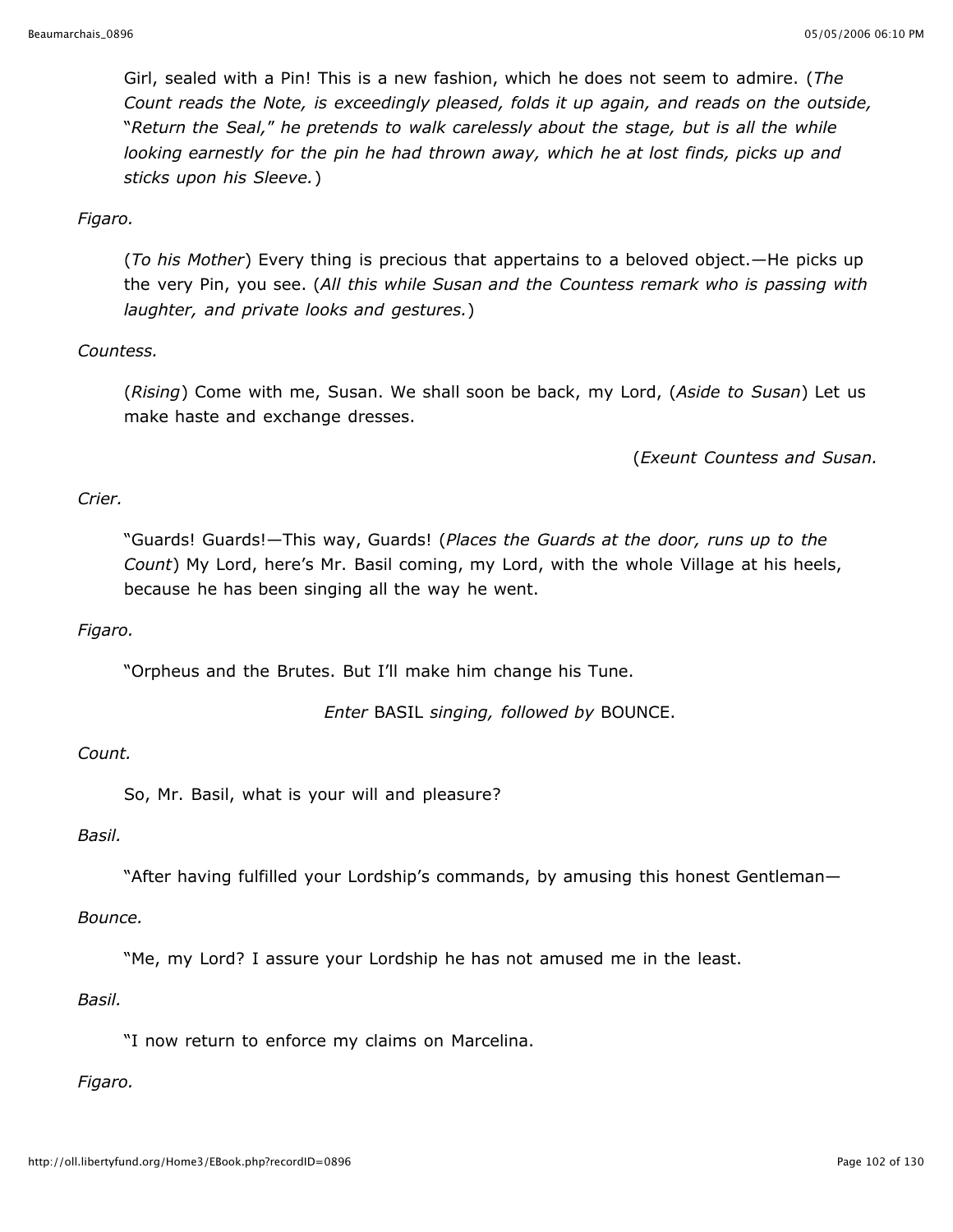"Look you, Sir—Should you venture but to cast one look, or approach one step nearer that Lady—

## *Doctor.*

"Let him speak, Figaro, let him speak.

## *Guzman.*

"Oh f-f-fie!—What f-f-friends!—

## *Figaro.*

"I disclaim such friendship.

## *Basil.*

"And I—Error in Judgment, Mr. President.

## *Figaro.*

"He!—A Street-corner Ballad-Bawler!

## *Basil.*

"As good, at least, as a Barber-Surgeon!

## *Figaro.*

"Who hashes up a dinner out of Horse-hair and Catgut!

## *Basil.*

"Who has hungrily devoured Razors and Hones, and fed half his life upon Froth! (*Imitates beating up a Lather.*)

# *Figaro.*

"The high Priest of Pimps!

## *Basil.*

"The vile Drudge of Intrigue!

# *Figaro.*

"Execrated by those he serves!

# *Basil.*

"Gulled by his own Cunning!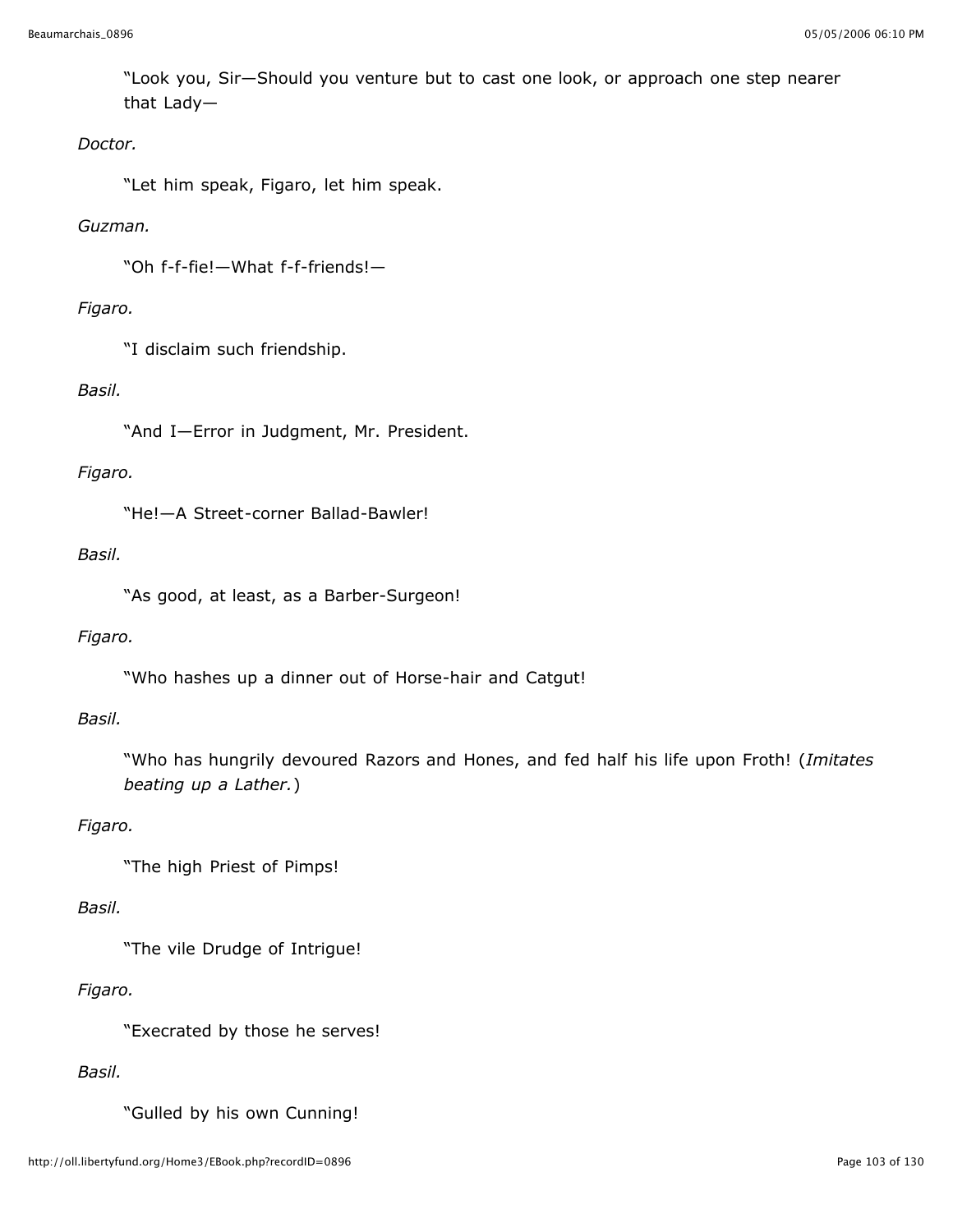# *Figaro.*

"So great a Fool, Knavery itself cannot make him thrive!

## *Basil.*

"So stupid, he never yet could invent a probable Lie!

# *Doctor.***}**

"Hold, hold.

# *Guzman.***}**

"Hold, hold.

# *Figaro.*

"A Pedantic!

# *Basil.*

"Pert!

# *Figaro.*

"Preposterous!

## *Basil.*

"Pragmatical!

# *Figaro.*

"Braying!

# *Basil.*

"Lop-eared!

# *Figaro.*

"Ass!

# *Count.*

"How now!—Is this all the Respect you shew?—

# *Basil.*

"You hear, my Lord, how he insults me! When, it is well known, there is not, in all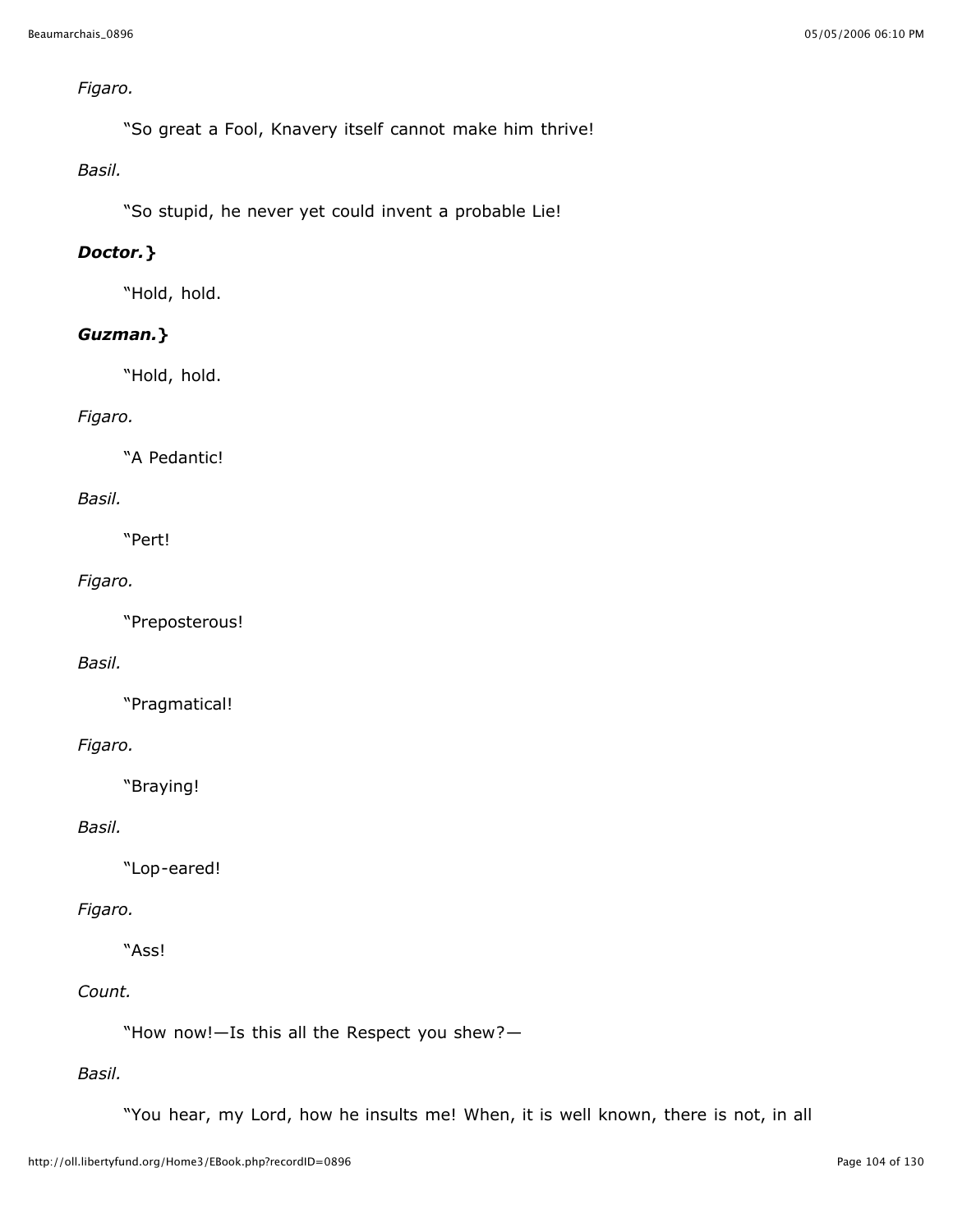Andalusia, a more eminent!—

*Figaro.*

"Empty!

*Basil.*

"Able!

*Figaro.*

"Abject!

## *Basil.*

"Musician!

## *Figaro.*

"Miscreant!

## *Basil.*

"Is this to be borne?

# *Figero.*

"Whose countenance prophecies of Pillories, Scaffolds, and the stretching of Hemp; and whose whole appearance is a continual Memento of public Calamity, Plague, Pestilence, and Famine;—A Misericordia, Sackcloth-and-ashes Knave;—A Scape Goat, that looks like a Jew in the yellow Jaundice. (*Doctor Bartholo and Don Guzman prevent Basil from falling upon Figaro.*)

## *Count.*

"Do you think this proper, Mr. Figaro?

## *Figaro.*

"Why not, my Lord?—Let him listen to Truth, since he is too Poor to pay Parasites and Liars.

## *Count.*

"Silence, Sir!—Let us hear, Mr. Basil, what you have to say.

## *Basil.*

"(*Composing himself*) I demand the hand of Marcelina, my Lord, who promised to marry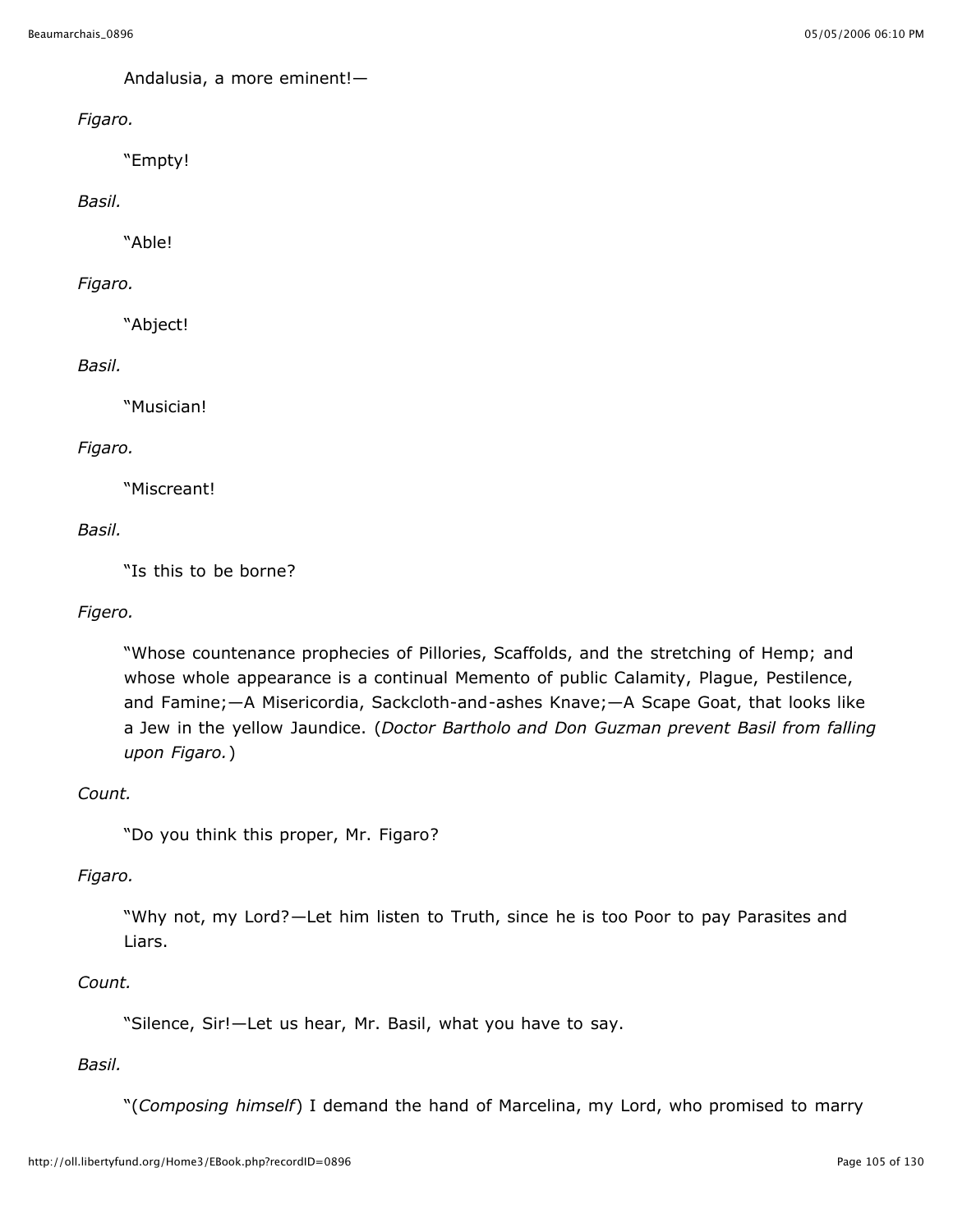me.

## *Marcelina.*

"On what condition was this promise made?

## *Basil.*

"That I should adopt your lost Son, if ever you should be happy enough to find him.

## *Marcelina.*

"Well.

#### *Doctor.*

"He is found.

#### *Basil.*

"Where is he?

#### *Doctor.*

"Here he stands. (*Pointing to Figaro*).

## *Guzman.*

"The-e-e-ere he stands.

## *Basil.*

"He!—Oh, my curst Stars!

#### *Guzman.*

"Do you re-e-nounce your pre-e-tentions to his de-e-ear Mother?

#### *Basil.*

"Renounce!—As I would renounce the Devil and all his Works.

## *Figaro.*

"What! Renounce your best Friend?—But that's like your Rogue's tricks.

#### *Basil.*

"I will not live under the same roof with him—I would rather even quit the service of my Lord.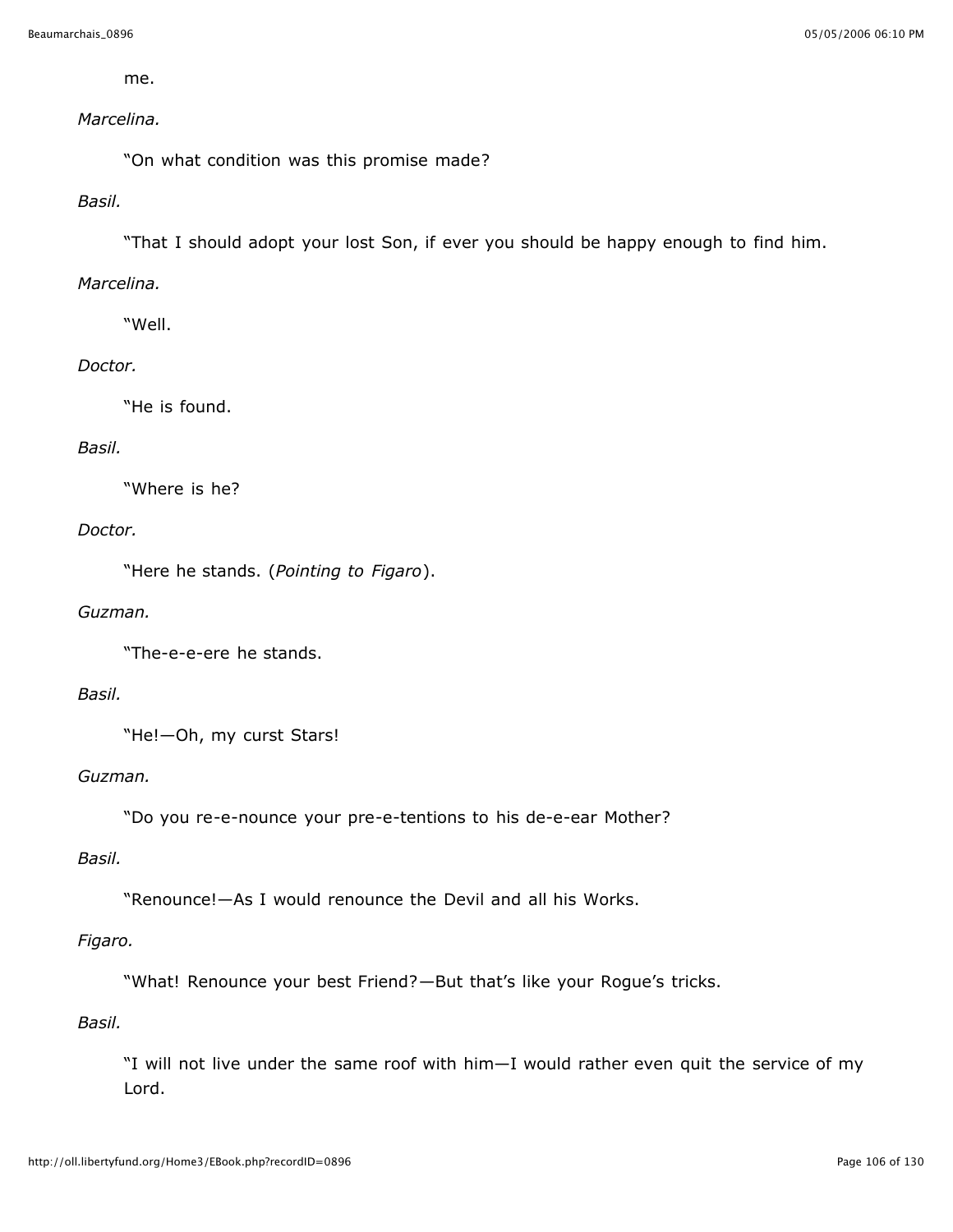#### *Figaro.*

"Don't be uneasy, I shan't trouble you long—Restored to my Parents, and married to my Susan, I shall retire and live in Peace.

## *Count.*

"(*Aside*) And I shall retire to meet my Mistress.

## *Guzman.*

"So every body is sa-a-tisfied."

## *Count.*

Let the marriage Contracts be prepared, and I will sign them.

## *Figaro.*

Thanks, gracious Lord.

## *Bounce.*

And I will go and prepare the Fireworks in the Garden, near the Pavilion.

## *Count.*

(*Returning*) Who, pray Sir, gave you those Orders?—The Countess is too much indisposed to come out; let them, therefore, be played off in front of the Castle, facing her Windows —(*Aside*)—The Rascal was going to set fire to my Place of Rendezvous! (*Exeunt*).

*Manent* FIGARO *and* MARCELINA.

## *Figaro.*

How attentive he is to his Wife.

## *Marcelina.*

"It is necessary"—My dear Figaro, "I should undeceive thee respecting my former false accusations of Susan—Basil has always told me she obstinately refused to listen to the Count's Overtures, and" I am both sorry and ashamed to have excited thy Jealousy.

## *Figaro.*

Oh, be under no apprehensions, my dear Mother; Jealousy is the foolish Child of Pride, the Disease of a Madman—My Philosophy is invulnerable to its poisonous Arrows.

(*Figaro turns and sees Agnes just behind him, coming down the Stage*).—So! What you have been listening, my little inquisitive Cousin?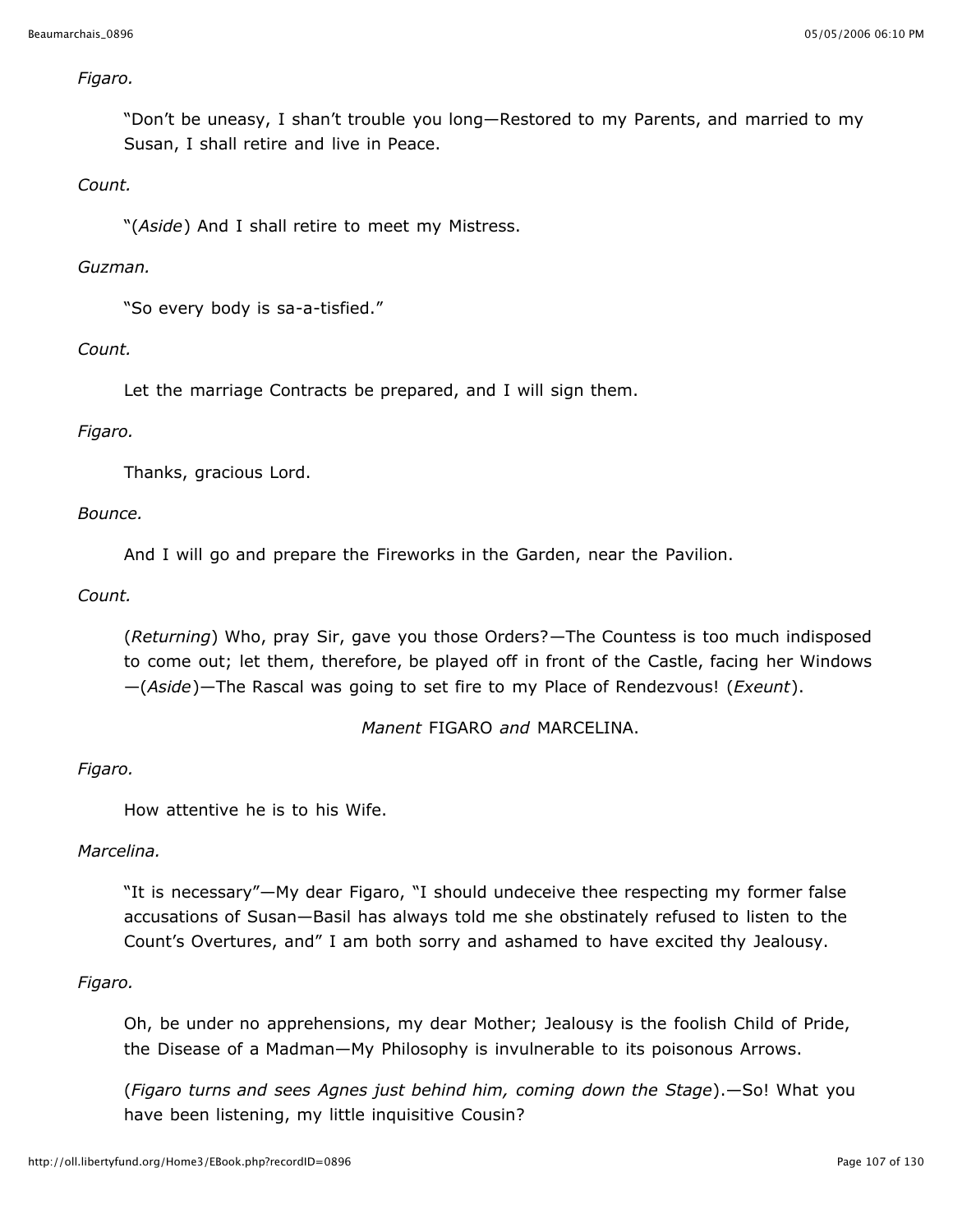#### *Agnes.*

Oh, no; they tell me that is not polite.

## *Figaro.*

Then what's your errand?—He is not here.

# *Agnes.*

Who?

# *Figaro.*

Hannibal.

# *Agnes.*

Oh, I know that very well—I know where he is—I want my Cousin Susan.

# *Figaro.*

Aye!—And what do you want with her?

## *Agnes.*

Not much; only to give her a Pin.

# *Figaro.*

(*Starts*) A Pin! (*Striding about in great anger*) A Pin!—And how dare you, you little Hussey, undertake such Messages?—What! Have you learnt your trade already? —(*Marcelina makes a sign to Figaro, who recollects himself, and endeavours to disguise his feelings*)—Come, come, my pretty Cousin, don't be frighten'd, I was but in joke—I—I —I know all about it; its a Pin that my Lord has sent by you to Susan.

# *Agnes.*

Since you know so well, why need you ask me then?

# *Figaro.*

(*Coaxing*) Only to hear what my Lord said when he sent thee on this errand.

## *Agnes.*

Here, said he, here, my pretty little Agnes, take this Pin to thy Cousin Susan, and tell her it is the Seal of the new Song about the Twilight and the Pavilion.

## *Figaro.*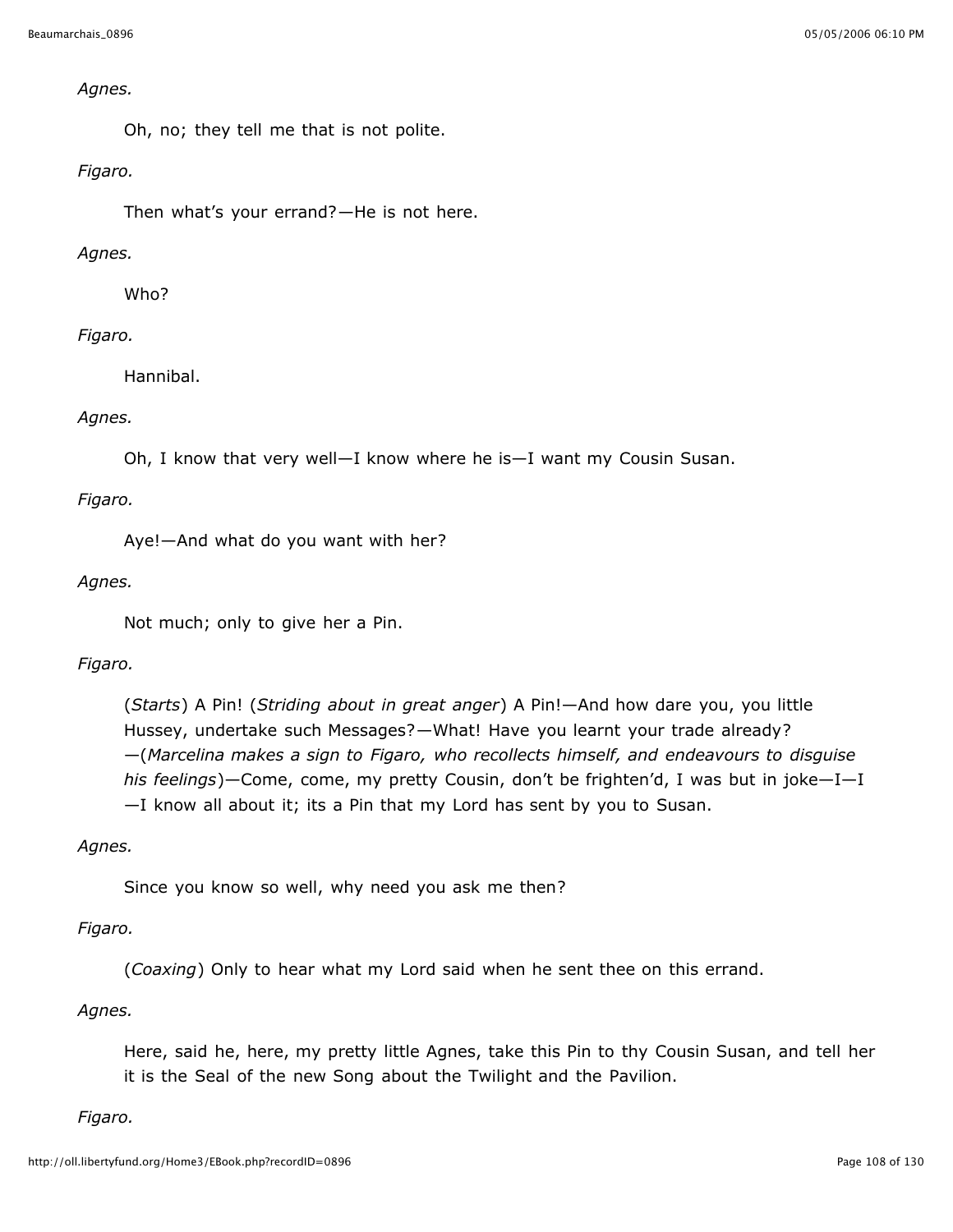And the—

*Agnes.*

The Pavilion—And take great care, said he, that nobody sees thee.

#### *Figaro.*

Well, well, I was but joking; go and execute thy Message faithfully, exactly as my Lord bade thee.

### *Agnes.*

Law! My Cousin takes me for a Ninny, I believe. (*Exit skipping*).

### *Figaro.*

So, my Mother!

### *Marcelina.*

So, my Son!

### *Figaro.*

Here's a sweet Daughter!—A delightful Bride!—And will be a most virtuous Wife! —(*Walking up and down with great agitation*)—A false—Deceitful—I'm happy, however, I have found her out—I will detect, expose, and abandon her!

#### *Marcelina.*

Nay, but gently, my Son, gently; recollect that Jealousy is the disease of a Madman, and that your Philosophy is invulnerable.—Fie! fie!—All this passion about a Pin!

#### *Figaro.*

A Pin that has wounded me to the heart!—Didn't we see the Count pick it up?

#### *Marcelina.*

We did so; but how can we tell whether she means to deceive thee or him?—Art thou sure she will go to the Rendezvous; and wilt thou condemn her without hearing her?

## *Figaro.*

I am sorry—I am a Fool—And yet!—If she should be false!

#### *Marcelina.*

Nay, but my dear Figaro—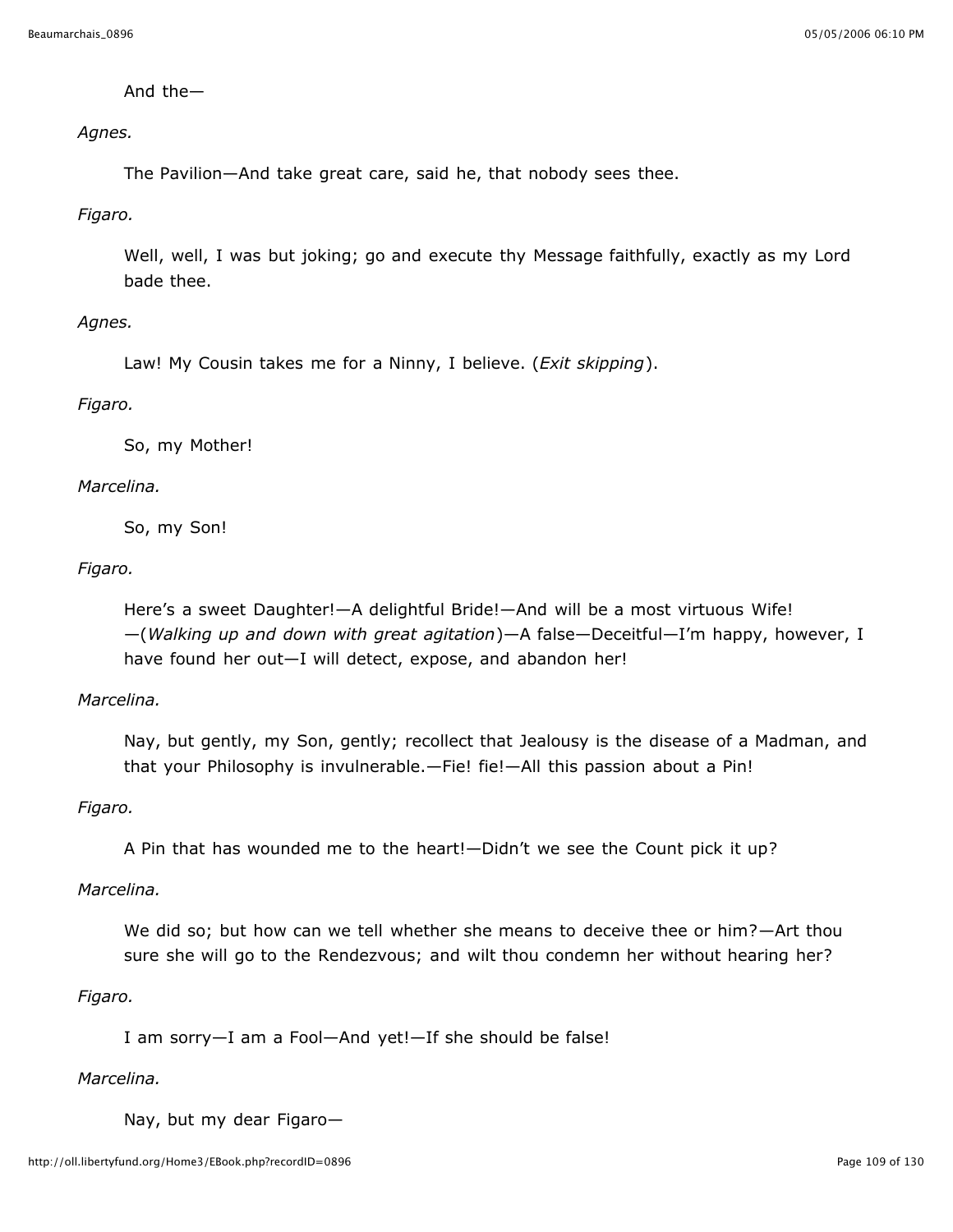*Figaro.*

Well, well; I will be calm—Yes, my amorous Count, you will at least meet with somebody you don't expect—If you do not make haste we shall be at the Pavilion as soon as your Lordship! (*Exeunt*).

The End of ACT IV.

# **ACT V.**

## SCENE, *the Garden,*

*With walks of cut trees in the back ground, and two Pavilions, one on each side of the stage.*

*Enter* AGNES. (*A lanthorn in one hand, and two cakes and an orange in the other*)

THE Pavilion to the left? Ay, that's it.—But if he should not come soon!—He has not half learnt me my part yet—Poor thing, he hasn't eat any thing all day; and the cross, goodfor-nothing Cook would not give me a morsel for him; so I was obliged to ask the Butler for these Cakes and this Orange:—It cost me a good kiss on the cheek, but I know who'll repay—Oh dear, here's somebody coming!—

*Enter* FIGARO, *disguised in a red Rocquelaure;* Doctor Bartholo, Don Guzman, Basil, Antonio. *Figaro imagines at first Agnes to be Susan; and, as it is too dark to see, endeavours to follow the sound of her voice, having entered while she was speaking. Agnes enters the Pavilion on the left.*

*Figaro.*

I was mistaken, 'tis Agnes! (*They all grope down the stage till they get round Figaro*) What a clock is it?

*Antonio.*

Almost near the moon's rising.

*Bosil.*

What a gloomy night.

*Doctor.*

We look like so many Conspirators.

*Figaro.*

You understand, Gentlemen, why you are come hither—It is to be Witnesses of the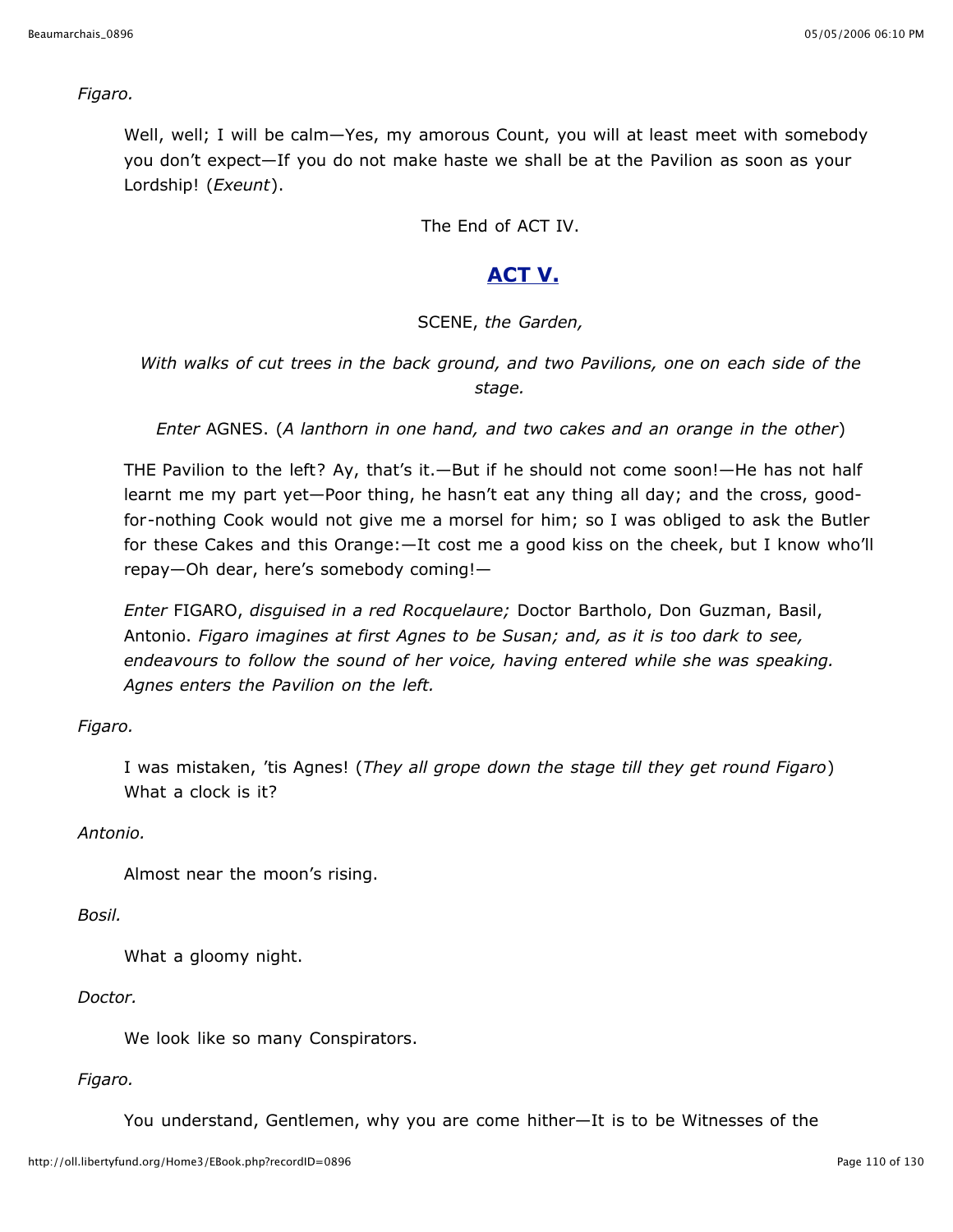Conduct of the virtuous Bride I am soon to espouse, and the honourable Lord who has graciously bestowed her upon me.

#### *Basil.*

(*Aside*) This will be a precious Revenge.

### *Doctor.*

Remember, Figaro, a wife Man has never any Contest with the Great; it is the Battle of Don Quixote with the Windmills; they whirl and dash you to a Distance, without once altering or retarding their Course.

#### *Figaro.*

Rather remember they have not courage to oppress any but Cowards.

### *Doctor.*

He's mad.

### *Guzman.*

Ye-e-es, he is ma-a-ad.

#### *Antonio.*

But what about?

#### *Basil.*

A certain Rendezvous;—Come this way, and I'll tell you the whole.

#### *Figaro.*

Hide yourselves hereabouts, and come running the Moment you hear me call.

#### *Doctor.*

He is turning Fool.

#### *Guzman.*

Ye-e-es, he's turning foo-oo-ool—Stay and take ca-are of him,

(*Exeunt.*

*Manent* Figaro *and* Doctor.

## *Figaro.*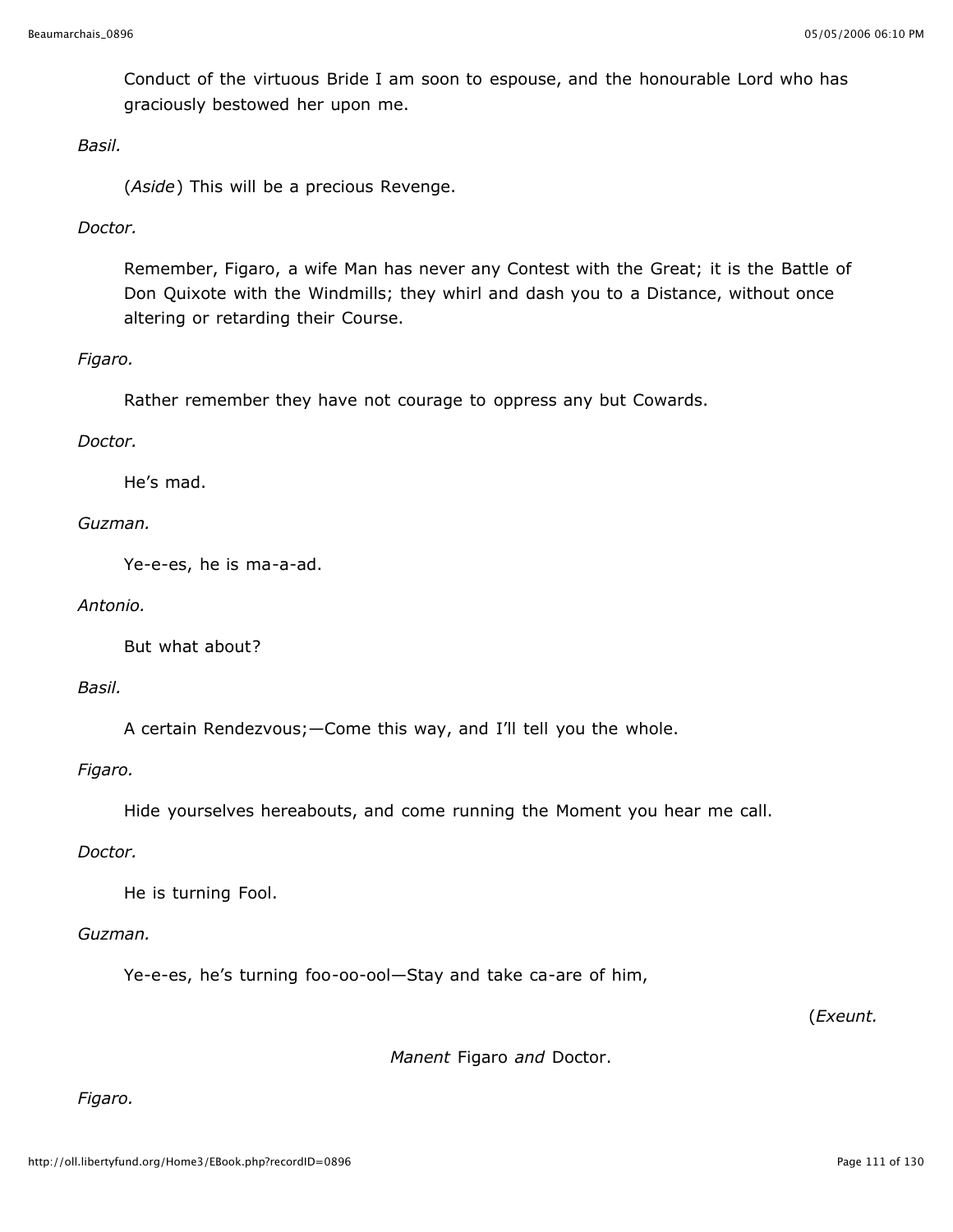"Oh Woman, Woman, Woman! Inconstant, weak, deceitful Woman!—But each Animal is obliged to follow the instinct of its Nature; and it is thine to betray!—What, after swearing this very Morning to remain for ever Faithful; and on the identical Day! The bridal Day!—

*Doctor.*

"Patience.

### *Figaro.*

"I even saw her laugh with Delight, while he read her Billet!—They think themselves secure, but perhaps they yet may be deceived."—No, my very worthy Lord and Master, you have not got her yet—What! Because you are a great Man, you fancy yourself a great Genius.—"Which way?—How came you to be the rich and mighty Count Almaviva? Why truly, you gave yourself the Trouble to be born! While the obscurity in which I have been cast demanded more Abilities to gain a mere Subsistence than are requisite to govern Empires. And what, most noble Count, are your Claims to Distinction, to pompous Titles, and immense Wealth, of which you are so proud, and which, by Accident, you possess? For which of your Virtues? Your Wisdom? Your Generosity? Your Justice?—The Wisdom you have acquired consists in vile Arts, to gratify vile Passions; your Generosity is lavished on your hireling Instruments, but whose Necessities make them far less Contemptible than yourself; and your Justice is the inveterate Persecution of those who who have the Will and the Wit to resist your Depredations." But this has ever been the Practice of the *little* Great; those they cannot degrade, they endeavour to crush.

#### *Doctor.*

Be advised, Figaro—be calm—there has ever been a Respect paid—

*Figaro.*

To Vice—where it is not due.—Shame light on them that pay it.

#### *Doctor.*

Consider, he is—

## *Figaro.*

A Lord—and I am—a Man!—Yes, I am a Man, but the nocturnal Spells of that enchantress Woman, soon shall make me a Monster. "Why, what an Ass am I!—Acting here the idiot part of a (*Strikes his forehead*)—a—*Husband*—Altho' I am but half finished." (*Agnes peeps out of the Pavilion, and approaches a little way to listen.*)

#### *Agnes.*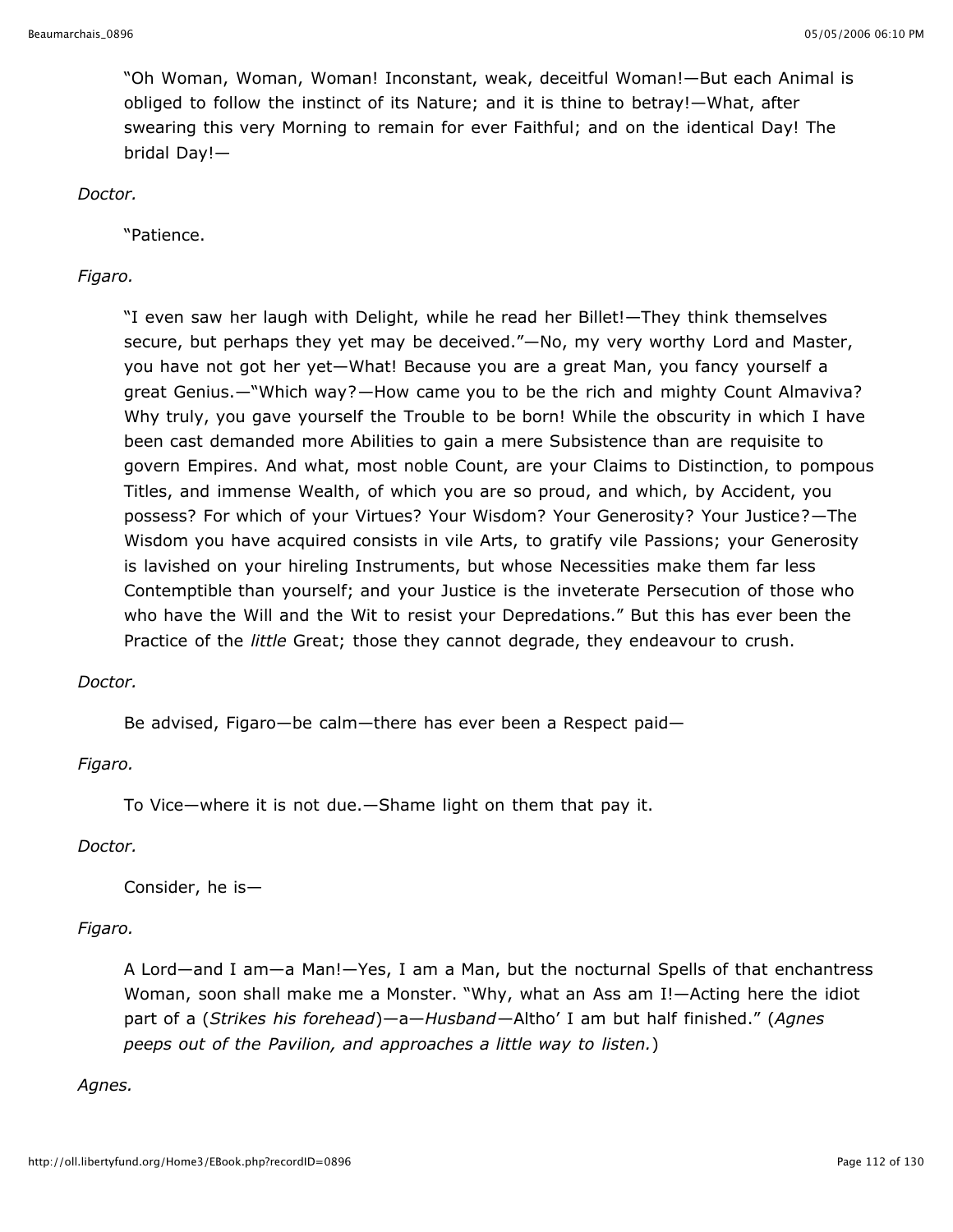#### Is that Hannibal?

#### *Doctor.*

I hear somebody! (*Agnes hears the voice of the Doctor, and runs in again*) I will retire, but if you are wise, you will wait the Event patiently; your suspicions may be unjust, should they prove real, then shake her from you, as her Ingratitude deserves. (*Exit.*

#### *Figaro.*

"Oh, how easy it is for the prayer mumbling Priest to bid the Wretch on the Rack suffer patiently. *(Figaro listens)* I hear nothing—all is silent—and dark as their designs. (*Figaro pulls off his Roquelaure, and throws it on a Garden-bench*) Why, what a Destiny is mine —Am I for ever doom'd to be the foot-ball of Fortune?—Son of I knew not who, stol'n I knew not how, and brought up to I knew not what, lying and thieving excepted, I had the sense, tho' young, to despise a life so base, and fled such infernal Tutors. My Genius, tho' cramp'd, could not be totally subdued, and I spent what little time and money I could spare in Books and Study. Alas! it was but time and money thrown away. Desolate in the world, unfriended, unprotected, my poor stock of knowledge not being whip'd into me by the masculine hic hæc hoc hand of a School-master, I could not get Bread, much less Preserment.—Disheartened by the failure of all my projects, I yet had the audacity to attempt a Comedy, but as I had the still greater audacity to attack the favorite Vice of the favorite Mistress, of the favorite Footman of the favorite Minister, I could not get it licensed.—It happened about that time, that the fashionable Question of the day was an enquiry into the real and imaginary Wealth of Nations; and, as it is not necessary to possess the thing you write about, I, with lank Cheeks, pennnyless Purse, and all the simplicity of a Boy, or a Philosopher, freely described the true causes of national Poverty: when suddenly I was awaken'd in my bed at Mid-night, and entrusted to the tender care of his Catholic Majesty's Mirmidons, whose Magic-power caused the heavy gates of an old Castle to fly open at my approach, where I was graciously received, lodged, and ornamented, according to the fashion of the place, and provided with Straw, and Bread, and Water gratis. My ardor for Liberty sufficiently cool'd. I was once more turned adrift into the wide World, with leave to provide Straw and Bread and Water for myself.—On this my second birth, I found all Madrid in Raptures, concerning a most generous Royal Edict, lately published, in favor of the Liberty of the Press: and I soon learnt, that, provided I neither spoke of the Wealth of Nations in my writings, nor of the Government, nor of Religion, nor of any Corporate-Companies, nor offended the favorite Mistress of the Minister's favorite Footman, nor said any one thing which could be twisted into a reference, or hint, derogatory to any one Individual, who had more powerful friends than I had, I was at liberty to write, freely, all, and whatever I pleased, under the inspection of some two or three Censors!—Soon after this, a Place happened to be vacant, which required a person well acquainted with Calculation; I offered my Services; my Abilities were not questioned; I waited, in anxious expectation of the Event, and, in three days, learnt it had been bestowed, two days before, upon a Dancing-master.—Persecuted by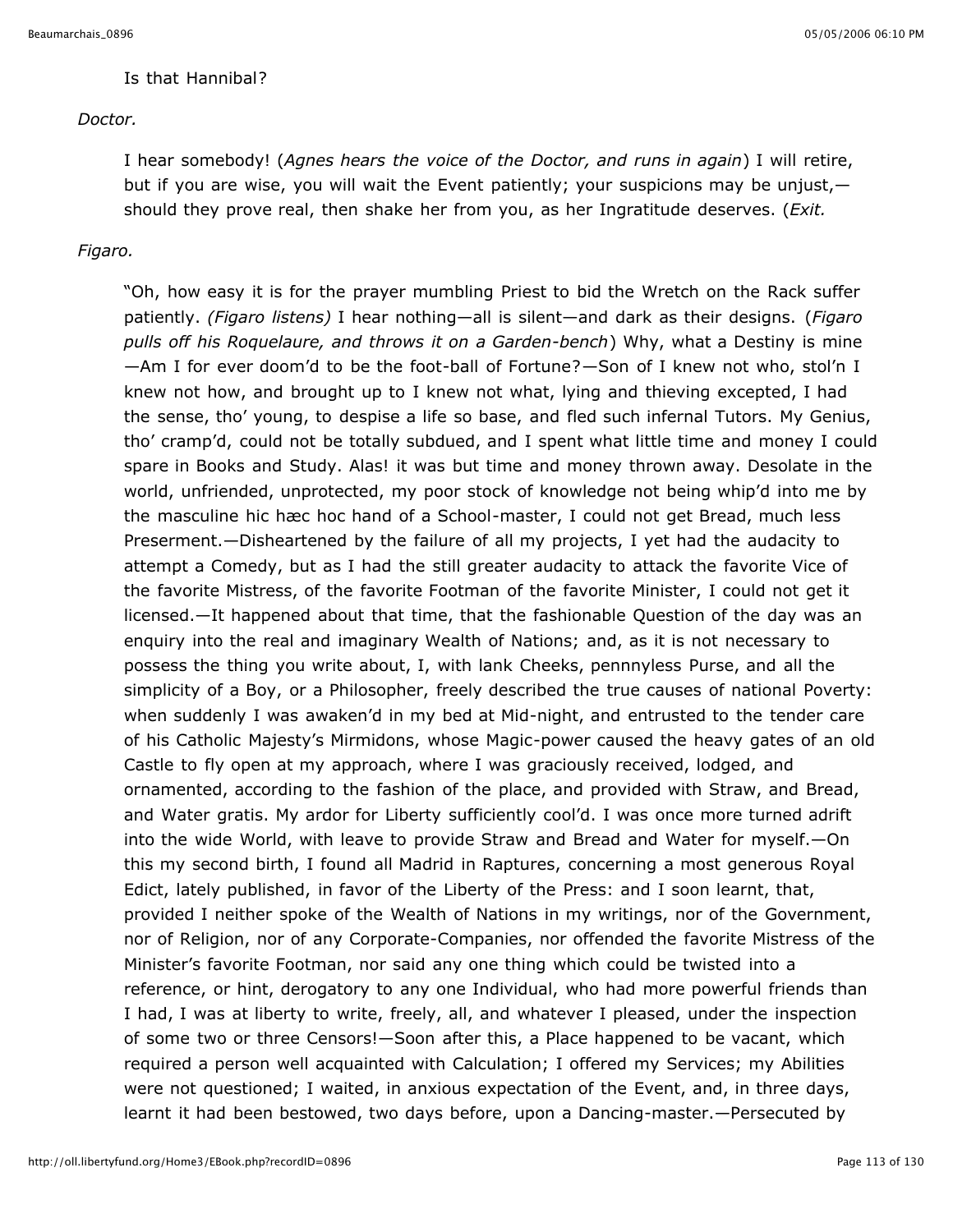Creditors, tired of starving, and unable, through the feebleness of Youth to sustain so unequal a Struggle, I had the weakness, at last, to sink before Temptation, and set up a Pharaoh Bank. And now, for once, behold the Scene changed! See me equally familiar with Lords as with their Lacquies! Every door was open to me! Every hand held out! But, notwithstanding my desire to be Something in this world, my detestation of the brazen Effrontery, profound Ignorance, and insupportable Insolence of these fashionable Friends of Nobility was so innate that I found I could better endure all the Miseries of Poverty than the Disgrace and Disgust of such Society.—Quitting, therefore, with contempt this new Trade, and leaving false Shame behind me, as a burthen too heavy for a Footpassenger, I once more took up my strap and hone, and travelled for employment from Town to Town.—At Seville I found a Lord mad to marry his Mistress; my Wit procured him what his could not, a Wife; and, in return, he gratefully endeavours to Seduce mine— Strange concatenation of circumstance! My Parents all at once claim me!—'Tis he, 'tis she, 'tis me, 'tis—I don't know who!—I came into the world without my Knowledge, and I shall go out on't without my Will; and thus do I continue to torment myself about this Being of mine, without understanding what this Being is, what it was, what it shall be, whence it came, where it is, or whither it shall go.—I only know it to be a compound of Contradictions! A little, wise, foolish Animal, ardent in the pursuit of Pleasure, capricious through Vanity, laborious from Necessity, but indolent by Choice. After having exhausted every Art for enjoyment, and every Profession for a livelihood, I found myself intoxicated by a heavenly Illusion, that has vanish'd at my approach!—Vanished!—And is it vanish'd?"—Oh Susan! Susan! (*Figaro sinks melancholy upon the garden-seat; but being suddenly roused by a noise, wraps himself up in his Rocquelaure.*

*Enter softly, in each other's dress, the* COUNTESS *and* SUSAN, *followed by* MARCELINA.

#### *Susan.*

So Figaro is to be here. (*In an under voice*)

#### *Marcelina.*

He is here.

#### *Susan.*

Thus one is come to lay the Springe, and the other to seize the Game.

#### *Marcelina.*

I will go and hide myself in this Pavilion, where I shall hear all. (*Exit into the Pavilion on the left.*)

#### *Susan.*

We may begin. (*Speaks louder*) If my Lady does not want me, I will walk and enjoy the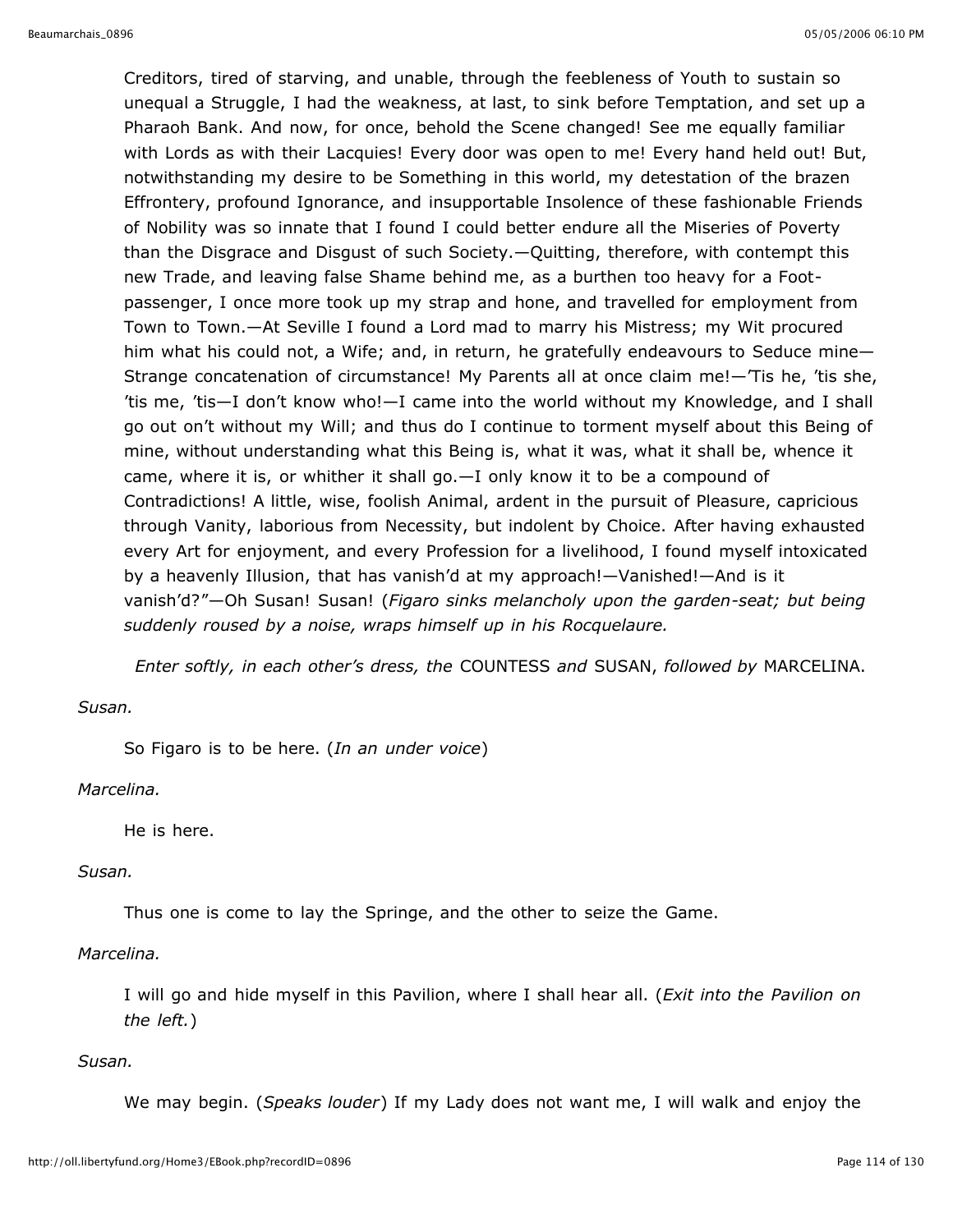fresh air.

## *Figaro.*

Oh, the Cecatrice

### *Countess.*

It may give thee cold.

#### *Susan.*

Oh no, my Lady.

## *Figaro.*

Oh no! She'll not take cold to-night. (*Aside*). *Susan retires a little towards the Pavilion on the left; Hannibal is heard singing, and, as he enters, perceives the Countess, in Susan's dress.*

## *Page.*

Is that Agnes, yonder? (*He approaches*) By her long Lappets and white Feathers, it must be Susan. (*Comes up and takes hold of the Countess's hand*) Ah, my dear Susan!

### *Countess.*

Let me go. (*In a feigned voice.*)

## *Page.*

Come, Come; don't be so coy. I know it is not Figaro you are waiting for, it is my Lord the Count—What! Did not I hear, this Morning, when I was behind the great Chair?

#### *Susan.*

(*Aside*). The babbling little Villain.

*Enter the* COUNT *behind, and hears the Page.*

#### *Count.*

Is not that somebody with Susan?—(*Advances close up to them, and draws back in a fury*).—'Tis that infernal Page again. (*Susan keeps out of the way and silently laughing.*)

#### *Page.*

'Tis in vain to say no:—Since thou art going to be the Representative of the Countess, I am determined to give the one kiss for thyself, and a hundred for thy beauteous Lady.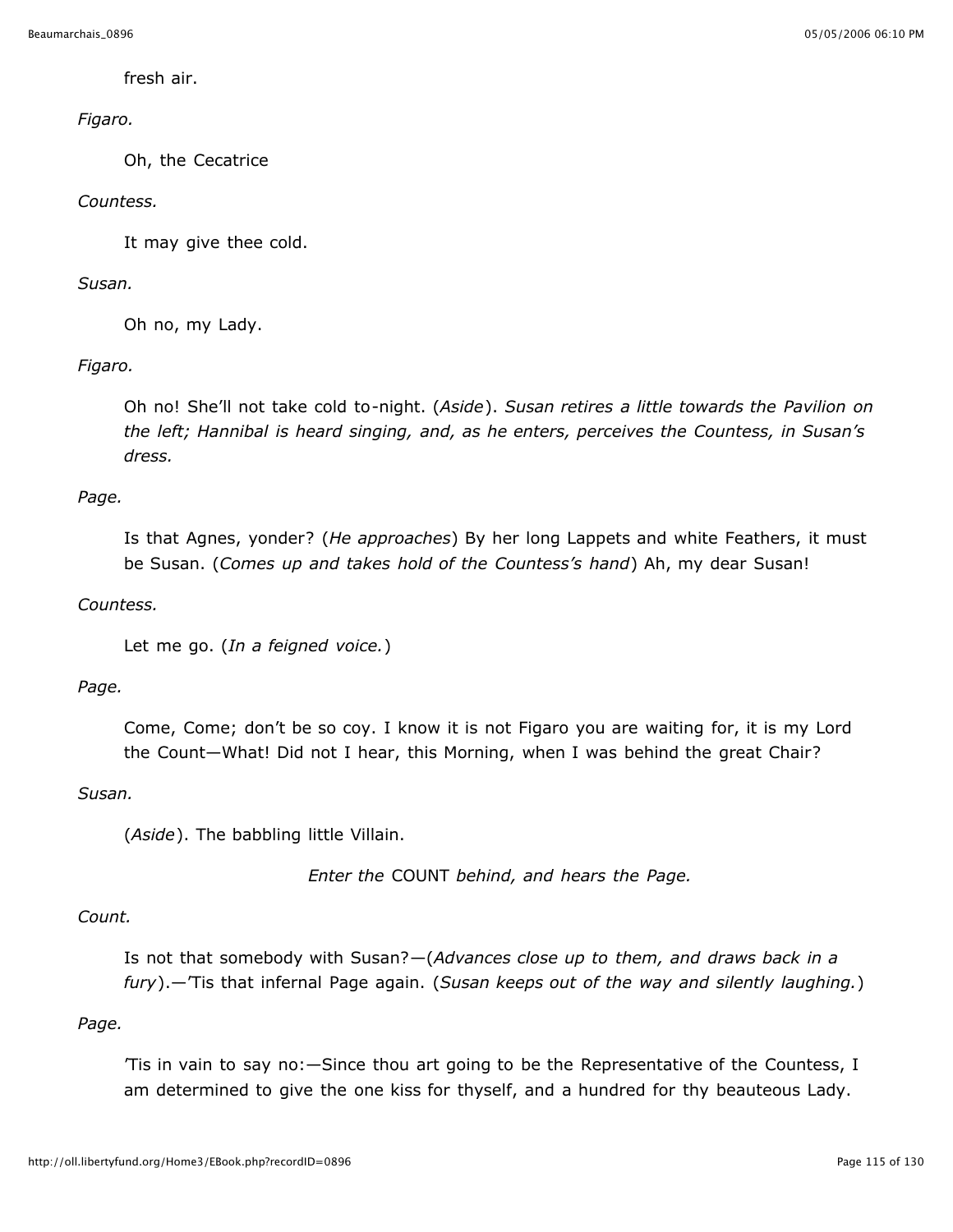*Susan.*

(*Aside*). "As impudent as a Page, says the Proverb."

(*The Countess draws back to avoid being kissed by the Page, and the Count advances and presents himself in her place; the Page feels the rough beard of the Count, and suddenly retreats, crying in an under voice)*—Oh, the Devil!—The Count again!

(*Exit Page into the Pavilion on the left.*)

(*While this passes, Figaro likewise advances to drive the Page from Susan; meanwhile the Count, on the Page's supposed next approach, prepares to give him a proper reception*).

*Count.*

(*Thinking he speaks to the Page*). Since you are so fond of kissing, take that. (*Gives Figaro a severe box on the ear*).

*Figaro.*

I have paid for listening. (*Susan cannot contein herself, but bursts out a laughing*).

*Count.*

(*Hears her laugh*). Why this is inconceiveable!—Do such Salutations make the impudent Rascal laugh?

#### *Figaro.*

It would be strange if he should cry this time. (*Aside*).

(*Count and Countess approach*).

#### *Count.*

But let us not lose the precious moments, my charming Susan!—Let these Kisses speak my ardour! (*Kisses the Countess several times with rapture*).

## *Figaro.*

(*Aside, and beating his forehead*). Oh! Oh! Oh!

#### *Count.*

Why dost thou tremble?

## *Countess.*

(*Cominuing her feigned voice*). Because I am afraid.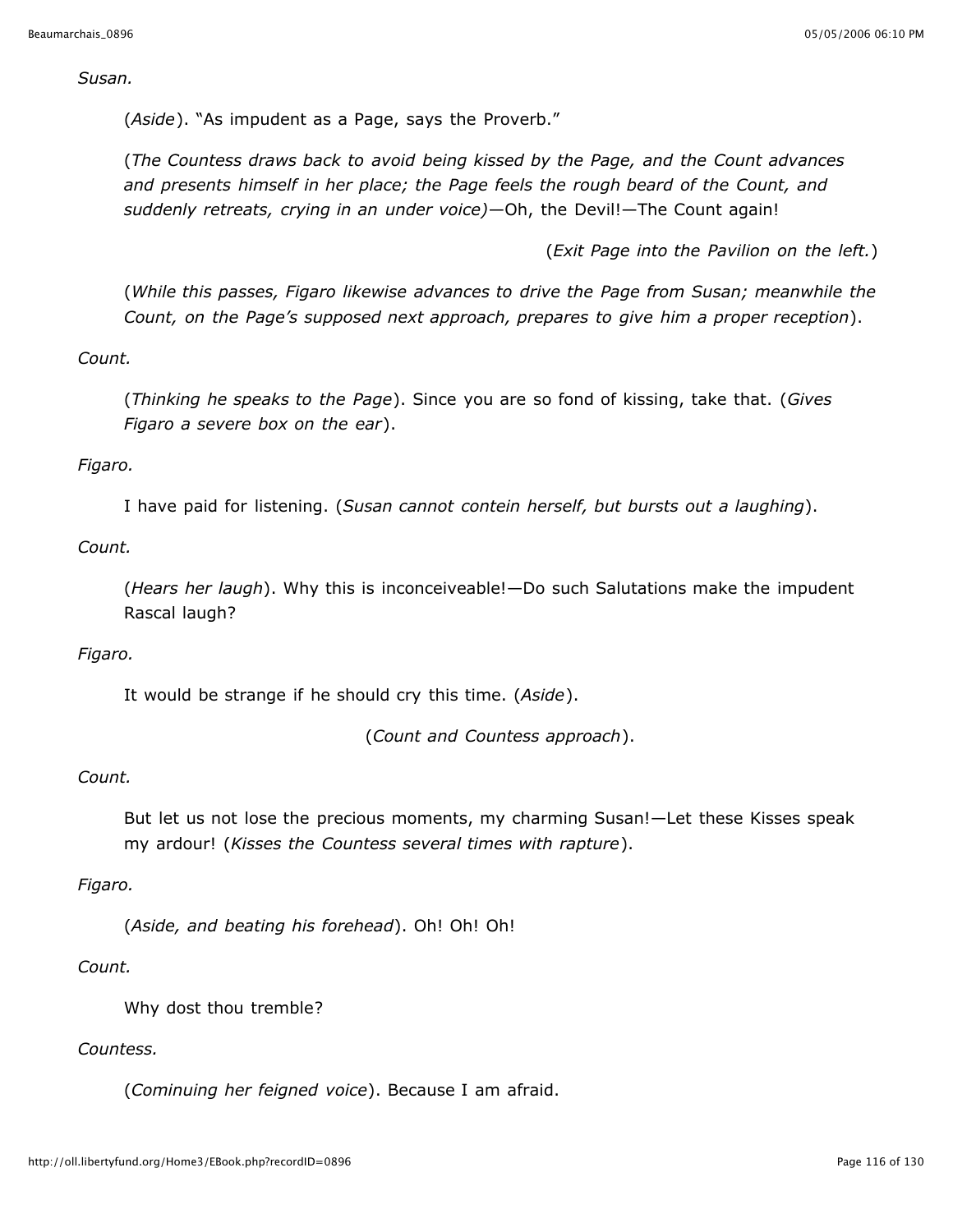#### *Count.*

Thou seemest to have got a cold. (*Takes the Countess's hand between his own, and amorously strokes and kisses her fingers)*. What a sweet, delicate, Angel's hand!—How smooth and soft!—How long and small the fingers!—What pleasure in the touch!—Ah! How different is this from the Countess's hand!—

#### *Countess.*

(*Sighing*). And yet you loved her once.

#### *Count.*

Yes—Yes—I did so—But three Years of better Acquaintance has made the Marriage-state so respectable—And then Wives are so loving—when they *do* love, that is—that one is surprised when in search of Pleasure, to find Satiety.

#### *Countess.*

Pleasure?—Love!

#### *Count.*

Oh, no; Love is but the Romance of the Heart; Pleasure is its History—As for thee, my dear Susan, add but one grain more of Caprice to thy Composition and thou wilt make one of the most enticing, teazing, agreeable Mistresses.

#### *Countess.*

'Tis my Duty to oblige my Lord.

#### *Figaro.*

Her Duty!—

#### *Count.*

Yes—Women's Duties are unlimited—They owe all—Men nothing.

#### *Countess.*

#### Nothing?

#### *Count.*

It is not our Faults; 'tis the law of Nature—And then Wives think to ensure our fidelity by being always Wives—Whereas they should sometimes become—

#### *Cruntess.*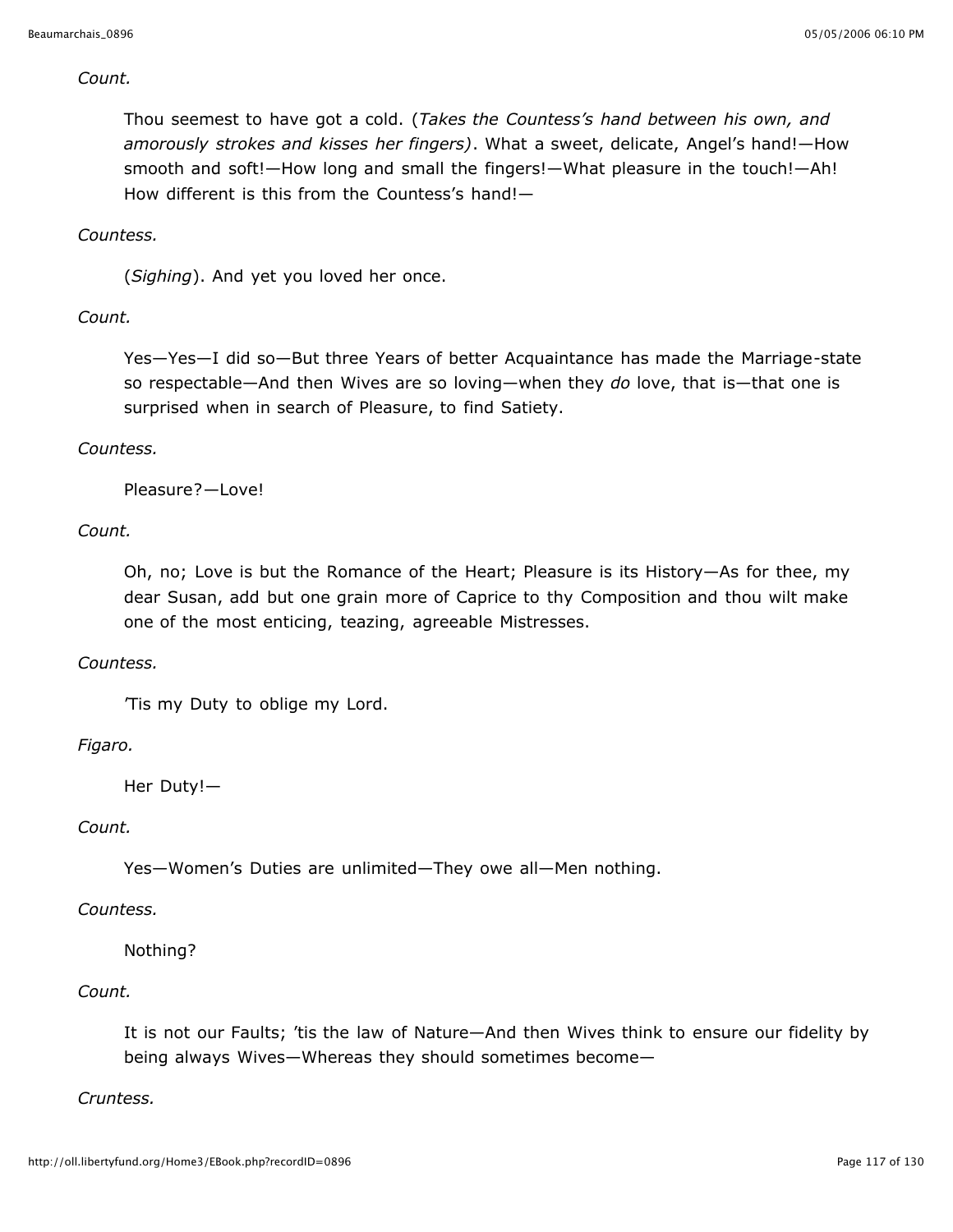### What?

## *Count.*

Our Mistresses—I hope thou wilt not forget this Lesson.

### *Countess.*

Oh no, indeed, not I.

#### *Susan.*

(*Aloud*). Nor I.

## *Figaro.*

(*Aloud*). Nor I.

### *Count.*

(*Astonished*). Are there Echoes here?

### *Countess.*

Oh, yes.

#### *Count.*

And now, my sweet Susan, receive the Portion I promised thee. (*Gives a purse and puts a ring upon her finger*)—And continue likewise to wear this Ring for my sake.

## *Countess.*

Susan accepts your Favors.

#### *Figaro.*

(*Aside*). Was there ever so faithless a Hussey?

### *Susan.*

(*Aside*). These riches are all for us! (*Still keeps chuckling very heartily at what is going forwards.*)

#### *Countess.*

I perceive Torches.

#### *Count.*

They are preparatory to thy Nuptials. (*the Countess pretends to be afraid*). Come, come,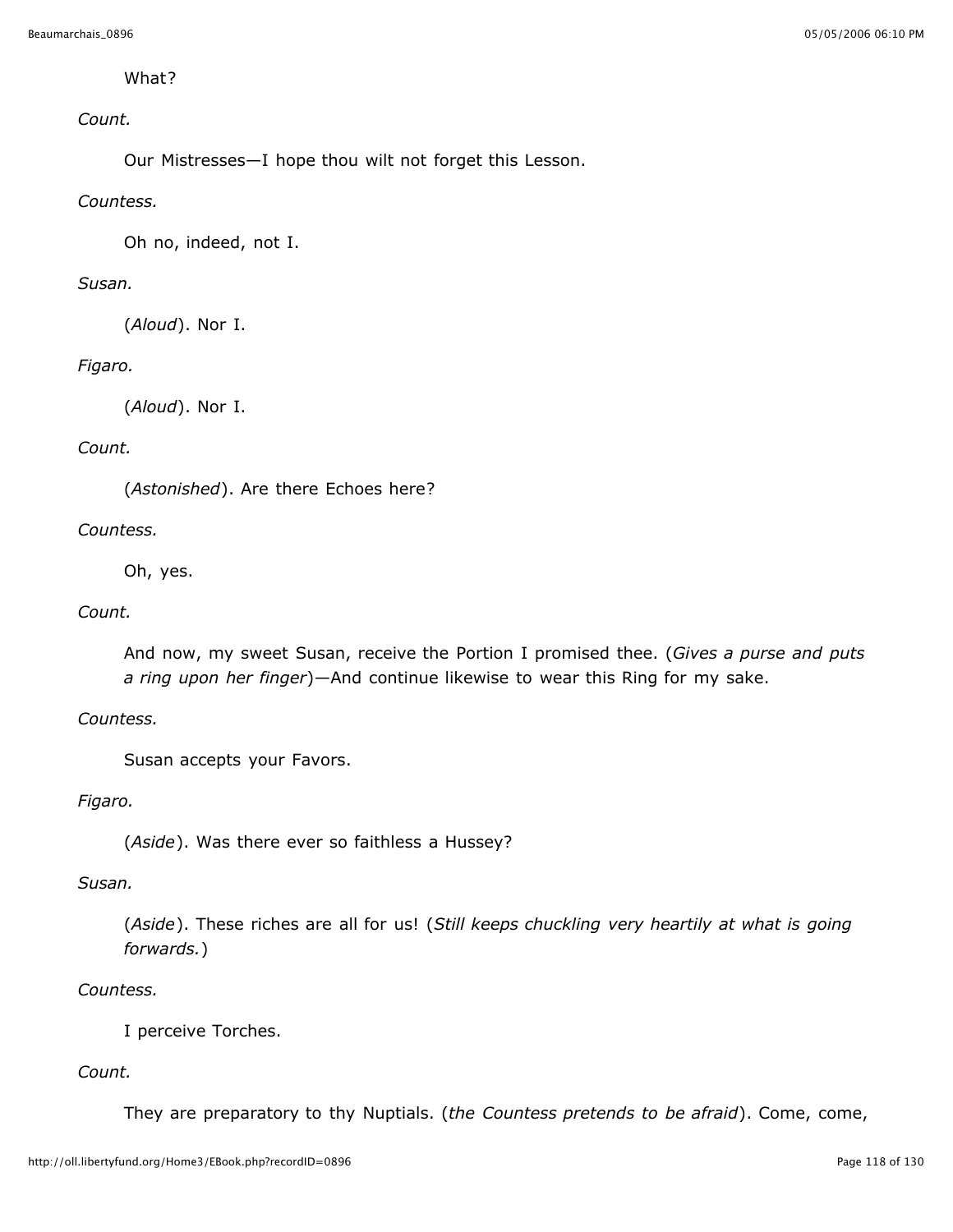let us retire for a moment into the Pavilion.

### *Countess.*

What! In the dark?

## *Count.*

Why not? There are no Spirits.

## *Figaro.*

(*Aside*). Yes, but there are; and evil ones too. (*Countess follows the Count*). She is going! —Hem! (*Figaro hem's in a great passion*).

## *Count.*

(*Raising his voice majesterially*). Who goes there!

## *Figaro.*

A man.

## *Count.*

(*Aside to the Countess*). It's Figaro! (*The Countess enters the Pavilion on the right hand and the Count retires*).

## *Figaro.*

(*Desperate*). They are gone in. (*Walks about*). Let her go—Let her go!

## *Susan.*

(*Aside.*) Thou shalt pay presently for these fine Suspicions. (*Susan advances and mimics the voice of the Countess*). Who is that?

## *Figaro.*

'Tis the Countess (*Aside*).—What lucky Chance conducted you hither, Madam—You know not what Scenes are this moment transacting.

## *Susan.*

Oh yes, but I do, Figaro.

## *Figaro.*

What! That the Count and my very virtuous Bride are this moment in yonder Pavilion Madam!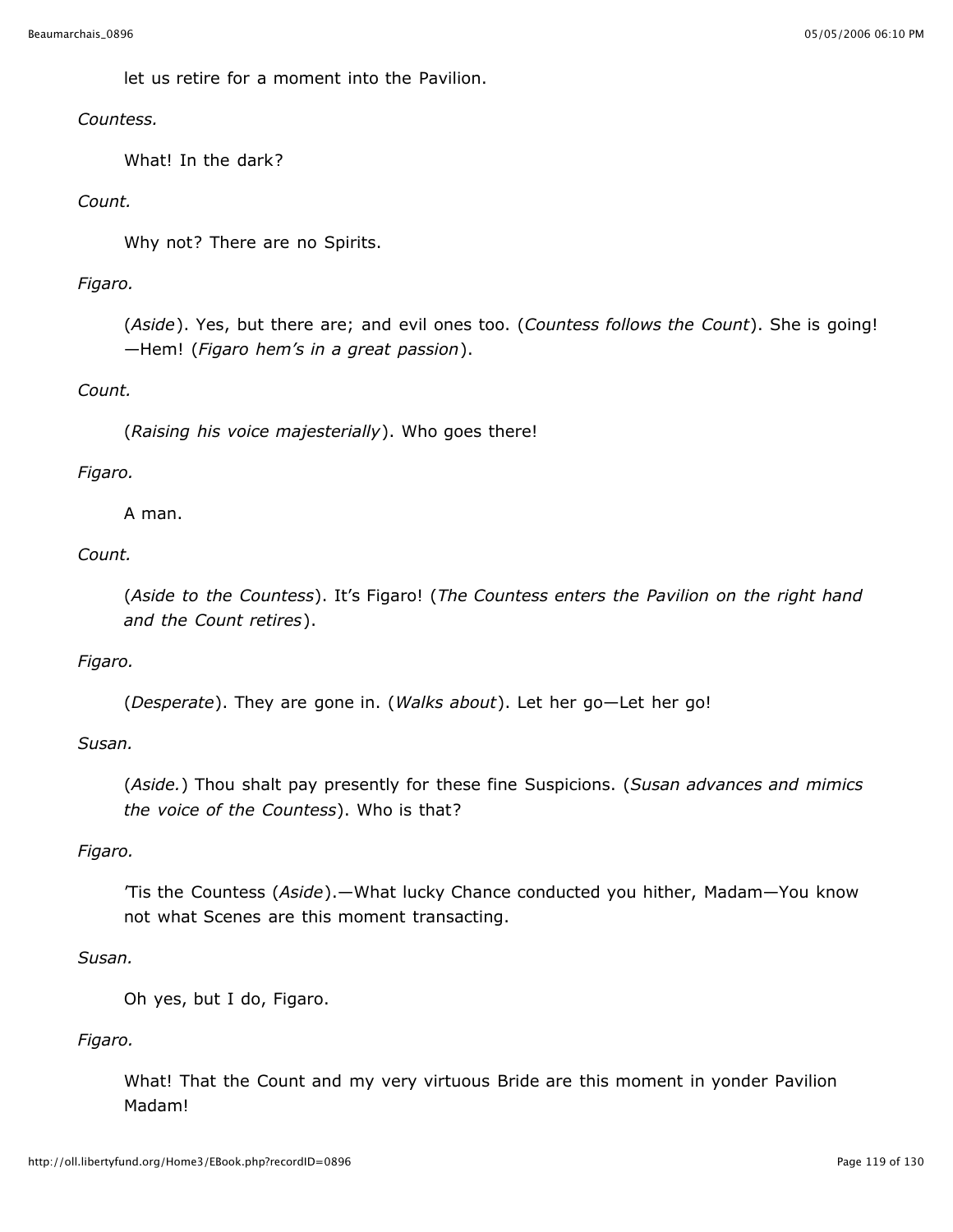#### *Susan.*

(*Aside*). Very well, my Gentleman!—I know more than thou dost.

#### *Figaro.*

And will you not be revenged?

#### *Susan.*

Oh yes, we always have our Revenge in our own power.

## *Figaro.*

(*Aside*). What does she mean?—Perhaps what I suspect—Why that would be a glorious Retaliation.—(*To Susan*) There is no Means but one, Madam, of revenging such Wrongs; that now presents itself.

### *Susan.*

(*Jealous*) What does the good-for-nothing Fellow mean? (*Speaks in a tone of compliance to Figaro*). Does it Figaro?

### *Figaro.*

Pardon my Presumption, Madam! On any other occasion, the Respect I bear your Ladyship would keep me silent, but on the present I dare encounter all! (*Falls on his knees*). Oh, excuse, forgive me, Madam; but let not the precious moments slip!—Grant me your hand.

#### *Susan.*

(*Unable any longer to contain herself gives him a slap on the face*). Take it.

#### *Figaro.*

I have it, I think!—The Devil! This is the Day of Stripes!

#### *Susan.*

Susan gives it thee (*as soon as Figaro hears it is Susan, his satisfaction is so extreme, he laughs very heartily, and keeps laughing all the while she keeps beating him*) and that, and that, and that, and that for thy Insolence—And that for thy Jealousy—And that for thy Infidelity (*Susan out of breath, Figaro still laughing.*)

## *Figaro.*

Oh happy Figaro—Take thy Revenge, my dear, kind, good Angel; Never did Man or Martyr suffer with such Extacy!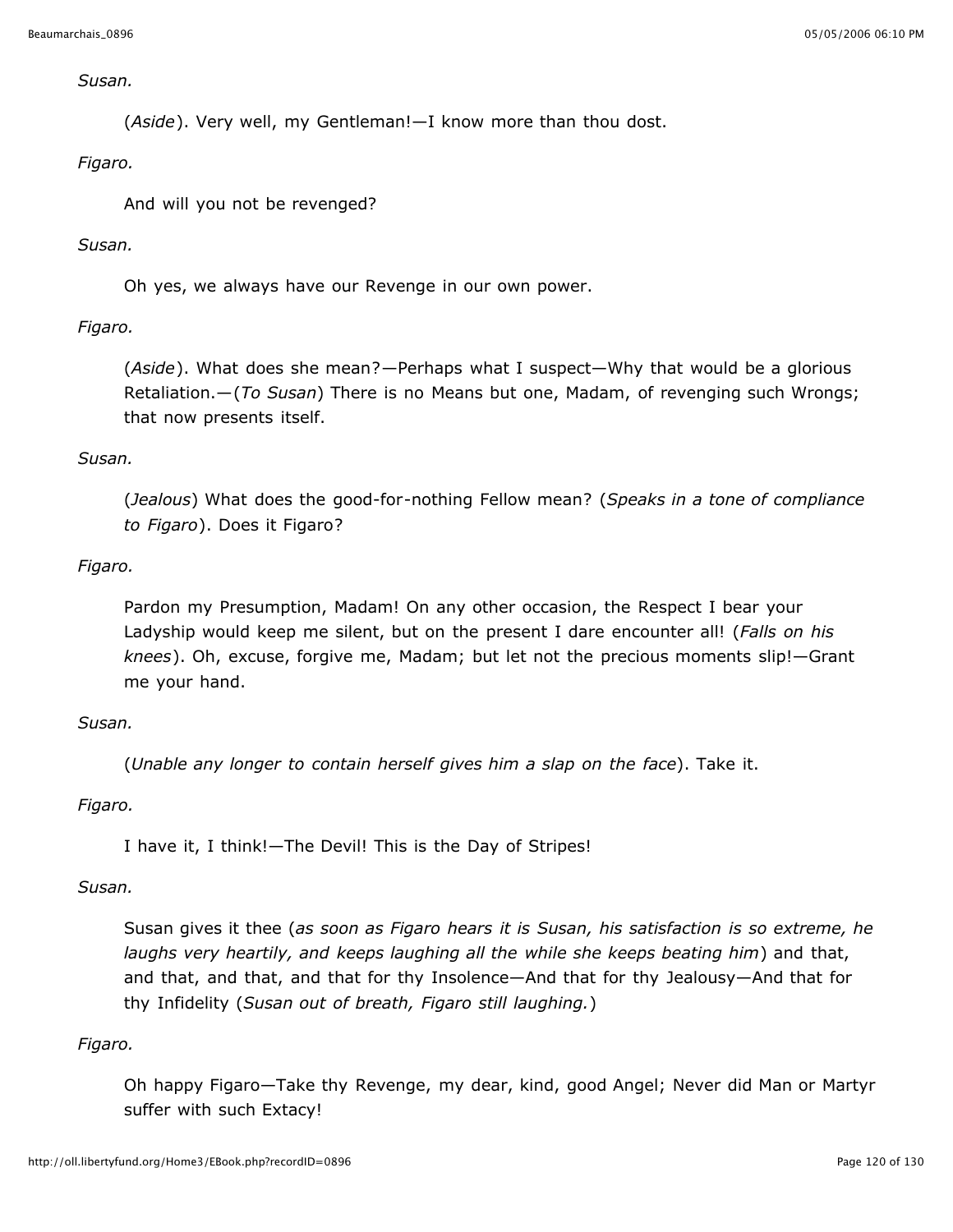#### *Susan.*

Don't tell me of your Extacy! How durst you, you good for nothing, base, false-hearted Man, make love to me, supposing me the Countess.

#### *Figaro.*

I must bring myself off, (*aside*)—Dost think I could mistake the music of my Susan's Voice?

#### *Susan.*

What, you pretend you knew me then?

#### *Figaro.*

Pretend! Canst thou doubt it?

#### *Susan.*

And this was a Trick upon me!—But I'll be revenged.

#### *Figaro.*

Talk not of Revenge, my Love, but tell me what blest Angel sent thee hither, and how thou camest by this Disguise, which so fully proves thy Innocence!

#### *Susan.*

"I could find in my Heart not to tell thee; but know, to thy Confusion, it is my Lady's; and that, coming to catch one Fox, we have entrapped two!

#### *Figaro.*

"But who has taken the other?

#### *Susan.*

"His Wife.

#### *Figaro.*

"His Wife!—Go and hang thyself, Figaro—Go and hang thyself, for wanting the Wit to divine this Plot!—And has all this intriguing been about his Wife?

#### *Susan.*

"Yes, about his Wife.

#### *Figaro.*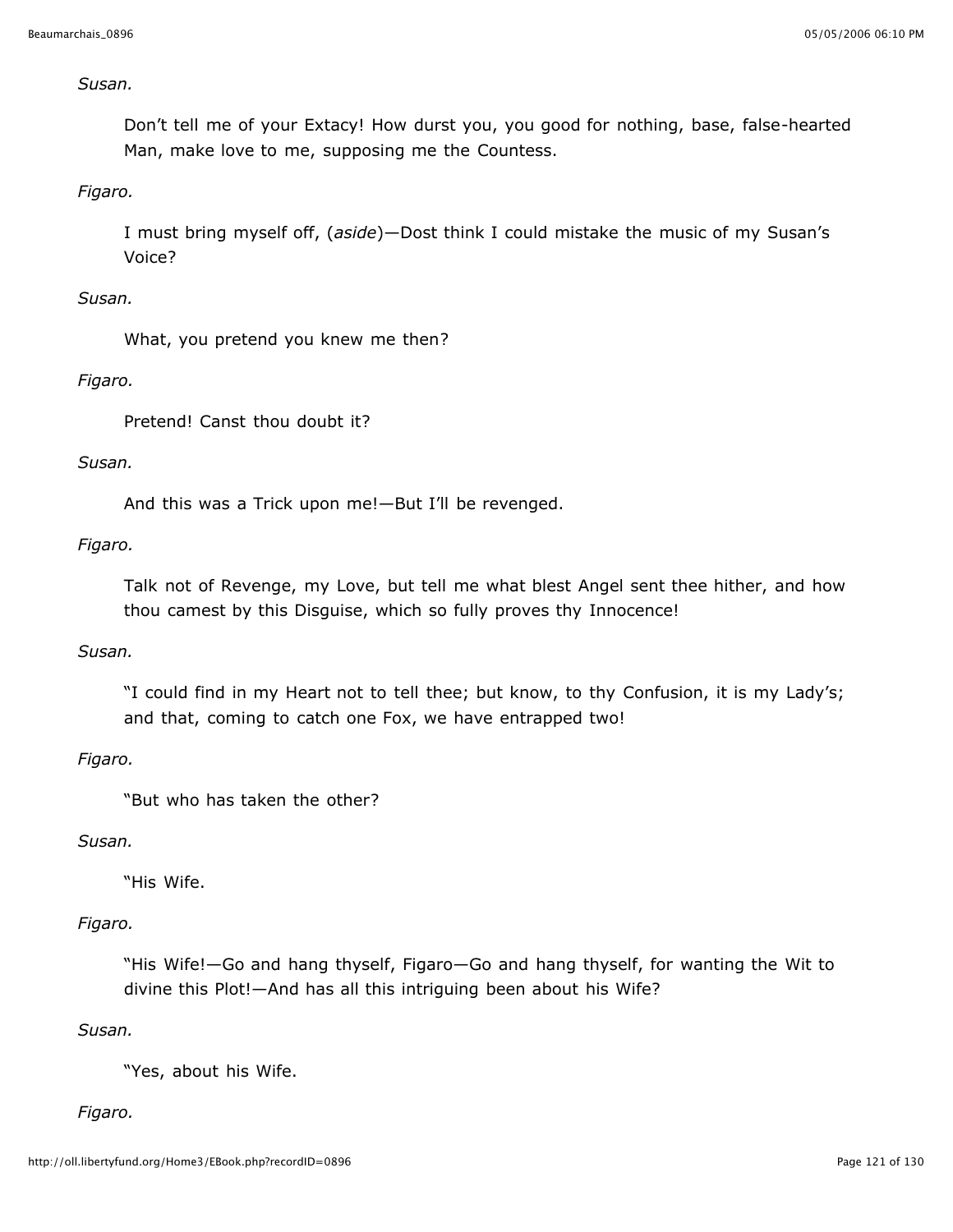(*a little suspicious*) "But who did the Page kiss?

#### *Susan.*

"The Count.

### *Figaro.*

"The Count! Ha! ha! ha! that is excellent, (*Resuming his gravity*) But who did the Count kiss?

### *Susan.*

"The Countess.

### *Figaro.*

"Ay, but who did he kiss this Morning—behind the great Chair?

#### *Susan.*

(*Gravely*) "Nobody.

### *Figaro.*

"Art thou—quite sure?"

#### *Susan.*

(*Holding out her Hand*) Dost thou want another Proof?

#### *Figaro.*

Ah! Thine are but proofs of Love—That of the Count, indeed, was not so gentle.

*Enter* COUNT *behind.*

#### *Count.*

'St—'st! Susan!—Susan!

#### *Figaro.*

(*Aside to Susan*) A lucky thought strikes me; prithee second me, Susan, (*Speaks in a feigned Voice, falls on his Knees and kisses Susan's Hand*)—Ah Madam! Let us not longer converse of Love, but enjoy it's Treasures.

#### *Gount.*

What's here! A Man on his Knees to the Countess!—(*Feels for his Sword, they keep*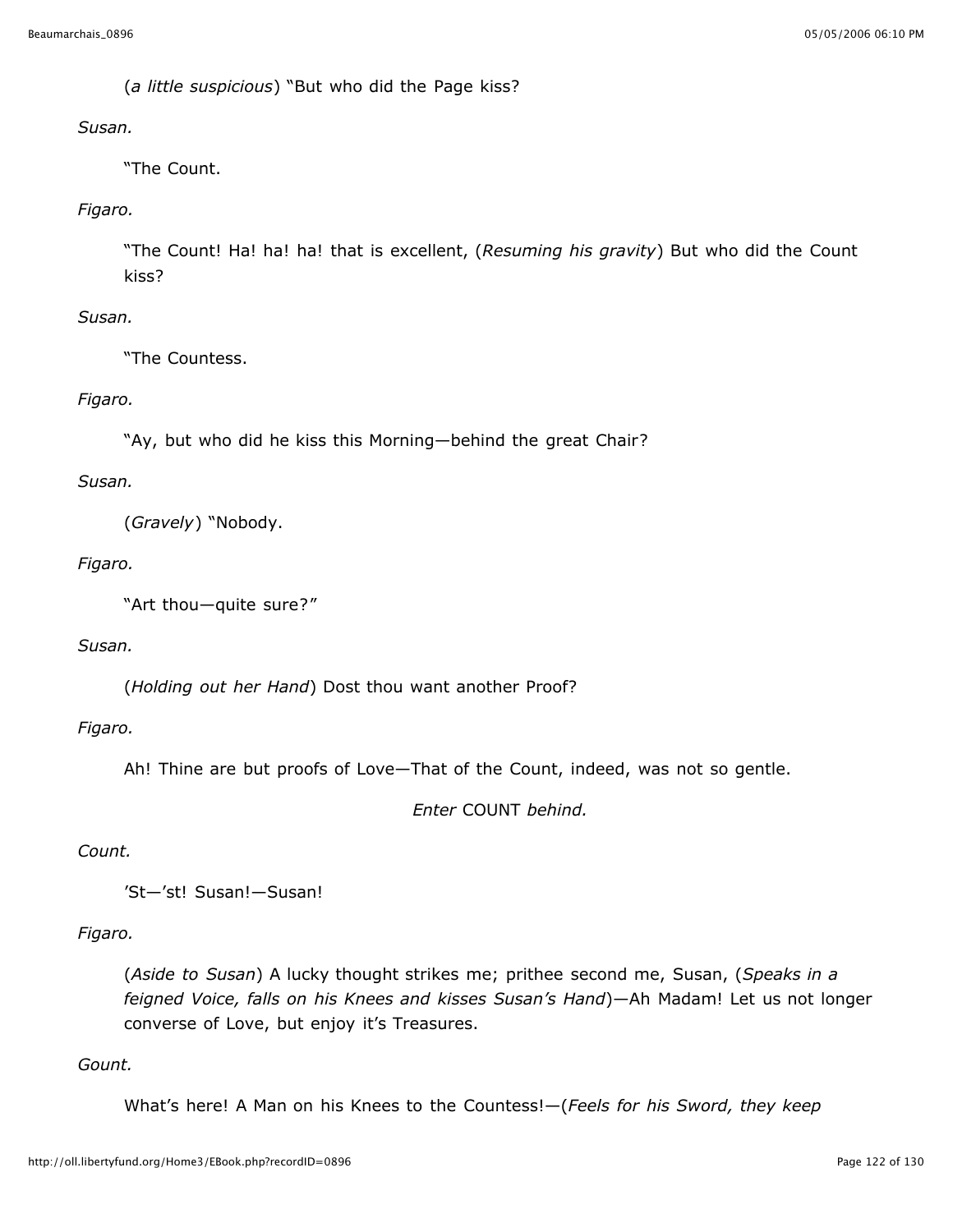*silently laughing*) And I unarm'd!

### *Figaro.*

(*Acting the Petit Maitre*) Upon my Honour, Madam, I could not have supposed Timidity should make you hesitate a moment.

## *Count.*

(*Furiously*) So this is our Dressing-room Gentleman, at last! I shall know all at least, now —(*Figaro kisses her hand again.*) Oh Rage! Oh Hell!

## *Susan.*

How delightfully he swears.

## *Figaro.*

(*Figaro and Susan still inwardly laughing*) Quickly then, Madam, let us repair the wrong which Love this Morning suffered at the impertinent intrusion of your Lord.

## *Count.*

This is not to be borne (*Darts between them, seizes Figaro by the Collar, while Susan escapes into the Pavilion on the left.*)

## *Figaro.*

(*Pretends amazement*) My Lord!

#### *Count.*

How! Rascal! And is it you!—Hollo—Hollo—Who hears?

*Enter blundering in the dark, and in a great hurry, the COURIER, who had been to Seville after the Page.*

#### *Courier.*

Here!—Here!—Here am I, my Lord! Just arrived from Seville! But he is not there! I might as well have sought for this Page in my pocket! Here is the Packet again.

## *Count.*

Stand out of the way, Rascal—Hollo!—Where are my People? Lights! Lights!

## *Courier.*

What's my Lord afraid of? Is there not Mr. Figaro and I?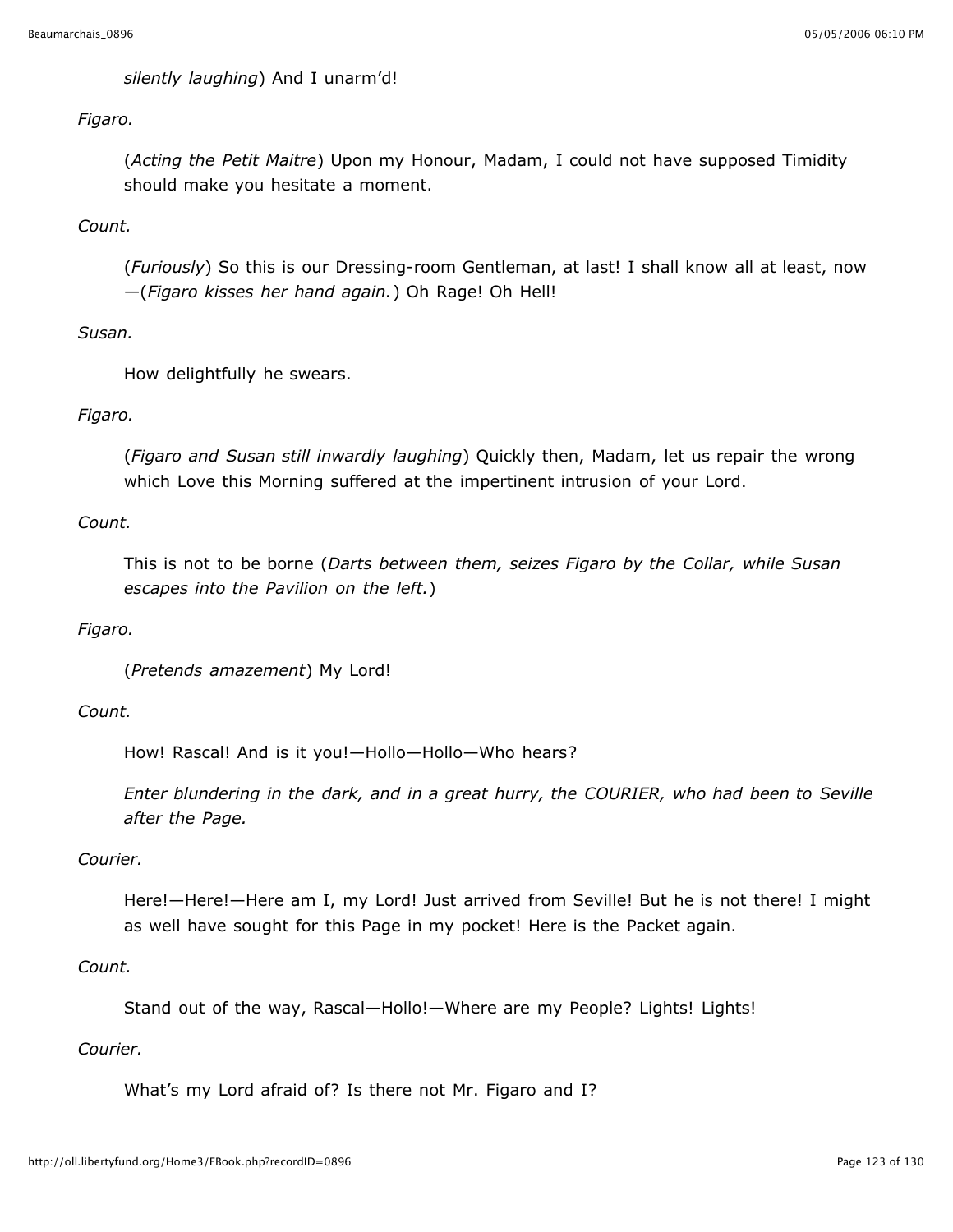*Enter Flambeaux, Don* GUZMAN, *Dr.* BARTHOLO, ANTONIO, BASIL, *and Servants.*

*Count.*

(*To the Servants*) Guard that Door and some of you seize this Fellow.

#### *Figaro.*

You command, with absolute Authority, over all present, my Lord, except yourself.

#### *Count.*

"The Villain's impenetrable, cool Impudence is intolerable.

## *Figaro.*

"We are not Soldiers, that we should kill one another without Malice: for my part, I like to know why I am angry."

### *Count.*

Be pleased, Sir, to declare, before this Company, who the—the—Woman is that just now ran into that Pavilion.

### *Figaro.*

Into that—(*Going to cross to the Pavilion on the right.*)

#### *Count.*

(*Stopping him*) No, prevaricating Fiend; into that. (*Pointing to the other.*)

## *Figaro.*

Ah! That alters the Case.

## *Count.*

Answer, or—

## *Figaro.*

"The Lady that escaped into that Pavilion?

#### *Count.*

"Ay, Demon, the Lady.

## *Figaro.*

The Lady "that escaped into that Pavilion," is a young Lady to whom my Lord once paid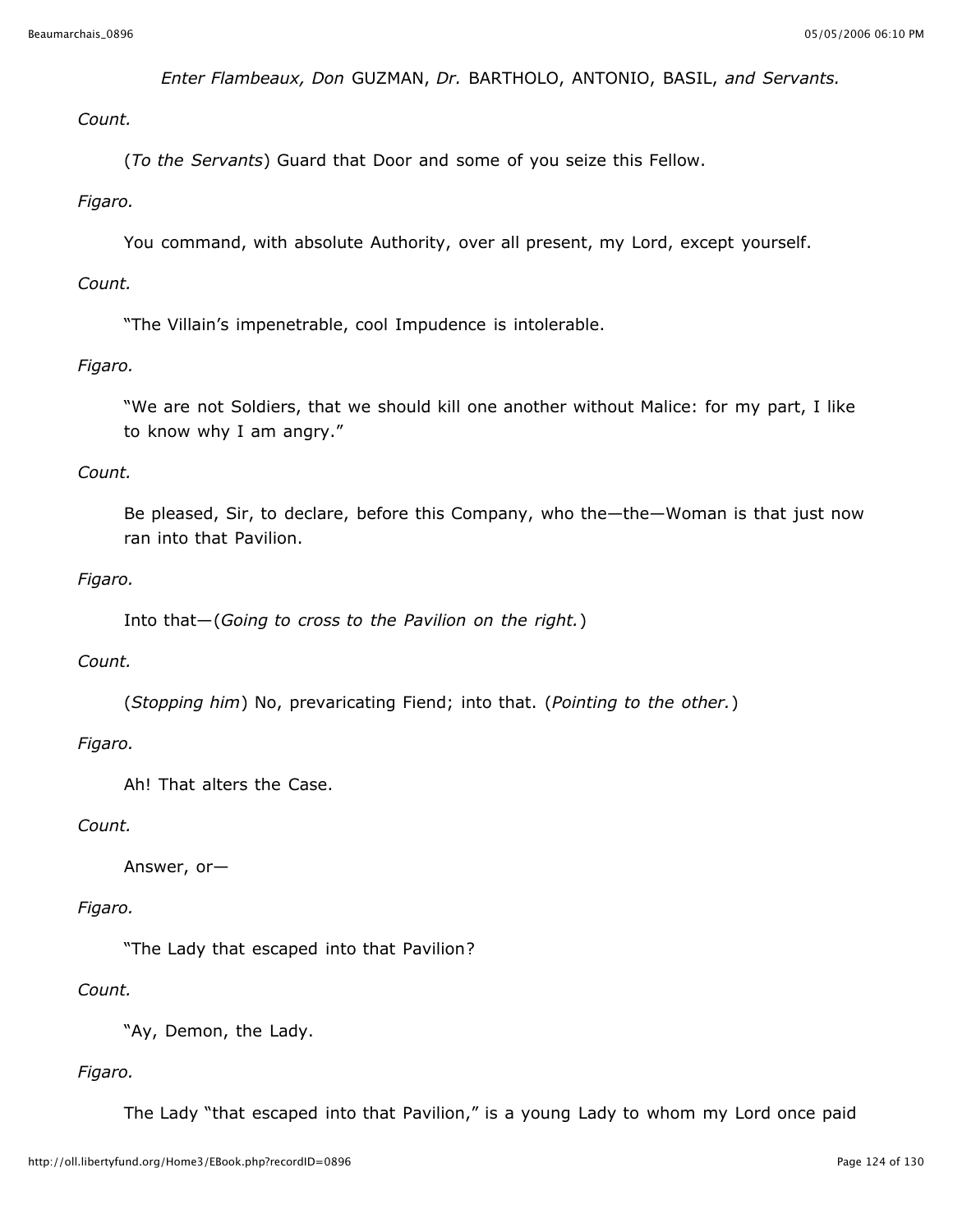his Addresses, but who, happening to love me more than my Betters, has this day yielded me the Preference.

#### *Count.*

The Preference!—The Preference!—he does not lie at least.—Yes, Gentlemen, what he confesses, I pledge my Honour I just have heard from the very mouth of his Accomplice!

#### *Guzman.*

His Accomplice!

#### *Count.*

Come forth, Madam! (*Enters the Pavilion.*)

#### *Basil.*

Which of these two has made a—Gentleman of the other.

#### *Figaro.*

Perhaps neither.

#### *Count.*

(*In the Pavilion.*) Come forth, I say, shew yourself. (*Enter, dragging out the* PAGE, *still speaking and not looking at him till he gets on a line with the rest of the Company.*) Happily, Madam, there is no Pledge of a Union, now so justly detested.—

#### *Omnes.*

The Page!

#### *Guzman.*

(*After all the rest.*) The Pa-a-age!

#### *Count.*

Again! And again! And everlastingly this damn'd, diabolical Page. (*Page flies to the other side of the stage.*) You shall find, however, he was not alone.

#### *Page.*

Ah, no! My lot would have been hard indeed then.

#### *Count.*

Enter Antonio, and drag the guilty Thing before her Judge.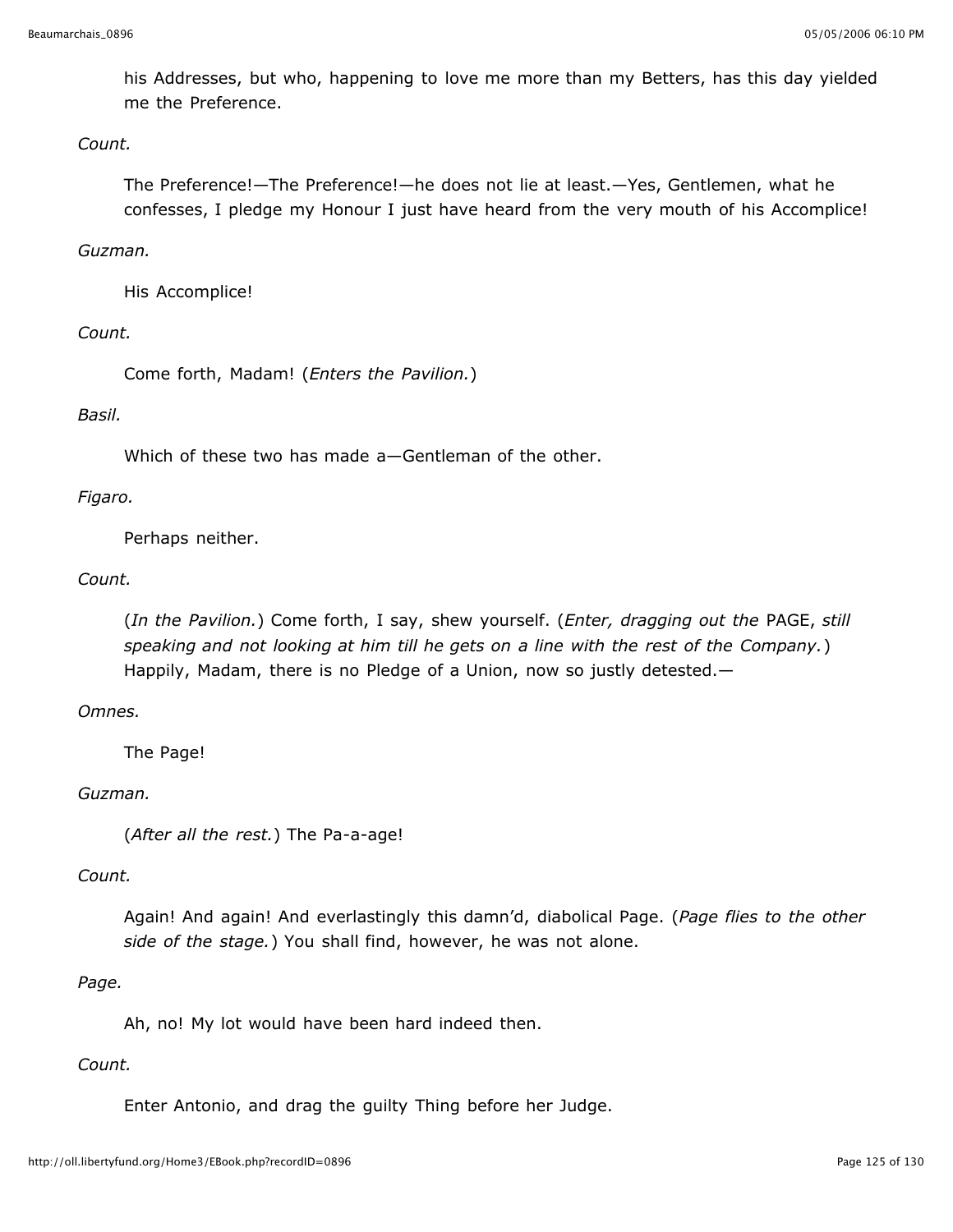#### *Antonio.*

(*In the Pavilion.*) Come, Madam, you must come out; I must not let you go since my Lord knows you are here.

*Enter with his Daughter,* AGNES.

#### *Omnes.*

Agnes!

### *Guzman.*

A-A-Agnes!

### *Antonio.*

Odzooks, my Lord, its a pleasant Trick, enough, to send me in, before all these good Folks, for my Daughter.

### *Count.*

I'll find her, I warrant. (*Going.*)

### *Doctor.*

(*Stopping the Count.*) Pardon me, my Lord, but you are too angry at present; let me go.

(*Exit Doctor to the Pavilion.*)

### *Guzman.*

This Cause is very perplex'd.

#### *Doctor.*

(*Entering with Marcelina.*) Fear nothing, Madam, fear nothing.

#### *Omnes.*

Marcelina!

#### *Figaro.*

My Mother too! Ha! ha! ha! ha! ha!

### *Count.*

Where then is this Daughter of Infamy who thus evades my just Fury?

*Enter* SUSAN, *with her Fan before her face.*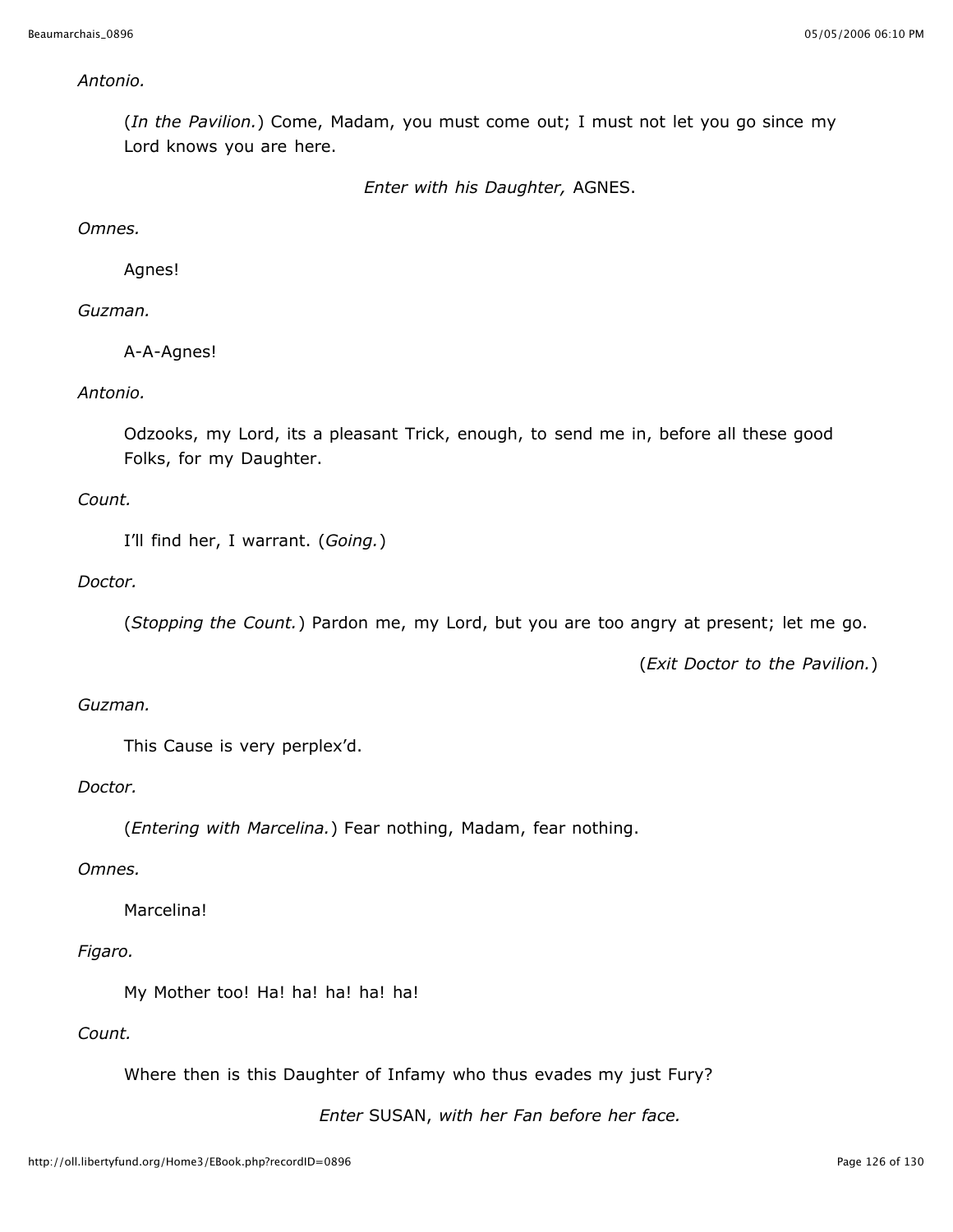Here she comes, at last; bearing her own Shame and my Dishonour. (*Susan kneels to him, still hiding her Face.*)

#### *Omnes.*

Pardon, pardon, gracious Lord!

#### *Count.*

No! No! No! (*They all fall on their knees.*) No! No! Were the World to kneel I would be deaf.

*Enter the* COUNTESS *from the Pavilion on the right, and kneels to the Count, whose back is turned to her.*

### *Countess.*

At least I will make one of the Number. (*Susan drops her fan, the Count hears the voice of the Countess, looks round, and suddenly conceives the whole Trick they have been playing him. All the Company burst into a laugh: the Count's shame, confusion, &c.*)

### *Guzman.*

(*Laughing stupidly*) Ha! ha! ha! ha! 'Tis the Countess!

#### *Count.*

(*With great humility.*) And—is it you my Lady?

#### *Countess.*

(*Inclines her body in token of Affirmation.*)

#### *Count.*

(*Returning her bow with great confusion.*) Ah!—Yes!—Yes! A generous pardon—tho' unmerited.—

#### *Countess.*

Were you in my place, you would exclaim, No! No! No! But I grant it without a single Stipulation.

#### *Susan.*

And I.

#### *Figaro.*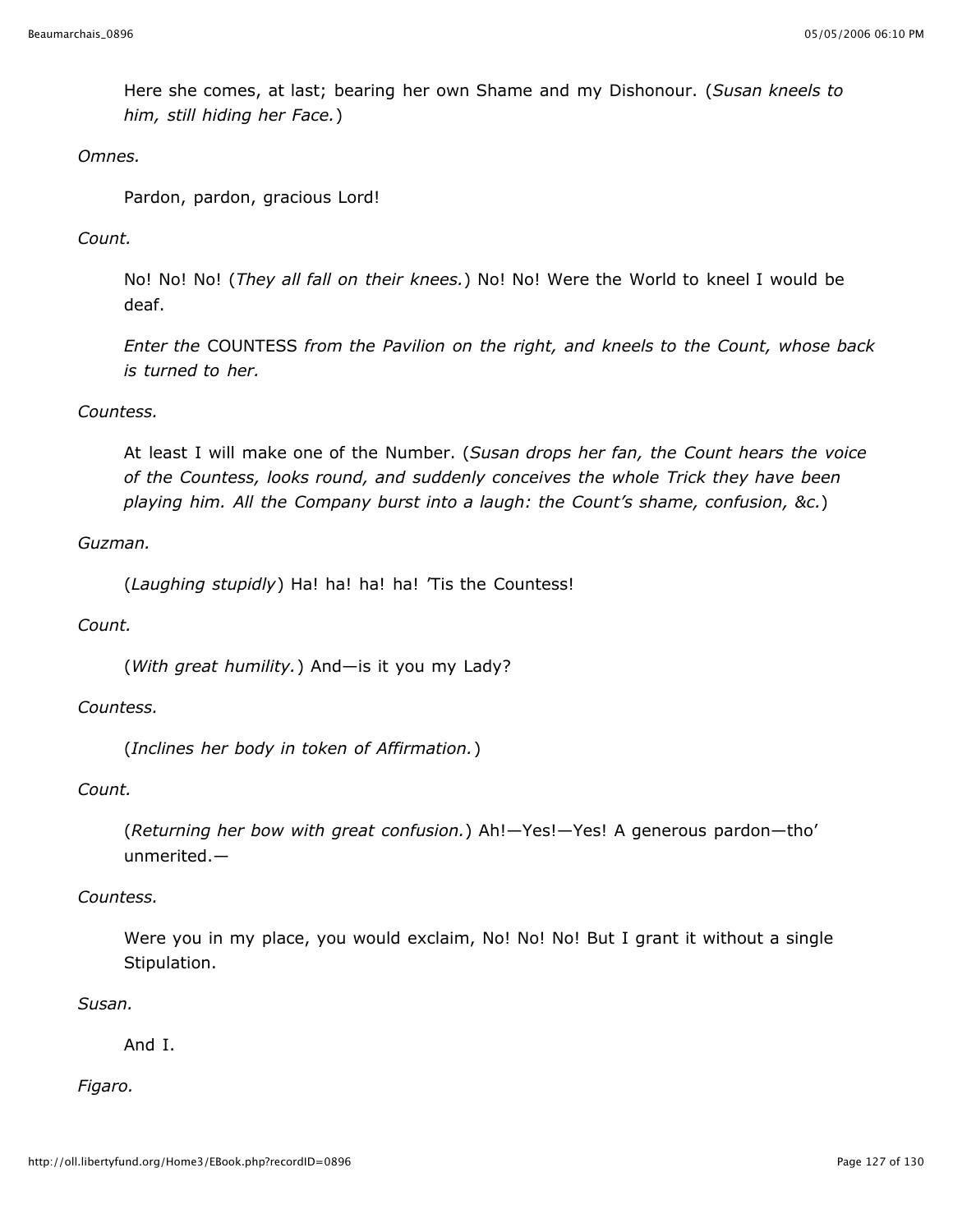And I.—There are Echoes here.

### *Count.*

(*Surprised*) I perceive—I perceive—I have been rightly served.

#### *Countess.*

Here, Susan, here is the Purse and Ring, which my Lord gave thee. He will remember thy sweet delicate Fingers, so long and so small.

### *Susan.*

Thank your Lordship—Here Figaro.

(*Gives him the Purse.*

## *Figaro.*

It was devilish hard to get at—

### *Count.*

(*To Susan*) And the Letter you wrote—

#### *Susan.*

Was dictated by my Lady.

#### *Count.*

(*Smiling good naturedly.*) Well, well! I am an Answer in her Debt.

#### *Figaro.*

Thus every Man shall have his own.

#### *Bounce.*

And shall we throw the Stocking?

### *Countess.*

There is the Garter. (*Throws down the Riband Hannibal had stolen in the Morning; Bounce is going to stoop for it, and the Page pushes him back.*)

## *Page.*

This is my Right, and if any one dare dispute it with me—

## *Count.*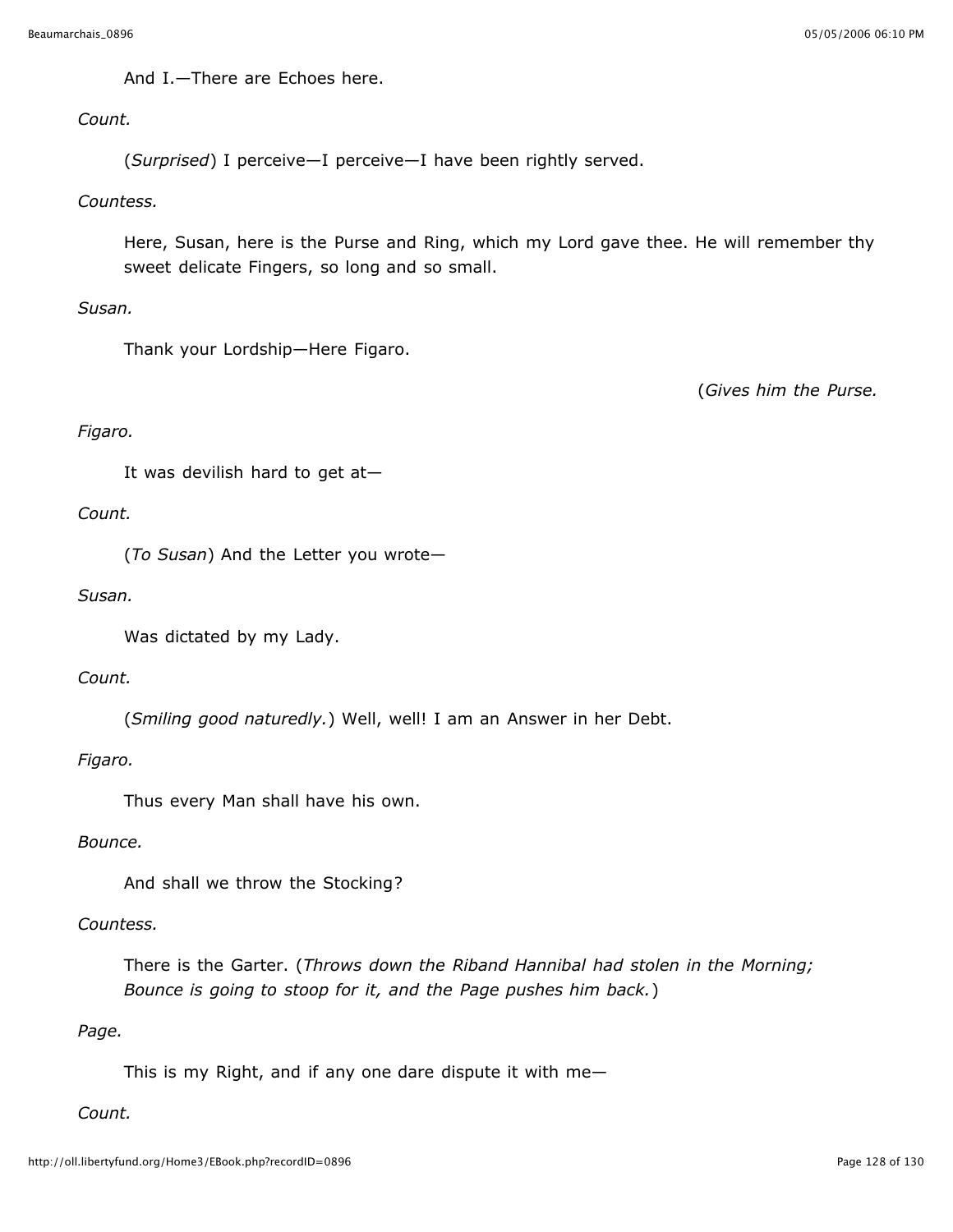Indeed! Mr. Officer—So bold a Champion already!—Pray how did your Valour like the Box on the Ear I gave you just now?

## *Page.*

(*With his Hand to his Sword*) Me! My Colonel?

#### *Figaro.*

Which I kindly received.

### *Count.*

Thou!

### *Figaro.*

I—And thus do the Great distribute Justice.

### *Count.*

(*laughing*) Well, Mr. President, (*Don Guzman instantly calls up all his Wisdom on finding himself addressed*) what do you think of all these things?

### *Guzman.*

```
Thi-ink, my Lord? (Considers) I—I think that—I do-o-on't know what to think.
```
#### *Figaro.*

I think, a few such Days as this would form an excellent Ambassador—But lately I was a poor, deserted, solitary Being, in this wide World, and now I have Gold, Relations, and a handsome Wife—

#### *Doctor.*

And Friends will flock in abundance.

#### *Figaro.*

Do you think so?

#### *Doctor.*

Oh I know so.

## *Figaro.*

Well, let them, they shall be welcome to all I have—My Wife and my Wealth excepted.